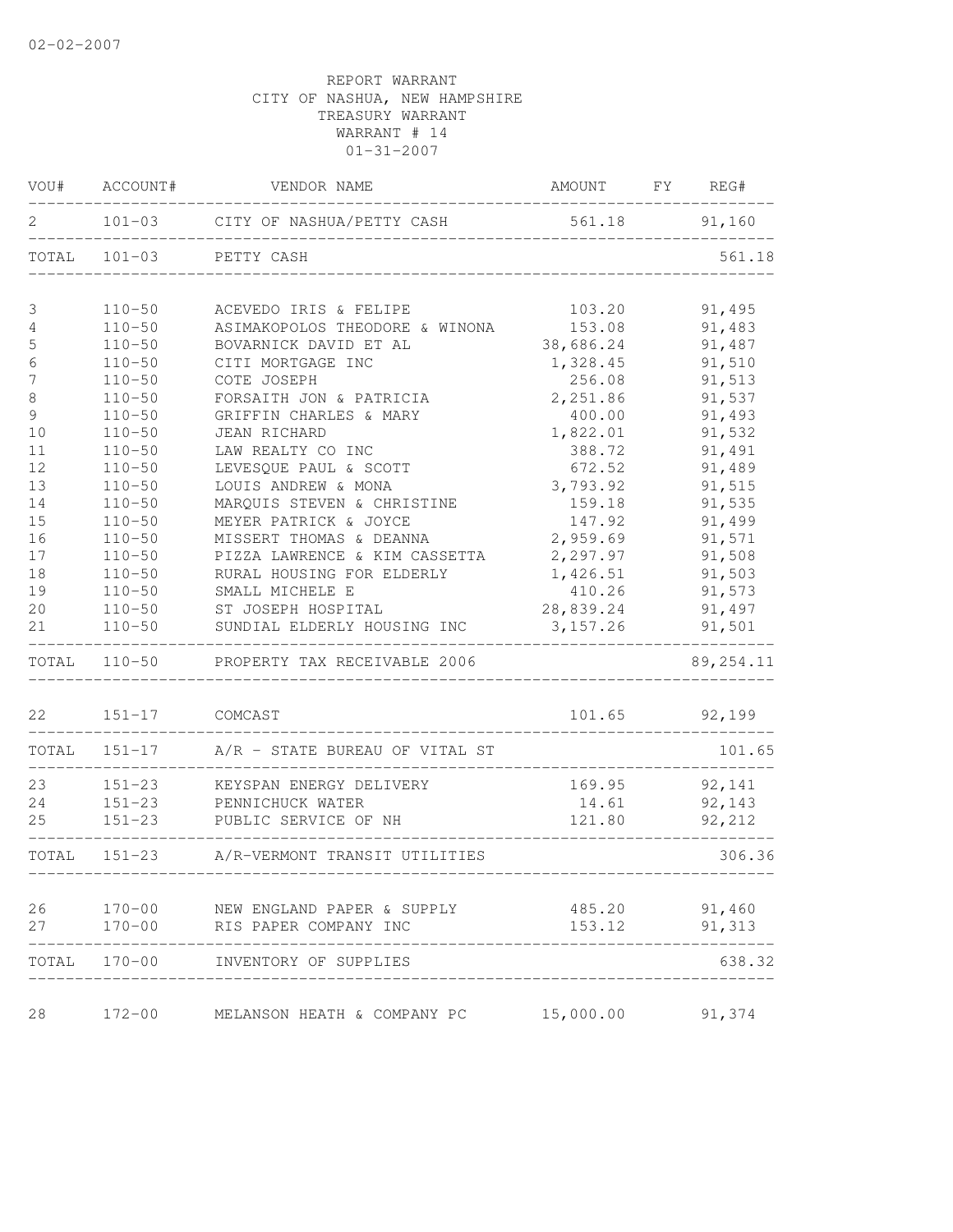| VOU#                 | ACCOUNT#                               | VENDOR NAME                                                                                                                            | AMOUNT                                | FΥ | REG#                       |
|----------------------|----------------------------------------|----------------------------------------------------------------------------------------------------------------------------------------|---------------------------------------|----|----------------------------|
| TOTAL                | $172 - 00$                             | FINANCIAL SERVICES SUSPENSE                                                                                                            |                                       |    | 15,000.00                  |
| 29                   | $176 - 06$                             | PITNEY BOWES                                                                                                                           | 6,000.00                              |    | 92,039                     |
| TOTAL                | $176 - 06$                             | POSTAGE METER                                                                                                                          |                                       |    | 6,000.00                   |
| 30                   | $214 - 1$                              | NH RETIREMENT SYSTEM                                                                                                                   | 192,613.28                            |    | 259                        |
| TOTAL                | $214 - 1$                              | PENSION 1                                                                                                                              |                                       |    | 192,613.28                 |
| 30                   | $214 - 2$                              | NH RETIREMENT SYSTEM                                                                                                                   | 87,588.69                             |    | 259                        |
| TOTAL                | $214 - 2$                              | PENSION <sub>2</sub>                                                                                                                   |                                       |    | 87,588.69                  |
| 30                   | $214 - 4$                              | NH RETIREMENT SYSTEM                                                                                                                   | 83,784.00                             |    | 259                        |
| TOTAL                | $214 - 4$                              | PENSION 4 - POLICE                                                                                                                     |                                       |    | 83,784.00                  |
| 30                   | $214 - 5$                              | NH RETIREMENT SYSTEM                                                                                                                   | 75,896.35                             |    | 259                        |
| TOTAL                | $214 - 5$                              | PENSION 4 - FIRE                                                                                                                       |                                       |    | 75,896.35                  |
| 30                   | $214 - 8$                              | NH RETIREMENT SYSTEM                                                                                                                   | 1,483.70                              |    | 259                        |
| TOTAL                | $214 - 8$                              | PENSION 8                                                                                                                              |                                       |    | 1,483.70                   |
| 31                   | $214 - A$                              | ANTHEM BLUE CROSS BLUE SHIELD                                                                                                          | 17.94                                 |    | 275                        |
| TOTAL                | $214 - A$                              | BLUE CROSS HMO-SCHOOL                                                                                                                  |                                       |    | 17.94                      |
| 32<br>33<br>34       | $214 - BD$<br>$214 - BD$<br>$214 - BD$ | FEDERAL RESERVE BANK OF CLEVEL<br>FEDERAL RESERVE BANK OF CLEVEL<br>FEDERAL RESERVE BANK OF CLEVEL                                     | 800.00<br>200.00<br>550.00            |    | 91,155<br>91,157<br>91,161 |
| TOTAL                | $214 - BD$                             | BONDS DEDUCTION                                                                                                                        |                                       |    | 1,550.00                   |
| 35<br>36<br>37<br>38 | $214-C$<br>$214-C$<br>$214-C$          | ANTHEM BLUE CROSS BLUE SHIELD<br>214-C ANTHEM BLUE CROSS BLUE SHIELD<br>ANTHEM BLUE CROSS BLUE SHIELD<br>ANTHEM BLUE CROSS BLUE SHIELD | 652.40<br>308.78<br>530.70<br>478.50  |    | 265<br>275<br>276<br>281   |
|                      |                                        | TOTAL 214-C B/C B/S J PLAN-DED SCHOOL                                                                                                  | _____________________________________ |    | 1,970.38                   |
| 39<br>40             |                                        | 214-DC CURTIN BRENDA<br>214-DC DANEAU PAULA                                                                                            | 905.00                                |    | 769.18 91,405<br>91,181    |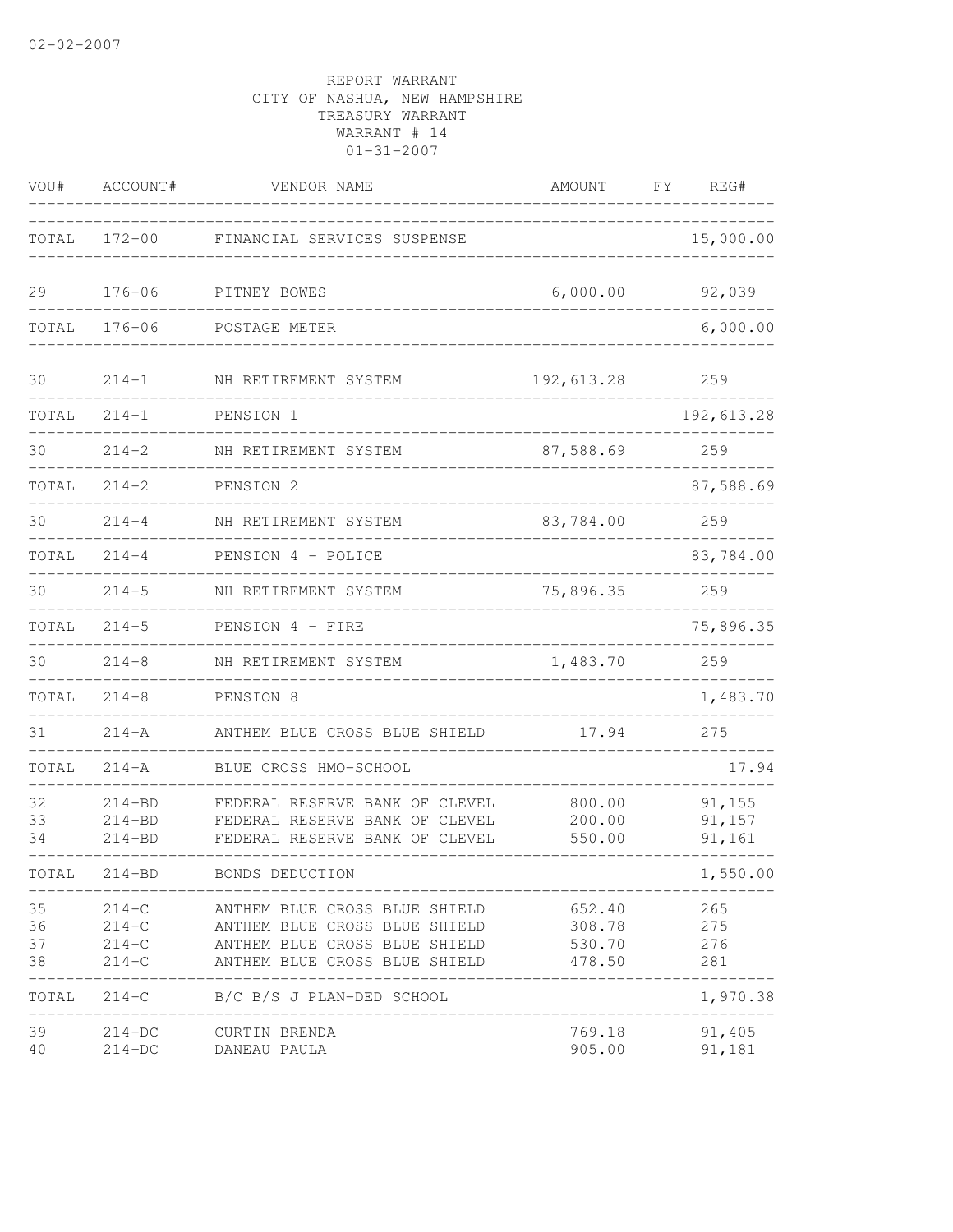| VOU#   | ACCOUNT#   | VENDOR NAME                                                   | <b>AMOUNT</b> | FΥ<br>REG#  |
|--------|------------|---------------------------------------------------------------|---------------|-------------|
| 41     | $214-DC$   | DAVIS KRISTEN                                                 | 774.62        | 91,366      |
| 42     | $214-DC$   | DELANEY AMANDA                                                | 384.62        | 91,370      |
| 43     | $214-DC$   | HOVEY DEBORAH                                                 | 400.00        | 91,469      |
| 44     | $214-DC$   | MENARD PAUL                                                   | 287.69        | 91,530      |
| 45     | $214-DC$   | OUINNO KAREN                                                  | 600.00        | 91,341      |
| 46     | $214-DC$   | SLATTERY SCOTT                                                | 384.64        | 91,533      |
| TOTAL  | $214-DC$   | DEPENDENT CARE DEDUCTION                                      |               | 4,505.75    |
| 190,92 | $214-DI$   | UNUM LIFE INSURANCE                                           | 2,185.71      | 92,040      |
| TOTAL  | $214-DI$   | SCHOOL DISABILITY                                             |               | 2,185.71    |
| 47     | $214-FS$   | BENEFIT STRATEGIES INC                                        | 3,156.00      | 283         |
| TOTAL  | $214-FS$   | FLEXIBLE SPENDING ACCOUNT -                                   |               | 3,156.00    |
| 48     | $214 - H$  | NORTHEAST DELTA                                               | 433.13        | 263         |
| TOTAL  | $214 - H$  | N.E.DELTA-SCHOOL                                              |               | 433.13      |
| 49     | $214-HC$   | HARVARD PILGRIM HEALTH CARE                                   | 7,251.12      | 267         |
| 50     | $214-HC$   | HARVARD PILGRIM HEALTH CARE                                   | 7,892.33      | 280         |
| TOTAL  | $214-HC$   | HARVARD COM HP                                                |               | 15, 143. 45 |
| 51     | $214-HJ$   | ANTHEM BLUE CROSS BLUE SHIELD                                 | 12,855.48     | 265         |
| 52     | $214-HJ$   | ANTHEM BLUE CROSS BLUE SHIELD                                 | 10,073.28     | 275         |
| 53     | $214-HJ$   | ANTHEM BLUE CROSS BLUE SHIELD                                 | 35, 457.29    | 276         |
| 54     | $214 - HJ$ | ANTHEM BLUE CROSS BLUE SHIELD                                 | 44,781.72     | 281         |
| TOTAL  | $214 - HJ$ | BC/BS J PLAN DED-CITY                                         |               | 103, 167.77 |
| 55     | $214-I$    | ANTHEM BLUE CROSS BLUE SHIELD                                 | 1,445.12      | 265         |
| TOTAL  | $214-I$    | B/C P.O.S-SCHOOL                                              |               | 1,445.12    |
| 56     | $214 - J$  | ITT HARTFORD                                                  | 7,349.34      | 264         |
|        |            | TOTAL 214-J OPT LIFE SCHOOL                                   |               | 7,349.34    |
| 57     | $214 - K$  | _______________________<br>CHASE INSURANCE                    | 97.00         | 262         |
| TOTAL  |            | _________________________<br>214-K KEMPER TERM LIFE INSURANCE |               | 97.00       |
| 58     |            | 214-L ITT HARTFORD                                            | 1,153.28      | 264         |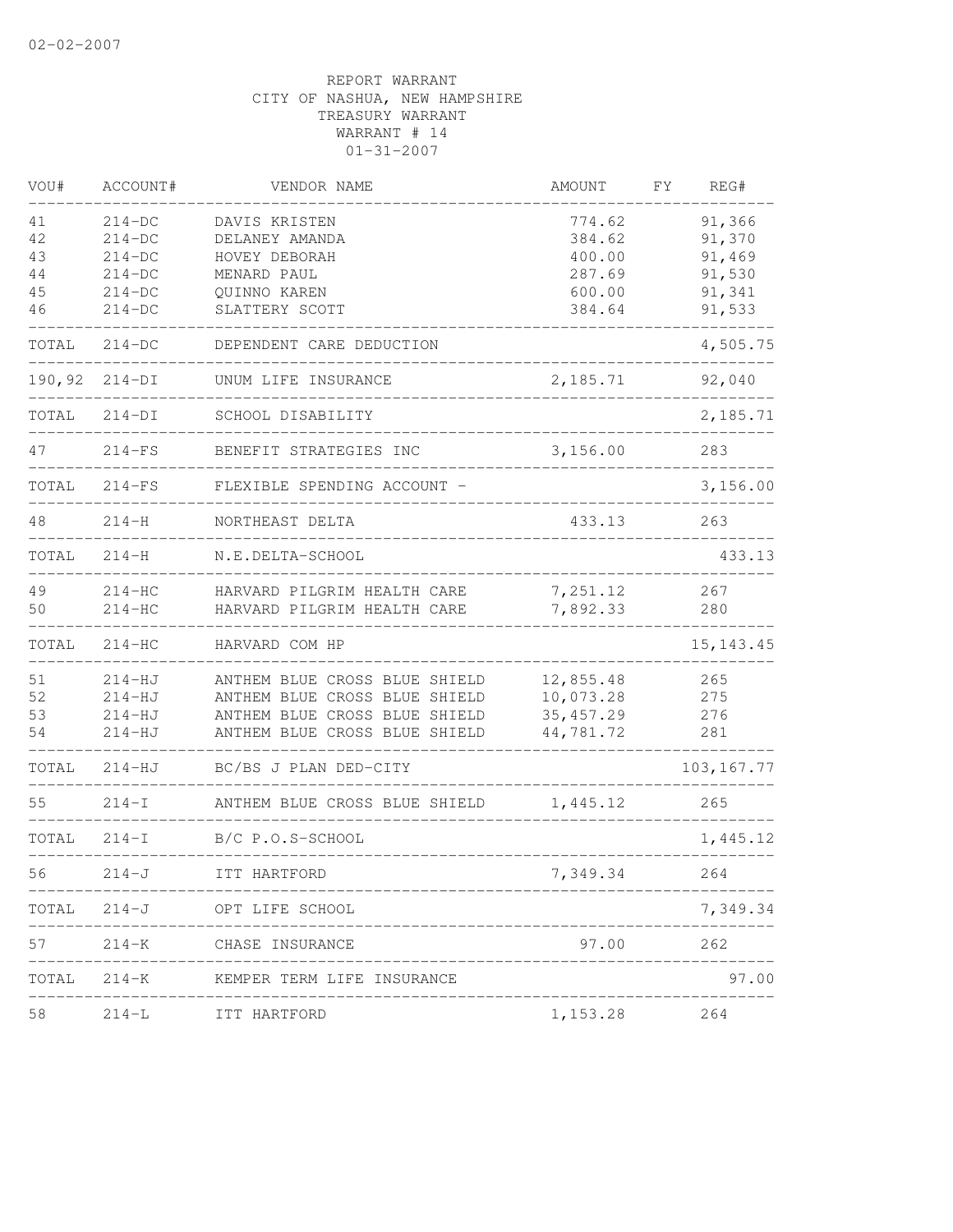| VOU#   | ACCOUNT#   | VENDOR NAME                   | AMOUNT    | FΥ | REG#      |
|--------|------------|-------------------------------|-----------|----|-----------|
| TOTAL  | $214 - L$  | TERM LIFE DEDUCTION           |           |    | 1,153.28  |
| 59     | $214 - P$  | NORTHEAST DELTA               | 694.72    |    | 263       |
| 60     | $214 - P$  | NORTHEAST DELTA               | 420.84    |    | 274       |
| 61     | $214-P$    | NORTHEAST DELTA               | 582.05    |    | 282       |
| TOTAL  | $214-P$    | NORTHEAST DELTA DEDUCTION     |           |    | 1,697.61  |
| 62     | $214 - PO$ | ANTHEM BLUE CROSS BLUE SHIELD | 23,808.97 |    | 265       |
| 63     | $214 - PQ$ | ANTHEM BLUE CROSS BLUE SHIELD | 9,868.65  |    | 275       |
| 64     | $214 - PO$ | ANTHEM BLUE CROSS BLUE SHIELD | 2,304.89  |    | 281       |
| TOTAL  | $214 - PO$ | BC/BS POINT OF SERV- CITY     |           |    | 35,982.51 |
| 65     | $214-SL$   | SUN LIFE ASSURANCE COMPANY OF | 3,523.08  |    | 258       |
| 66     | $214 - SL$ | SUN LIFE ASSURANCE COMPANY OF | 3,523.08  |    | 285       |
| TOTAL  | $214-SL$   | BPW GROUP INS-SUN LIFE        |           |    | 7,046.16  |
| 67     | $214 - TD$ | NORTHEAST DELTA               | 17,354.76 |    | 263       |
| TOTAL  | $214 - TD$ | TEACHER DENTAL                |           |    | 17,354.76 |
| 68     | $214-TK$   | ITT HARTFORD                  | 6,069.43  |    | 264       |
| TOTAL  | $214-TK$   | OPTIONAL LIFE DEDUCTION       |           |    | 6,069.43  |
| 190,92 | $214 - V$  | VISION SERVICE PLAN - NH      | 22.56     |    | 92,041    |
| TOTAL  | $214 - V$  | VISION CARE DEDUCTION         |           |    | 22.56     |
| 69     | $214 - W$  | BOSTON MUTUAL LIFE INSURANCE  | 13,773.78 |    | 266       |
| TOTAL  | $214 - W$  | WHOLE LIFE DEDUCTION          |           |    | 13,773.78 |
| 70     | $257 - 00$ | BAE SYSTEMS                   | 151.50    |    | 91,524    |
| 71     | $257 - 00$ | BRYER ANDREA                  | 2.50      |    | 91,526    |
| 72     | $257 - 00$ | JACKSON MARIA R               | 9.50      |    | 91,534    |
| 73     | $257 - 00$ | LAFLAMME PAUL JR              | 5.00      |    | 91,545    |
| 74     | $257 - 00$ | SHERIDAN JOSEPH B             | 56.90     |    | 91,543    |
| TOTAL  |            | 257-00 MV REFUND PENDING      |           |    | 225.40    |
| 75     | $258 - 00$ | BRYER ANDREA                  | 35.00     |    | 91,526    |
| 76     | $258 - 00$ | DOLEO MIGUEL E                | 35.00     |    | 91,528    |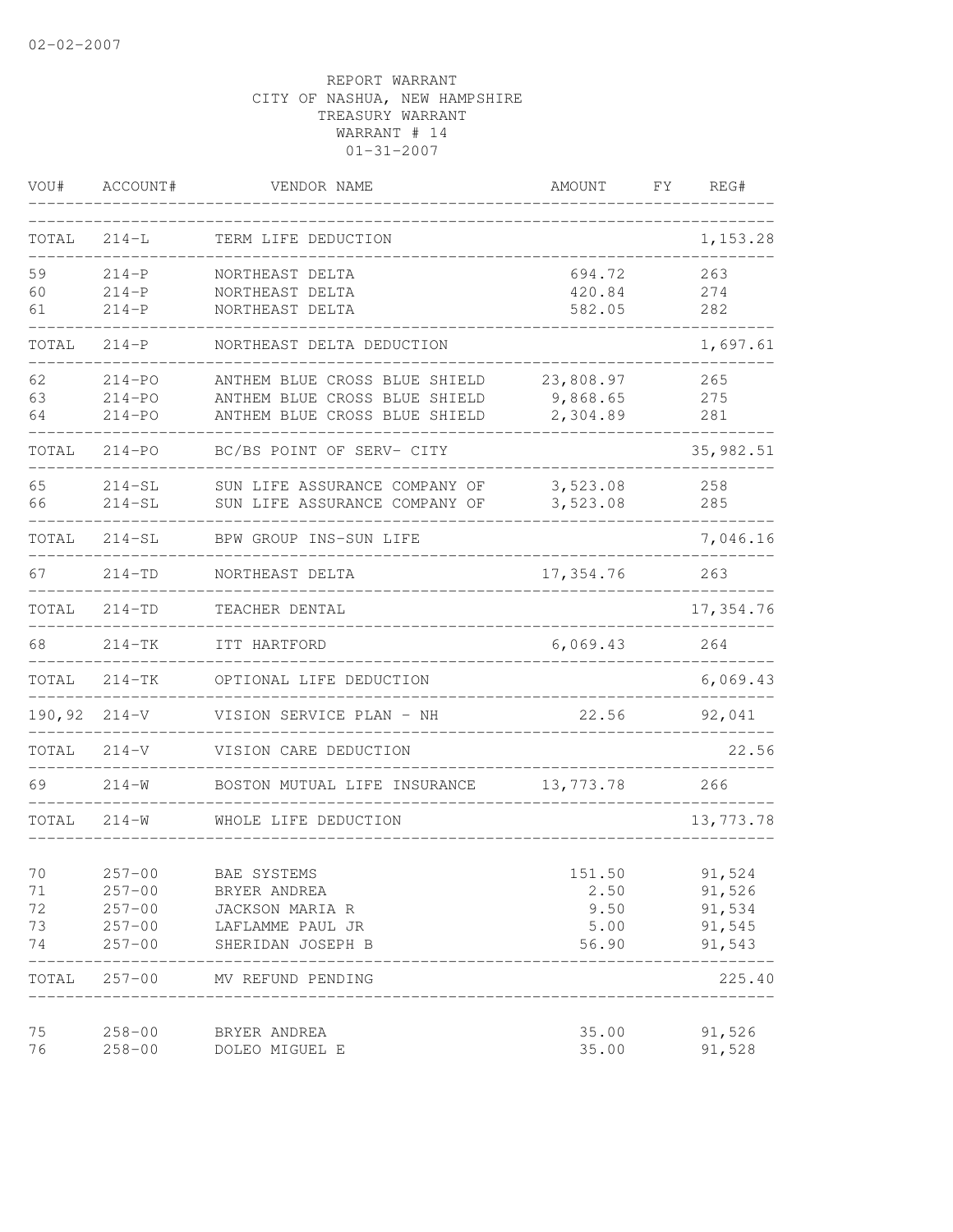| VOU#  | ACCOUNT#   | VENDOR NAME                               | AMOUNT FY | REG#     |
|-------|------------|-------------------------------------------|-----------|----------|
| 77    | $258 - 00$ | FRENETTE BRENDA G                         | 60.00     | 91,531   |
| 78    | $258 - 00$ | KLEKAR ANDREW F                           | 10.00     | 91,536   |
| 79    | $258 - 00$ | MCARTHUR MARYANN                          | 35.00     | 91,538   |
| 80    | $258 - 00$ | MCGUINNESS MARY L                         | 20.00     | 91,539   |
| 81    | $258 - 00$ | MORGAN KIMBERLY J                         | 10.00     | 91,541   |
| TOTAL |            | 258-00 TVB REFUND PENDING                 |           | 205.00   |
| 82    |            | 292-27     MERIDIAN CONSTRUCTION CORP     | 8,740.00  | 91,390   |
|       |            | TOTAL 292-27 RETAINAGE PAYABLE - MERIDIAN |           | 8,740.00 |
| 82    |            | 292-28 MERIDIAN CONSTRUCTION CORP         | 253.42    | 91,390   |
| TOTAL |            | 292-28     INTEREST PAYABLE - MERIDIAN    |           | 253.42   |
|       |            |                                           |           |          |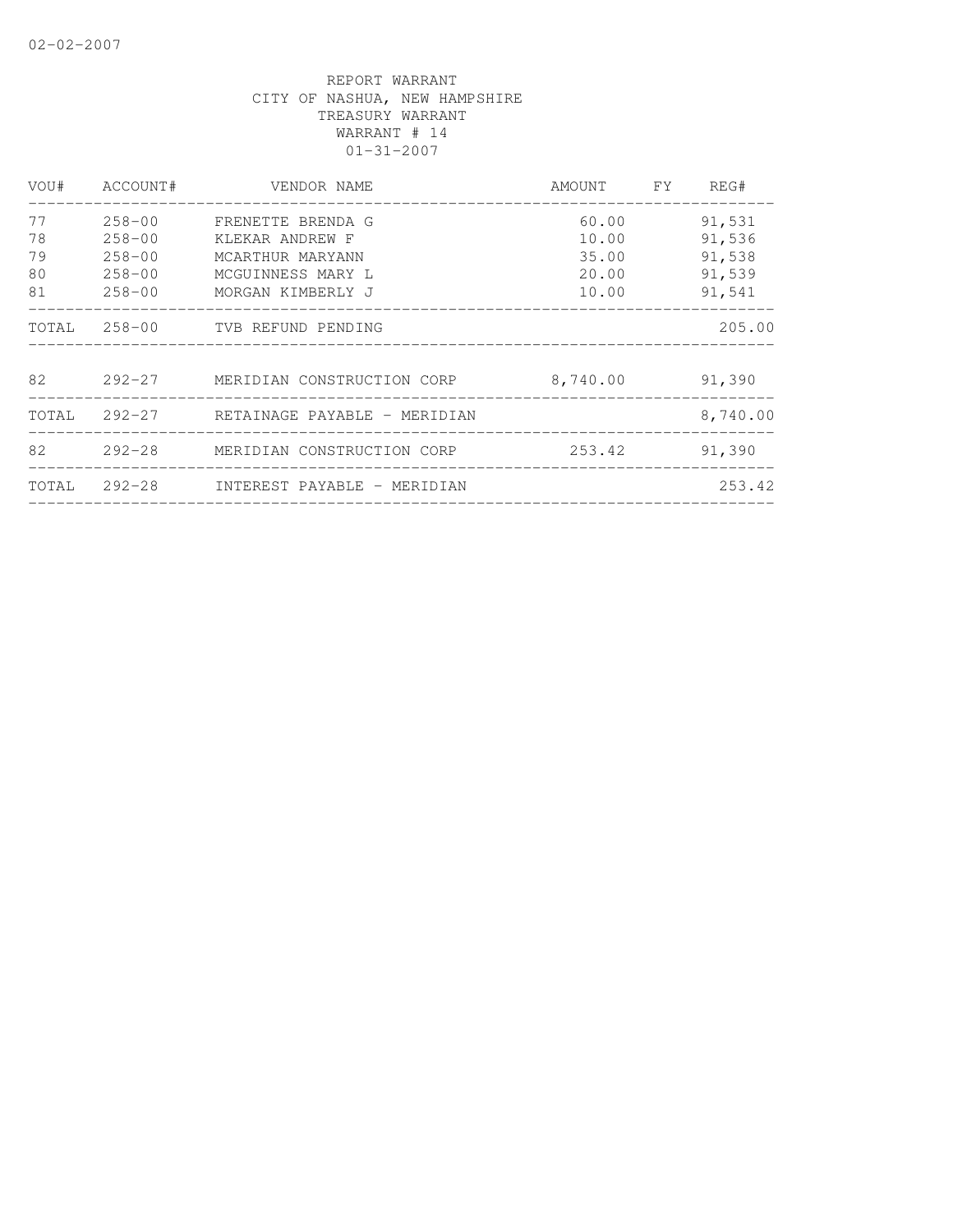| 91,428<br>83<br>305-59100<br>262.50<br>ANDERSON CECIL<br>84<br>305-59100<br>125.00<br>91,330<br>JEYNES MIKE<br>85<br>305-59100<br>387.50<br>91,427<br>JOHNSON PETER N<br>86<br>305-59100<br>125.00<br>91,525<br>NAYOR WILLIAM<br>91,527<br>87<br>305-59100<br>100.00<br>SHAHOOD THOMAS W III<br>88<br>305-59100 WALLENT FRANK J<br>305-74092 NAYOR WILLIAM<br>246.50<br>91,273<br>298.00<br>89<br>91,525<br>__________________<br>TOTAL 305<br>SRF - CIVIC & COMM ACTIVITIES<br>1,544.50<br>308-05 PUBLIC SERVICE OF NH<br>7.96 92,212<br>90<br>308-83012 ANTHEM BLUE CROSS BLUE SHIELD 79,364.17<br>91<br>265<br>92<br>43,938.48<br>308-83012 ANTHEM BLUE CROSS BLUE SHIELD<br>275<br>88,712.59<br>276<br>93<br>308-83012<br>ANTHEM BLUE CROSS BLUE SHIELD<br>90,310.96<br>94<br>308-83012<br>ANTHEM BLUE CROSS BLUE SHIELD<br>281<br>96,410.86<br>95<br>ANTHEM BLUE CROSS BLUE SHIELD<br>265<br>308-83013<br>96<br>46,261.04<br>308-83013<br>ANTHEM BLUE CROSS BLUE SHIELD<br>275<br>ANTHEM BLUE CROSS BLUE SHIELD<br>97<br>308-83013<br>161,072.38<br>276<br>98<br>308-83013<br>ANTHEM BLUE CROSS BLUE SHIELD<br>145,550.50<br>281<br>99<br>HARVARD PILGRIM HEALTH CARE<br>4,371.10<br>267<br>308-83016<br>100<br>HARVARD PILGRIM HEALTH CARE 12,865.64<br>277<br>308-83016<br>29,938.58<br>278<br>308-83016<br>HARVARD PILGRIM HEALTH CARE<br>48,560.99<br>308-83016<br>HARVARD PILGRIM HEALTH CARE<br>280<br>29,406.57<br>308-83017<br>HARVARD PILGRIM HEALTH CARE<br>267<br>29,199.19<br>277<br>308-83017<br>HARVARD PILGRIM HEALTH CARE<br>HARVARD PILGRIM HEALTH CARE<br>25,733.00<br>308-83017<br>278<br>HARVARD PILGRIM HEALTH CARE<br>129,049.79<br>308-83017<br>280<br>8,539.27<br>107<br>308-83018<br>ANTHEM BLUE CROSS BLUE SHIELD<br>265<br>308-83018<br>ANTHEM BLUE CROSS BLUE SHIELD<br>1, 194. 18<br>275<br>109<br>308-83018<br>ANTHEM BLUE CROSS BLUE SHIELD<br>42,974.02<br>276<br>45,306.97<br>ANTHEM BLUE CROSS BLUE SHIELD<br>281<br>308-83018<br>19,294.79<br>308-83019<br>ANTHEM BLUE CROSS BLUE SHIELD<br>265<br>15, 323.44<br>ANTHEM BLUE CROSS BLUE SHIELD<br>308-83019<br>275<br>34,629.19<br>308-83019<br>ANTHEM BLUE CROSS BLUE SHIELD<br>276<br>ANTHEM BLUE CROSS BLUE SHIELD<br>33,819.24<br>308-83019<br>281<br>308-83020<br>NORTHEAST DELTA<br>263<br>14,188.31<br>308-83020<br>NORTHEAST DELTA<br>17,328.53<br>274<br>16,520.70<br>308-83020<br>282<br>117<br>NORTHEAST DELTA<br>118<br>1,784.18<br>263<br>308-83021<br>NORTHEAST DELTA<br>3,338.30<br>119<br>308-83021<br>274<br>NORTHEAST DELTA<br>3,656.40<br>282<br>120<br>308-83021<br>NORTHEAST DELTA<br>102,568.44<br>121<br>263<br>308-83022<br>NORTHEAST DELTA<br>122<br>165.00<br>92,042<br>308-83023<br>LEMIEUX MAUREEN<br>7,725.00<br>123<br>308-83025<br>JOHN R SHARRY INC<br>91,439<br>8,700.72<br>124<br>308-83030<br>ITT HARTFORD<br>264<br>13, 162.87<br>124<br>308-83031<br>ITT HARTFORD<br>264<br>1,397.00<br>125<br>308-83053<br>APPLE NASHUA<br>W/C<br>91,258 | VOU# | ACCOUNT# | VENDOR NAME | AMOUNT | FY | REG# |
|------------------------------------------------------------------------------------------------------------------------------------------------------------------------------------------------------------------------------------------------------------------------------------------------------------------------------------------------------------------------------------------------------------------------------------------------------------------------------------------------------------------------------------------------------------------------------------------------------------------------------------------------------------------------------------------------------------------------------------------------------------------------------------------------------------------------------------------------------------------------------------------------------------------------------------------------------------------------------------------------------------------------------------------------------------------------------------------------------------------------------------------------------------------------------------------------------------------------------------------------------------------------------------------------------------------------------------------------------------------------------------------------------------------------------------------------------------------------------------------------------------------------------------------------------------------------------------------------------------------------------------------------------------------------------------------------------------------------------------------------------------------------------------------------------------------------------------------------------------------------------------------------------------------------------------------------------------------------------------------------------------------------------------------------------------------------------------------------------------------------------------------------------------------------------------------------------------------------------------------------------------------------------------------------------------------------------------------------------------------------------------------------------------------------------------------------------------------------------------------------------------------------------------------------------------------------------------------------------------------------------------------------------------------------------------------------------------------------------------------------------------------------------------------------------------------------------------------------------------------------------------------------------------------------------------------------------------------------|------|----------|-------------|--------|----|------|
|                                                                                                                                                                                                                                                                                                                                                                                                                                                                                                                                                                                                                                                                                                                                                                                                                                                                                                                                                                                                                                                                                                                                                                                                                                                                                                                                                                                                                                                                                                                                                                                                                                                                                                                                                                                                                                                                                                                                                                                                                                                                                                                                                                                                                                                                                                                                                                                                                                                                                                                                                                                                                                                                                                                                                                                                                                                                                                                                                                        |      |          |             |        |    |      |
|                                                                                                                                                                                                                                                                                                                                                                                                                                                                                                                                                                                                                                                                                                                                                                                                                                                                                                                                                                                                                                                                                                                                                                                                                                                                                                                                                                                                                                                                                                                                                                                                                                                                                                                                                                                                                                                                                                                                                                                                                                                                                                                                                                                                                                                                                                                                                                                                                                                                                                                                                                                                                                                                                                                                                                                                                                                                                                                                                                        |      |          |             |        |    |      |
|                                                                                                                                                                                                                                                                                                                                                                                                                                                                                                                                                                                                                                                                                                                                                                                                                                                                                                                                                                                                                                                                                                                                                                                                                                                                                                                                                                                                                                                                                                                                                                                                                                                                                                                                                                                                                                                                                                                                                                                                                                                                                                                                                                                                                                                                                                                                                                                                                                                                                                                                                                                                                                                                                                                                                                                                                                                                                                                                                                        |      |          |             |        |    |      |
|                                                                                                                                                                                                                                                                                                                                                                                                                                                                                                                                                                                                                                                                                                                                                                                                                                                                                                                                                                                                                                                                                                                                                                                                                                                                                                                                                                                                                                                                                                                                                                                                                                                                                                                                                                                                                                                                                                                                                                                                                                                                                                                                                                                                                                                                                                                                                                                                                                                                                                                                                                                                                                                                                                                                                                                                                                                                                                                                                                        |      |          |             |        |    |      |
|                                                                                                                                                                                                                                                                                                                                                                                                                                                                                                                                                                                                                                                                                                                                                                                                                                                                                                                                                                                                                                                                                                                                                                                                                                                                                                                                                                                                                                                                                                                                                                                                                                                                                                                                                                                                                                                                                                                                                                                                                                                                                                                                                                                                                                                                                                                                                                                                                                                                                                                                                                                                                                                                                                                                                                                                                                                                                                                                                                        |      |          |             |        |    |      |
|                                                                                                                                                                                                                                                                                                                                                                                                                                                                                                                                                                                                                                                                                                                                                                                                                                                                                                                                                                                                                                                                                                                                                                                                                                                                                                                                                                                                                                                                                                                                                                                                                                                                                                                                                                                                                                                                                                                                                                                                                                                                                                                                                                                                                                                                                                                                                                                                                                                                                                                                                                                                                                                                                                                                                                                                                                                                                                                                                                        |      |          |             |        |    |      |
|                                                                                                                                                                                                                                                                                                                                                                                                                                                                                                                                                                                                                                                                                                                                                                                                                                                                                                                                                                                                                                                                                                                                                                                                                                                                                                                                                                                                                                                                                                                                                                                                                                                                                                                                                                                                                                                                                                                                                                                                                                                                                                                                                                                                                                                                                                                                                                                                                                                                                                                                                                                                                                                                                                                                                                                                                                                                                                                                                                        |      |          |             |        |    |      |
|                                                                                                                                                                                                                                                                                                                                                                                                                                                                                                                                                                                                                                                                                                                                                                                                                                                                                                                                                                                                                                                                                                                                                                                                                                                                                                                                                                                                                                                                                                                                                                                                                                                                                                                                                                                                                                                                                                                                                                                                                                                                                                                                                                                                                                                                                                                                                                                                                                                                                                                                                                                                                                                                                                                                                                                                                                                                                                                                                                        |      |          |             |        |    |      |
|                                                                                                                                                                                                                                                                                                                                                                                                                                                                                                                                                                                                                                                                                                                                                                                                                                                                                                                                                                                                                                                                                                                                                                                                                                                                                                                                                                                                                                                                                                                                                                                                                                                                                                                                                                                                                                                                                                                                                                                                                                                                                                                                                                                                                                                                                                                                                                                                                                                                                                                                                                                                                                                                                                                                                                                                                                                                                                                                                                        |      |          |             |        |    |      |
|                                                                                                                                                                                                                                                                                                                                                                                                                                                                                                                                                                                                                                                                                                                                                                                                                                                                                                                                                                                                                                                                                                                                                                                                                                                                                                                                                                                                                                                                                                                                                                                                                                                                                                                                                                                                                                                                                                                                                                                                                                                                                                                                                                                                                                                                                                                                                                                                                                                                                                                                                                                                                                                                                                                                                                                                                                                                                                                                                                        |      |          |             |        |    |      |
|                                                                                                                                                                                                                                                                                                                                                                                                                                                                                                                                                                                                                                                                                                                                                                                                                                                                                                                                                                                                                                                                                                                                                                                                                                                                                                                                                                                                                                                                                                                                                                                                                                                                                                                                                                                                                                                                                                                                                                                                                                                                                                                                                                                                                                                                                                                                                                                                                                                                                                                                                                                                                                                                                                                                                                                                                                                                                                                                                                        |      |          |             |        |    |      |
|                                                                                                                                                                                                                                                                                                                                                                                                                                                                                                                                                                                                                                                                                                                                                                                                                                                                                                                                                                                                                                                                                                                                                                                                                                                                                                                                                                                                                                                                                                                                                                                                                                                                                                                                                                                                                                                                                                                                                                                                                                                                                                                                                                                                                                                                                                                                                                                                                                                                                                                                                                                                                                                                                                                                                                                                                                                                                                                                                                        |      |          |             |        |    |      |
|                                                                                                                                                                                                                                                                                                                                                                                                                                                                                                                                                                                                                                                                                                                                                                                                                                                                                                                                                                                                                                                                                                                                                                                                                                                                                                                                                                                                                                                                                                                                                                                                                                                                                                                                                                                                                                                                                                                                                                                                                                                                                                                                                                                                                                                                                                                                                                                                                                                                                                                                                                                                                                                                                                                                                                                                                                                                                                                                                                        |      |          |             |        |    |      |
|                                                                                                                                                                                                                                                                                                                                                                                                                                                                                                                                                                                                                                                                                                                                                                                                                                                                                                                                                                                                                                                                                                                                                                                                                                                                                                                                                                                                                                                                                                                                                                                                                                                                                                                                                                                                                                                                                                                                                                                                                                                                                                                                                                                                                                                                                                                                                                                                                                                                                                                                                                                                                                                                                                                                                                                                                                                                                                                                                                        |      |          |             |        |    |      |
|                                                                                                                                                                                                                                                                                                                                                                                                                                                                                                                                                                                                                                                                                                                                                                                                                                                                                                                                                                                                                                                                                                                                                                                                                                                                                                                                                                                                                                                                                                                                                                                                                                                                                                                                                                                                                                                                                                                                                                                                                                                                                                                                                                                                                                                                                                                                                                                                                                                                                                                                                                                                                                                                                                                                                                                                                                                                                                                                                                        |      |          |             |        |    |      |
|                                                                                                                                                                                                                                                                                                                                                                                                                                                                                                                                                                                                                                                                                                                                                                                                                                                                                                                                                                                                                                                                                                                                                                                                                                                                                                                                                                                                                                                                                                                                                                                                                                                                                                                                                                                                                                                                                                                                                                                                                                                                                                                                                                                                                                                                                                                                                                                                                                                                                                                                                                                                                                                                                                                                                                                                                                                                                                                                                                        |      |          |             |        |    |      |
|                                                                                                                                                                                                                                                                                                                                                                                                                                                                                                                                                                                                                                                                                                                                                                                                                                                                                                                                                                                                                                                                                                                                                                                                                                                                                                                                                                                                                                                                                                                                                                                                                                                                                                                                                                                                                                                                                                                                                                                                                                                                                                                                                                                                                                                                                                                                                                                                                                                                                                                                                                                                                                                                                                                                                                                                                                                                                                                                                                        |      |          |             |        |    |      |
|                                                                                                                                                                                                                                                                                                                                                                                                                                                                                                                                                                                                                                                                                                                                                                                                                                                                                                                                                                                                                                                                                                                                                                                                                                                                                                                                                                                                                                                                                                                                                                                                                                                                                                                                                                                                                                                                                                                                                                                                                                                                                                                                                                                                                                                                                                                                                                                                                                                                                                                                                                                                                                                                                                                                                                                                                                                                                                                                                                        |      |          |             |        |    |      |
|                                                                                                                                                                                                                                                                                                                                                                                                                                                                                                                                                                                                                                                                                                                                                                                                                                                                                                                                                                                                                                                                                                                                                                                                                                                                                                                                                                                                                                                                                                                                                                                                                                                                                                                                                                                                                                                                                                                                                                                                                                                                                                                                                                                                                                                                                                                                                                                                                                                                                                                                                                                                                                                                                                                                                                                                                                                                                                                                                                        |      |          |             |        |    |      |
|                                                                                                                                                                                                                                                                                                                                                                                                                                                                                                                                                                                                                                                                                                                                                                                                                                                                                                                                                                                                                                                                                                                                                                                                                                                                                                                                                                                                                                                                                                                                                                                                                                                                                                                                                                                                                                                                                                                                                                                                                                                                                                                                                                                                                                                                                                                                                                                                                                                                                                                                                                                                                                                                                                                                                                                                                                                                                                                                                                        |      |          |             |        |    |      |
|                                                                                                                                                                                                                                                                                                                                                                                                                                                                                                                                                                                                                                                                                                                                                                                                                                                                                                                                                                                                                                                                                                                                                                                                                                                                                                                                                                                                                                                                                                                                                                                                                                                                                                                                                                                                                                                                                                                                                                                                                                                                                                                                                                                                                                                                                                                                                                                                                                                                                                                                                                                                                                                                                                                                                                                                                                                                                                                                                                        | 101  |          |             |        |    |      |
|                                                                                                                                                                                                                                                                                                                                                                                                                                                                                                                                                                                                                                                                                                                                                                                                                                                                                                                                                                                                                                                                                                                                                                                                                                                                                                                                                                                                                                                                                                                                                                                                                                                                                                                                                                                                                                                                                                                                                                                                                                                                                                                                                                                                                                                                                                                                                                                                                                                                                                                                                                                                                                                                                                                                                                                                                                                                                                                                                                        | 102  |          |             |        |    |      |
|                                                                                                                                                                                                                                                                                                                                                                                                                                                                                                                                                                                                                                                                                                                                                                                                                                                                                                                                                                                                                                                                                                                                                                                                                                                                                                                                                                                                                                                                                                                                                                                                                                                                                                                                                                                                                                                                                                                                                                                                                                                                                                                                                                                                                                                                                                                                                                                                                                                                                                                                                                                                                                                                                                                                                                                                                                                                                                                                                                        | 103  |          |             |        |    |      |
|                                                                                                                                                                                                                                                                                                                                                                                                                                                                                                                                                                                                                                                                                                                                                                                                                                                                                                                                                                                                                                                                                                                                                                                                                                                                                                                                                                                                                                                                                                                                                                                                                                                                                                                                                                                                                                                                                                                                                                                                                                                                                                                                                                                                                                                                                                                                                                                                                                                                                                                                                                                                                                                                                                                                                                                                                                                                                                                                                                        | 104  |          |             |        |    |      |
|                                                                                                                                                                                                                                                                                                                                                                                                                                                                                                                                                                                                                                                                                                                                                                                                                                                                                                                                                                                                                                                                                                                                                                                                                                                                                                                                                                                                                                                                                                                                                                                                                                                                                                                                                                                                                                                                                                                                                                                                                                                                                                                                                                                                                                                                                                                                                                                                                                                                                                                                                                                                                                                                                                                                                                                                                                                                                                                                                                        | 105  |          |             |        |    |      |
|                                                                                                                                                                                                                                                                                                                                                                                                                                                                                                                                                                                                                                                                                                                                                                                                                                                                                                                                                                                                                                                                                                                                                                                                                                                                                                                                                                                                                                                                                                                                                                                                                                                                                                                                                                                                                                                                                                                                                                                                                                                                                                                                                                                                                                                                                                                                                                                                                                                                                                                                                                                                                                                                                                                                                                                                                                                                                                                                                                        | 106  |          |             |        |    |      |
|                                                                                                                                                                                                                                                                                                                                                                                                                                                                                                                                                                                                                                                                                                                                                                                                                                                                                                                                                                                                                                                                                                                                                                                                                                                                                                                                                                                                                                                                                                                                                                                                                                                                                                                                                                                                                                                                                                                                                                                                                                                                                                                                                                                                                                                                                                                                                                                                                                                                                                                                                                                                                                                                                                                                                                                                                                                                                                                                                                        |      |          |             |        |    |      |
|                                                                                                                                                                                                                                                                                                                                                                                                                                                                                                                                                                                                                                                                                                                                                                                                                                                                                                                                                                                                                                                                                                                                                                                                                                                                                                                                                                                                                                                                                                                                                                                                                                                                                                                                                                                                                                                                                                                                                                                                                                                                                                                                                                                                                                                                                                                                                                                                                                                                                                                                                                                                                                                                                                                                                                                                                                                                                                                                                                        | 108  |          |             |        |    |      |
|                                                                                                                                                                                                                                                                                                                                                                                                                                                                                                                                                                                                                                                                                                                                                                                                                                                                                                                                                                                                                                                                                                                                                                                                                                                                                                                                                                                                                                                                                                                                                                                                                                                                                                                                                                                                                                                                                                                                                                                                                                                                                                                                                                                                                                                                                                                                                                                                                                                                                                                                                                                                                                                                                                                                                                                                                                                                                                                                                                        |      |          |             |        |    |      |
|                                                                                                                                                                                                                                                                                                                                                                                                                                                                                                                                                                                                                                                                                                                                                                                                                                                                                                                                                                                                                                                                                                                                                                                                                                                                                                                                                                                                                                                                                                                                                                                                                                                                                                                                                                                                                                                                                                                                                                                                                                                                                                                                                                                                                                                                                                                                                                                                                                                                                                                                                                                                                                                                                                                                                                                                                                                                                                                                                                        | 110  |          |             |        |    |      |
|                                                                                                                                                                                                                                                                                                                                                                                                                                                                                                                                                                                                                                                                                                                                                                                                                                                                                                                                                                                                                                                                                                                                                                                                                                                                                                                                                                                                                                                                                                                                                                                                                                                                                                                                                                                                                                                                                                                                                                                                                                                                                                                                                                                                                                                                                                                                                                                                                                                                                                                                                                                                                                                                                                                                                                                                                                                                                                                                                                        | 111  |          |             |        |    |      |
|                                                                                                                                                                                                                                                                                                                                                                                                                                                                                                                                                                                                                                                                                                                                                                                                                                                                                                                                                                                                                                                                                                                                                                                                                                                                                                                                                                                                                                                                                                                                                                                                                                                                                                                                                                                                                                                                                                                                                                                                                                                                                                                                                                                                                                                                                                                                                                                                                                                                                                                                                                                                                                                                                                                                                                                                                                                                                                                                                                        | 112  |          |             |        |    |      |
|                                                                                                                                                                                                                                                                                                                                                                                                                                                                                                                                                                                                                                                                                                                                                                                                                                                                                                                                                                                                                                                                                                                                                                                                                                                                                                                                                                                                                                                                                                                                                                                                                                                                                                                                                                                                                                                                                                                                                                                                                                                                                                                                                                                                                                                                                                                                                                                                                                                                                                                                                                                                                                                                                                                                                                                                                                                                                                                                                                        | 113  |          |             |        |    |      |
|                                                                                                                                                                                                                                                                                                                                                                                                                                                                                                                                                                                                                                                                                                                                                                                                                                                                                                                                                                                                                                                                                                                                                                                                                                                                                                                                                                                                                                                                                                                                                                                                                                                                                                                                                                                                                                                                                                                                                                                                                                                                                                                                                                                                                                                                                                                                                                                                                                                                                                                                                                                                                                                                                                                                                                                                                                                                                                                                                                        | 114  |          |             |        |    |      |
|                                                                                                                                                                                                                                                                                                                                                                                                                                                                                                                                                                                                                                                                                                                                                                                                                                                                                                                                                                                                                                                                                                                                                                                                                                                                                                                                                                                                                                                                                                                                                                                                                                                                                                                                                                                                                                                                                                                                                                                                                                                                                                                                                                                                                                                                                                                                                                                                                                                                                                                                                                                                                                                                                                                                                                                                                                                                                                                                                                        | 115  |          |             |        |    |      |
|                                                                                                                                                                                                                                                                                                                                                                                                                                                                                                                                                                                                                                                                                                                                                                                                                                                                                                                                                                                                                                                                                                                                                                                                                                                                                                                                                                                                                                                                                                                                                                                                                                                                                                                                                                                                                                                                                                                                                                                                                                                                                                                                                                                                                                                                                                                                                                                                                                                                                                                                                                                                                                                                                                                                                                                                                                                                                                                                                                        | 116  |          |             |        |    |      |
|                                                                                                                                                                                                                                                                                                                                                                                                                                                                                                                                                                                                                                                                                                                                                                                                                                                                                                                                                                                                                                                                                                                                                                                                                                                                                                                                                                                                                                                                                                                                                                                                                                                                                                                                                                                                                                                                                                                                                                                                                                                                                                                                                                                                                                                                                                                                                                                                                                                                                                                                                                                                                                                                                                                                                                                                                                                                                                                                                                        |      |          |             |        |    |      |
|                                                                                                                                                                                                                                                                                                                                                                                                                                                                                                                                                                                                                                                                                                                                                                                                                                                                                                                                                                                                                                                                                                                                                                                                                                                                                                                                                                                                                                                                                                                                                                                                                                                                                                                                                                                                                                                                                                                                                                                                                                                                                                                                                                                                                                                                                                                                                                                                                                                                                                                                                                                                                                                                                                                                                                                                                                                                                                                                                                        |      |          |             |        |    |      |
|                                                                                                                                                                                                                                                                                                                                                                                                                                                                                                                                                                                                                                                                                                                                                                                                                                                                                                                                                                                                                                                                                                                                                                                                                                                                                                                                                                                                                                                                                                                                                                                                                                                                                                                                                                                                                                                                                                                                                                                                                                                                                                                                                                                                                                                                                                                                                                                                                                                                                                                                                                                                                                                                                                                                                                                                                                                                                                                                                                        |      |          |             |        |    |      |
|                                                                                                                                                                                                                                                                                                                                                                                                                                                                                                                                                                                                                                                                                                                                                                                                                                                                                                                                                                                                                                                                                                                                                                                                                                                                                                                                                                                                                                                                                                                                                                                                                                                                                                                                                                                                                                                                                                                                                                                                                                                                                                                                                                                                                                                                                                                                                                                                                                                                                                                                                                                                                                                                                                                                                                                                                                                                                                                                                                        |      |          |             |        |    |      |
|                                                                                                                                                                                                                                                                                                                                                                                                                                                                                                                                                                                                                                                                                                                                                                                                                                                                                                                                                                                                                                                                                                                                                                                                                                                                                                                                                                                                                                                                                                                                                                                                                                                                                                                                                                                                                                                                                                                                                                                                                                                                                                                                                                                                                                                                                                                                                                                                                                                                                                                                                                                                                                                                                                                                                                                                                                                                                                                                                                        |      |          |             |        |    |      |
|                                                                                                                                                                                                                                                                                                                                                                                                                                                                                                                                                                                                                                                                                                                                                                                                                                                                                                                                                                                                                                                                                                                                                                                                                                                                                                                                                                                                                                                                                                                                                                                                                                                                                                                                                                                                                                                                                                                                                                                                                                                                                                                                                                                                                                                                                                                                                                                                                                                                                                                                                                                                                                                                                                                                                                                                                                                                                                                                                                        |      |          |             |        |    |      |
|                                                                                                                                                                                                                                                                                                                                                                                                                                                                                                                                                                                                                                                                                                                                                                                                                                                                                                                                                                                                                                                                                                                                                                                                                                                                                                                                                                                                                                                                                                                                                                                                                                                                                                                                                                                                                                                                                                                                                                                                                                                                                                                                                                                                                                                                                                                                                                                                                                                                                                                                                                                                                                                                                                                                                                                                                                                                                                                                                                        |      |          |             |        |    |      |
|                                                                                                                                                                                                                                                                                                                                                                                                                                                                                                                                                                                                                                                                                                                                                                                                                                                                                                                                                                                                                                                                                                                                                                                                                                                                                                                                                                                                                                                                                                                                                                                                                                                                                                                                                                                                                                                                                                                                                                                                                                                                                                                                                                                                                                                                                                                                                                                                                                                                                                                                                                                                                                                                                                                                                                                                                                                                                                                                                                        |      |          |             |        |    |      |
|                                                                                                                                                                                                                                                                                                                                                                                                                                                                                                                                                                                                                                                                                                                                                                                                                                                                                                                                                                                                                                                                                                                                                                                                                                                                                                                                                                                                                                                                                                                                                                                                                                                                                                                                                                                                                                                                                                                                                                                                                                                                                                                                                                                                                                                                                                                                                                                                                                                                                                                                                                                                                                                                                                                                                                                                                                                                                                                                                                        |      |          |             |        |    |      |
|                                                                                                                                                                                                                                                                                                                                                                                                                                                                                                                                                                                                                                                                                                                                                                                                                                                                                                                                                                                                                                                                                                                                                                                                                                                                                                                                                                                                                                                                                                                                                                                                                                                                                                                                                                                                                                                                                                                                                                                                                                                                                                                                                                                                                                                                                                                                                                                                                                                                                                                                                                                                                                                                                                                                                                                                                                                                                                                                                                        |      |          |             |        |    |      |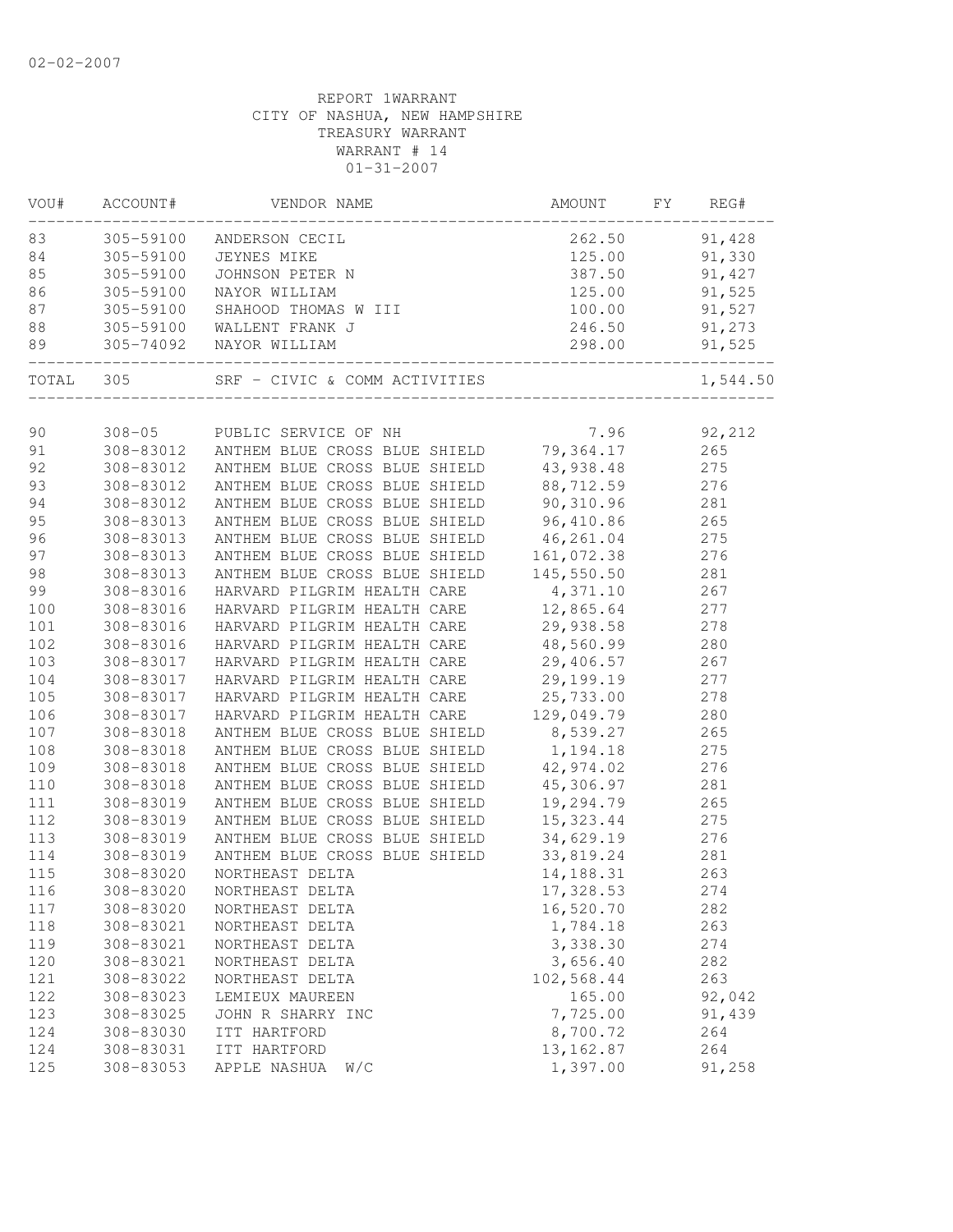| VOU#  | ACCOUNT#            | VENDOR NAME                                   | AMOUNT     | FY | REG#         |
|-------|---------------------|-----------------------------------------------|------------|----|--------------|
| 126   | 308-83053           | BALANCE PHYS THERAPY & HUMAN P                | 1,362.08   |    | 91,482       |
| 127   | 308-83053           | DARTMOUTH-HITCHCOCK CLINIC                    | 238.00     |    | 91,647       |
| 128   | 308-83053           | FOUR SEASONS ORTHOPAEDIC CTR                  | 196.00     |    | 91,630       |
| 129   | 308-83053           | OCCUPATIONAL HEALTH CTRS SOUTH                | 123.11     |    | 91,379       |
| 130   | 308-83053           | PARKLAND MEDICAL CENTER                       | 448.50     |    | 91,300       |
| 131   | 308-83053           | SO NH REGIONAL MEDICAL CENTER                 | 1,308.05   |    | 91,592       |
| 132   | 308-83053           | TEEBOOM KEVIN                                 | 100.00     |    | 91,468       |
| 133   | 308-83053           | WINGATE'S PHARMACY                            | 433.10     |    | 91,481       |
| 134   | 308-83055           | TREASURER STATE OF NH                         | 250.00     |    | 92,127       |
| 135   | 308-83064           | DOWNTOWN LINCOLN MERCURY INC                  | 2, 118.22  |    | 91,643       |
| 136   | 308-83064           | PSNH                                          | 136.49     |    | 92,238       |
| 137   | 308-83075           | DEVINE MILLIMET & BRANCH PA W                 | 8,847.82   |    | 91,595       |
| 138   |                     | 308-83077 AMERICAN STOP LOSS                  | 41, 129.16 |    | 279          |
| TOTAL | 308                 | SRF - INSURANCE                               |            |    | 1,509,060.88 |
|       |                     |                                               |            |    |              |
|       |                     | 190,924 3086-43005 ST GERMAIN IRENE           | 9.60       |    | 91,740       |
|       | 190,925 3086-49050  | COTE RICHARD                                  | 210.47     |    | 91,706       |
|       | 190,926 3086-49075  | BLAUVELT DARCY                                | 78.38      |    | 91,922       |
|       | 190, 927 3086-49075 | COTE RICHARD                                  | 9.99       |    | 91,706       |
|       | 190,928 3086-53100  | CALLAHAN CAROLYN                              | 7,750.00   |    | 91,931       |
|       | 190,929 3086-64045  | HEWLETT PACKARD COMPANY                       | 1,399.00   |    | 91,318       |
|       | 190,930 3086-64192  | STAPLES BUSINESS ADVANTAGE                    | 267.55     |    | 91,615       |
|       | 3086-82025          | NH RETIREMENT SYSTEM                          | 635.35     |    | 259          |
|       | 190,931 3086-83004  | VISION SERVICE PLAN - NH                      | 32.58      |    | 92,044       |
|       | 3086-83009          | NORTHEAST DELTA                               | 79.99      |    | 263          |
|       | 3086-83031          | ITT HARTFORD                                  | 39.76      |    | 264          |
|       | 190,932 3086-83102  | UNUM LIFE INSURANCE                           | 52.58      |    | 92,043       |
|       | 190,933 3086-91040  | CALLAHAN CAROLYN                              | 1,051.38   |    | 91,931       |
| TOTAL | 308                 | JAVITS GRANT PROGRAM                          |            |    | 11,616.63    |
|       |                     |                                               |            |    |              |
|       |                     | 190,934 3097-41015 STAPLES BUSINESS ADVANTAGE | 327.36     |    | 91,615       |
|       | 190,935 3097-44005  | ACE PRINTING COMPANY                          | 420.00     |    | 91,619       |
|       | 190,936 3097-49075  | BLUE RIBBON MAINTENANCE SUPPLI                | 502.67     |    | 91,754       |
|       |                     | 190,937 3097-49075 CENTRAL PAPER PRODUCTS CO  | 14,331.60  |    | 92,020       |
|       | 190,938 3097-49075  | JOHN BENNETT CREATIVE                         | 495.00     |    | 91,704       |
|       | 190,939 3097-49085  | COCA COLA                                     | 4,601.50   |    | 91,741       |
|       | 190,940 3097-49085  | COOKIETREE, INC.                              | 5,951.00   |    | 91,853       |
|       | 190,941 3097-49085  | COSTA FRUIT & PRODUCE CO INC                  | 26,046.94  |    | 92,036       |
|       | 190,941 3097-49085  | COSTA FRUIT & PRODUCE CO INC                  | 30, 301.38 |    | 92,037       |
|       | 190,942 3097-49085  | DOUBLE N INC                                  | 2,249.10   |    | 91,766       |
|       | 190,943 3097-49085  | FANTINI BAKING CO., INC.                      | 3,246.99   |    | 91,869       |
|       | 190,943 3097-49085  | FANTINI BAKING CO., INC.                      | 3,054.06   |    | 91,870       |
|       | 190,944 3097-49085  | GARELICK FARMS-LYNN                           | 20,567.71  |    | 91,588       |
|       | 190,944 3097-49085  | GARELICK FARMS-LYNN                           | 2,109.18   |    | 91,589       |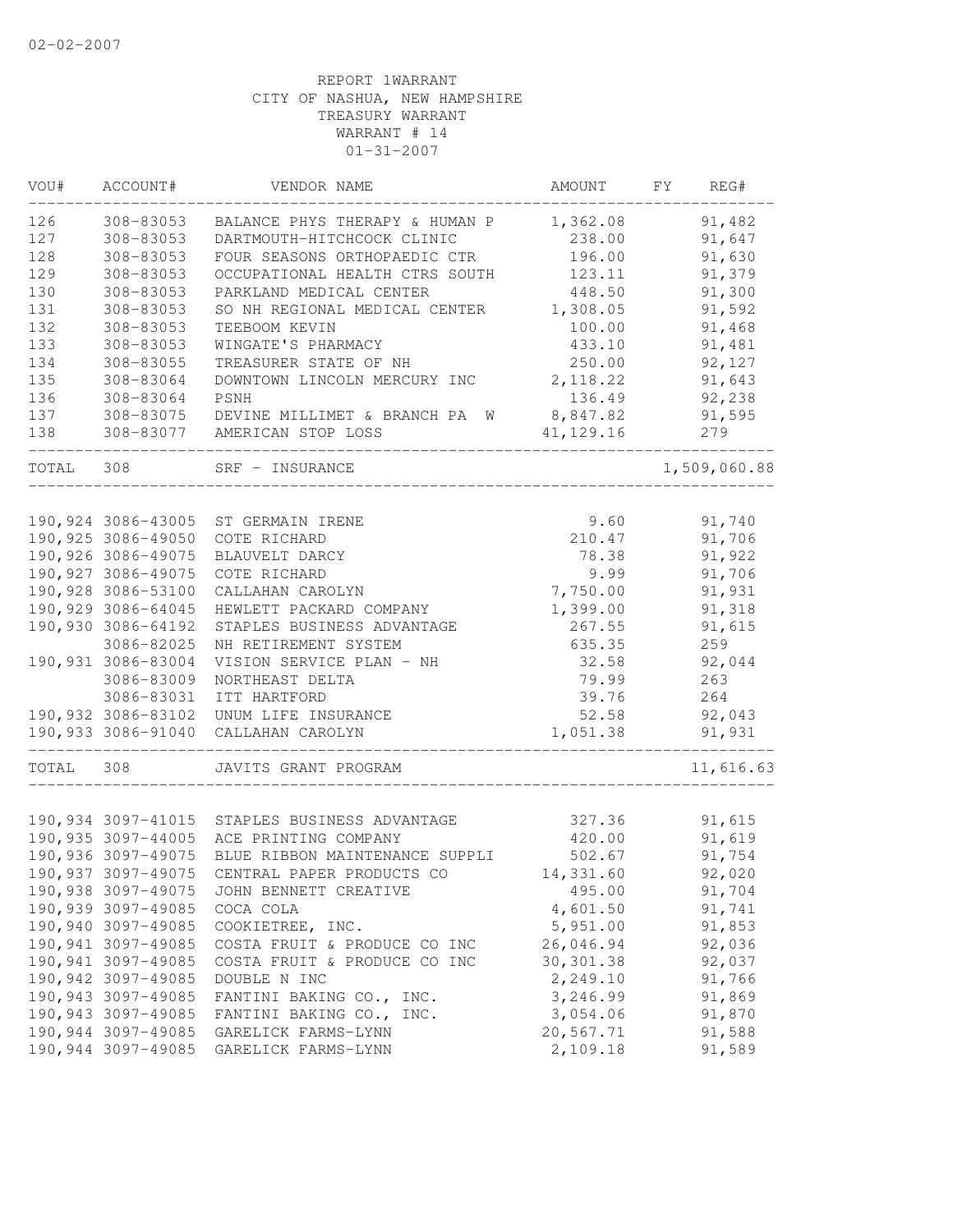| VOU#      | ACCOUNT#                   | VENDOR NAME                                                                          | AMOUNT    | FY | REG#       |
|-----------|----------------------------|--------------------------------------------------------------------------------------|-----------|----|------------|
|           |                            | 190,945 3097-49085 GILL'S PIZZA CO.                                                  | 13,984.30 |    | 91,837     |
|           | 190,946 3097-49085         | M SAUNDERS INC                                                                       | 6,004.45  |    | 91,813     |
|           | 190,946 3097-49085         | M SAUNDERS INC                                                                       | 2,687.47  |    | 91,814     |
|           | 190,947 3097-49085         | MCKEE FOODS CORP                                                                     | 971.76    |    | 91,387     |
|           | 190,948 3097-49085         | MORSE CELESTE                                                                        | 29.98     |    | 91,992     |
|           | 190,949 3097-49085         | NASHUA SENIOR HIGH SCHOOL                                                            | 450.00    |    | 92,137     |
|           | 190,950 3097-49085         | NEW ENGLAND ICE CREAM                                                                | 2,827.75  |    | 91,855     |
|           | 190,951 3097-49085         | SURPLUS DISTRIBUTION SECTION                                                         | 1,870.00  |    | 91,575     |
|           | 190,952 3097-64045         | INSIGHT PUBLIC SECTOR                                                                | 118.02    |    | 91,259     |
|           | 190,953 3097-64330         | NORTHEAST FOOD SVC EQUIPMENT &                                                       | 2,796.00  |    | 91,240     |
|           | 190,954 3097-707           | MARTINEZ BRENDA                                                                      | 14.00     |    | 91,975     |
|           | 190,955 3097-707           | SWEENEY CATHY                                                                        | 101.45    |    | 91,961     |
|           | 190,956 3097-74092         | AFFILIATED HVAC SERVICES LLC                                                         | 289.00    |    | 91,771     |
|           | 190,957 3097-74092         | BASSETT SERVICES CORPORATION                                                         | 409.10    |    | 91,773     |
|           | 190,958 3097-74092         | HOBART SERVICE                                                                       | 185.80    |    | 91,227     |
|           | 190,959 3097-74092         | UNITED SUPPLY COMPANY INC                                                            | 641.09    |    | 92,019     |
|           | 3097-82025                 | NH RETIREMENT SYSTEM                                                                 | 4,214.30  |    | 259        |
|           | 190,960 3097-83004         | VISION SERVICE PLAN - NH                                                             | 130.32    |    | 92,046     |
|           | 3097-83031                 | ITT HARTFORD                                                                         | 116.20    |    | 264        |
|           | 190,961 3097-83102         | UNUM LIFE INSURANCE                                                                  | 115.19    |    | 92,045     |
|           | 190,962 3097-91005         | <b>GUSTIN KAREN</b>                                                                  | 36.86     |    | 91,805     |
|           | 190,963 3097-91005         | MORSE CELESTE                                                                        | 97.57     |    | 91,992     |
|           | 190,964 3097-91005         | SLOSEK ODETTE                                                                        | 26.70     |    | 91,731     |
| TOTAL 309 |                            | SRF - FOOD SERVICES                                                                  |           |    | 152,321.80 |
|           |                            |                                                                                      |           |    |            |
|           | 190,965 3117-66005 LVR INC |                                                                                      | 105.40    |    | 91,738     |
|           |                            | 190,966 3117-68045 WYMAN'S CHEVROLET PONTIAC                                         | 27,878.00 |    | 91,605     |
|           |                            | 190,967 3117-78007 LANCOURT RICHARD<br>_______________________<br>__________________ | 8.00      |    | 91,724     |
| TOTAL     | 311                        | DRIVER'S EDUCATION                                                                   |           |    | 27,991.40  |
|           |                            |                                                                                      |           |    |            |
| 144       | 312-64080                  | CARPARTS OF NASHUA                                                                   | 10.40     |    | 91,207     |
| 145       | 312-64080                  | GOODYEAR AUTO SERVICE CENTER                                                         | 36.00     |    | 91,175     |
| 146       | 312-64080                  | MAC MULKIN CHEVROLET INC                                                             | 426.27    |    | 92,001     |
| 147       | 312-64080                  | ROBBINS AUTO PARTS INC                                                               | 5.15      |    | 91, 475    |
| 148       | 312-705                    | BECHARD P JOHN                                                                       | 25.00     |    | 91,559     |
| 149       | 312-705                    | D & R TOWING INC                                                                     | 565.00    |    | 91,999     |
| 150       | $312 - 705$                | KOUTAKAKIS NICHOLAS                                                                  | 140.00    |    | 91,547     |
| 151       | $312 - 705$                | QUICK RESPONSE TOWING LLC                                                            | 720.00    |    | 91,622     |
| 152       | 312-705                    | ROD'S AUTOMOTIVE/ROD MACINTYRE                                                       | 340.00    |    | 91, 474    |
| 153       | $312 - 705$                | VERTIGANS ADAM                                                                       | 35.00     |    | 91,548     |
| TOTAL     | 312                        | SRF - FINANCIAL SERVICES                                                             |           |    | 2,302.82   |
|           |                            |                                                                                      |           |    |            |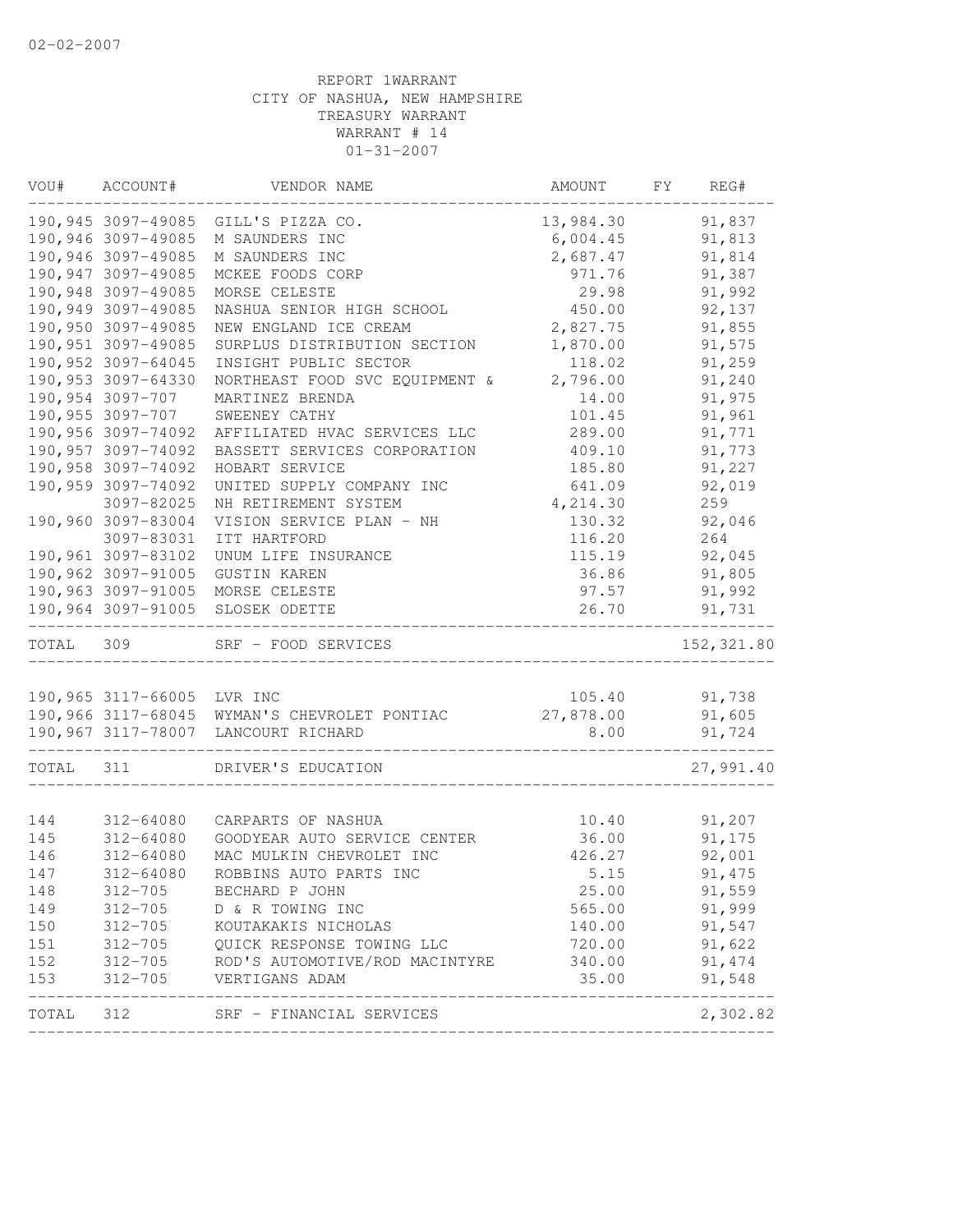|                                                                                  | VOU# ACCOUNT#                                                                                                                                                    | VENDOR NAME                                                                                                                                                                                                                                                                         | AMOUNT FY REG#                                                                                                                                             |                                                                                                                    |
|----------------------------------------------------------------------------------|------------------------------------------------------------------------------------------------------------------------------------------------------------------|-------------------------------------------------------------------------------------------------------------------------------------------------------------------------------------------------------------------------------------------------------------------------------------|------------------------------------------------------------------------------------------------------------------------------------------------------------|--------------------------------------------------------------------------------------------------------------------|
|                                                                                  |                                                                                                                                                                  | 190,968 3122-49035 UNITED PARCEL SERVICE<br>190,969 3122-49050 STAPLES BUSINESS ADVANTAGE                                                                                                                                                                                           | 10.61 91,692<br>143.68                                                                                                                                     | 91,615                                                                                                             |
| TOTAL 312                                                                        | __________________                                                                                                                                               | ADULT ED/CONTINUING ED                                                                                                                                                                                                                                                              |                                                                                                                                                            | 154.29                                                                                                             |
|                                                                                  |                                                                                                                                                                  | 190,970 3132-53102 PUBLIC CONSULTING GROUP INC. 18,000.00 91,970                                                                                                                                                                                                                    |                                                                                                                                                            |                                                                                                                    |
| TOTAL 313                                                                        |                                                                                                                                                                  | TRAINING FOR ALL TEACHERS                                                                                                                                                                                                                                                           |                                                                                                                                                            | 18,000.00                                                                                                          |
|                                                                                  |                                                                                                                                                                  | 154 323-91025 MARINO ANGELO                                                                                                                                                                                                                                                         | 689.22                                                                                                                                                     | 91,591                                                                                                             |
| TOTAL 323                                                                        |                                                                                                                                                                  | $SRF - GIS$                                                                                                                                                                                                                                                                         |                                                                                                                                                            | 689.22                                                                                                             |
|                                                                                  | 190,972 3247-46040<br>190,973 3247-49075                                                                                                                         | 190,971 3247-46040 M & N SPORTS LLC<br>WATERWEAR INC<br>MURPHY BILL<br>190,974 3247-49075 PERFECT EDGE PRO SHOP<br>190,975 3247-64192 M F ATHLETIC CO                                                                                                                               | 1,260.00<br>558.00<br>90.00<br>504.00<br>631.40                                                                                                            | 91,420<br>91,587<br>91,968<br>91,846<br>91,811                                                                     |
|                                                                                  |                                                                                                                                                                  | TOTAL 324 ATHLETICS-ENTERPRISE FUND                                                                                                                                                                                                                                                 |                                                                                                                                                            | 3,043.40                                                                                                           |
| 155<br>156<br>157<br>158<br>159<br>160<br>161<br>162<br>163<br>164<br>165<br>166 | 331-01500<br>$331 - 01500$<br>331-31050<br>331-31050<br>331-59100<br>331-64192<br>$331 - 64255$<br>331-78007<br>331-78007<br>331-82030<br>331-94005<br>331-94005 | LAW REALTY CO INC<br>RAPID REAL ESTATE LLC<br>CINGULAR WIRELESS LLC<br>VERIZON WIRELESS<br>COMCAST<br>GREEN MOUNTAIN COMMUNICATIONS<br>MOTOROLA<br>GOODYEAR AUTO SERVICE CENTER<br>ROBBINS AUTO PARTS INC<br>NH RETIREMENT SYSTEM<br>GIGGI ROBERT<br>LAW ENFORCEMENT INSTRUCTORS AL | 400.00<br>1,400.00<br>23.01<br>134.64<br>107.00<br>2,310.00<br>39,670.30<br>129.48<br>13.98<br>2,443.13<br>902.37<br>425.00<br>$\qquad \qquad - - - - - -$ | 92,211<br>92,159<br>92,148<br>92,150<br>92,203<br>91,549<br>91,312<br>91,175<br>91, 475<br>259<br>92,047<br>92,183 |
| TOTAL                                                                            | 331                                                                                                                                                              | SRF - POLICE DEPARTMENT                                                                                                                                                                                                                                                             |                                                                                                                                                            | 47,958.91                                                                                                          |
| 167<br>168<br>169<br>170<br>171                                                  | 332-49025<br>332-64094<br>332-64094<br>332-64094<br>332-64192                                                                                                    | NFPA<br>A SIGN OF THINGS TO COME<br>FIRE & RESCUE INSTITUTE<br>MEDTRONIC PHYSIO-CONTROL CORP<br>PERMA-LINE CORP OF NEW ENGLAND                                                                                                                                                      | 314.55<br>2,400.00<br>288.00<br>2,200.00<br>6,787.50                                                                                                       | 92,112<br>91,274<br>91,357<br>91,206<br>91,223                                                                     |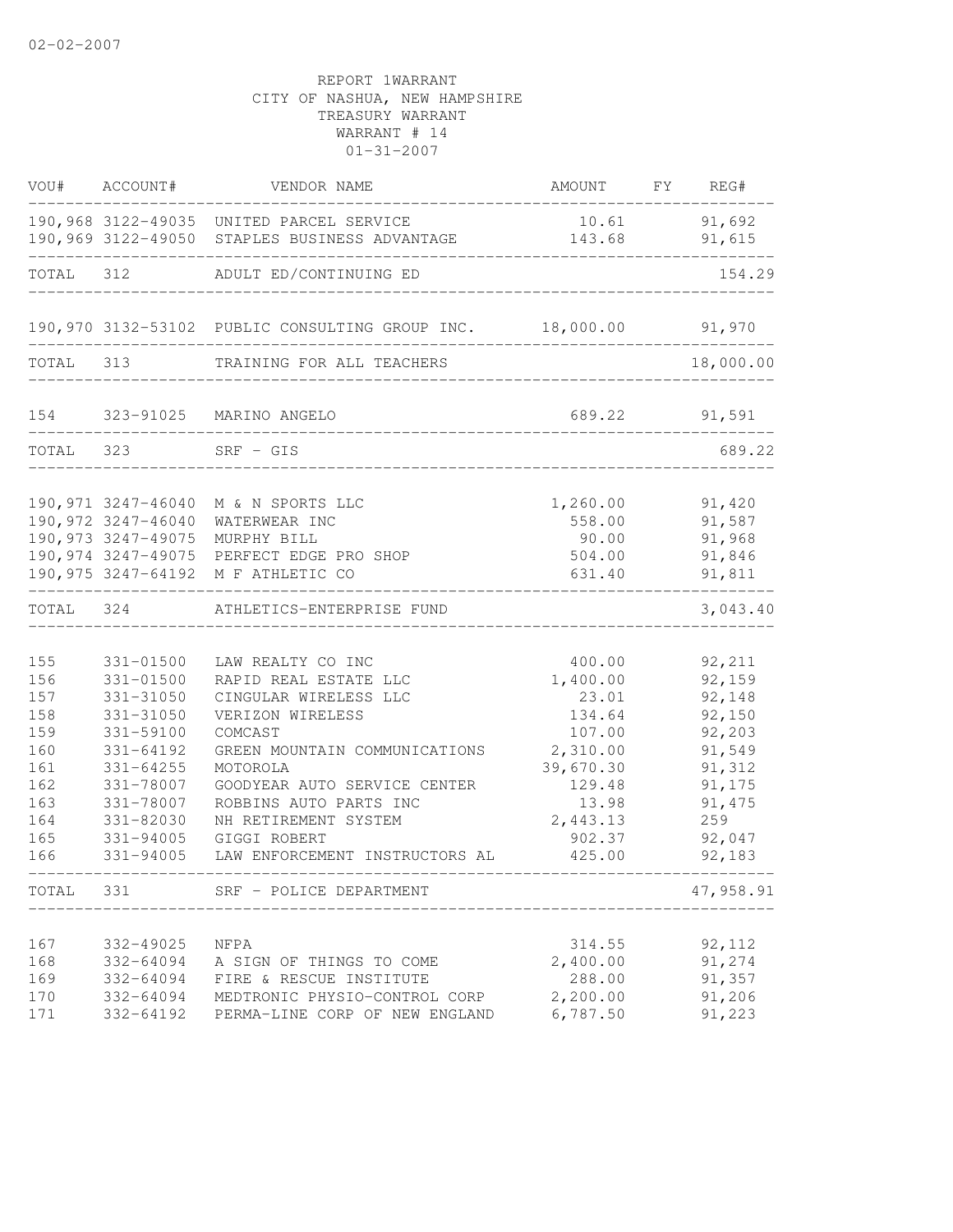| VOU#      | ACCOUNT#                         | VENDOR NAME                                                             | AMOUNT FY         | REG#               |
|-----------|----------------------------------|-------------------------------------------------------------------------|-------------------|--------------------|
| TOTAL     | 332                              | SRF - FIRE DEPARTMENT                                                   |                   | 11,990.05          |
|           |                                  | 190,976 3347-49075 JEANNOTTE'S MARKET                                   | 83.17             | 91,306             |
| TOTAL 334 |                                  | 190,977 3347-53102 EDWARDS STEVEN Ph D<br>TITLE I SCHL IMPRV AMHERST ST | 2,942.55          | 91,862<br>3,025.72 |
|           |                                  |                                                                         |                   |                    |
|           |                                  | 172 335-69010 ARCSOURCE INC                                             | 1,864.00          | 91,426             |
| TOTAL 335 |                                  | SRF - EMERGENCY MANAGEMENT                                              |                   | 1,864.00           |
|           | 190,978 3357-49050               | WILSON LANGUAGE TRAINING CORP.                                          | 237.60            | 91,877             |
|           | 190,979 3357-49075               | PAQUETTE JOANNE D                                                       | 18.48             | 91,730             |
|           | 3357-82025                       | NH RETIREMENT SYSTEM                                                    | 202.42            | 259                |
|           | 190,980 3357-83004<br>3357-83031 | VISION SERVICE PLAN - NH<br>ITT HARTFORD                                | 16.29<br>28.00    | 92,049<br>264      |
|           | 190,981 3357-83102               | UNUM LIFE INSURANCE                                                     | 32.09             | 92,048             |
|           | 190,982 3357-91040               | MOREHOUSE LINDA                                                         | 73.90             | 91,726             |
|           | 190,983 3357-91040               | PAQUETTE JOANNE D                                                       | 108.05            | 91,730             |
|           |                                  | 190,984 3357-91040 RILEY NANCY                                          | 73.90             | 91,702             |
|           | 190,985 3357-91040               | WILLIAMS DIANE                                                          | 34.15             | 91,882             |
| TOTAL 335 |                                  | TITLE IB READ 1ST MT PLEASANT                                           |                   | 824.88             |
| 175       | 341-01954                        | JACK'S PIZZA                                                            | 23.40             | 92,124             |
| 176       | 341-41015                        | STAPLES BUSINESS ADVANTAGE                                              | 107.89            | 91,678             |
| 177       | 341-41015                        | WB MASON COMPANY INC                                                    | 496.78            | 91,238             |
| 178       | 341-91025                        | NELSON MARY S                                                           | 41.80             | 91,378             |
| 179       | 341-91030                        | ARIAS DONNA                                                             | 267.31            | 91,441             |
| 179       | 341-94014                        | ARIAS DONNA                                                             | 34.05             | 91,441             |
| TOTAL     | 341                              | SRF - COMMUNITY SERVICES                                                | _________________ | 971.23             |
| 180       |                                  | 342-41015 STAPLES BUSINESS ADVANTAGE                                    |                   | 68.17 91,678       |
|           |                                  | 181 342-47010 STERICYCLE INC                                            | 70.00             | 91,177             |
|           |                                  | 182 342-91025 CARON CHRISTINE                                           | 14.69             | 91,365             |
| TOTAL 342 |                                  | SRF - COMMUNITY HEALTH                                                  |                   | 152.86             |
|           |                                  | 190,986 3440-49075 AC MOORE INC                                         | 37.32             | 91,790             |
|           |                                  | 190,987 3440-49075 COGSWELL CATHERINE                                   | 66.76             | 91,782             |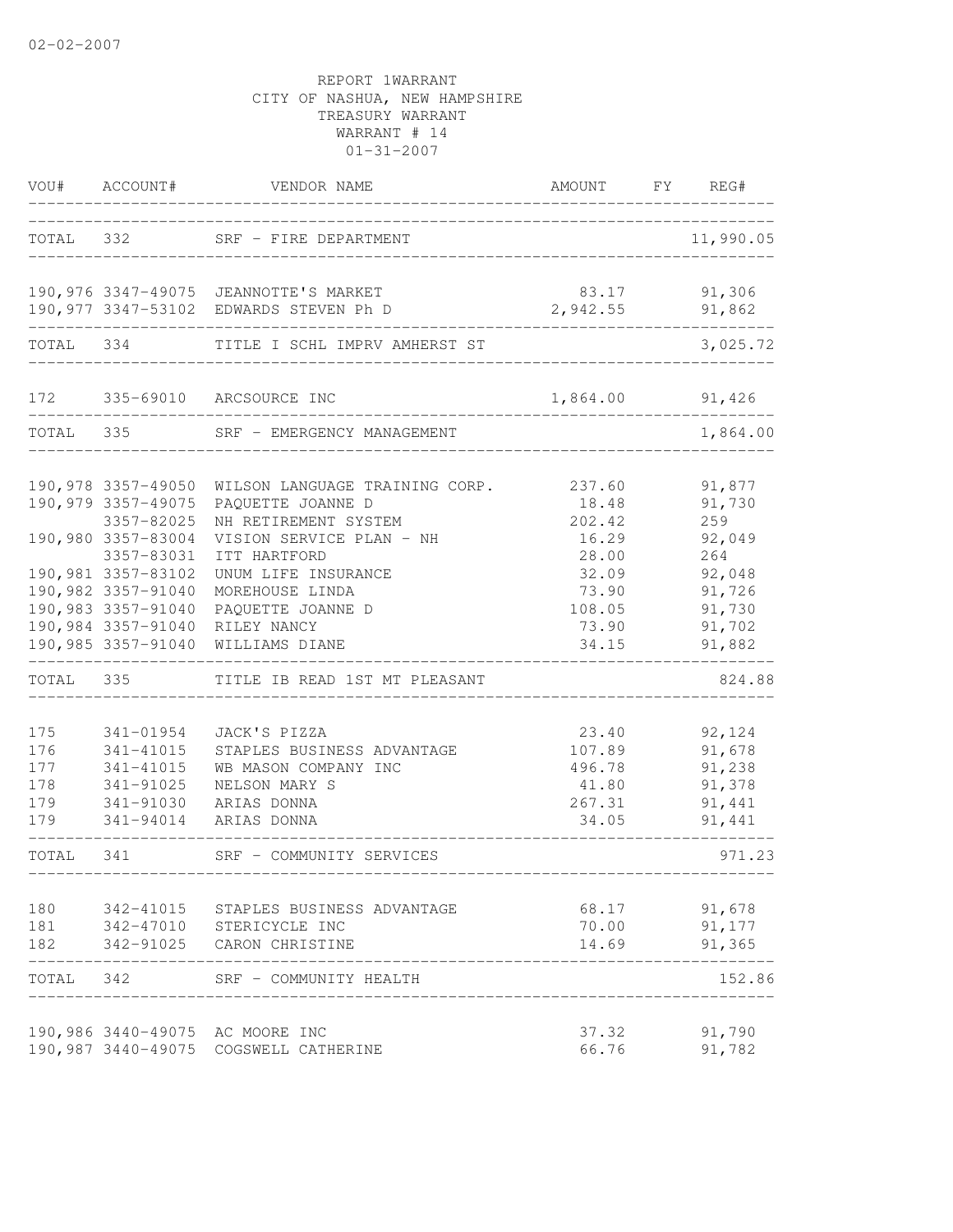| VOU#      | ACCOUNT#                                 | VENDOR NAME                                       | AMOUNT               | FY | REG#       |
|-----------|------------------------------------------|---------------------------------------------------|----------------------|----|------------|
|           |                                          | 190,988 3440-49075 GARELICK FARMS-LYNN            | 225.19               |    | 91,589     |
|           | 190,989 3440-49075                       | HAMM LINDA                                        | 53.01                |    | 91,785     |
|           | 190,990 3440-49075                       | MARKET BASKET                                     | 527.68               |    | 91,440     |
|           | 190,991 3440-49075                       | POSTMASTER                                        | 117.00               |    | 92,050     |
|           | 190,992 3440-49075                       | SAM'S CLUB                                        | 843.65               |    | 92,252     |
|           | 190,993 3440-49075                       | STAPLES BUSINESS ADVANTAGE                        | 16.98                |    | 91,615     |
|           | 190,994 3440-49075                       | WALMART COMMUNITY                                 | 74.56                |    | 91,682     |
| TOTAL 344 |                                          | AFTER SCHOOL PROGRAM                              |                      |    | 1,962.15   |
|           |                                          |                                                   |                      |    |            |
|           | 190,995 3447-53103                       | BOYS & GIRLS CLUB OF GREATER N                    | 2,900.00             |    | 91,245     |
|           | 190,996 3447-53103<br>190,997 3447-53111 | STATE OF NH CRIMINAL RECORDS                      | 78.00                |    | 92,051     |
|           |                                          | NASHUA ADULT LEARNING CENTER                      | 3,594.50             |    | 91,179     |
|           | 190,998 3447-55020<br>3447-82025         | FIRST STUDENT INC<br>NH RETIREMENT SYSTEM         | 2,003.40<br>1,227.59 |    | 91,765     |
|           |                                          | 3447-83031 ITT HARTFORD                           | 2.80                 |    | 259<br>264 |
|           |                                          | 190,999 3447-91040 CEPAITIS JOHN                  | 257.76               |    | 91,709     |
|           |                                          |                                                   |                      |    |            |
| TOTAL 344 |                                          | TITLE IV SDF 21ST CENTURY                         |                      |    | 10,064.05  |
|           | 3507-82025                               | NH RETIREMENT SYSTEM                              | 1,606.73             |    | 259        |
|           | 3507-83009                               | NORTHEAST DELTA                                   | 862.01               |    | 263        |
|           | 3507-83031                               | ITT HARTFORD                                      | 140.28               |    | 264        |
|           | 191,000 3507-91040                       | BIRON LINDA                                       | 196.18               |    | 91,969     |
|           | 3507-91040                               | CITIZENS BANK                                     | $-156.30$            |    | 287        |
|           |                                          | 191,001 3507-91040 INTERNATIONAL CENTER FOR LEADE | 1,050.00             |    | 91,812     |
|           | 191,002 3507-91040                       | UNH CONTINUING EDUCATION REGIS                    | 270.00               |    | 92,210     |
| TOTAL     | 350                                      | TITLE 11A TEACHER QUALITY                         |                      |    | 3,968.90   |
|           |                                          |                                                   |                      |    |            |
|           |                                          | 3516-82025 NH RETIREMENT SYSTEM                   | 231.26               |    | 259        |
|           | 191,003 3516-83004                       | VISION SERVICE PLAN - NH                          | 16.29                |    | 92,053     |
|           | 3516-83031                               | ITT HARTFORD                                      | 18.20                |    | 264        |
|           |                                          | 191,004 3516-83102 UNUM LIFE INSURANCE            | 20.77                |    | 92,052     |
| TOTAL     | 351                                      | TITLE IID ENHANCE ED THRU TECH                    |                      |    | 286.52     |
| 191       | 352-59050                                | GORSUCH JENNIFER                                  | 132.00               |    | 91,402     |
| 192       | 352-59050                                | MANSOR DAVE                                       | 520.00               |    | 91,788     |
| 193       | 352-59050                                | NOLAN KEVIN                                       | 520.00               |    | 91,407     |
| 194       | 352-59050                                | RYAN SEAN                                         | 357.50               |    | 91,401     |
| 195       | 352-94005                                | SUMMER CAMP & PROGRAM EXPO                        | 150.00               |    | 92,185     |
|           |                                          |                                                   |                      |    |            |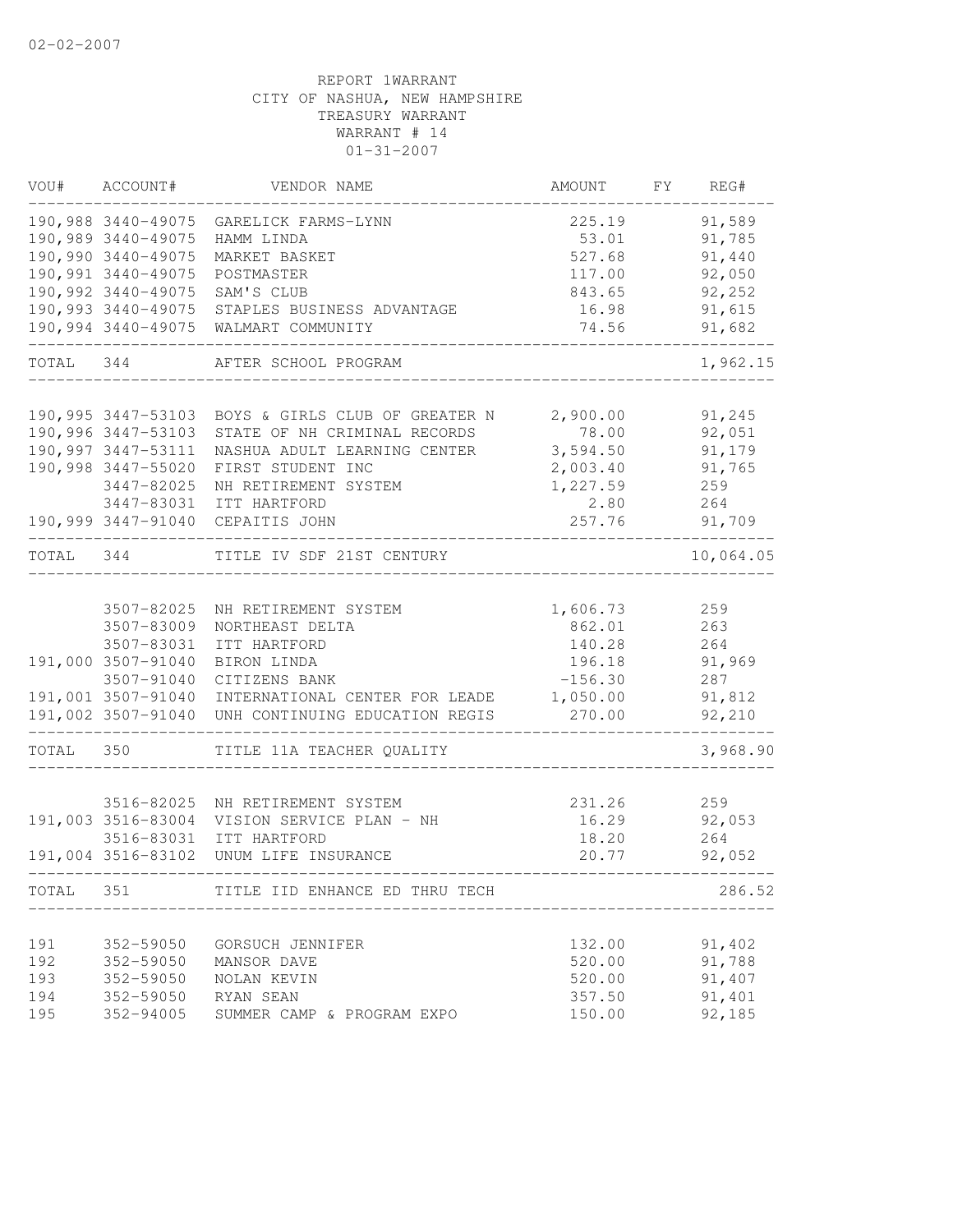| VOU#       | ACCOUNT#                                 | VENDOR NAME                                           | AMOUNT           | FY | REG#             |
|------------|------------------------------------------|-------------------------------------------------------|------------------|----|------------------|
| TOTAL      | 352                                      | SRF - PARKS AND RECREATION                            |                  |    | 1,679.50         |
|            | 191,005 3557-49075                       | CARTRIDGE WORLD                                       | 84.99            |    | 91,878           |
|            | 191,006 3557-49075                       | LUMBRA VIRGINIA                                       | 35.62            |    | 91,727           |
|            | 3557-82025                               | NH RETIREMENT SYSTEM                                  | 352.12           |    | 259              |
|            | 191,007 3557-83004                       | VISION SERVICE PLAN - NH                              | 16.29            |    | 92,055           |
|            | 3557-83031                               | ITT HARTFORD                                          | 28.00            |    | 264              |
|            | 191,008 3557-83102                       | UNUM LIFE INSURANCE                                   | 32.09            |    | 92,054           |
|            | 191,009 3557-91040                       | BUREAU OF EDUCATION & RESEARCH                        | 350.00           |    | 91,838           |
|            | 191,010 3557-91040                       | LUMBRA VIRGINIA                                       | 81.60            |    | 91,727           |
|            | 191,011 3557-91040                       | MARTELL CYNTHIA                                       | 50.17            |    | 91,737           |
| TOTAL      | 355                                      | TITLE IB READING 1ST FES                              |                  |    | 1,030.88         |
|            |                                          |                                                       |                  |    |                  |
|            | 191,012 3657-49050<br>191,013 3657-49050 | ALL SPORTS PROMOTIONS INC                             | 3,470.58         |    | 91,823<br>91,835 |
|            | 191,014 3657-49050                       | COCA-COLA BOTTLING CO OF NE (T<br>T S OUTFITTERS, INC | 107.00<br>357.50 |    | 91,856           |
|            | 191,015 3657-49050                       | WALMART COMMUNITY                                     | 164.99           |    | 91,682           |
|            |                                          |                                                       |                  |    |                  |
| TOTAL      | 365                                      | NHS - PAW SHOP                                        |                  |    | 4,100.07         |
| 198        | 371-07340                                | O'NEIL JAMES                                          | 58.00            |    | 92,056           |
| 199        | 371-53025                                | TRC ENVIRONMENTAL CORP                                | 5, 341.35        |    | 91,505           |
| 200        | 371-713                                  | NH CHARITABLE FOUNDATION                              | 367.50           |    | 92,145           |
| TOTAL      | 371                                      | SRF - COMMUNITY DEVELOPMENT                           |                  |    | 5,766.85         |
|            |                                          |                                                       |                  |    |                  |
| 201        | 373-53075                                | LOAN PACKAGING LLC                                    | 1,000.00         |    | 91,470           |
| 202        | 373-53075                                | MERRA & KANAKIS                                       | 567.90           |    | 92,200           |
| TOTAL      | 373                                      | SRF - ECONOMIC DEVELOPMENT                            |                  |    | 1,567.90         |
|            |                                          |                                                       |                  |    |                  |
| 203        | 374-07040                                | PHILLIPS JENNIFER & R FRASER C                        | 11,900.00        |    | 92,057           |
| 204        | 374-07040                                | TRAVERS SUSAN &                                       | 15,389.50        |    | 92,058           |
| 205        | 374-07070                                | BOYS & GIRLS CLUB OF GREATER N                        | 1,345.46         |    | 91,245           |
| 206        | 374-07090                                | NASHUA SOUP KITCHEN & SHELTER                         | 4,727.27         |    | 91,355           |
| 207        | 374-07143                                | TURNSTONE CORP/RETAINAGE                              | 2,000.00         |    | 272              |
| 208        | 374-07143                                | TURNSTONE CORPORATION                                 | 18,000.00        |    | 91,233           |
| 209        | 374-07220                                | GREATER NASHUA COUNCIL ON ALCO                        | 1,585.45         |    | 91,305           |
| 210        | 374-07340                                | HILLSBOROUGH COUNTY TREASURER                         | 24.00            |    | 92,016           |
| 211<br>212 | 374-09031<br>374-09031                   | LOOMIS FARGO & CO<br>ST JOSEPH BUSINESS & HEALTH      | 160.70<br>65.00  |    | 91,346<br>91,360 |
|            |                                          |                                                       |                  |    |                  |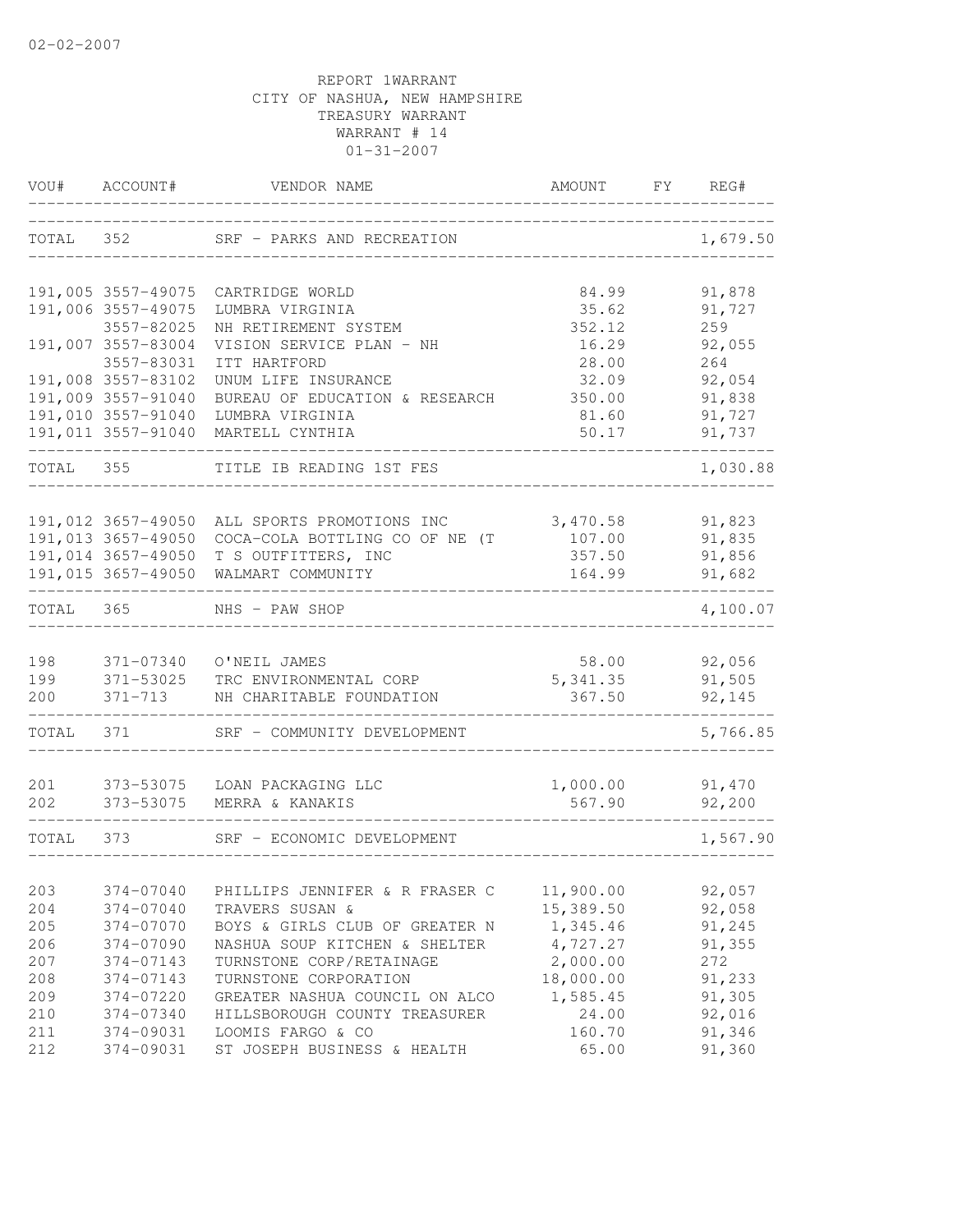| VOU# | ACCOUNT#  | VENDOR NAME                    | AMOUNT    | FY | REG#   |  |
|------|-----------|--------------------------------|-----------|----|--------|--|
| 213  | 374-09031 | TRANSIT MANAGEMENT OF NASHUA   | 145.25    |    | 268    |  |
| 214  | 374-09031 | TRANSIT MANAGEMENT OF NASHUA   | 147.15    |    | 273    |  |
| 215  | 374-09031 | TRANSIT MANAGEMENT OF NASHUA   | 361.00    |    | 286    |  |
| 216  | 374-09043 | CONWAY OFFICE PRODUCTS LLC     | 90.00     |    | 91,350 |  |
| 217  | 374-09043 | P & L LANDSCAPING LLC          | 1,350.00  |    | 91,478 |  |
| 218  | 374-09043 | PROTECTION ONE INC             | 395.64    |    | 92,168 |  |
| 219  | 374-09061 | ARAMARK UNIFORM SERVICES       | 80.55     |    | 91,331 |  |
| 220  | 374-09061 | LIONEL'S WHEEL ALIGNMENT INC   | 246.50    |    | 91,363 |  |
| 221  | 374-09061 | PM MACKAY & SONS INC           | 322.23    |    | 91,254 |  |
| 222  | 374-09071 | SHATTUCK MALONE OIL CO         | 8,188.47  |    | 92,110 |  |
| 223  | 374-09081 | MICHELIN NORTH AMERICA INC     | 370.70    |    | 91,231 |  |
| 224  | 374-09091 | <b>BALDWIN FILTERS</b>         | 340.32    |    | 91,310 |  |
| 225  | 374-09091 | CENTRAL PAPER PRODUCTS CO      | 279.02    |    | 92,020 |  |
| 226  | 374-09091 | CUMMINS NORTHEAST INC          | 363.05    |    | 91,651 |  |
| 227  | 374-09091 | FLEETWAY HEAVY DUTY PARTS INC  | 1,312.76  |    | 91,275 |  |
| 228  | 374-09091 | GILLIG CORP                    | 1,504.06  |    | 91,599 |  |
| 229  | 374-09091 | NOMAC TOOLS LLC                | 299.00    |    | 91,512 |  |
| 230  | 374-09091 | NORTHERN BUS SALES INC         | 47.28     |    | 91,375 |  |
| 231  | 374-09091 | RYDER FLEET PRODUCTS.COM INC   | 807.87    |    | 91,636 |  |
| 232  | 374-09091 | SHATTUCK MALONE OIL CO         | 2,643.06  |    | 92,110 |  |
| 233  | 374-09091 | STAPLES BUSINESS ADVANTAGE     | 1,458.80  |    | 91,678 |  |
| 234  | 374-09091 | SUBURBAN AUTO & TRUCK PARTS IN | 1,145.70  |    | 92,013 |  |
| 235  | 374-09091 | TOWERS MOTOR PARTS CORP        | 7.08      |    | 91,639 |  |
| 236  | 374-09103 | PUBLIC SERVICE OF NH           | 1,174.32  |    | 92,212 |  |
| 236  | 374-09104 | PUBLIC SERVICE OF NH           | 121.79    |    | 92,212 |  |
| 237  | 374-09113 | KEYSPAN ENERGY DELIVERY        | 1,376.18  |    | 92,141 |  |
| 237  | 374-09114 | KEYSPAN ENERGY DELIVERY        | 169.94    |    | 92,141 |  |
| 238  | 374-09124 | PENNICHUCK WATER               | 14.61     |    | 92,143 |  |
| 239  | 374-09133 | PAETEC COMMUNICATIONS INC      | 29.10     |    | 92,115 |  |
| 240  | 374-09133 | VERIZON                        | 133.61    |    | 92,135 |  |
| 241  | 374-09133 | VERIZON DIRECTORIES CORP       | 126.00    |    | 92,189 |  |
| 242  | 374-09201 | TRANSIT MANAGEMENT OF NASHUA   | 16,592.19 |    | 268    |  |
| 243  | 374-09201 | TRANSIT MANAGEMENT OF NASHUA   | 17,805.47 |    | 273    |  |
| 244  | 374-09201 | TRANSIT MANAGEMENT OF NASHUA   | 17,321.19 |    | 286    |  |
| 245  | 374-09208 | TRANSIT MANAGEMENT OF NASHUA   | 587.10    |    | 268    |  |
| 246  | 374-09208 | TRANSIT MANAGEMENT OF NASHUA   | 587.10    |    | 273    |  |
| 247  | 374-09208 | TRANSIT MANAGEMENT OF NASHUA   | 587.10    |    | 286    |  |
| 248  | 374-09211 | AFSCME COUNCIL 93              | 653.00    |    | 92,204 |  |
| 249  | 374-09211 | ASSURANT EMPLOYEE BENEFITS     | 1,042.77  |    | 92,207 |  |
| 250  | 374-09211 | HARVARD PILGRIM HEALTH CARE    | 16,754.34 |    | 92,205 |  |
| 251  | 374-09211 | PRUDENTIAL INSURANCE           | 1,031.85  |    | 92,156 |  |
| 252  | 374-09211 | TRANSIT MANAGEMENT OF NASHUA   | 1,630.85  |    | 268    |  |
| 253  | 374-09211 | TRANSIT MANAGEMENT OF NASHUA   | 1,759.81  |    | 273    |  |
| 254  | 374-09211 | TRANSIT MANAGEMENT OF NASHUA   | 1,709.64  |    | 286    |  |
| 255  | 374-09211 | VISION SERVICE PLAN            | 76.07     |    | 92,206 |  |
| 256  | 374-09214 | PRUDENTIAL INSURANCE           | 38.58     |    | 92,156 |  |
| 257  | 374-09214 | TRANSIT MANAGEMENT OF NASHUA   | 51.32     |    | 268    |  |
| 258  | 374-09214 | TRANSIT MANAGEMENT OF NASHUA   | 51.81     |    | 273    |  |
|      |           |                                |           |    |        |  |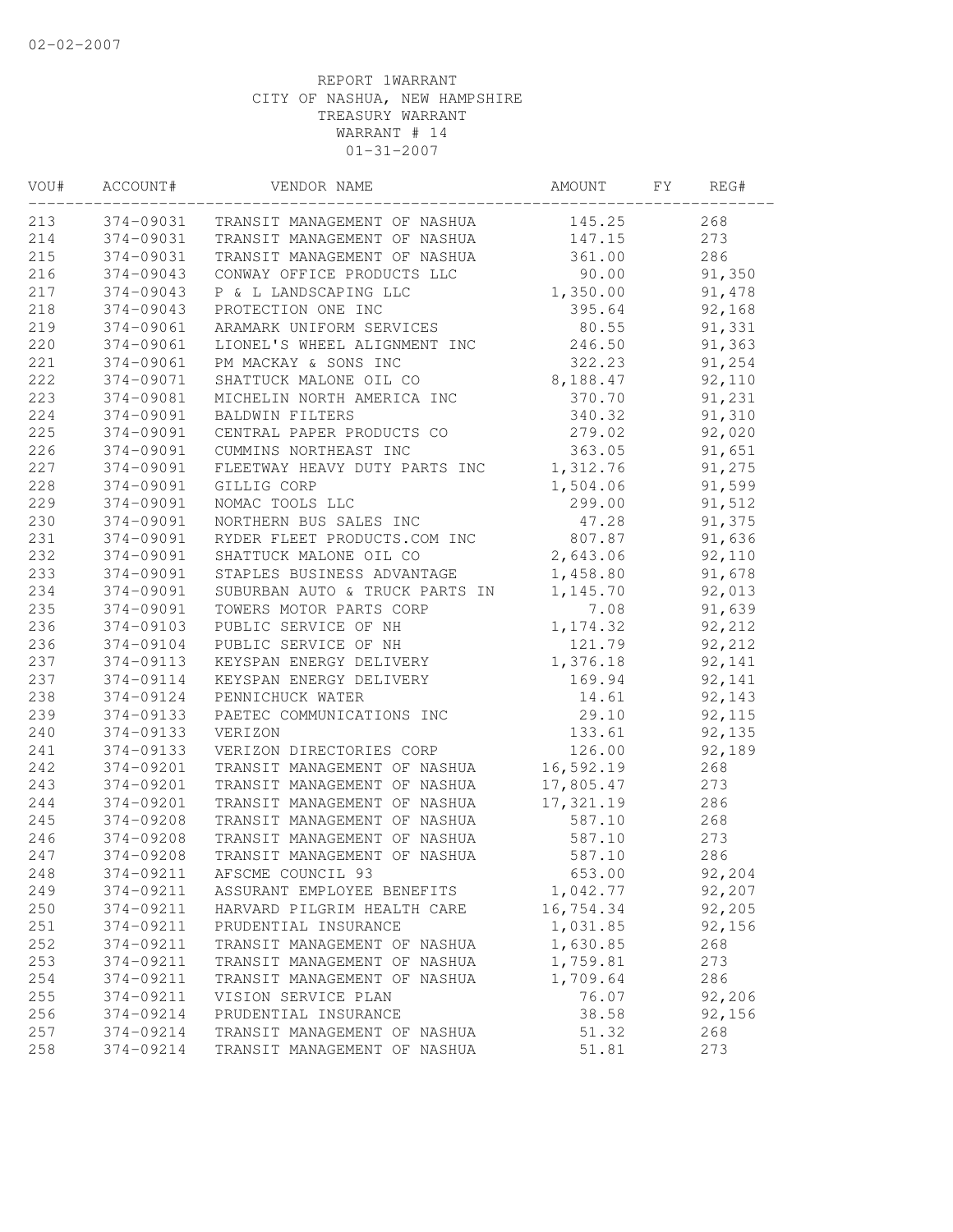| VOU#      | ACCOUNT#                                 | VENDOR NAME                                      | AMOUNT              | FY | REG#             |
|-----------|------------------------------------------|--------------------------------------------------|---------------------|----|------------------|
| 259       | 374-09214                                | TRANSIT MANAGEMENT OF NASHUA                     | 51.62               |    | 286              |
| 260       | 374-09221                                | FIRST TRANSIT INC                                | 16, 200.00          |    | 91,269           |
| 261       | 374-09261                                | ARAMARK UNIFORM SERVICES                         | 223.62              |    | 91,331           |
| 262       | 374-09261                                | O'RIORDAN SHEILA                                 | 234.45              |    | 91,162           |
| 263       | 374-09261                                | SOUSA MARK                                       | 65.19               |    | 91,464           |
| 264       | 374-09261                                | TRANSIT MANAGEMENT OF NASHUA I                   | 197.11              |    | 92,059           |
| 265       | 374-09261                                | YANKEE CHEF                                      | 234.90              |    | 91,519           |
| 266       | 374-53095                                | CUOCO & CORMIER ENGINEERING AS                   | 2,050.20            |    | 91,608           |
| 267       | 374-53095                                | VANASSE HANGEN BRUSTLIN INC                      | 2,155.41            |    | 91,178           |
| TOTAL 374 |                                          | SRF - URBAN PROGRAMS                             |                     |    | 179, 941.11      |
| 268       |                                          | 375-45050 UNIQUE MANAGEMENT SERVICES INC         | 537.00              |    | 91,327           |
| 269       |                                          | 375-59100 RULE REBECCA                           | 200.00              |    | 92,234           |
|           |                                          |                                                  |                     |    |                  |
| TOTAL 375 |                                          | SRF - PUBLIC LIBRARIES                           |                     |    | 737.00           |
|           |                                          |                                                  |                     |    |                  |
|           | 3767-31005                               | 191,016 3767-31005 ONE COMMUNICATIONS<br>VERIZON | 2.37<br>154.91      |    | 92,220<br>92,135 |
|           | 191,017 3767-47010                       | THOMPSON BROOKS                                  | 8.32                |    | 91,795           |
|           | 191,018 3767-49035                       | BARNES & NOBLE INC                               | 20.15               |    | 91,169           |
|           | 191,019 3767-49035                       | ECS LEARNING SYSTEMS INC                         | 82.34               |    | 91,307           |
|           | 191,020 3767-49035                       | SCHOLASTIC BOOK CLUBS INC                        | 29.80               |    | 91,381           |
|           | 191,021 3767-49035                       | SCHOOLWIDE INC                                   | 136.04              |    | 91,938           |
|           | 191,022 3767-49050                       | CAMERALAND LLC                                   | 19.18               |    | 91,276           |
|           | 191,023 3767-49050                       | CHISHOLM JUNE                                    | 131.06              |    | 91,703           |
|           | 191,024 3767-49050                       | MICHAUD CYNTHIA                                  | 455.09              |    | 91,716           |
|           | 191,025 3767-49050                       | REALLY GOOD STUFF INC                            | 24.00               |    | 91,718           |
|           | 191,026 3767-49050                       | RIVIER COLLEGE                                   | 601.50              |    | 91,277           |
|           | 191,027 3767-49050                       | SCHOLASTIC INCORPORATED                          | 49.97               |    | 92,024           |
|           | 191,028 3767-49050                       | SCHOOL SPECIALTY                                 | 33.30               |    | 91,739           |
|           | 191,029 3767-49050                       | STAPLES BUSINESS ADVANTAGE                       | 31.43               |    | 91,615           |
|           | 191,030 3767-49050                       | THOMPSON BROOKS                                  | 27.78               |    | 91,795           |
|           | 191,031 3767-53101                       | ASCD                                             | 467.25              |    | 91,976           |
|           | 191,032 3767-53101                       | CLUB Z! TUTORING SERVICES                        | 2,756.00            |    | 91,900           |
|           |                                          |                                                  |                     |    |                  |
|           | 191,033 3767-53101                       | COLBY ROSE L                                     | 1,254.29            |    | 91,929           |
|           |                                          | 191,034 3767-53101 CROWDER LUCIE L               | 513.74              |    | 91,688           |
|           | 191,035 3767-53101                       | HUNTINGTON LEARNING CENTER                       | 1,576.30            |    | 91,939           |
|           | 191,036 3767-53101<br>191,037 3767-53101 | SHEA DENISE C<br>TERC                            | 925.00<br>15,000.00 |    | 91,932           |
|           |                                          |                                                  |                     |    | 91,959           |
|           | 3767-82025                               | NH RETIREMENT SYSTEM                             | 809.00<br>16.29     |    | 259<br>92,061    |
|           | 191,038 3767-83004<br>3767-83009         | VISION SERVICE PLAN - NH<br>NORTHEAST DELTA      | 2,967.92            |    | 263              |
|           | 3767-83031                               |                                                  | 82.59               |    | 264              |
|           | 191,039 3767-83102                       | ITT HARTFORD<br>UNUM LIFE INSURANCE              | 22.73               |    | 92,060           |
|           |                                          |                                                  |                     |    |                  |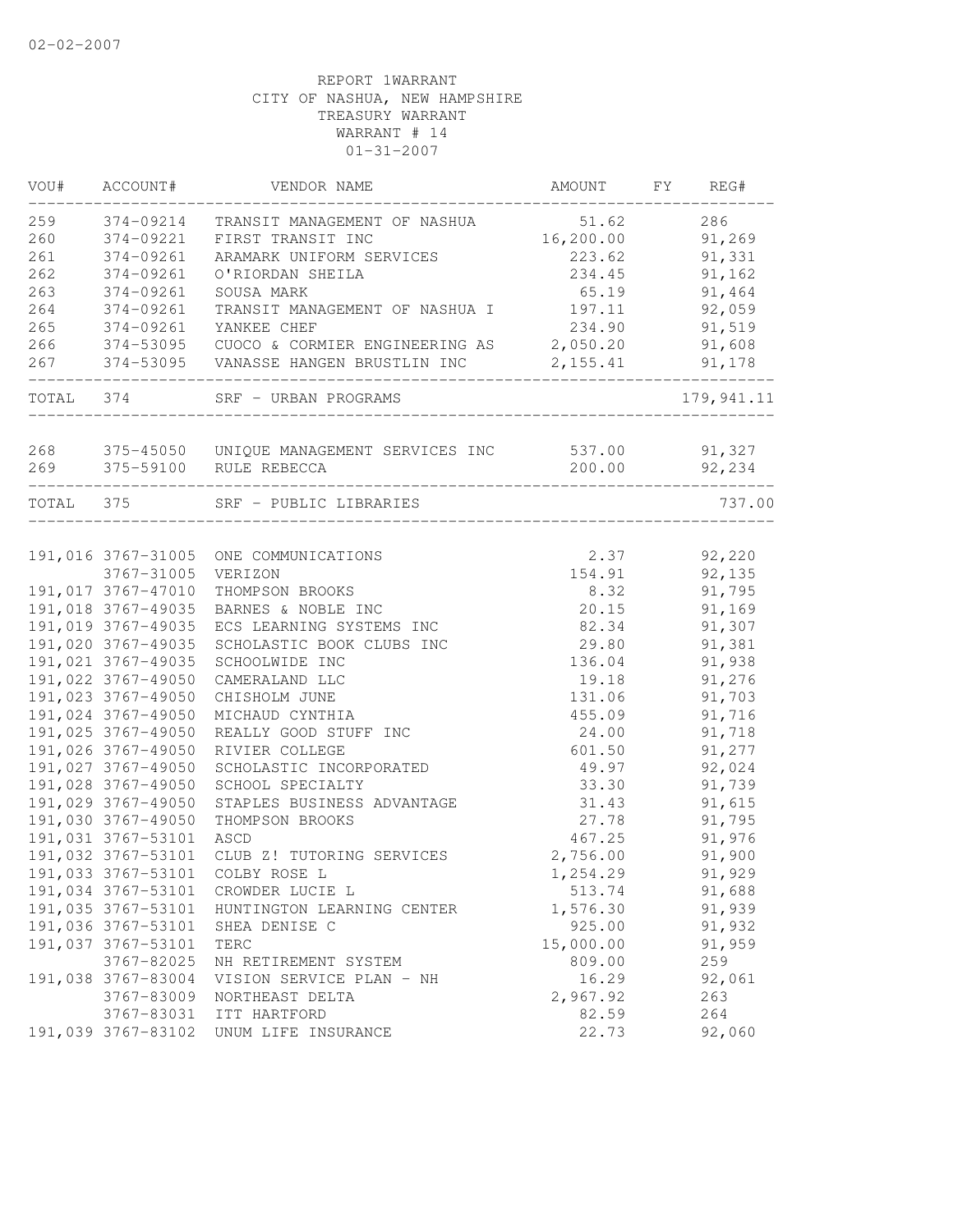| VOU#      | ACCOUNT#                                 | VENDOR NAME                                           |                                 | AMOUNT FY REG#   |
|-----------|------------------------------------------|-------------------------------------------------------|---------------------------------|------------------|
| TOTAL 376 |                                          | TITLE I ESEA                                          |                                 | 28, 198.35       |
|           |                                          | 3887-82025 NH RETIREMENT SYSTEM                       | 9.89                            | 259              |
|           |                                          | 3887-83031 ITT HARTFORD                               | 1.25                            | 264              |
|           |                                          | 191,040 3887-91040 HYNES STACY                        | 74.31<br>______________________ | 91,723           |
| TOTAL 388 |                                          | TITLE V INNOVATIVE PROGRAMS                           |                                 | 85.45            |
|           |                                          |                                                       |                                 |                  |
|           | 191,041 3907-64045                       | DESKTEK GROUP (THE)                                   |                                 | 8,314.50 91,960  |
|           | 191,042 3907-64192                       | GOVCONNECTION INC<br>191,043 3907-91040 BARBOUR DIANE | 2,729.24<br>144.48              | 91,183<br>91,967 |
|           |                                          | 191,044 3907-91040 ST LAURENT PATRICIA                | 312.08                          | 91,903           |
| TOTAL 390 |                                          | VOC ED SECONDARY PERKINS                              |                                 | 11,500.30        |
|           |                                          |                                                       |                                 |                  |
|           |                                          | 191,045 3927-49050 LAKES REGION LINEN INC             | 380.70                          | 91,815           |
|           |                                          | 191,046 3927-49050 NORTHCENTER FOODSERVICE            | 2,756.74                        | 91,772           |
| TOTAL 392 |                                          | CULINARY ARTS                                         |                                 | 3, 137.44        |
|           |                                          |                                                       |                                 |                  |
|           | 191,047 3937-49050                       | MARKET BASKET                                         | 76.03                           | 91,440           |
|           | 3937-82025                               | NH RETIREMENT SYSTEM                                  | 80.04                           | 259              |
|           | 191,048 3937-83004                       | VISION SERVICE PLAN - NH                              | 16.29                           | 92,063           |
|           | 3937-83031<br>191,049 3937-83102         | ITT HARTFORD<br>UNUM LIFE INSURANCE                   | 8.12<br>9.12                    | 264<br>92,062    |
|           |                                          |                                                       |                                 |                  |
| TOTAL 393 |                                          | DAY CARE                                              |                                 | 189.60           |
|           |                                          |                                                       |                                 |                  |
|           | 191,050 3957-49050<br>191,051 3957-49050 | COLLISHAW CYNTHIA                                     | 119.94                          | 91,966           |
|           | 191,052 3957-49050                       | LACASSE SHANNON<br>NEWS-2-YOU INC.                    | 104.76<br>710.00                | 91,800<br>91,826 |
|           | 191,053 3957-49050                       | PERRY SIMONNE                                         | 33.53                           | 91,707           |
|           | 191,054 3957-49050                       | SCHOOL SPECIALTY                                      | 79.21                           | 91,739           |
|           | 191,055 3957-49050                       | SCHROEDER ERIC                                        | 126.59                          | 91,916           |
|           | 191,056 3957-53103                       | BOLICK TERESA DBA BOLICK TERES                        | 3,800.00                        | 91,700           |
|           | 191,057 3957-53103                       | CARROLL CENTER FOR THE BLIND (                        | 1,317.50                        | 91,854           |
|           | 191,058 3957-53109                       | BARNEY DAWN                                           | 850.00                          | 91,797           |
|           | 191,059 3957-53109                       | GRUNDY SHANNON                                        | 136.00                          | 91,952           |
|           | 191,060 3957-53109                       | INSTITUTE OF PROFESSIONAL PRAC                        | 280.00                          | 91,893           |
|           | 191,061 3957-53109                       | KEYSTONE NATIONAL HIGH SCHOOL                         | 1,028.00                        | 91,875           |
|           | 191,062 3957-53109                       | PSYCHIATRIC EDUCATION SERVICES                        | 165.00                          | 91,786           |
|           | 191,063 3957-53109                       | WATERS MARCIA                                         | 606.71                          | 91,933           |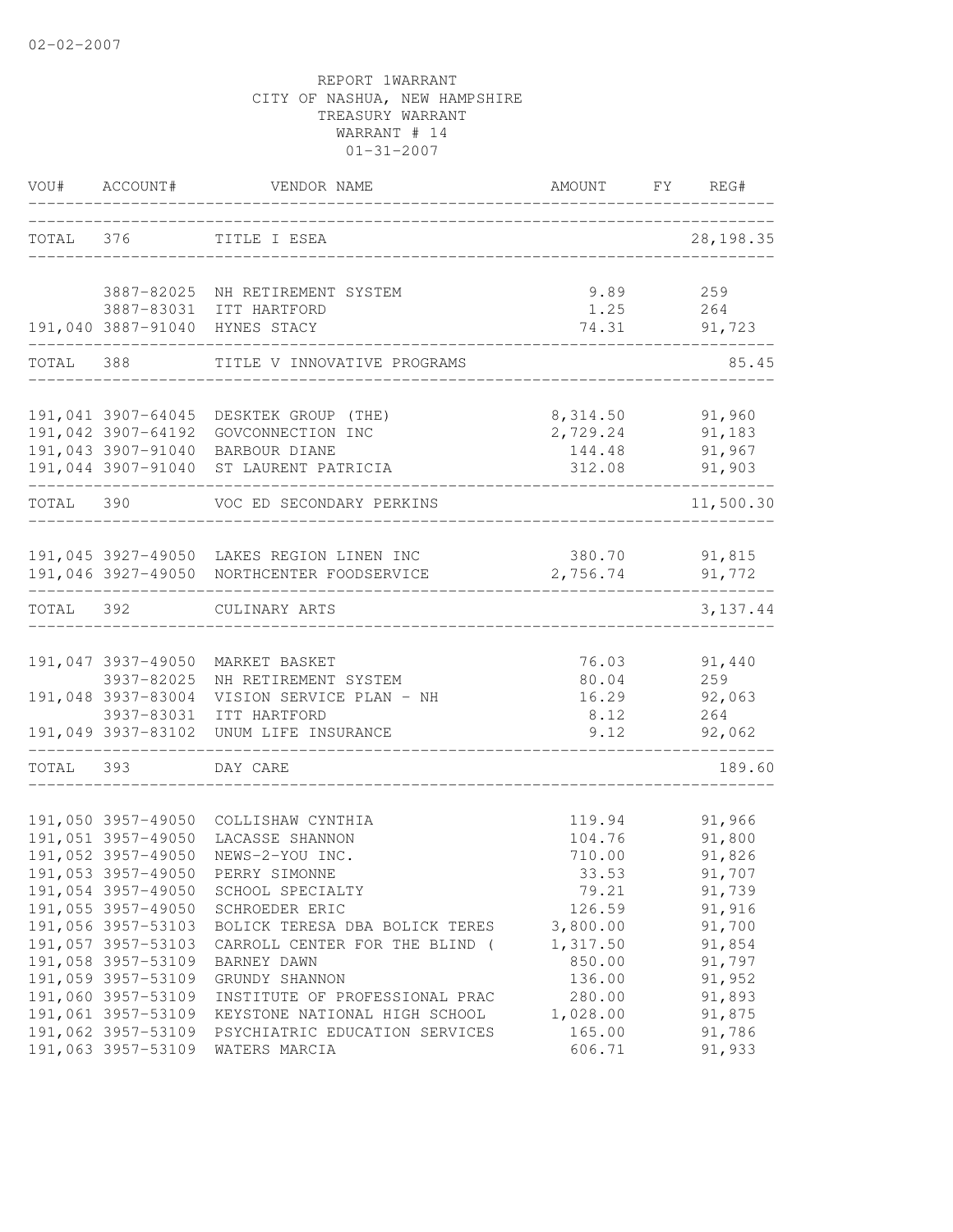|       | VOU# ACCOUNT#            | VENDOR NAME                                                                                                                                                              | AMOUNT FY                                                  | REG#                                         |
|-------|--------------------------|--------------------------------------------------------------------------------------------------------------------------------------------------------------------------|------------------------------------------------------------|----------------------------------------------|
|       | 3957-82025<br>3957-83009 | 191,064 3957-64045 COMPUTER HUT<br>191,065 3957-64192 SCHOOL SPECIALTY<br>NH RETIREMENT SYSTEM<br>NORTHEAST DELTA<br>3957-83031 ITT HARTFORD<br>3957-94030 CITIZENS BANK | 7.10<br>390.76<br>4,706.85<br>3,035.79<br>449.12<br>947.90 | 92,025<br>91,739<br>259<br>263<br>264<br>287 |
|       |                          | TOTAL 395 IDEA BASIC SPEC ED                                                                                                                                             |                                                            | 18,894.76                                    |
|       |                          | 191,066 3977-705 REBALA KUMAR ARUN<br>_______________________________                                                                                                    | 150.00                                                     | 91,965                                       |
| TOTAL | 397                      | SPECIAL ED LOCAL                                                                                                                                                         |                                                            | 150.00                                       |
|       |                          |                                                                                                                                                                          |                                                            |                                              |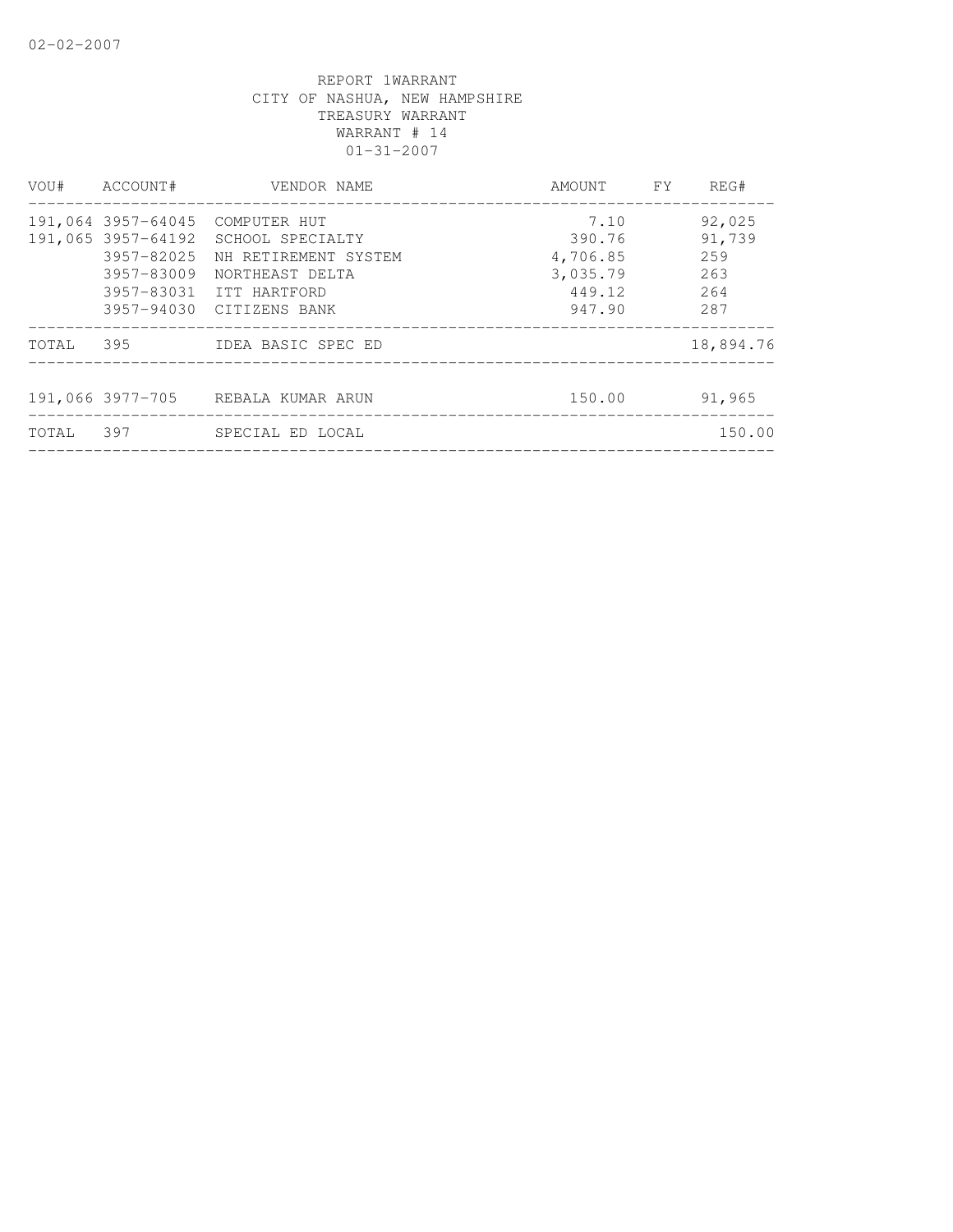| VOU#         | ACCOUNT# | VENDOR NAME                    | AMOUNT FY | REG#   |
|--------------|----------|--------------------------------|-----------|--------|
| 282          |          | 476-192 LAFRANCE ROBERT W      | 55.00     | 91,303 |
| TOTAL 476-19 |          | BUILDING<br>ELECTRICAL PERMITS |           | 55.00  |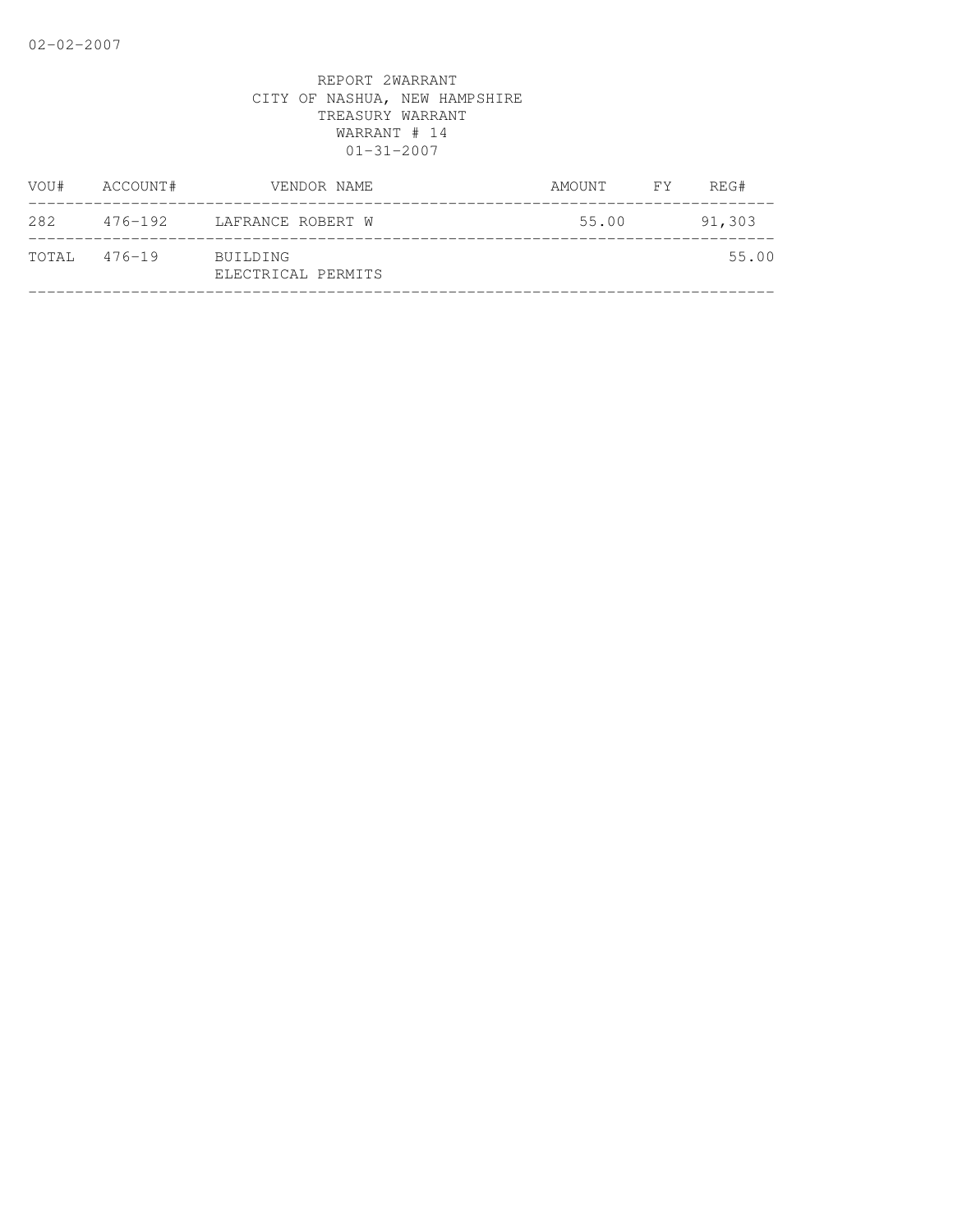| VOU#       | ACCOUNT#               | VENDOR NAME                                                | AMOUNT                 | FΥ | REG#             |
|------------|------------------------|------------------------------------------------------------|------------------------|----|------------------|
| 283        | 501-31050              | VERIZON WIRELESS                                           | 78.65                  |    | 92,150           |
| TOTAL      | 501                    | MAYOR'S OFFICE                                             |                        |    | 78.65            |
| 284        | 502-41015              | ANCO ENGRAVED SIGNS & STAMPS I                             | 102.05                 |    | 91,607           |
| 285        | 502-72010              | CONWAY OFFICE PRODUCTS LLC                                 | 100.00                 |    | 91,350           |
| 286        | $502 - 66025$          | GE CAPITAL INC                                             | 133.00                 |    | 91,664           |
| 287        | 502-51010              | HILLSBOROUGH COUNTY TREASURER                              | 16.00                  |    | 92,016           |
| 288        | 502-49025              | MATTHEW BENDER & CO INC                                    | 261.40                 |    | 92,239           |
| 289        | 502-41015              | STAPLES BUSINESS ADVANTAGE                                 | 72.89                  |    | 91,678           |
| 290        | $502 - 49025$          | WEST PAYMENT CENTER                                        | 56.00                  |    | 92,140           |
| TOTAL      | 502                    | LEGAL DEPARTMENT                                           |                        |    | 741.34           |
| 291        | 503-72010              | CONWAY OFFICE PRODUCTS LLC                                 | 160.00                 |    | 91,350           |
| 292        | 503-41015              | STAPLES BUSINESS ADVANTAGE                                 | 69.40                  |    | 91,678           |
| TOTAL      | 503                    | BOARD OF ALDERMEN                                          |                        |    | 229.40           |
|            |                        |                                                            |                        |    |                  |
| 293<br>293 | 505-81073<br>505-81074 | NASHUA PASTORAL CARE CENTER<br>NASHUA PASTORAL CARE CENTER | 7,500.00<br>5,500.00   |    | 91,676<br>91,676 |
| TOTAL      | 505                    | CIVIC & COMM. ACTIVITIES                                   |                        |    | 13,000.00        |
|            |                        |                                                            |                        |    |                  |
| 294        | 506-31005              | CONNECTIVITY INC                                           | 1,350.00               |    | 91,176           |
| 295        | 506-31005              | LOVERING SUE                                               | 37.95                  |    | 92,064           |
| 296        | 506-31005              | PAETEC COMMUNICATIONS INC                                  | 4,913.58               |    | 92,115           |
| 297        | 506-31005              | VERIZON                                                    | 5,513.06               |    | 92,135           |
| 298        | 506-31005              | VERIZON                                                    | 411.74                 |    | 92,154           |
| 299        | 506-31005              | VERIZON ONLINE                                             | 41.84                  |    | 92,173           |
| TOTAL      | 506                    | TELECOMMUNICATIONS                                         |                        |    | 12,268.17        |
| 300        | 507-99995              |                                                            |                        |    |                  |
| 301        | 507-82020              | DOUGLAS LEONARD & GARVEY PC<br>NH RETIREMENT SYSTEM        | 8,186.03<br>117,190.61 |    | 91,546<br>259    |
| 301        | 507-82025              | NH RETIREMENT SYSTEM                                       | 118,507.97             |    | 259              |
| 301        | 507-82030              | NH RETIREMENT SYSTEM                                       | 84,764.42              |    | 259              |
| 301        | 507-82035              | NH RETIREMENT SYSTEM                                       | 130, 478.45            |    | 259              |
| TOTAL      | 507                    | PENSIONS                                                   |                        |    | 459, 127.48      |
| 302        | 508-83100              |                                                            | 2,568.00               |    | 91,593           |
|            |                        | STATE OF $NH - UC$ W/C                                     |                        |    |                  |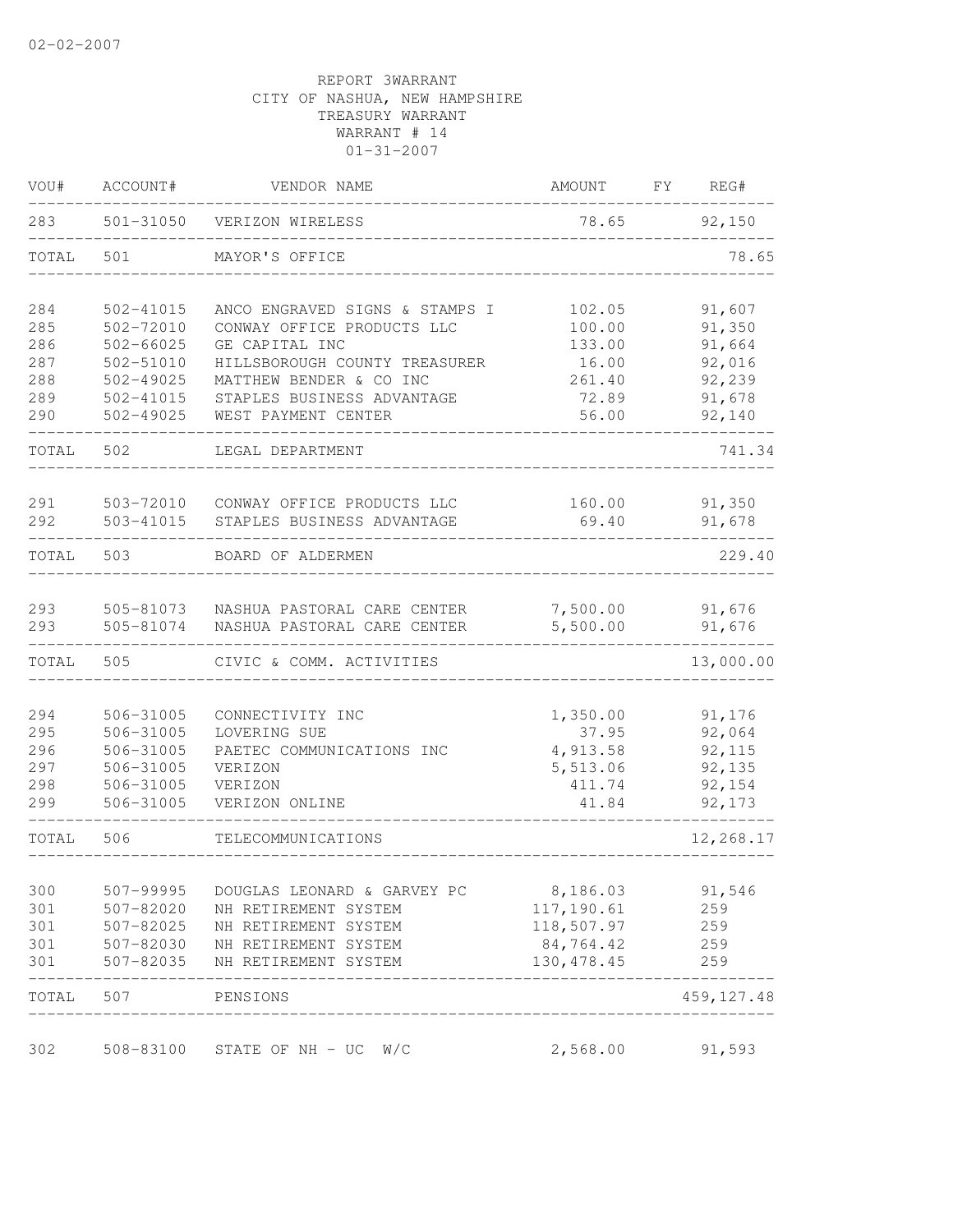| ACCOUNT#  | VENDOR NAME                                                                                                                                                     |                                                                                                                                                                                                                                                                                                                                                                                                                                                                                                                                                                                                                                                                 |                                                                                                                               |                                                                |
|-----------|-----------------------------------------------------------------------------------------------------------------------------------------------------------------|-----------------------------------------------------------------------------------------------------------------------------------------------------------------------------------------------------------------------------------------------------------------------------------------------------------------------------------------------------------------------------------------------------------------------------------------------------------------------------------------------------------------------------------------------------------------------------------------------------------------------------------------------------------------|-------------------------------------------------------------------------------------------------------------------------------|----------------------------------------------------------------|
|           |                                                                                                                                                                 |                                                                                                                                                                                                                                                                                                                                                                                                                                                                                                                                                                                                                                                                 |                                                                                                                               | 91,593                                                         |
| 508       |                                                                                                                                                                 |                                                                                                                                                                                                                                                                                                                                                                                                                                                                                                                                                                                                                                                                 |                                                                                                                               | 8,691.93                                                       |
|           |                                                                                                                                                                 | 140.80                                                                                                                                                                                                                                                                                                                                                                                                                                                                                                                                                                                                                                                          |                                                                                                                               | 91,678                                                         |
| 511       | ADMINISTRATIVE SERVICES                                                                                                                                         |                                                                                                                                                                                                                                                                                                                                                                                                                                                                                                                                                                                                                                                                 |                                                                                                                               | 140.80                                                         |
| 512-41010 | BFI PRINT COMMUNICATIONS INC                                                                                                                                    | 4,500.60                                                                                                                                                                                                                                                                                                                                                                                                                                                                                                                                                                                                                                                        |                                                                                                                               | 91,386                                                         |
| 512-49025 | CITIZENS BANK                                                                                                                                                   | 73.75                                                                                                                                                                                                                                                                                                                                                                                                                                                                                                                                                                                                                                                           |                                                                                                                               | 287                                                            |
| 512-98035 | CITY OF NASHUA-PETTY CASH                                                                                                                                       | 897.02                                                                                                                                                                                                                                                                                                                                                                                                                                                                                                                                                                                                                                                          |                                                                                                                               | 91,154                                                         |
| 512-72010 |                                                                                                                                                                 | 370.00                                                                                                                                                                                                                                                                                                                                                                                                                                                                                                                                                                                                                                                          |                                                                                                                               | 91,350                                                         |
| 512-94010 | FRED PRYOR SEMINARS                                                                                                                                             | 179.00                                                                                                                                                                                                                                                                                                                                                                                                                                                                                                                                                                                                                                                          |                                                                                                                               | 92,167                                                         |
|           |                                                                                                                                                                 |                                                                                                                                                                                                                                                                                                                                                                                                                                                                                                                                                                                                                                                                 |                                                                                                                               | 91,664                                                         |
|           |                                                                                                                                                                 |                                                                                                                                                                                                                                                                                                                                                                                                                                                                                                                                                                                                                                                                 |                                                                                                                               | 92,160                                                         |
|           |                                                                                                                                                                 |                                                                                                                                                                                                                                                                                                                                                                                                                                                                                                                                                                                                                                                                 |                                                                                                                               | 92,187                                                         |
|           |                                                                                                                                                                 |                                                                                                                                                                                                                                                                                                                                                                                                                                                                                                                                                                                                                                                                 |                                                                                                                               | 91,678                                                         |
|           |                                                                                                                                                                 |                                                                                                                                                                                                                                                                                                                                                                                                                                                                                                                                                                                                                                                                 |                                                                                                                               | 91,678<br>91,678                                               |
|           |                                                                                                                                                                 |                                                                                                                                                                                                                                                                                                                                                                                                                                                                                                                                                                                                                                                                 |                                                                                                                               | 92,175                                                         |
| 512-49025 | STATE OF NH                                                                                                                                                     | 15.00                                                                                                                                                                                                                                                                                                                                                                                                                                                                                                                                                                                                                                                           |                                                                                                                               | 92,182                                                         |
| 512       | FINANCIAL SERVICES                                                                                                                                              |                                                                                                                                                                                                                                                                                                                                                                                                                                                                                                                                                                                                                                                                 |                                                                                                                               | 7,577.90                                                       |
|           |                                                                                                                                                                 |                                                                                                                                                                                                                                                                                                                                                                                                                                                                                                                                                                                                                                                                 |                                                                                                                               |                                                                |
| 513-43005 | CONTOUR MARKETING                                                                                                                                               |                                                                                                                                                                                                                                                                                                                                                                                                                                                                                                                                                                                                                                                                 |                                                                                                                               | 92,065                                                         |
|           |                                                                                                                                                                 |                                                                                                                                                                                                                                                                                                                                                                                                                                                                                                                                                                                                                                                                 |                                                                                                                               | 91,350                                                         |
|           |                                                                                                                                                                 |                                                                                                                                                                                                                                                                                                                                                                                                                                                                                                                                                                                                                                                                 |                                                                                                                               | 92,229                                                         |
|           |                                                                                                                                                                 |                                                                                                                                                                                                                                                                                                                                                                                                                                                                                                                                                                                                                                                                 |                                                                                                                               | 91,678                                                         |
|           |                                                                                                                                                                 |                                                                                                                                                                                                                                                                                                                                                                                                                                                                                                                                                                                                                                                                 |                                                                                                                               | 91,678                                                         |
| 513       | CITY CLERK'S OFFICE                                                                                                                                             |                                                                                                                                                                                                                                                                                                                                                                                                                                                                                                                                                                                                                                                                 |                                                                                                                               | 3,328.52                                                       |
|           |                                                                                                                                                                 | 90.00                                                                                                                                                                                                                                                                                                                                                                                                                                                                                                                                                                                                                                                           |                                                                                                                               | 91,350                                                         |
| 515       |                                                                                                                                                                 |                                                                                                                                                                                                                                                                                                                                                                                                                                                                                                                                                                                                                                                                 |                                                                                                                               | 90.00                                                          |
|           |                                                                                                                                                                 |                                                                                                                                                                                                                                                                                                                                                                                                                                                                                                                                                                                                                                                                 |                                                                                                                               |                                                                |
|           |                                                                                                                                                                 |                                                                                                                                                                                                                                                                                                                                                                                                                                                                                                                                                                                                                                                                 |                                                                                                                               |                                                                |
|           |                                                                                                                                                                 |                                                                                                                                                                                                                                                                                                                                                                                                                                                                                                                                                                                                                                                                 |                                                                                                                               | 91,678                                                         |
|           |                                                                                                                                                                 |                                                                                                                                                                                                                                                                                                                                                                                                                                                                                                                                                                                                                                                                 |                                                                                                                               |                                                                |
|           |                                                                                                                                                                 |                                                                                                                                                                                                                                                                                                                                                                                                                                                                                                                                                                                                                                                                 |                                                                                                                               | 2,287.10                                                       |
|           | 302<br>TOTAL<br>$512 - 66025$<br>512-95005<br>512-49025<br>512-41005<br>512-41015<br>512-41055<br>512-49025<br>513-72010<br>513-95005<br>513-41015<br>TOTAL 516 | 508-83101 STATE OF NH - UC W/C<br>INSURANCE - POLICY COSTS<br>511-41015 STAPLES BUSINESS ADVANTAGE<br>CONWAY OFFICE PRODUCTS LLC<br>GE CAPITAL INC<br>GOVERNMENT FINANCE OFFICERS AS<br>PRICE DIGESTS<br>STAPLES BUSINESS ADVANTAGE<br>STAPLES BUSINESS ADVANTAGE<br>STAPLES BUSINESS ADVANTAGE<br>STATE OF NEW HAMPSHIRE<br>CONWAY OFFICE PRODUCTS LLC<br>NH CITY & TOWN CLERK'S ASSN<br>513-41005<br>STAPLES BUSINESS ADVANTAGE<br>STAPLES BUSINESS ADVANTAGE<br>515-72010 CONWAY OFFICE PRODUCTS LLC<br>HUMAN RESOURCES<br>516-72010 CONWAY OFFICE PRODUCTS LLC<br>516-66025 GE CAPITAL INC<br>516-41015 STAPLES BUSINESS ADVANTAGE<br>PURCHASING DEPARTMENT | 270.00<br>140.00<br>536.00<br>260.76<br>177.78<br>146.99<br>11.00<br>2,686.04<br>240.00<br>20.00<br>162.88<br>219.60<br>83.10 | AMOUNT FY REG#<br>6,123.93<br>1,700.00 91,350<br>504.00 91,664 |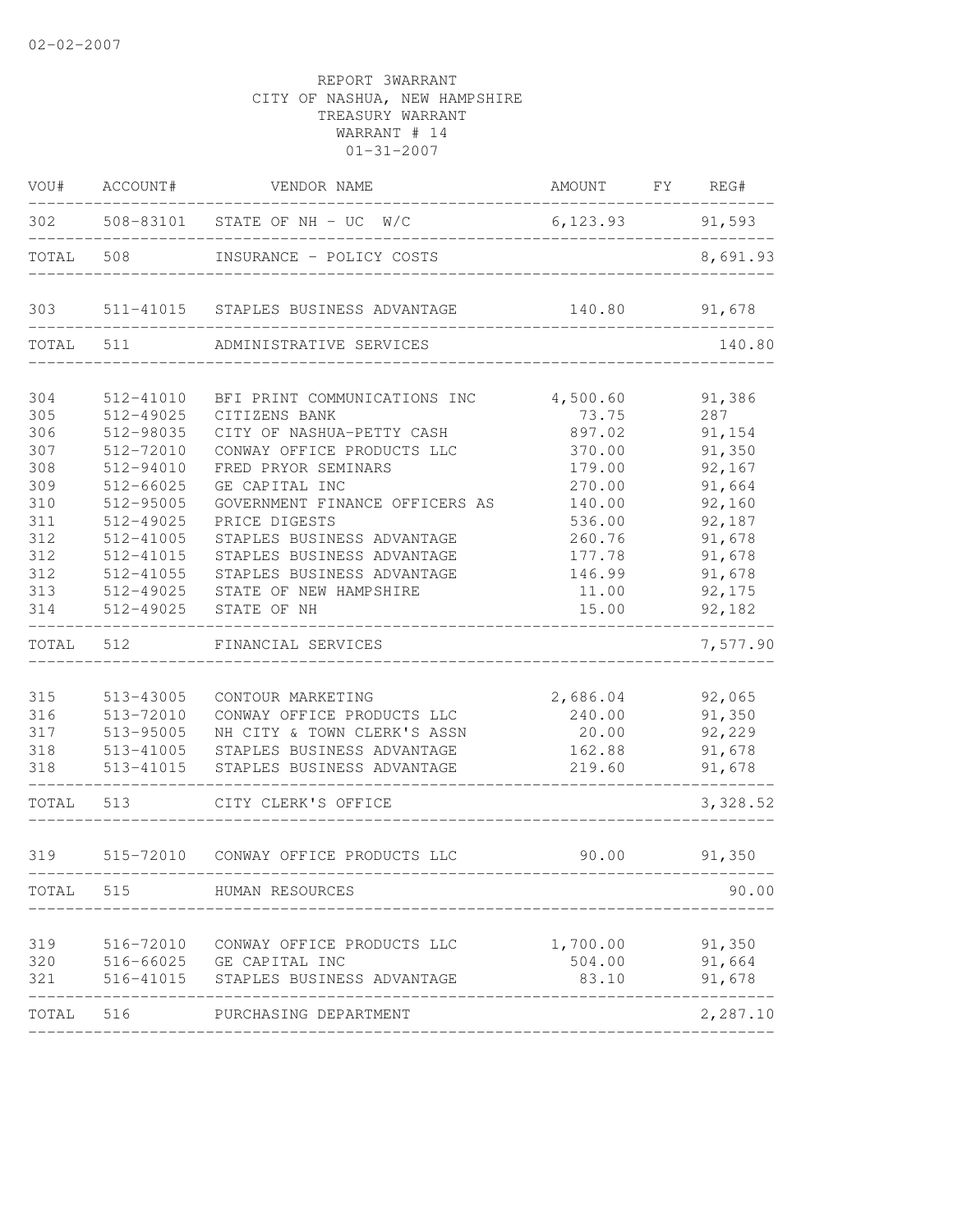| VOU#  | ACCOUNT#      | VENDOR NAME                    | AMOUNT   | FY | REG#     |
|-------|---------------|--------------------------------|----------|----|----------|
| 322   | 517-75023     | B & S LOCKSMITHS INC           | 110.40   |    | 91,640   |
| 323   | 517-59135     | BAIN PEST CONTROL SERVICE INC  | 72.00    |    | 92,023   |
| 324   | 517-42010     | BIGELOW WASTE COMPANY INC      | 169.94   |    | 92,004   |
| 325   | 517-75023     | HOME DEPOT CREDIT SERVICES     | 60.89    |    | 92,134   |
| 326   | 517-74085     | NEVERETTS SEW & VAC INC        | 97.90    |    | 91,234   |
| 327   | 517-33005     | PENNICHUCK WATER               | 301.48   |    | 92,143   |
| 328   | 517-32005     | PUBLIC SERVICE OF NH           | 6,756.79 |    | 92,212   |
| 329   | 517-75130     | SHATTUCK MALONE OIL CO         | 176.28   |    | 92,110   |
| 330   | 517-75015     | WATER CHEMICALS INC            | 80.00    |    | 91,465   |
| 330   | 517-75130     | WATER CHEMICALS INC            | 94.00    |    | 91,465   |
| TOTAL | 517           | BUILDING MAINT - CITY ADMIN    |          |    | 7,919.68 |
| 331   | 518-72010     | CONWAY OFFICE PRODUCTS LLC     | 90.00    |    | 91,350   |
| TOTAL | 518           | INSURANCE - ADMINISTRATION     |          |    | 90.00    |
|       |               |                                |          |    |          |
| 331   | 519-72010     | CONWAY OFFICE PRODUCTS LLC     | 90.00    |    | 91,350   |
| 332   | 519-91005     | LAKEMAN ROBERT                 | 42.20    |    | 91,625   |
| 333   | 519-95005     | <b>NHAAO</b>                   | 80.00    |    | 92,218   |
| 334   | 519-41010     | STAPLES BUSINESS ADVANTAGE     | 83.30    |    | 91,678   |
| 335   | 519-59100     | TREASURER STATE OF NH          | 75.00    |    | 92,219   |
| 336   | 519-91005     | TURGISS GARY                   | 170.24   |    | 91,320   |
| 337   | 519-91005     | TURGISS GREG                   | 283.73   |    | 91,192   |
| TOTAL | 519           | ASSESSORS                      |          |    | 824.47   |
| 338   | 520-53100     | BOOTH HILARY                   | 520.00   |    | 91,632   |
| 339   | 520-59100     | ERICKSON CLEANING SERVICES LLC | 140.00   |    | 91,359   |
| 340   | 520-75130     | J LAWRENCE HALL INC            | 195.00   |    | 92,034   |
| 341   | $520 - 34015$ | KEYSPAN ENERGY DELIVERY        | 1,624.39 |    | 92,141   |
| 342   | 520-33005     | PENNICHUCK WATER               | 40.78    |    | 92,143   |
| TOTAL | 520           | HUNT BUILDING                  |          |    | 2,520.17 |
|       |               |                                |          |    |          |
| 343   | 522-74030     | COCCI COMPUTER SERVICES INC    | 152.00   |    | 91,419   |
| 344   | 522-94040     | GMIS HEADQUARTERS              | 300.00   |    | 92,177   |
| 345   | 522-74035     | SOFTWARE HOUSE INTERNATIONAL I | 5,750.00 |    | 91,851   |
| 346   | 522-41015     | STAPLES BUSINESS ADVANTAGE     | 32.49    |    | 91,678   |
| 347   | 522-31040     | TYRRELL KEN                    | 45.95    |    | 91,621   |
| 347   | 522-91015     | TYRRELL KEN                    | 139.68   |    | 91,621   |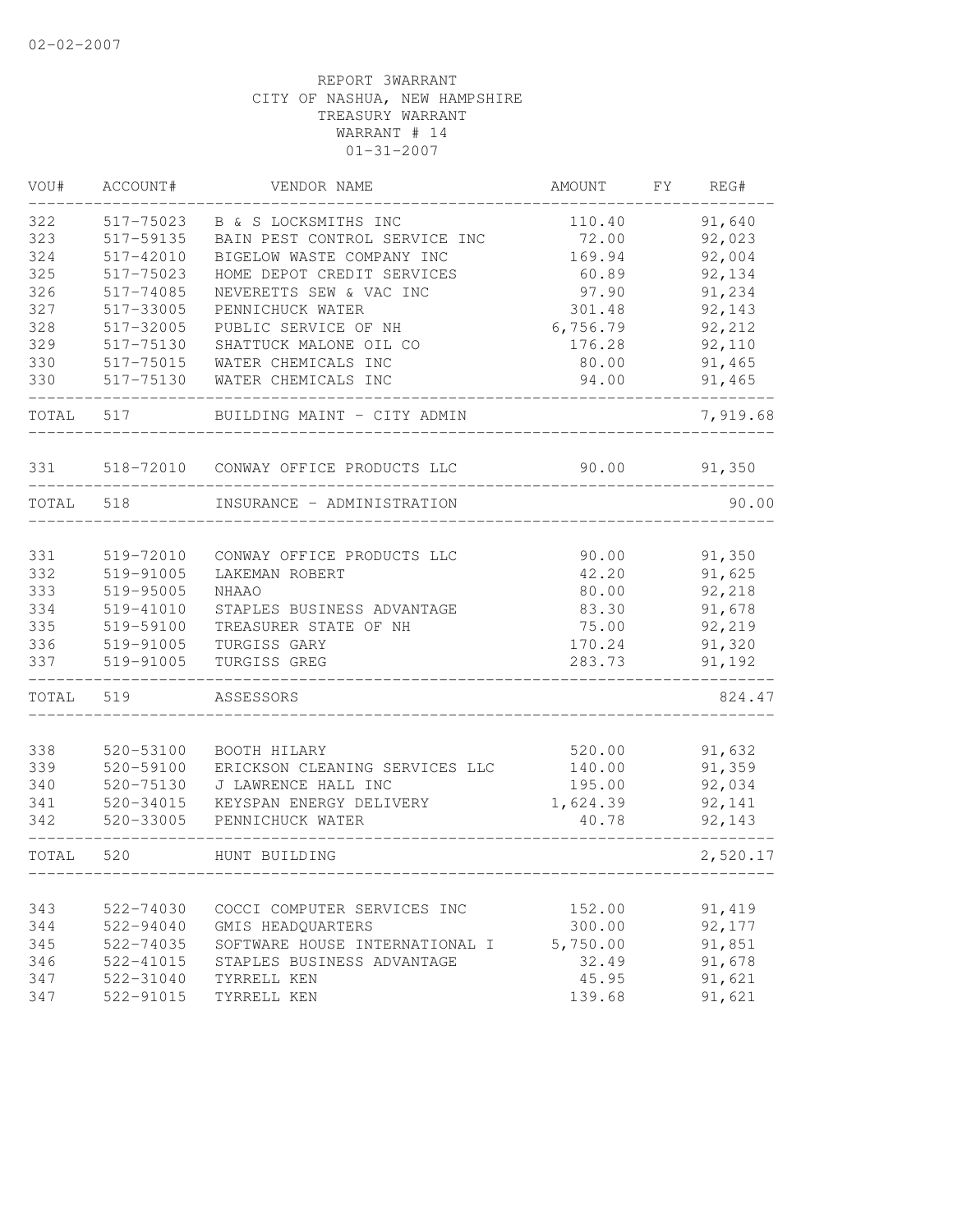| VOU#      | ACCOUNT#      | VENDOR NAME                     | AMOUNT   | FY | REG#      |
|-----------|---------------|---------------------------------|----------|----|-----------|
| TOTAL 522 |               | INFORMATION TECHNOLOGY          |          |    | 6,420.12  |
|           |               |                                 |          |    |           |
| 348       |               | 524-64057 GATEWAY COMPANIES INC | 8,811.10 |    | 91,471    |
| 349       |               | 524-64045 GOVCONNECTION INC     | 185.61   |    | 91,183    |
| 350       | 524-64045     | INSIGHT PUBLIC SECTOR           | 1,575.00 |    | 91,259    |
| TOTAL     | 524           | COMPUTERS - CITYWIDE            |          |    | 10,571.71 |
|           |               |                                 |          |    |           |
| 351       | 531-74040     | ADAPTIVE COMMUNICATIONS LLC     | 5,145.00 |    | 92,186    |
| 352       | 531-53070     | AMC OF NEW ENGLAND SURGICAL SE  | 188.61   |    | 91,517    |
| 353       | 531-95000     | AMERICAN POLYGRAPH ASSOC        | 150.00   |    | 92,158    |
| 354       | 531-53056     | AVAP                            | 750.00   |    | 92,191    |
| 355       | 531-75023     | B & S LOCKSMITHS INC            | 358.00   |    | 91,640    |
| 355       | 531-78007     | B & S LOCKSMITHS INC            | 40.20    |    | 91,640    |
| 356       | 531-46040     | <b>BAILEY DAVID</b>             | 178.89   |    | 92,071    |
| 357       | 531-75023     | BARRY SECURITY SYSTEMS INC      | 617.50   |    | 91,652    |
| 358       | 531-46040     | BATTAGLIA BRIAN                 | 85.00    |    | 92,088    |
| 359       | 531-49075     | BATTERIES PLUS 400              | 99.98    |    | 91,666    |
| 360       | 531-94005     | BECKER TRAINING ASSOCIATES LLC  | 600.00   |    | 92,147    |
| 361       | 531-78007     | BELLETETES INC                  | 6.91     |    | 91, 411   |
| 362       | 531-46030     | BEN'S UNIFORMS                  | 105.00   |    | 92,028    |
| 362       | 531-46040     | BEN'S UNIFORMS                  | 1,812.99 |    | 92,028    |
| 363       | 531-94010     | BOLTON THOMAS                   | 500.00   |    | 92,067    |
| 364       | 531-47010     | BOUND TREE MEDICAL LLC          | 1,072.27 |    | 91,200    |
| 365       | 531-46040     | BROWN DENNIS M                  | 31.98    |    | 92,083    |
| 366       | $531 - 46040$ | BROWN JOSEPH                    | 311.94   |    | 92,066    |
| 367       | 531-53065     | CALEA                           | 1,290.00 |    | 92,142    |
| 368       | 531-46040     | CARIGNAN MICHAEL                | 19.99    |    | 92,085    |
| 369       | 531-45220     | CENTRAL EQUIPMENT COMPANY       | 929.00   |    | 91,244    |
| 370       | 531-42000     | CENTRAL PAPER PRODUCTS CO       | 1,005.71 |    | 92,020    |
| 371       | 531-94005     | CITIZENS BANK                   | 766.61   |    | 287       |
| 372       | 531-53065     | CONLEY DONALD                   | 420.70   |    | 92,078    |
| 373       | 531-53125     | CONSTANTINEAU WILLIAM           | 200.00   |    | 92,072    |
| 374       | 531-72010     | CONWAY OFFICE PRODUCTS LLC      | 1,857.00 |    | 91,350    |
| 375       | 531-59100     | D & R TOWING INC                | 455.50   |    | 91,999    |
| 376       | 531-53070     | DANIEL WEBSTER ANIMAL HOSPITAL  | 580.00   |    | 91,385    |
| 377       | 531-94005     | DICKERSON RONALD                | 60.14    |    | 92,080    |
| 378       | 531-74092     | DIRECTV INC                     | 359.00   |    | 92,202    |
| 379       | 531-49025     | DLG CO                          | 28.95    |    | 92,181    |
| 380       | 531-78075     | DOBLES CHEVROLET-GEO-BUICK INC  | 105.30   |    | 92,015    |
| 381       | 531-78007     | DONOVAN EQUIPMENT CO INC        | 222.60   |    | 91,242    |
| 382       | $531 - 46040$ | DORE MICHAEL                    | 200.00   |    | 92,068    |
| 383       | 531-78007     | DOWNTOWN LINCOLN-MERCURY INC    | 294.31   |    | 91,285    |
| 383       | 531-78075     | DOWNTOWN LINCOLN-MERCURY INC    | 40.00    |    | 91,285    |
| 384       | $531 - 42000$ | F W WEBB COMPANY                | 103.50   |    | 91,293    |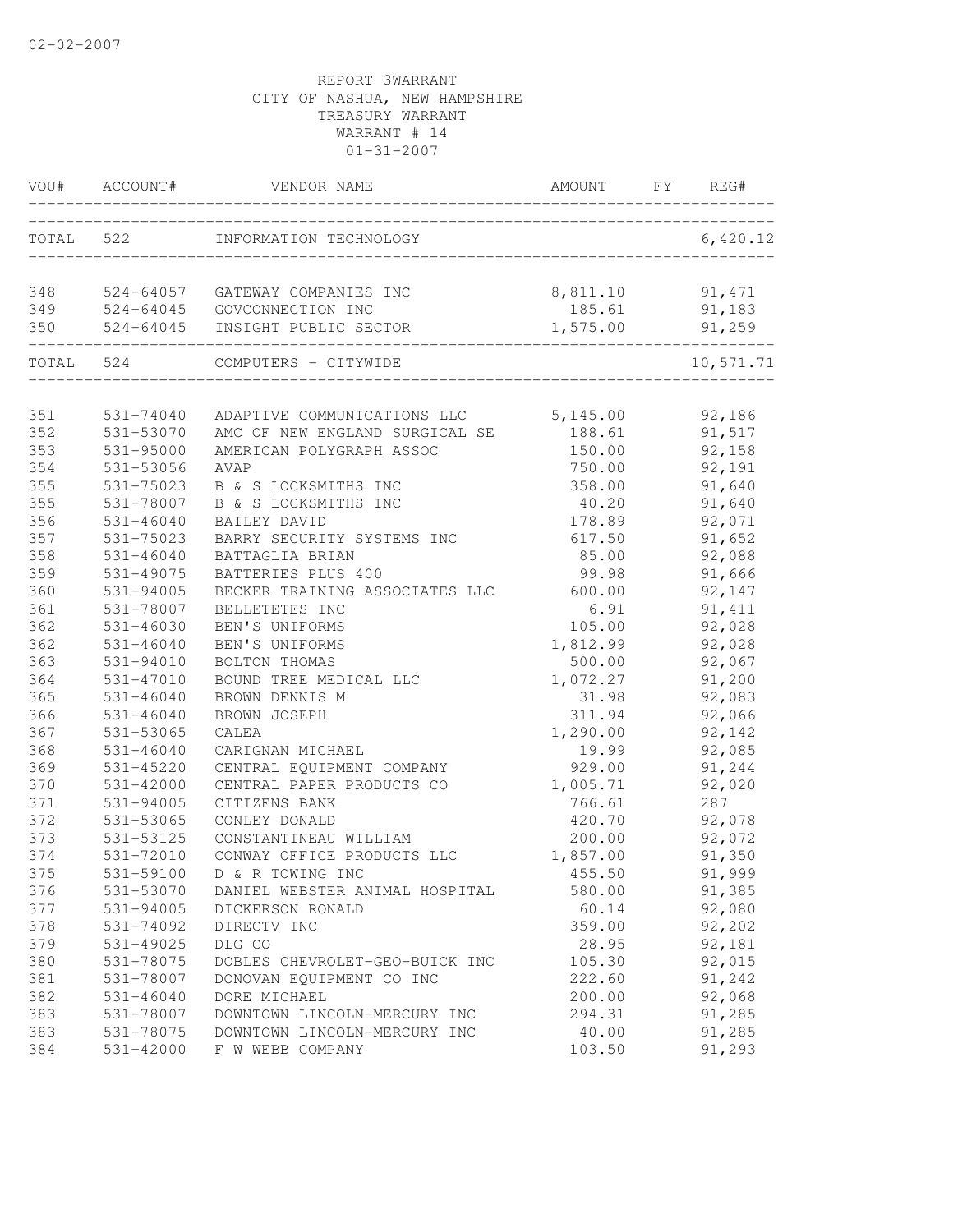| VOU# | ACCOUNT#      | VENDOR NAME                    | AMOUNT    | FY | REG#    |  |
|------|---------------|--------------------------------|-----------|----|---------|--|
| 385  | 531-95000     | FBINAA/NE                      | 85.00     |    | 92,174  |  |
| 386  | 531-66025     | GE CAPITAL INC                 | 1, 113.28 |    | 91,664  |  |
| 387  | 531-94005     | GRANT WRITING USA              | 445.00    |    | 92,172  |  |
| 388  | 531-78007     | GRAPPONE AUTO JUNCTION         | 210.68    |    | 92,035  |  |
| 389  | 531-53125     | HANNON PATRICK                 | 200.00    |    | 92,077  |  |
| 390  | 531-53125     | HARGREAVES JAMES               | 200.00    |    | 92,082  |  |
| 391  | 531-74092     | HARRIS EQUIPMENT REPAIR SERVIC | 46.48     |    | 92,008  |  |
| 392  | 531-53065     | HEFFERAN, TIMOTHY<br>#2        | 420.70    |    | 92,087  |  |
| 393  | $531 - 42000$ | HOME DEPOT CREDIT SERVICES     | 199.00    |    | 92,134  |  |
| 393  | 531-78007     | HOME DEPOT CREDIT SERVICES     | 153.50    |    | 92,134  |  |
| 394  | 531-95000     | IACP                           | 300.00    |    | 92,108  |  |
| 395  | 531-95000     | IALEFI                         | 55.00     |    | 92,225  |  |
| 396  | 531-74035     | INFORMATION MANAGEMENT CORP    | 39,350.00 |    | 92,244  |  |
| 397  | 531-75130     | J LAWRENCE HALL INC            | 2,100.27  |    | 92,034  |  |
| 398  | 531-34015     | KEYSPAN ENERGY DELIVERY        | 7,525.36  |    | 92,141  |  |
| 399  | $531 - 46040$ | LAROCHE PETER                  | 82.80     |    | 92,070  |  |
| 400  | $531 - 45005$ | LEWIS ARMS LLC                 | 45.00     |    | 91,261  |  |
| 401  | 531-53065     | LIMA JAMES                     | 556.16    |    | 92,089  |  |
| 402  | 531-46040     | LIMA JAMES M                   | 173.32    |    | 92,079  |  |
| 403  | 531-78007     | MAC MULKIN CHEVROLET INC       | 40.11     |    | 92,001  |  |
| 404  | $531 - 46040$ | MAHER JEFFREY                  | 168.50    |    | 92,076  |  |
| 405  | 531-53065     | MALONEY JAMES                  | 1,234.83  |    | 92,090  |  |
| 406  | 531-49025     | MATTHEW BENDER & CO INC        | 225.50    |    | 92,239  |  |
| 407  | 531-94005     | MJPOA                          | 250.00    |    | 92,179  |  |
| 408  | $531 - 46040$ | MOLINARI JOSEPH                | 168.00    |    | 92,086  |  |
| 409  | 531-94005     | NAT'L ASSOC OF UNDERWATER INST | 125.00    |    | 92,075  |  |
| 410  | 531-95000     | NECNA                          | 175.00    |    | 92,152  |  |
| 411  | 531-94005     | NEIAATI SEMINAR 2007           | 555.00    |    | 92,180  |  |
| 412  | 531-78007     | NORTHERN FOREIGN CAR PARTS INC | 733.27    |    | 92,038  |  |
| 413  | 531-95000     | <b>NTOA</b>                    | 40.00     |    | 92,237  |  |
| 414  | 531-78007     | NYTECH SUPPLY CO               | 85.10     |    | 91,232  |  |
| 415  | 531-95000     | PADI                           | 97.50     |    | 92,171  |  |
| 416  | 531-31040     | PAETEC COMMUNICATIONS INC      | 307.36    |    | 92,115  |  |
| 416  | 531-74040     | PAETEC COMMUNICATIONS INC      | 616.87    |    | 92,115  |  |
| 417  | 531-74092     | PC CONNECTION SERVICES         | 261.76    |    | 91,656  |  |
| 418  | 531-53065     | PEASE WILLIAM                  | 964.25    |    | 92,074  |  |
| 419  | 531-33005     | PENNICHUCK WATER               | 446.61    |    | 92,143  |  |
| 420  | 531-32005     | PUBLIC SERVICE OF NH           | 14,363.44 |    | 92,212  |  |
| 420  | 531-32035     | PUBLIC SERVICE OF NH           | 568.61    |    | 92,212  |  |
| 421  | $531 - 64080$ | RAY ALLEN MANUFACTURING CO INC | 799.69    |    | 91,383  |  |
| 422  | 531-78007     | ROBBINS AUTO PARTS INC         | 323.74    |    | 91, 475 |  |
| 423  | 531-98025     | SAM'S CLUB DIRECT              | 272.25    |    | 92,155  |  |
| 424  | 531-53065     | SEUSING JOHN                   | 420.70    |    | 92,081  |  |
| 425  | 531-34015     | SHATTUCK MALONE OIL CO         | 707.80    |    | 92,110  |  |
| 426  | 531-75023     | SIEMENS BUILDING TECHNOLOGIES  | 141.76    |    | 91,833  |  |
| 427  | 531-64080     | SOUTHERN POLICE EQUIPMENT      | 652.50    |    | 91,263  |  |
| 428  | 531-41005     | STAPLES BUSINESS ADVANTAGE     | 338.49    |    | 91,678  |  |
| 428  | 531-41015     | STAPLES BUSINESS ADVANTAGE     | 3,164.02  |    | 91,678  |  |
|      |               |                                |           |    |         |  |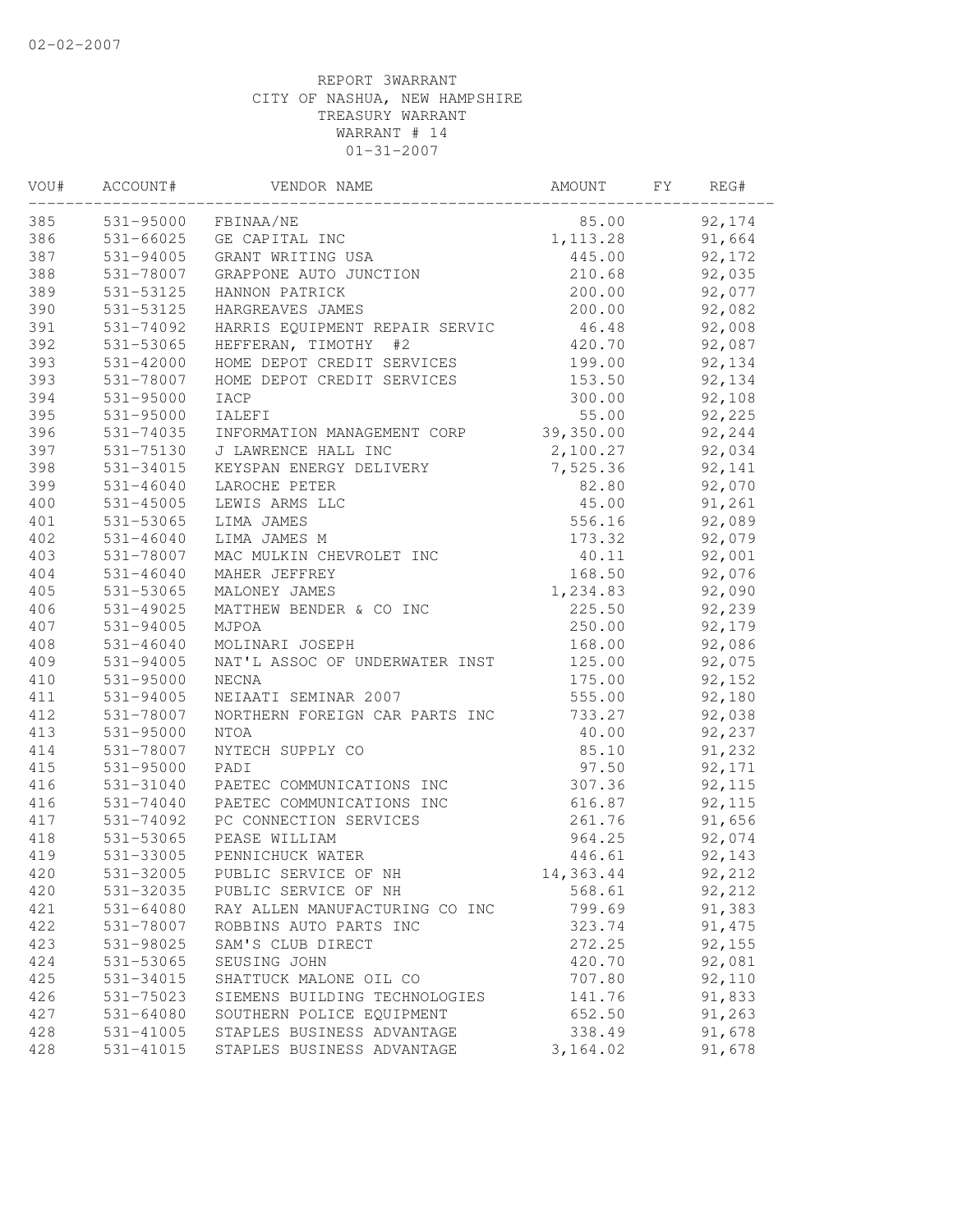| VOU#      | ACCOUNT#             | VENDOR NAME                            | AMOUNT          | FY | REG#          |
|-----------|----------------------|----------------------------------------|-----------------|----|---------------|
| 429       |                      | 531-46040 STAR PACKER BADGES           | 99.50           |    | 91,291        |
| 430       | 531-95000            | STATE OF NEW HAMPSHIRE 3,257.00 92,175 |                 |    |               |
| 431       | 531-94005            | SULLIVAN FRANCIS                       | 35.60           |    | 92,084        |
| 432       | 531-46040            | SULLIVAN MICHAEL                       | 200.00          |    | 92,073        |
| 433       | 531-45005            | SUREFIRE LLC                           | 79.56           |    | 91,457        |
| 434       | 531-94005            | THOMAS & MEANS LLP                     | 930.00          |    | 92,157        |
| 435       | 531-78007            | TOWERS MOTOR PARTS CORP                | 99.77           |    | 91,639        |
| 436       | 531-78007            | TRANSCOR-IT/HAYWOOD ASSOCIATES         | 14.00           |    | 91,257        |
| 437       | 531-95000            | TREASURER STATE OF NH                  | 75.00           |    | 92,219        |
| 438       | 531-94005            | TREASURER STATE OF NH                  | 35.00           |    | 92,222        |
| 439       | 531-45005            | TRIPLE NICKEL TACTICAL SUPPLY 385.79   |                 |    | 91,565        |
| 440       | 531-43005            | UNITED PARCEL SERVICE                  | 35.01           |    | 92,240        |
| 441       | 531-43005            | UNITED STATES POSTAL SERVICE           | 1,000.00        |    | 261           |
| 442       | 531-94005            | US DEPT OF HOMELAND SECURITY           | 660.00          |    | 92,184        |
| 443       | 531-78007            | USP OF NEW ENGLAND                     | 441.28          |    | 91,624        |
| 444       | 531-31020            | VERIZON                                | 368.89          |    | 92,135        |
| 445       | 531-31025            | VERIZON                                | 682.22          |    | 92,154        |
| 446       | 531-31025            | VERIZON WIRELESS                       | 49.28           |    | 92,150        |
| 446       | 531-31040            | VERIZON WIRELESS                       | 442.34          |    | 92,150        |
| 447       | 531-75130            | WATER CHEMICALS INC                    |                 |    | 240.00 91,465 |
| 448       | 531-94005 WELCH MIKE |                                        | 38.80           |    | 92,069        |
| 449       |                      | 531-74035 WEST PAYMENT CENTER          | 126.09          |    | 92,140        |
| TOTAL 531 |                      | POLICE DEPARTMENT                      |                 |    | 111,796.92    |
|           |                      |                                        |                 |    |               |
| 450       | 532-95010            | 1ST RESPONDER NEWSPAPER                |                 |    | 75.00 92,128  |
| 451       | 532-64094            | ARAMSCO                                | 1,924.00 91,394 |    |               |
| 452       | 532-78100            | ARCSOURCE INC                          |                 |    | 84.18 91,426  |
| 453       | 532-78075            | AUSTIN HARDWARE & SUPPLY INC           | 196.78          |    | 91,243        |
| 454       | 532-75901            | B & S LOCKSMITHS INC                   | 6.40            |    | 91,640        |
| 455       | 532-79040            | BATTERIES PLUS 400                     | 114.97          |    | 91,666        |
| 456       | 532-69025            | BELLETETES INC                         | 43.61           |    | 91, 411       |
| 456       | 532-75023            | BELLETETES INC                         | 46.61           |    | 91, 411       |
| 457       | 532-47010            | BOUND TREE MEDICAL LLC                 | 1,044.72        |    | 91,200        |
| 458       | 532-64215            | CAMERALAND LLC                         | 700.00          |    | 91,276        |
| 458       | 532-98005            | CAMERALAND LLC                         | 1,060.00        |    | 91,276        |
| 459       | 532-79020            | CLIFFORD OF VERMONT                    | 3,999.14        |    | 91,301        |
| 460       | 532-72010            | CONWAY OFFICE PRODUCTS LLC             | 411.00          |    | 91,350        |
| 461       | 532-94010            | CONWAY RICHARD                         | 645.00          |    | 91,597        |
| 462       | 532-78020            | DOWNTOWN LINCOLN-MERCURY INC           | 78.56           |    | 91,285        |
| 462       | 532-78080            | DOWNTOWN LINCOLN-MERCURY INC           | 248.64          |    | 91,285        |
| 463       | 532-64094            | FIRE TECH & SAFETY OF NEW ENGL         | 194.50          |    | 91,644        |
| 464       | 532-74038            | GATEWAY COMPANIES INC                  | 2,624.48        |    | 91, 471       |
| 465       | 532-78075            | GRANITE STATE GLASS                    | 92.00           |    | 91,323        |
| 466       | 532-78100            | HANSEN MARINE ENGINEERING              | 7,224.00        |    | 91,555        |
| 467       | 532-75023            | HOME DEPOT CREDIT SERVICES             | 271.35          |    | 92,134        |
| 468       | 532-95005            | IAAI                                   | 75.00           |    | 92,151        |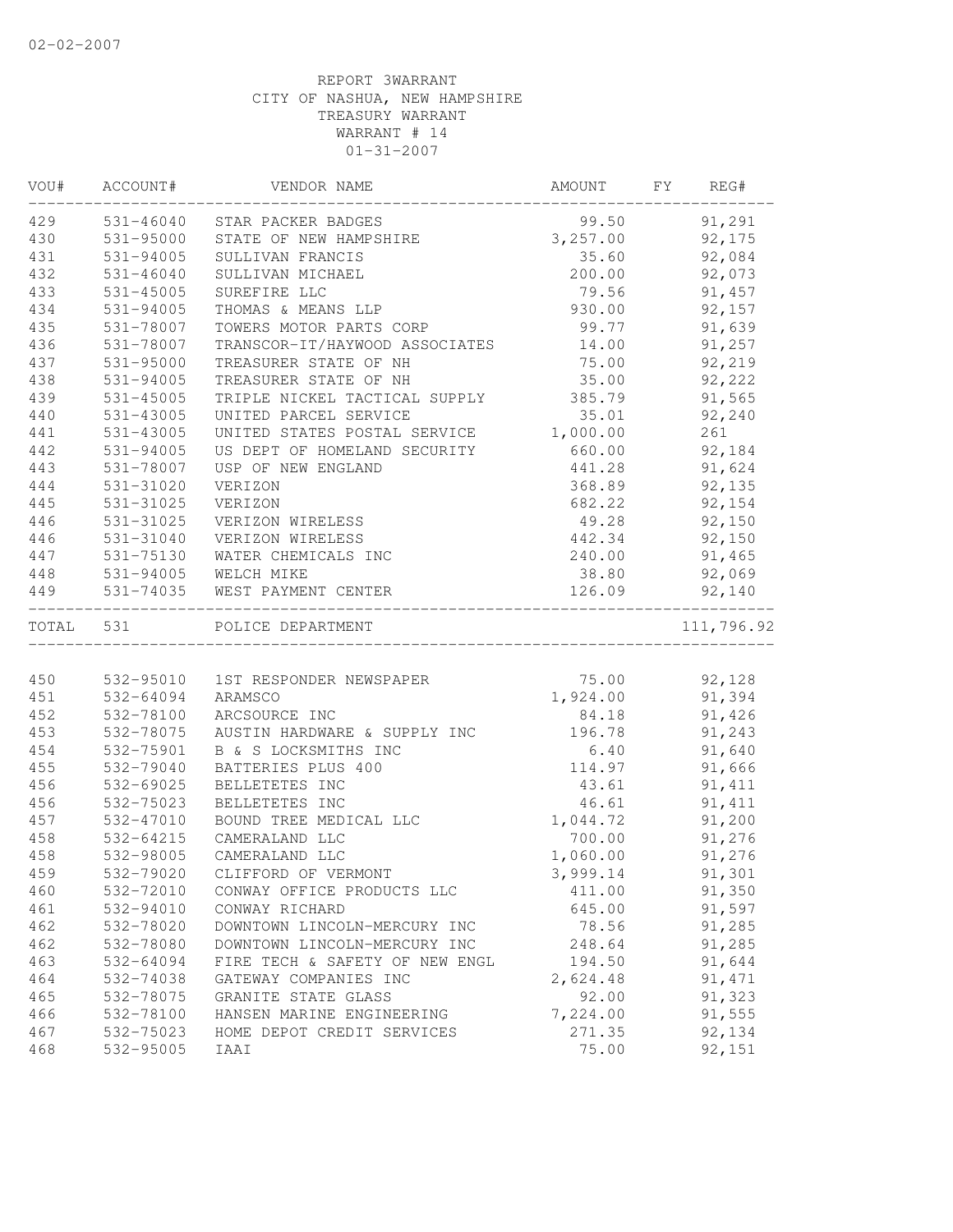| VOU# | ACCOUNT#  | VENDOR NAME                            | AMOUNT    | FY | REG#    |  |
|------|-----------|----------------------------------------|-----------|----|---------|--|
| 469  | 532-64094 | INDUSTRIAL PROTECTION SERVICES         | 12,292.28 |    | 91,260  |  |
| 470  | 532-59135 | J P CHEMICAL CO INC                    | 85.00     |    | 91,399  |  |
| 471  | 532-78007 | JACK YOUNG COMPANY INC                 | 83.50     |    | 92,012  |  |
| 472  | 532-34015 | KEYSPAN ENERGY DELIVERY                | 6,942.41  |    | 92,141  |  |
| 473  | 532-78020 | LIBERTY INTN'L TRUCKS OF NH LL         | 227.96    |    | 92,007  |  |
| 474  | 532-64080 | LIFEGUARD SYSTEMS INC                  | 2,433.00  |    | 91,479  |  |
| 475  | 532-75105 | M & M ELECTRICAL SUPPLY CO INC         | 128.03    |    | 91,997  |  |
| 476  | 532-46030 | MIKE'S CUSTOM KANVAS/MICHAEL A         | 50.00     |    | 91,210  |  |
| 477  | 532-94005 | MINUTEMAN TRUCKS INC                   | 590.00    |    | 92,162  |  |
| 478  | 532-78100 | MINUTEMAN TRUCKS INC                   | 80.37     |    | 91,680  |  |
| 479  | 532-64165 | NASHUA OUTDOOR POWER EQUIP             | 3.10      |    | 91,434  |  |
| 480  | 532-78020 | NE DETROIT DIESEL-ALLISON INC 1,819.70 |           |    | 91,380  |  |
| 481  | 532-94005 | NEAFM                                  | 35.00     |    | 92,164  |  |
| 482  | 532-42005 | NEW ENGLAND PAPER & SUPPLY             | 290.06    |    | 91,460  |  |
| 482  | 532-42010 | NEW ENGLAND PAPER & SUPPLY             | 445.75    |    | 91,460  |  |
| 482  | 532-42020 | NEW ENGLAND PAPER & SUPPLY             | 205.21    |    | 91,460  |  |
| 483  | 532-49025 | NFPA                                   | 20.55     |    | 92, 112 |  |
| 484  | 532-95005 | NH FIRE ACADEMY                        | 70.00     |    | 92,221  |  |
| 485  | 532-94005 | NHBOA                                  | 185.00    |    | 92,121  |  |
| 486  | 532-95005 | NSEFO MEMBERSHIP                       | 50.00     |    | 92,188  |  |
| 487  | 532-74055 | OFFICE ENVIRONMENTS OF NEW ENG         | 345.19    |    | 91,657  |  |
| 488  | 532-31040 | PAETEC COMMUNICATIONS INC              | 20.68     |    | 92,115  |  |
| 489  | 532-33005 | PENNICHUCK WATER                       | 836.30    |    | 92,143  |  |
| 490  | 532-73010 | PIMENTAL MANUEL                        | 183.00    |    | 91,649  |  |
| 491  | 532-32005 | PUBLIC SERVICE OF NH                   | 5,209.46  |    | 92,212  |  |
| 492  | 532-79025 | R B ALLEN CO INC                       | 913.48    |    | 91,184  |  |
| 493  | 532-49040 | RDJ SPECIALTIES INC                    | 1,303.04  |    | 91,660  |  |
| 493  | 532-49045 | RDJ SPECIALTIES INC                    | 188.19    |    | 91,660  |  |
| 493  | 532-49050 | RDJ SPECIALTIES INC                    | 692.92    |    | 91,660  |  |
| 494  | 532-45110 | SANEL AUTO PARTS CO                    | 319.60    |    | 91,421  |  |
| 494  | 532-78007 | SANEL AUTO PARTS CO                    | 175.35    |    | 91,421  |  |
| 494  | 532-78080 | SANEL AUTO PARTS CO                    | 142.76    |    | 91,421  |  |
| 494  | 532-78100 | SANEL AUTO PARTS CO                    | 344.85    |    | 91,421  |  |
| 495  | 532-34005 | SHATTUCK MALONE OIL CO                 | 1,327.95  |    | 92,110  |  |
| 496  | 532-41015 | STAPLES BUSINESS ADVANTAGE             | 79.89     |    | 91,678  |  |
| 496  | 532-45125 | STAPLES BUSINESS ADVANTAGE             | 202.91    |    | 91,678  |  |
| 496  | 532-62025 | STAPLES BUSINESS ADVANTAGE             | 208.58    |    | 91,678  |  |
| 497  |           | 532-98016 STATE OF NH CRIMINAL RECORDS | 975.00    |    | 91,158  |  |
| 498  | 532-98016 | STATE OF NH DMV                        | 650.00    |    | 91,159  |  |
| 499  | 532-94010 | STOWERS ANTHONY                        | 2,444.00  |    | 91,241  |  |
| 500  | 532-53025 | SUMNER DAVIS ARCHITECTS INC            | 1,748.00  |    | 91,289  |  |
| 501  | 532-31040 | VERIZON WIRELESS                       | 39.68     |    | 92,150  |  |
| 502  | 532-78085 | WILLARDS AUTO RADIATOR SHOP            | 190.00    |    | 92,027  |  |
| 503  | 532-78020 | YANKEE TRUCKS                          | 971.99    |    | 91,225  |  |
| 503  | 532-78080 | YANKEE TRUCKS                          | 168.48    |    | 91,225  |  |
| 504  | 532-98030 | ZAX SIGNAGE SYSTEMS                    | 86.67     |    | 91,328  |  |
|      |           |                                        |           |    |         |  |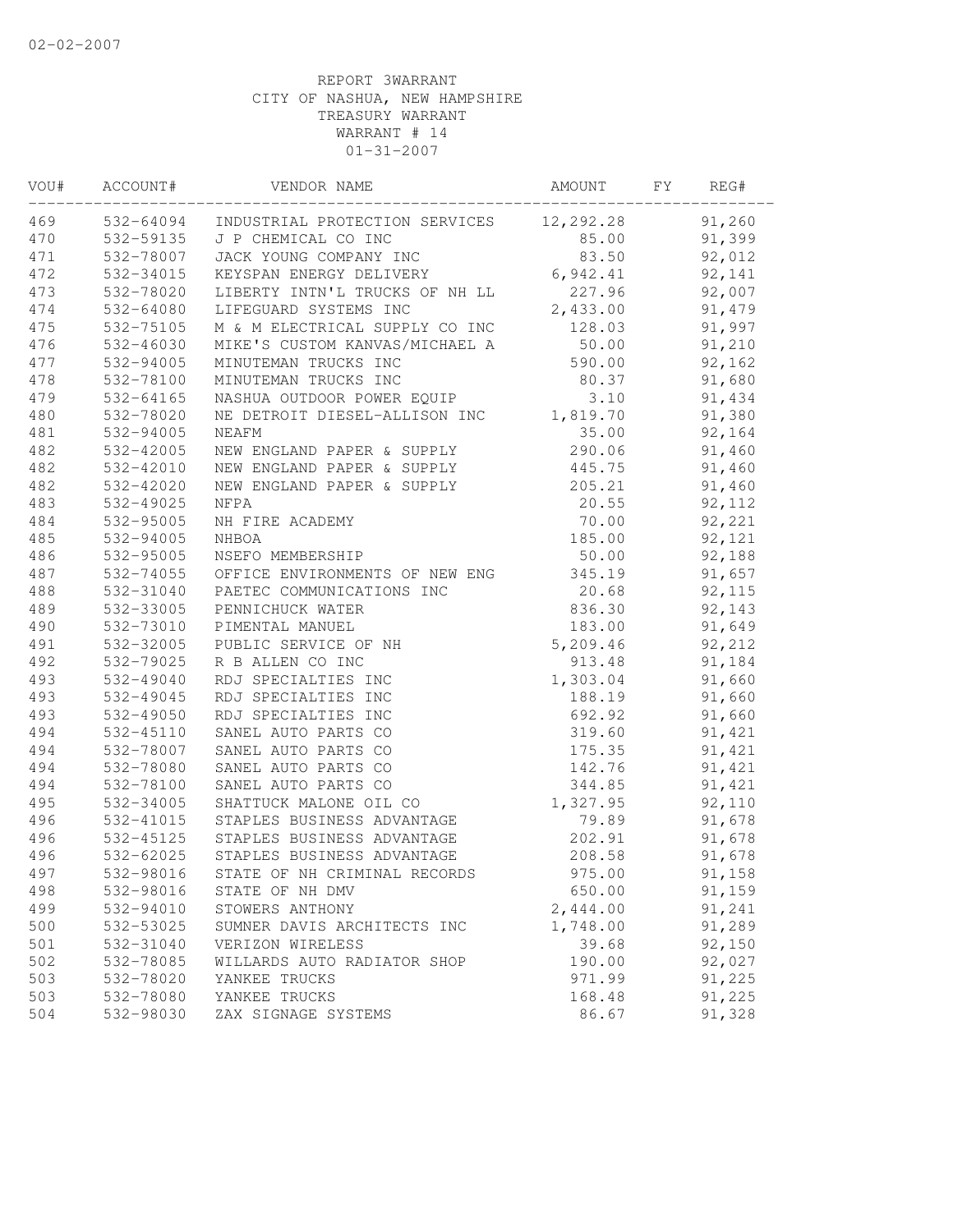| VOU#                                          | ACCOUNT#                                                                                | VENDOR NAME                                                                                                                                                          | AMOUNT                                                              | FY | REG#                                                               |
|-----------------------------------------------|-----------------------------------------------------------------------------------------|----------------------------------------------------------------------------------------------------------------------------------------------------------------------|---------------------------------------------------------------------|----|--------------------------------------------------------------------|
| TOTAL                                         | 532                                                                                     | FIRE DEPARTMENT                                                                                                                                                      |                                                                     |    | 66,964.83                                                          |
| 505                                           | 533-33010                                                                               | PENNICHUCK WATER                                                                                                                                                     | 139,850.66                                                          |    | 92,143                                                             |
| TOTAL                                         | 533                                                                                     | WATER SUPPLY (PUBLIC HYDRANTS)                                                                                                                                       |                                                                     |    | 139,850.66                                                         |
| 506<br>507                                    | 534-64297<br>534-32020                                                                  | PSNH<br>PUBLIC SERVICE OF NH                                                                                                                                         | 208.33<br>316.36                                                    |    | 92,223<br>92,212                                                   |
| TOTAL                                         | 534                                                                                     | STREET LIGHTING                                                                                                                                                      |                                                                     |    | 524.69                                                             |
| 508<br>509                                    | 535-94025<br>535-94025                                                                  | LMK EMERGENCY PLANNING ASSOC<br>SENHHMMAD                                                                                                                            | 3,250.00<br>2,394.78                                                |    | 92,192<br>92,176                                                   |
| TOTAL                                         | 535                                                                                     | EMERGENCY MANAGEMENT                                                                                                                                                 |                                                                     |    | 5,644.78                                                           |
| 510<br>511<br>511<br>512<br>512<br>513<br>514 | 536-78007<br>536-64255<br>536-74150<br>536-32035<br>536-32035<br>536-64255<br>536-31050 | DOBLES CHEVROLET-GEO-BUICK INC<br>MOTOROLA<br>MOTOROLA<br>PUBLIC SERVICE OF NH<br>PUBLIC SERVICE OF NH<br>TESSCO TECHNOLOGIES INC<br>VERIZON WIRELESS                | 17.28<br>772.05<br>9,000.00<br>690.22<br>412.88<br>124.02<br>70.10  |    | 92,015<br>91,312<br>91,312<br>92,212<br>92,213<br>91,430<br>92,150 |
| TOTAL                                         | 536                                                                                     | CITYWIDE COMMUNICATIONS                                                                                                                                              |                                                                     |    | 11,086.55                                                          |
| 515<br>516<br>517<br>518<br>519<br>520<br>521 | 541-72010<br>$541 - 62026$<br>541-91015<br>541-33005<br>541-32005<br>541-34005          | CONWAY OFFICE PRODUCTS LLC<br>GE CAPITAL INC<br>LISTER CHRIS<br>PENNICHUCK WATER<br>PUBLIC SERVICE OF NH<br>SHATTUCK MALONE OIL CO<br>541-41015 WB MASON COMPANY INC | 110.00<br>105.06<br>38.60<br>119.84<br>906.98<br>1,863.85<br>351.88 |    | 91,350<br>91,664<br>91,606<br>92,143<br>92,213<br>92,110<br>91,238 |
| TOTAL                                         | 541                                                                                     | COMMUNITY SERVICES DIVISION                                                                                                                                          |                                                                     |    | 3,496.21                                                           |
| 522<br>523<br>524<br>525<br>526               | 542-94005<br>542-91005<br>542-72010<br>542-41015                                        | APHL<br>BAGLEY BOBBIE<br>CONWAY OFFICE PRODUCTS LLC<br>542-62026 GE CAPITAL INC<br>STAPLES BUSINESS ADVANTAGE                                                        | 25.00<br>40.08<br>100.00<br>132.41<br>94.50                         |    | 92,235<br>91,437<br>91,350<br>91,664<br>91,678                     |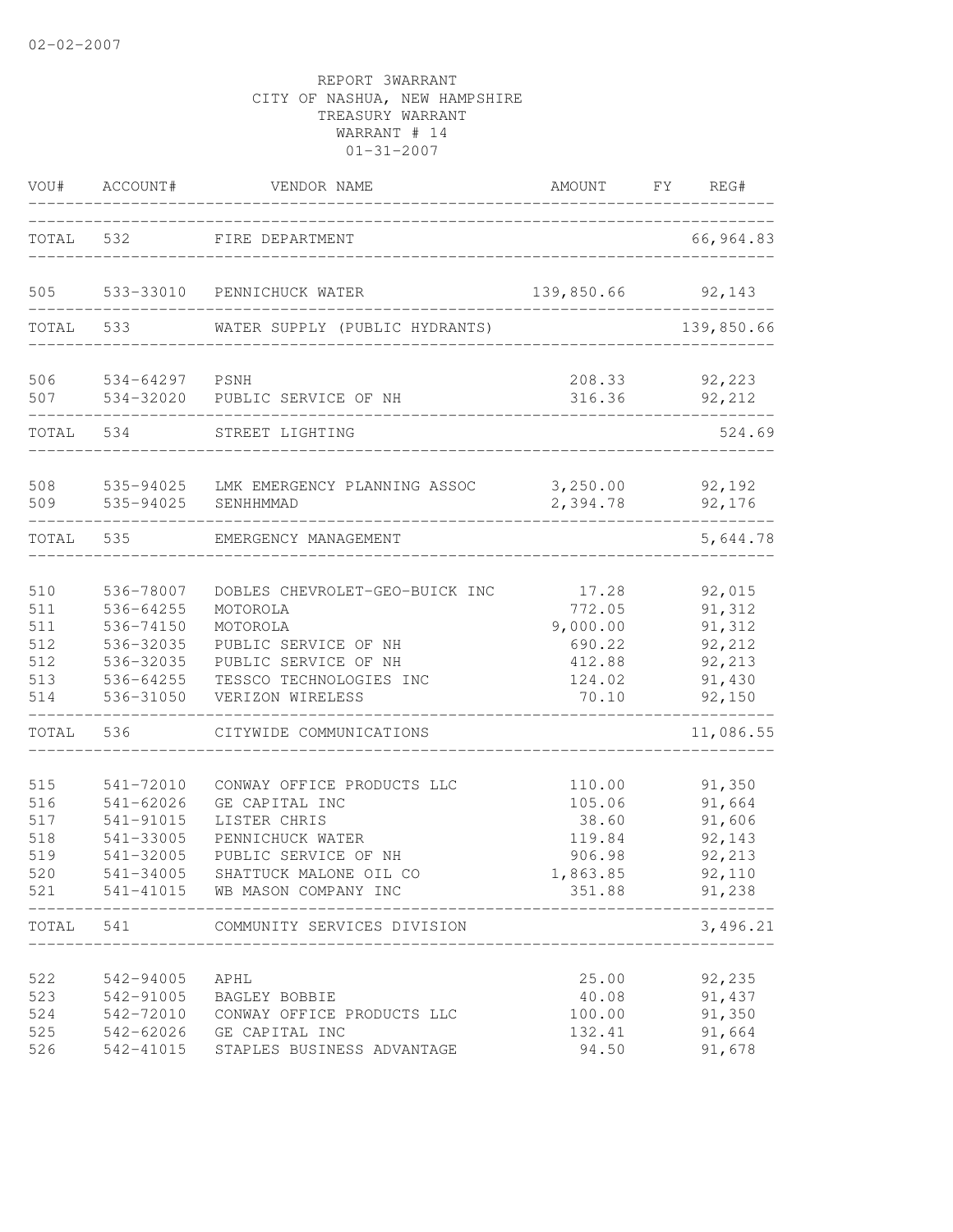| VOU#  | ACCOUNT#  | VENDOR NAME                    | AMOUNT   | FY | REG#    |
|-------|-----------|--------------------------------|----------|----|---------|
| TOTAL | 542       | COMMUNITY HEALTH               |          |    | 391.99  |
| 527   | 543-94005 | APHL                           | 75.00    |    | 92,235  |
| TOTAL | 543       | ENVIRONMENTAL HEALTH DEPT.     |          |    | 75.00   |
| 528   | 544-72010 | CONWAY OFFICE PRODUCTS LLC     | 125.00   |    | 91,350  |
| 529   |           | 544-91005 MACK ROBERT          | 41.71    |    | 91,290  |
| 529   |           | 544-94005 MACK ROBERT          | 12.00    |    | 91,290  |
| TOTAL | 544       | WELFARE ADMINISTRATION         |          |    | 178.71  |
| 530   | 545-97020 | 17-21 ABBOTT LLC               | 797.06   |    | 91,205  |
| 531   | 545-97020 | 23-25 TEMPLE ST REALTY LLC     | 2,463.56 |    | 91,598  |
| 532   | 545-97020 | ABBOTT ST OXFORD HOUSE         | 675.00   |    | 91,583  |
| 533   | 545-97020 | ACKERMAN BETTY E               | 656.80   |    | 91,168  |
| 534   | 545-97020 | B & B ASSOCIATES/BILL BLANCHAR | 650.00   |    | 91,163  |
| 535   | 545-97020 | BERGERON DANIEL                | 559.01   |    | 91,584  |
| 536   | 545-97020 | BERNARD GINO                   | 850.00   |    | 91,576  |
| 537   | 545-97020 | BISHOP REAL ESTATE MGMT INC    | 71.00    |    | 91,384  |
| 538   | 545-97020 | BONNETTE STEPHEN               | 493.86   |    | 91,319  |
| 539   | 545-97020 | BRETON DOROTHY ANN             | 500.00   |    | 91,578  |
| 540   | 545-97020 | BUJA DONALD                    | 505.15   |    | 91,376  |
| 541   | 545-97020 | BYRD WILLIAM J                 | 913.57   |    | 91,400  |
| 542   | 545-97020 | CANTINO STANLEY                | 656.80   |    | 91,262  |
| 543   | 545-97020 | CARROLL DOUGLAS                | 425.00   |    | 91,581  |
| 544   | 545-97020 | CENTRAL REALTY                 | 1,626.95 |    | 91,454  |
| 545   | 545-97020 | CHANDLER COURT LLC             | 1,000.00 |    | 91,617  |
| 546   | 545-97020 | CITY VIEW MANAGEMENT CO INC    | 868.86   |    | 91,677  |
| 547   | 545-97020 | CLARK E G                      | 278.87   |    | 91,347  |
| 548   | 545-97020 | COMBS DONALD                   | 656.80   |    | 91,467  |
| 549   | 545-97020 | CONSTANT FAMILY LLC II         | 378.00   |    | 91,446  |
| 550   | 545-97020 | CORRIVEAU KEVIN                | 592.03   |    | 91,585  |
| 551   | 545-97020 | COUNTRY BARN MOTEL             | 840.00   |    | 91, 413 |
| 552   | 545-97020 | DAKIN TERRY                    | 510.00   |    | 91,616  |
| 553   | 545-97020 | DESMARAIS LEONARD              | 284.92   |    | 91,199  |
| 554   | 545-97020 | DON'S RENTAL/DONALD SMITH      | 475.00   |    | 91,620  |
| 555   | 545-97020 | DOWNTOWNER NELSON/DAVID A GREG | 180.38   |    | 91,222  |
| 556   | 545-97020 | DROUIN ROBERT G                | 398.30   |    | 91,600  |
| 557   | 545-97020 | DRURY DANA                     | 111.87   |    | 91,577  |
| 558   | 545-97020 | DUCHARME DIANE                 | 320.00   |    | 91,190  |
| 559   | 545-97020 | DUCHARME DIANE                 | 145.00   |    | 91,586  |
| 560   | 545-97020 | ECKLER CHRIS                   | 249.19   |    | 91,403  |
| 561   | 545-97020 | FEDERATED REALTY TWO LLC       | 138.10   |    | 91,447  |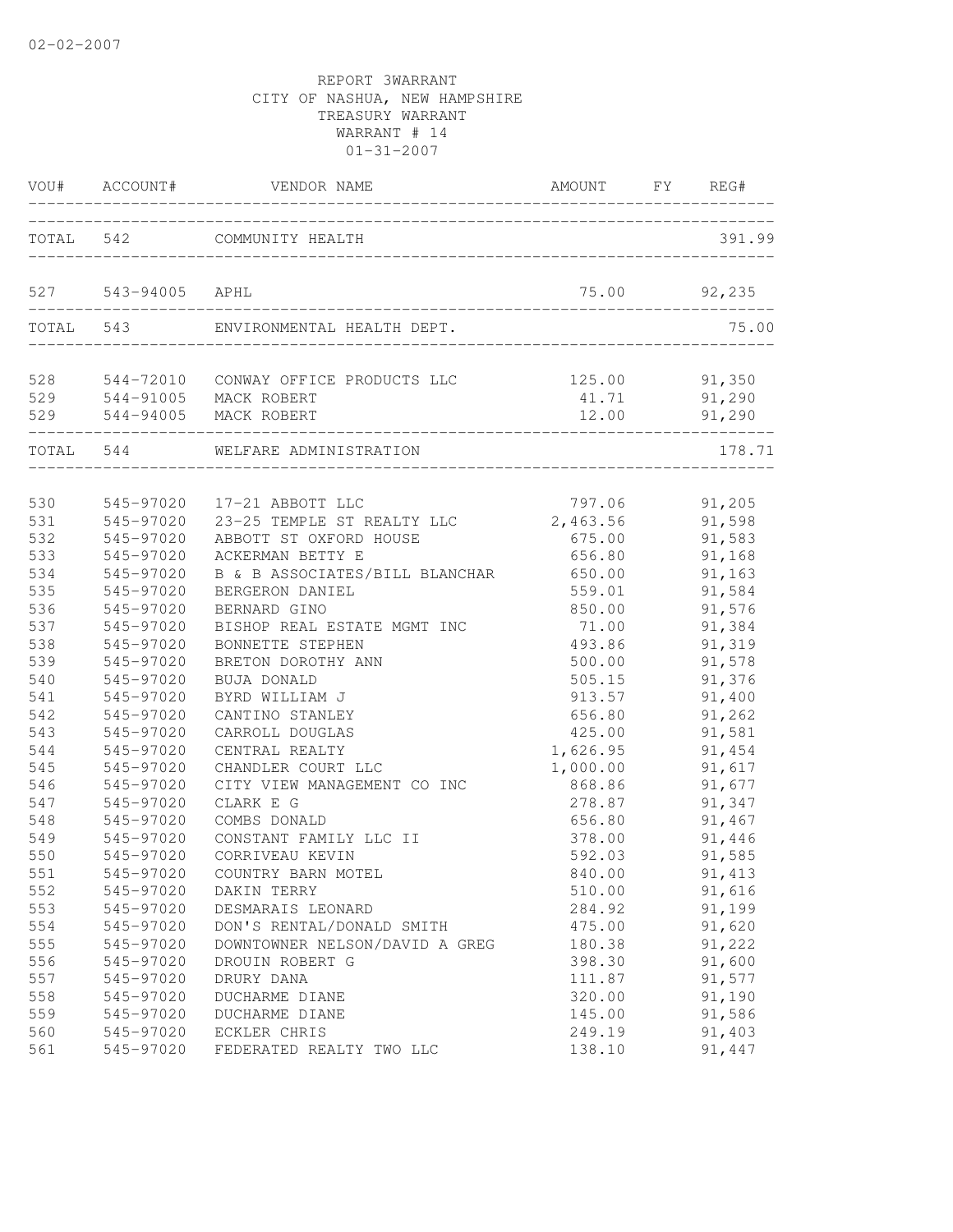| VOU#  | ACCOUNT#  | VENDOR NAME                                                            | AMOUNT          | FY | REG#      |
|-------|-----------|------------------------------------------------------------------------|-----------------|----|-----------|
| 562   | 545-97020 | FERNANDE OMAR                                                          | 637.97          |    | 91, 414   |
| 563   | 545-97020 | FORTEZZA REALTY LLC/SILVAGNI S                                         | 287.50          |    | 91,582    |
| 564   | 545-97020 | FREEDOM APARTMENTS LLC                                                 | 345.74          |    | 91,391    |
| 565   | 545-97020 | GARCIA GABRIEL                                                         | 750.00          |    | 91,544    |
| 566   | 545-97020 | GAUTHIER CONRAD J                                                      | 500.00          |    | 91, 417   |
| 567   | 545-97020 | GAUTHIER REALTY/CONNIE GAUTHIE                                         | 3,453.79        |    | 91,669    |
| 568   | 545-97020 | GRAUSLYS RICH                                                          | 400.00          |    | 91,220    |
| 569   | 545-97015 | GREYHOUND LINES INC                                                    | 579.50          |    | 91,650    |
| 570   | 545-97020 | HARBOR HOMES INC                                                       | 350.00          |    | 91,316    |
| 571   | 545-97020 | ICA PROPERTIES LLC/DAVID LAVOI                                         | 320.00          |    | 91,340    |
| 572   | 545-97020 | KAGEN GARY & MARION                                                    | 388.01          |    | 91,236    |
| 573   | 545-97015 | KEYSPAN ENERGY DELIVERY                                                | 1,000.00        |    | 92,232    |
| 574   | 545-97020 | LAFLAMME PAUL                                                          | 196.33          |    | 91,171    |
| 575   | 545-97020 | LAMERAND ENTERPRISES/KYLE LAME                                         | 694.73          |    | 91,634    |
| 576   | 545-97020 | LAPOINTE OLIVER MARIE GABE & D                                         | 431.25          |    | 91,377    |
| 577   | 545-97020 | LSB ASSOCIATES I LTD PRC                                               | 240.00          |    | 91,286    |
| 578   | 545-97020 | MARCUM RUSSELL                                                         | 454.05          |    | 91,309    |
| 579   | 545-97020 | MARGUERITE'S PLACE INC                                                 | 277.77          |    | 91,226    |
| 580   | 545-97015 | MARKET BASKET                                                          | 3,242.64        |    | 92,113    |
| 581   | 545-97020 | MCCHANDLER LLC                                                         | 757.84          |    | 91,410    |
| 582   | 545-97020 | MORETTA RENAN                                                          | 292.21          |    | 91,579    |
| 583   | 545-97020 | MOTEL 6                                                                | 727.84          |    | 91,638    |
| 584   | 545-97020 | NASHUA HOUSING AUTHORITY                                               | 236.00          |    | 91,641    |
| 585   | 545-97020 | PAQUIN EDWARD                                                          | 434.30          |    | 91,204    |
| 586   | 545-97020 | PINE HILL GARDENS ASSOCIATION                                          | 851.69          |    | 91,332    |
| 587   | 545-97015 | PUBLIC SERVICE CO OF NH                                                | 332.79          |    | 92,224    |
| 588   | 545-97020 | QUARATIELLO NICHOLAS                                                   | 2,385.20        |    | 91,174    |
| 589   | 545-97020 | REGISTER LINDA B                                                       | 368.53          |    | 91,635    |
| 590   | 545-97015 | RICE'S PHARMACY INC                                                    | 211.16          |    | 92,243    |
| 591   | 545-97020 | ROSA JUSSARA                                                           | 312.75          |    | 91,424    |
| 592   | 545-97020 | ROUTHIER RONALD                                                        | 480.00          |    | 91,194    |
| 593   | 545-97020 | ROYAL CREST ESTATES                                                    | 927.41          |    | 91,287    |
| 594   | 545-97020 | SOUCY STEVEN                                                           | 797.06          |    | 91,295    |
| 595   | 545-97020 | SOUTHERN NH SERV MNGT CORP                                             | 150.00          |    | 91,395    |
| 596   | 545-97020 | SPIROU CHARLES                                                         | 558.19          |    | 91,255    |
| 597   | 545-97015 | ST JOSEPH PHARMACY                                                     | 148.00          |    | 91,237    |
| 598   | 545-97020 | STEBER ROBERT                                                          | 450.00          |    | 91,580    |
| 599   | 545-97020 | THOMPSON JOHN                                                          | 686.00          |    | 91,349    |
| 600   | 545-97020 | VICENTE VICTOR                                                         | 250.00          |    | 91,235    |
| 601   | 545-97015 | WINGATE'S PHARMACY INC                                                 | 9,882.16        |    | 92, 114   |
| 602   | 545-97020 | WRN REAL ESTATE LLC                                                    | 1,641.30        |    | 91,612    |
| 603   | 545-97020 | YOUNG JOY                                                              | 328.40          |    | 91,321    |
| TOTAL | 545       | WELFARE COSTS                                                          |                 |    | 57,029.19 |
| 604   |           |                                                                        |                 |    | 91,607    |
| 605   | 551-72010 | 551-41015 ANCO ENGRAVED SIGNS & STAMPS I<br>CONWAY OFFICE PRODUCTS LLC | 40.75<br>200.00 |    | 91,350    |
|       |           |                                                                        |                 |    |           |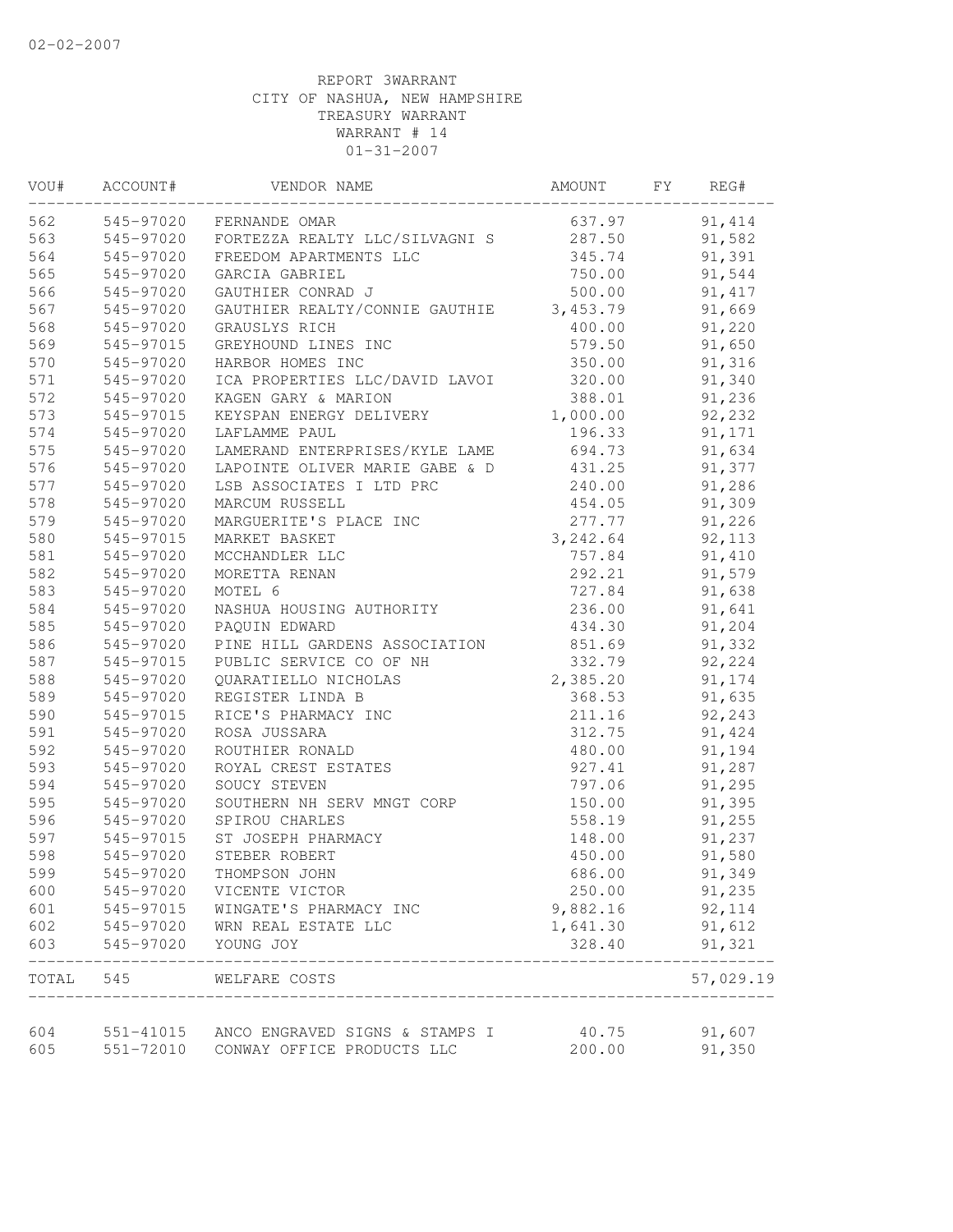| 606 551-59100 HSM ELECTRONIC PROTECTION SERV 815.00 91,442<br>551-34015 KEYSPAN ENERGY DELIVERY 549.44<br>551-59187 NASHUA REGIONAL PLANNING COMMI 2,947.47<br>551-34015<br>92,141<br>92,123<br>$3.06$ $92,115$<br>551-31040 PAETEC COMMUNICATIONS INC<br>44.27 92,143<br>551-33005 PENNICHUCK WATER<br>551-32005 PUBLIC SERVICE OF NH<br>690.32 92,213<br>551-41015 STAPLES BUSINESS ADVANTAGE<br>699.90<br>91,678<br>TOTAL 551<br>PUBLIC WORKS DIV & ENGINEERING<br>5,990.21<br>80.00 91,557<br>613<br>552-59050 ARMSTRONG LONNIE<br>552-75040 ASAP FIRE & SAFETY CORPORATION 510.00 91,335<br>614<br>614<br>552-75135<br>ASAP FIRE & SAFETY CORPORATION 430.00 91,335<br>615<br>ATLANTIC SECURITY INDUSTRIES I 140.00 91,529<br>552-75135<br>616<br>33.20<br>91,640<br>552-75022<br>B & S LOCKSMITHS INC<br>617<br>17.99<br>91,666<br>552-31050<br>BATTERIES PLUS 400<br>618<br>532.00<br>91,522<br>552-59050<br>BAZDANES CHARLES<br>619<br>552-75021<br>BELLETETES INC<br>498.69<br>91, 411<br>166.69<br>619<br>552-75022<br>91, 411<br>BELLETETES INC<br>5.04<br>619<br>91, 411<br>552-75040<br>BELLETETES INC<br>619<br>252.79<br>91, 411<br>552-75135<br>BELLETETES INC<br>620<br>552-75021<br>BROX INDUSTRIES INC<br>839.75<br>91,247<br>621<br>552-59050<br>226.00 91,461<br>BYRD MARCIE<br>622<br>552-94005<br>214.93<br>92,091<br>CAGGIANO NICHOLAS<br>623<br>135.70<br>91,207<br>552-69035<br>CARPARTS OF NASHUA<br>623<br>113.47<br>150.00<br>91,207<br>552-78007<br>CARPARTS OF NASHUA<br>624<br>CONWAY OFFICE PRODUCTS LLC<br>91,350<br>552-72010<br>41.60<br>625<br>91,998<br>552-75021<br>CORRIVEAU ROUTHIER INC<br>226.00<br>626<br>552-59050<br>91,249<br>COYLE KEVIN<br>552-78007<br>385.80<br>91,627<br>CUES INC<br>1,516.87 92,241<br>552-48015<br>DENNIS K BURKE INC<br>DONOVAN EQUIPMENT CO INC<br>552-78007<br>159.45 91,242<br>552-59050<br>253.00<br>91,466<br>DRESCHER STEPHEN<br>35.00<br>91,293<br>552-75021<br>F W WEBB COMPANY<br>1,508.75<br>91,293<br>552-75135 F W WEBB COMPANY<br>FIMBEL PAUNET CORP<br>121.00<br>552-75022<br>91,648<br>597.75<br>91,339<br>552-75021 FUEL MANAGEMENT SERVICES INC<br>91,659<br>552-75165<br>GATE CITY COLLISION CENTER<br>315.00<br>552-75021<br>91,358<br>GATE CITY FENCE CO INC<br>200.00<br>552-62022<br>GE CAPITAL INC<br>115.00<br>91,664<br>552-59050<br>355.00<br>GILLIS BRIAN<br>91,250<br>120.00<br>91,402<br>552-59050<br>GORSUCH JENNIFER<br>552-46045<br>GUIDABONI ROBERT<br>82.00<br>92,093<br>552-66000<br>HANDY HOUSE INC<br>59.00<br>92,170<br>552-45250<br>HOME DEPOT CREDIT SERVICES<br>381.49<br>92,134<br>92,134<br>552-46030<br>HOME DEPOT CREDIT SERVICES<br>23.73 |     | VOU# ACCOUNT# | VENDOR NAME | AMOUNT FY REG# |  |
|----------------------------------------------------------------------------------------------------------------------------------------------------------------------------------------------------------------------------------------------------------------------------------------------------------------------------------------------------------------------------------------------------------------------------------------------------------------------------------------------------------------------------------------------------------------------------------------------------------------------------------------------------------------------------------------------------------------------------------------------------------------------------------------------------------------------------------------------------------------------------------------------------------------------------------------------------------------------------------------------------------------------------------------------------------------------------------------------------------------------------------------------------------------------------------------------------------------------------------------------------------------------------------------------------------------------------------------------------------------------------------------------------------------------------------------------------------------------------------------------------------------------------------------------------------------------------------------------------------------------------------------------------------------------------------------------------------------------------------------------------------------------------------------------------------------------------------------------------------------------------------------------------------------------------------------------------------------------------------------------------------------------------------------------------------------------------------------------------------------------------------------------------------------------------------------------------------------------------------------------------------------------------------------------------------------------------------------------------------------------------------------------------------------------------------------------------------------------------------------------------------------------------------------------------------------------------------------------------------------------------------------------------------------|-----|---------------|-------------|----------------|--|
|                                                                                                                                                                                                                                                                                                                                                                                                                                                                                                                                                                                                                                                                                                                                                                                                                                                                                                                                                                                                                                                                                                                                                                                                                                                                                                                                                                                                                                                                                                                                                                                                                                                                                                                                                                                                                                                                                                                                                                                                                                                                                                                                                                                                                                                                                                                                                                                                                                                                                                                                                                                                                                                                |     |               |             |                |  |
|                                                                                                                                                                                                                                                                                                                                                                                                                                                                                                                                                                                                                                                                                                                                                                                                                                                                                                                                                                                                                                                                                                                                                                                                                                                                                                                                                                                                                                                                                                                                                                                                                                                                                                                                                                                                                                                                                                                                                                                                                                                                                                                                                                                                                                                                                                                                                                                                                                                                                                                                                                                                                                                                | 607 |               |             |                |  |
|                                                                                                                                                                                                                                                                                                                                                                                                                                                                                                                                                                                                                                                                                                                                                                                                                                                                                                                                                                                                                                                                                                                                                                                                                                                                                                                                                                                                                                                                                                                                                                                                                                                                                                                                                                                                                                                                                                                                                                                                                                                                                                                                                                                                                                                                                                                                                                                                                                                                                                                                                                                                                                                                | 608 |               |             |                |  |
|                                                                                                                                                                                                                                                                                                                                                                                                                                                                                                                                                                                                                                                                                                                                                                                                                                                                                                                                                                                                                                                                                                                                                                                                                                                                                                                                                                                                                                                                                                                                                                                                                                                                                                                                                                                                                                                                                                                                                                                                                                                                                                                                                                                                                                                                                                                                                                                                                                                                                                                                                                                                                                                                | 609 |               |             |                |  |
|                                                                                                                                                                                                                                                                                                                                                                                                                                                                                                                                                                                                                                                                                                                                                                                                                                                                                                                                                                                                                                                                                                                                                                                                                                                                                                                                                                                                                                                                                                                                                                                                                                                                                                                                                                                                                                                                                                                                                                                                                                                                                                                                                                                                                                                                                                                                                                                                                                                                                                                                                                                                                                                                | 610 |               |             |                |  |
|                                                                                                                                                                                                                                                                                                                                                                                                                                                                                                                                                                                                                                                                                                                                                                                                                                                                                                                                                                                                                                                                                                                                                                                                                                                                                                                                                                                                                                                                                                                                                                                                                                                                                                                                                                                                                                                                                                                                                                                                                                                                                                                                                                                                                                                                                                                                                                                                                                                                                                                                                                                                                                                                | 611 |               |             |                |  |
|                                                                                                                                                                                                                                                                                                                                                                                                                                                                                                                                                                                                                                                                                                                                                                                                                                                                                                                                                                                                                                                                                                                                                                                                                                                                                                                                                                                                                                                                                                                                                                                                                                                                                                                                                                                                                                                                                                                                                                                                                                                                                                                                                                                                                                                                                                                                                                                                                                                                                                                                                                                                                                                                | 612 |               |             |                |  |
|                                                                                                                                                                                                                                                                                                                                                                                                                                                                                                                                                                                                                                                                                                                                                                                                                                                                                                                                                                                                                                                                                                                                                                                                                                                                                                                                                                                                                                                                                                                                                                                                                                                                                                                                                                                                                                                                                                                                                                                                                                                                                                                                                                                                                                                                                                                                                                                                                                                                                                                                                                                                                                                                |     |               |             |                |  |
|                                                                                                                                                                                                                                                                                                                                                                                                                                                                                                                                                                                                                                                                                                                                                                                                                                                                                                                                                                                                                                                                                                                                                                                                                                                                                                                                                                                                                                                                                                                                                                                                                                                                                                                                                                                                                                                                                                                                                                                                                                                                                                                                                                                                                                                                                                                                                                                                                                                                                                                                                                                                                                                                |     |               |             |                |  |
|                                                                                                                                                                                                                                                                                                                                                                                                                                                                                                                                                                                                                                                                                                                                                                                                                                                                                                                                                                                                                                                                                                                                                                                                                                                                                                                                                                                                                                                                                                                                                                                                                                                                                                                                                                                                                                                                                                                                                                                                                                                                                                                                                                                                                                                                                                                                                                                                                                                                                                                                                                                                                                                                |     |               |             |                |  |
|                                                                                                                                                                                                                                                                                                                                                                                                                                                                                                                                                                                                                                                                                                                                                                                                                                                                                                                                                                                                                                                                                                                                                                                                                                                                                                                                                                                                                                                                                                                                                                                                                                                                                                                                                                                                                                                                                                                                                                                                                                                                                                                                                                                                                                                                                                                                                                                                                                                                                                                                                                                                                                                                |     |               |             |                |  |
|                                                                                                                                                                                                                                                                                                                                                                                                                                                                                                                                                                                                                                                                                                                                                                                                                                                                                                                                                                                                                                                                                                                                                                                                                                                                                                                                                                                                                                                                                                                                                                                                                                                                                                                                                                                                                                                                                                                                                                                                                                                                                                                                                                                                                                                                                                                                                                                                                                                                                                                                                                                                                                                                |     |               |             |                |  |
|                                                                                                                                                                                                                                                                                                                                                                                                                                                                                                                                                                                                                                                                                                                                                                                                                                                                                                                                                                                                                                                                                                                                                                                                                                                                                                                                                                                                                                                                                                                                                                                                                                                                                                                                                                                                                                                                                                                                                                                                                                                                                                                                                                                                                                                                                                                                                                                                                                                                                                                                                                                                                                                                |     |               |             |                |  |
|                                                                                                                                                                                                                                                                                                                                                                                                                                                                                                                                                                                                                                                                                                                                                                                                                                                                                                                                                                                                                                                                                                                                                                                                                                                                                                                                                                                                                                                                                                                                                                                                                                                                                                                                                                                                                                                                                                                                                                                                                                                                                                                                                                                                                                                                                                                                                                                                                                                                                                                                                                                                                                                                |     |               |             |                |  |
|                                                                                                                                                                                                                                                                                                                                                                                                                                                                                                                                                                                                                                                                                                                                                                                                                                                                                                                                                                                                                                                                                                                                                                                                                                                                                                                                                                                                                                                                                                                                                                                                                                                                                                                                                                                                                                                                                                                                                                                                                                                                                                                                                                                                                                                                                                                                                                                                                                                                                                                                                                                                                                                                |     |               |             |                |  |
|                                                                                                                                                                                                                                                                                                                                                                                                                                                                                                                                                                                                                                                                                                                                                                                                                                                                                                                                                                                                                                                                                                                                                                                                                                                                                                                                                                                                                                                                                                                                                                                                                                                                                                                                                                                                                                                                                                                                                                                                                                                                                                                                                                                                                                                                                                                                                                                                                                                                                                                                                                                                                                                                |     |               |             |                |  |
|                                                                                                                                                                                                                                                                                                                                                                                                                                                                                                                                                                                                                                                                                                                                                                                                                                                                                                                                                                                                                                                                                                                                                                                                                                                                                                                                                                                                                                                                                                                                                                                                                                                                                                                                                                                                                                                                                                                                                                                                                                                                                                                                                                                                                                                                                                                                                                                                                                                                                                                                                                                                                                                                |     |               |             |                |  |
|                                                                                                                                                                                                                                                                                                                                                                                                                                                                                                                                                                                                                                                                                                                                                                                                                                                                                                                                                                                                                                                                                                                                                                                                                                                                                                                                                                                                                                                                                                                                                                                                                                                                                                                                                                                                                                                                                                                                                                                                                                                                                                                                                                                                                                                                                                                                                                                                                                                                                                                                                                                                                                                                |     |               |             |                |  |
|                                                                                                                                                                                                                                                                                                                                                                                                                                                                                                                                                                                                                                                                                                                                                                                                                                                                                                                                                                                                                                                                                                                                                                                                                                                                                                                                                                                                                                                                                                                                                                                                                                                                                                                                                                                                                                                                                                                                                                                                                                                                                                                                                                                                                                                                                                                                                                                                                                                                                                                                                                                                                                                                |     |               |             |                |  |
|                                                                                                                                                                                                                                                                                                                                                                                                                                                                                                                                                                                                                                                                                                                                                                                                                                                                                                                                                                                                                                                                                                                                                                                                                                                                                                                                                                                                                                                                                                                                                                                                                                                                                                                                                                                                                                                                                                                                                                                                                                                                                                                                                                                                                                                                                                                                                                                                                                                                                                                                                                                                                                                                |     |               |             |                |  |
|                                                                                                                                                                                                                                                                                                                                                                                                                                                                                                                                                                                                                                                                                                                                                                                                                                                                                                                                                                                                                                                                                                                                                                                                                                                                                                                                                                                                                                                                                                                                                                                                                                                                                                                                                                                                                                                                                                                                                                                                                                                                                                                                                                                                                                                                                                                                                                                                                                                                                                                                                                                                                                                                |     |               |             |                |  |
|                                                                                                                                                                                                                                                                                                                                                                                                                                                                                                                                                                                                                                                                                                                                                                                                                                                                                                                                                                                                                                                                                                                                                                                                                                                                                                                                                                                                                                                                                                                                                                                                                                                                                                                                                                                                                                                                                                                                                                                                                                                                                                                                                                                                                                                                                                                                                                                                                                                                                                                                                                                                                                                                |     |               |             |                |  |
|                                                                                                                                                                                                                                                                                                                                                                                                                                                                                                                                                                                                                                                                                                                                                                                                                                                                                                                                                                                                                                                                                                                                                                                                                                                                                                                                                                                                                                                                                                                                                                                                                                                                                                                                                                                                                                                                                                                                                                                                                                                                                                                                                                                                                                                                                                                                                                                                                                                                                                                                                                                                                                                                |     |               |             |                |  |
|                                                                                                                                                                                                                                                                                                                                                                                                                                                                                                                                                                                                                                                                                                                                                                                                                                                                                                                                                                                                                                                                                                                                                                                                                                                                                                                                                                                                                                                                                                                                                                                                                                                                                                                                                                                                                                                                                                                                                                                                                                                                                                                                                                                                                                                                                                                                                                                                                                                                                                                                                                                                                                                                |     |               |             |                |  |
|                                                                                                                                                                                                                                                                                                                                                                                                                                                                                                                                                                                                                                                                                                                                                                                                                                                                                                                                                                                                                                                                                                                                                                                                                                                                                                                                                                                                                                                                                                                                                                                                                                                                                                                                                                                                                                                                                                                                                                                                                                                                                                                                                                                                                                                                                                                                                                                                                                                                                                                                                                                                                                                                |     |               |             |                |  |
|                                                                                                                                                                                                                                                                                                                                                                                                                                                                                                                                                                                                                                                                                                                                                                                                                                                                                                                                                                                                                                                                                                                                                                                                                                                                                                                                                                                                                                                                                                                                                                                                                                                                                                                                                                                                                                                                                                                                                                                                                                                                                                                                                                                                                                                                                                                                                                                                                                                                                                                                                                                                                                                                |     |               |             |                |  |
|                                                                                                                                                                                                                                                                                                                                                                                                                                                                                                                                                                                                                                                                                                                                                                                                                                                                                                                                                                                                                                                                                                                                                                                                                                                                                                                                                                                                                                                                                                                                                                                                                                                                                                                                                                                                                                                                                                                                                                                                                                                                                                                                                                                                                                                                                                                                                                                                                                                                                                                                                                                                                                                                |     |               |             |                |  |
|                                                                                                                                                                                                                                                                                                                                                                                                                                                                                                                                                                                                                                                                                                                                                                                                                                                                                                                                                                                                                                                                                                                                                                                                                                                                                                                                                                                                                                                                                                                                                                                                                                                                                                                                                                                                                                                                                                                                                                                                                                                                                                                                                                                                                                                                                                                                                                                                                                                                                                                                                                                                                                                                |     |               |             |                |  |
|                                                                                                                                                                                                                                                                                                                                                                                                                                                                                                                                                                                                                                                                                                                                                                                                                                                                                                                                                                                                                                                                                                                                                                                                                                                                                                                                                                                                                                                                                                                                                                                                                                                                                                                                                                                                                                                                                                                                                                                                                                                                                                                                                                                                                                                                                                                                                                                                                                                                                                                                                                                                                                                                | 627 |               |             |                |  |
|                                                                                                                                                                                                                                                                                                                                                                                                                                                                                                                                                                                                                                                                                                                                                                                                                                                                                                                                                                                                                                                                                                                                                                                                                                                                                                                                                                                                                                                                                                                                                                                                                                                                                                                                                                                                                                                                                                                                                                                                                                                                                                                                                                                                                                                                                                                                                                                                                                                                                                                                                                                                                                                                | 628 |               |             |                |  |
|                                                                                                                                                                                                                                                                                                                                                                                                                                                                                                                                                                                                                                                                                                                                                                                                                                                                                                                                                                                                                                                                                                                                                                                                                                                                                                                                                                                                                                                                                                                                                                                                                                                                                                                                                                                                                                                                                                                                                                                                                                                                                                                                                                                                                                                                                                                                                                                                                                                                                                                                                                                                                                                                | 629 |               |             |                |  |
|                                                                                                                                                                                                                                                                                                                                                                                                                                                                                                                                                                                                                                                                                                                                                                                                                                                                                                                                                                                                                                                                                                                                                                                                                                                                                                                                                                                                                                                                                                                                                                                                                                                                                                                                                                                                                                                                                                                                                                                                                                                                                                                                                                                                                                                                                                                                                                                                                                                                                                                                                                                                                                                                | 630 |               |             |                |  |
|                                                                                                                                                                                                                                                                                                                                                                                                                                                                                                                                                                                                                                                                                                                                                                                                                                                                                                                                                                                                                                                                                                                                                                                                                                                                                                                                                                                                                                                                                                                                                                                                                                                                                                                                                                                                                                                                                                                                                                                                                                                                                                                                                                                                                                                                                                                                                                                                                                                                                                                                                                                                                                                                | 631 |               |             |                |  |
|                                                                                                                                                                                                                                                                                                                                                                                                                                                                                                                                                                                                                                                                                                                                                                                                                                                                                                                                                                                                                                                                                                                                                                                                                                                                                                                                                                                                                                                                                                                                                                                                                                                                                                                                                                                                                                                                                                                                                                                                                                                                                                                                                                                                                                                                                                                                                                                                                                                                                                                                                                                                                                                                | 631 |               |             |                |  |
|                                                                                                                                                                                                                                                                                                                                                                                                                                                                                                                                                                                                                                                                                                                                                                                                                                                                                                                                                                                                                                                                                                                                                                                                                                                                                                                                                                                                                                                                                                                                                                                                                                                                                                                                                                                                                                                                                                                                                                                                                                                                                                                                                                                                                                                                                                                                                                                                                                                                                                                                                                                                                                                                | 632 |               |             |                |  |
|                                                                                                                                                                                                                                                                                                                                                                                                                                                                                                                                                                                                                                                                                                                                                                                                                                                                                                                                                                                                                                                                                                                                                                                                                                                                                                                                                                                                                                                                                                                                                                                                                                                                                                                                                                                                                                                                                                                                                                                                                                                                                                                                                                                                                                                                                                                                                                                                                                                                                                                                                                                                                                                                | 633 |               |             |                |  |
|                                                                                                                                                                                                                                                                                                                                                                                                                                                                                                                                                                                                                                                                                                                                                                                                                                                                                                                                                                                                                                                                                                                                                                                                                                                                                                                                                                                                                                                                                                                                                                                                                                                                                                                                                                                                                                                                                                                                                                                                                                                                                                                                                                                                                                                                                                                                                                                                                                                                                                                                                                                                                                                                | 634 |               |             |                |  |
|                                                                                                                                                                                                                                                                                                                                                                                                                                                                                                                                                                                                                                                                                                                                                                                                                                                                                                                                                                                                                                                                                                                                                                                                                                                                                                                                                                                                                                                                                                                                                                                                                                                                                                                                                                                                                                                                                                                                                                                                                                                                                                                                                                                                                                                                                                                                                                                                                                                                                                                                                                                                                                                                | 635 |               |             |                |  |
|                                                                                                                                                                                                                                                                                                                                                                                                                                                                                                                                                                                                                                                                                                                                                                                                                                                                                                                                                                                                                                                                                                                                                                                                                                                                                                                                                                                                                                                                                                                                                                                                                                                                                                                                                                                                                                                                                                                                                                                                                                                                                                                                                                                                                                                                                                                                                                                                                                                                                                                                                                                                                                                                | 636 |               |             |                |  |
|                                                                                                                                                                                                                                                                                                                                                                                                                                                                                                                                                                                                                                                                                                                                                                                                                                                                                                                                                                                                                                                                                                                                                                                                                                                                                                                                                                                                                                                                                                                                                                                                                                                                                                                                                                                                                                                                                                                                                                                                                                                                                                                                                                                                                                                                                                                                                                                                                                                                                                                                                                                                                                                                | 637 |               |             |                |  |
|                                                                                                                                                                                                                                                                                                                                                                                                                                                                                                                                                                                                                                                                                                                                                                                                                                                                                                                                                                                                                                                                                                                                                                                                                                                                                                                                                                                                                                                                                                                                                                                                                                                                                                                                                                                                                                                                                                                                                                                                                                                                                                                                                                                                                                                                                                                                                                                                                                                                                                                                                                                                                                                                | 638 |               |             |                |  |
|                                                                                                                                                                                                                                                                                                                                                                                                                                                                                                                                                                                                                                                                                                                                                                                                                                                                                                                                                                                                                                                                                                                                                                                                                                                                                                                                                                                                                                                                                                                                                                                                                                                                                                                                                                                                                                                                                                                                                                                                                                                                                                                                                                                                                                                                                                                                                                                                                                                                                                                                                                                                                                                                | 639 |               |             |                |  |
|                                                                                                                                                                                                                                                                                                                                                                                                                                                                                                                                                                                                                                                                                                                                                                                                                                                                                                                                                                                                                                                                                                                                                                                                                                                                                                                                                                                                                                                                                                                                                                                                                                                                                                                                                                                                                                                                                                                                                                                                                                                                                                                                                                                                                                                                                                                                                                                                                                                                                                                                                                                                                                                                | 640 |               |             |                |  |
|                                                                                                                                                                                                                                                                                                                                                                                                                                                                                                                                                                                                                                                                                                                                                                                                                                                                                                                                                                                                                                                                                                                                                                                                                                                                                                                                                                                                                                                                                                                                                                                                                                                                                                                                                                                                                                                                                                                                                                                                                                                                                                                                                                                                                                                                                                                                                                                                                                                                                                                                                                                                                                                                | 641 |               |             |                |  |
|                                                                                                                                                                                                                                                                                                                                                                                                                                                                                                                                                                                                                                                                                                                                                                                                                                                                                                                                                                                                                                                                                                                                                                                                                                                                                                                                                                                                                                                                                                                                                                                                                                                                                                                                                                                                                                                                                                                                                                                                                                                                                                                                                                                                                                                                                                                                                                                                                                                                                                                                                                                                                                                                | 641 |               |             |                |  |
| 372.79<br>552-75021<br>HOME DEPOT CREDIT SERVICES<br>92,134                                                                                                                                                                                                                                                                                                                                                                                                                                                                                                                                                                                                                                                                                                                                                                                                                                                                                                                                                                                                                                                                                                                                                                                                                                                                                                                                                                                                                                                                                                                                                                                                                                                                                                                                                                                                                                                                                                                                                                                                                                                                                                                                                                                                                                                                                                                                                                                                                                                                                                                                                                                                    | 641 |               |             |                |  |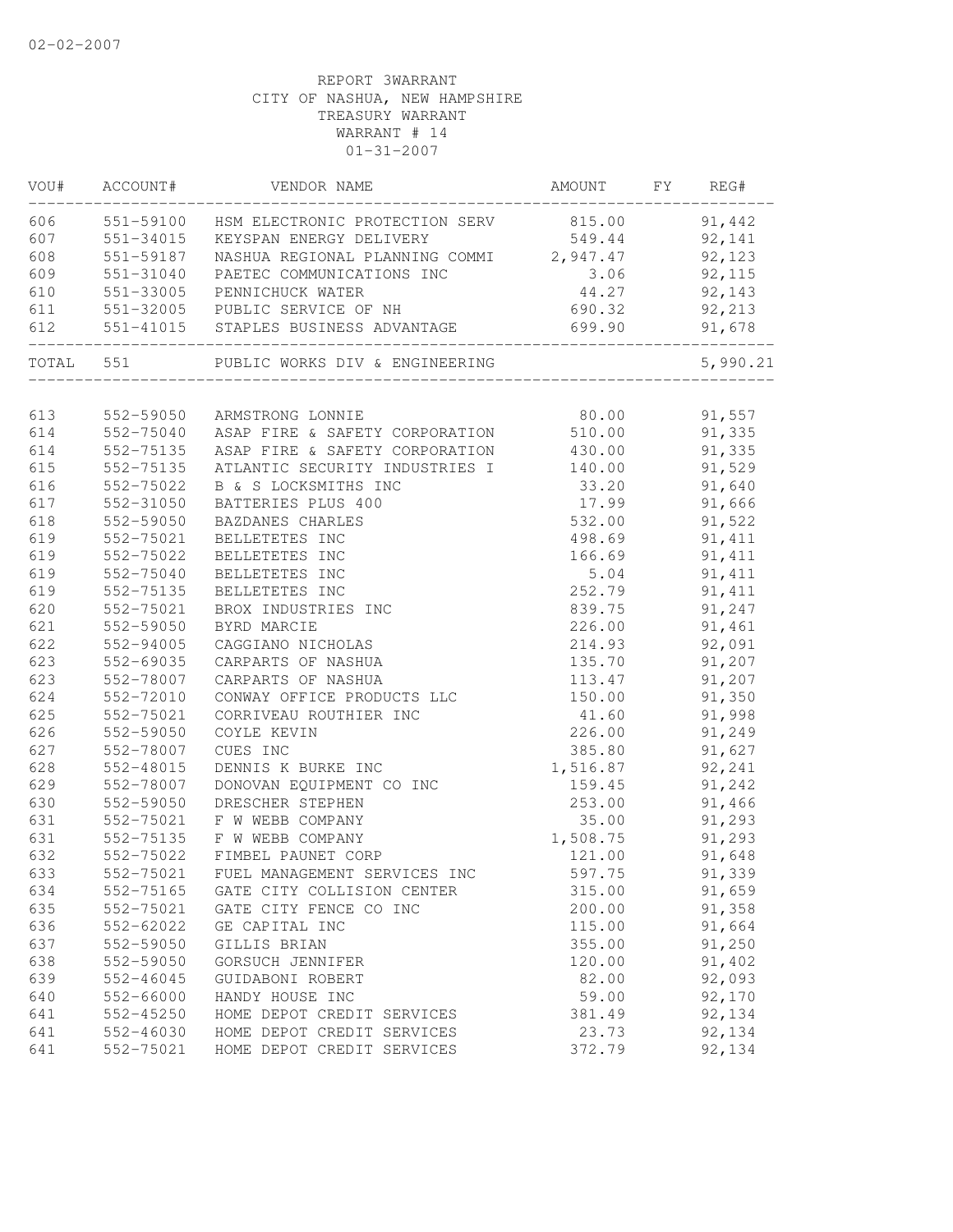| VOU#  | ACCOUNT#  | VENDOR NAME                 | AMOUNT   | FY<br>REG# |
|-------|-----------|-----------------------------|----------|------------|
| 641   | 552-75022 | HOME DEPOT CREDIT SERVICES  | 123.51   | 92,134     |
| 641   | 552-75135 | HOME DEPOT CREDIT SERVICES  | 79.95    | 92,134     |
| 642   | 552-75135 | KAMCO SUPPLY CORP OF BOSTON | 617.40   | 91,729     |
| 643   | 552-34015 | KEYSPAN ENERGY DELIVERY     | 1,588.54 | 92,141     |
| 643   | 552-34045 | KEYSPAN ENERGY DELIVERY     | 872.78   | 92,141     |
| 644   | 552-46045 | LAJOIE DAVID                | 82.00    | 92,092     |
| 645   | 552-64225 | M E O'BRIEN & SONS INC      | 725.00   | 91,351     |
| 646   | 552-45285 | MARSHALL SIGNS INC          | 36.00    | 92,029     |
| 647   | 552-78007 | NAPA AUTO PARTS             | 100.94   | 91,633     |
| 648   | 552-74085 | NASHUA OUTDOOR POWER EQUIP  | 42.00    | 91,434     |
| 648   | 552-75021 | NASHUA OUTDOOR POWER EQUIP  | 75.00    | 91,434     |
| 649   | 552-31040 | PAETEC COMMUNICATIONS INC   | 20.24    | 92,115     |
| 650   | 552-91005 | PAINTER SCOTT               | 14.91    | 92,094     |
| 651   | 552-33005 | PENNICHUCK WATER            | 519.89   | 92,143     |
| 652   | 552-75021 | PENNICHUCK WATER WORKS      | 159.70   | 91,329     |
| 653   | 552-32005 | PUBLIC SERVICE OF NH        | 6,857.17 | 92,213     |
| 653   | 552-32005 | PUBLIC SERVICE OF NH        | 829.68   | 92,214     |
| 653   | 552-32030 | PUBLIC SERVICE OF NH        | 17.72    | 92,213     |
| 653   | 552-32040 | PUBLIC SERVICE OF NH        | 1,814.67 | 92,214     |
| 654   | 552-78100 | RBG INC                     | 428.71   | 91,173     |
| 655   | 552-59050 | ROUSSEAU JOE                | 338.00   | 91,345     |
| 656   | 552-95005 | SANDERSON JAMES A           | 69.00    | 91,601     |
| 657   | 552-59050 | TETREAULT DANIELLE          | 80.00    | 91,569     |
| 658   | 552-59050 | THOMAS ANTWAN               | 160.00   | 91,404     |
| 659   | 552-59050 | TOLLNER NEIL                | 220.00   | 91,623     |
| 660   | 552-59050 | TOROSIAN GEORGE             | 132.00   | 91,455     |
| 661   | 552-94005 | TREASURER STATE OF NH       | 90.00    | 92,227     |
| 662   | 552-46045 | UNIFIRST CORPORATION        | 23.38    | 91,653     |
| 663   | 552-31040 | VERIZON                     | 83.46    | 92,154     |
| 664   | 552-59050 | WELLIVER RON                | 50.00    | 91,338     |
| 665   | 552-59050 | ZAPENAS BRAD                | 100.00   | 91,553     |
|       |           |                             |          |            |
| TOTAL | 552       | PARKS AND RECREATION        |          | 27,567.13  |
|       |           |                             |          |            |
| 666   |           | 553-45175 ARCSOURCE INC     | 59.00    | 91,426     |
| 666   |           | 553-46045 ARCSOURCE INC     | 79.60    | 91,426     |
| 666   | 553-59100 | ARCSOURCE INC               | 148.00   | 91,426     |
| 667   | 553-78100 | AUTO ELECTRIC WAREHOUSE INC | 425.00   | 91,166     |
| 668   | 553-45060 | BELLETETES INC              | 2.24     | 91, 411    |
| 668   | 553-49075 | BELLETETES INC              | 16.81    | 91, 411    |
| 668   | 553-69025 | BELLETETES INC              | 32.38    | 91, 411    |
| 668   | 553-78100 | BELLETETES INC              | 2.81     | 91, 411    |
| 669   | 553-45015 | BROX INDUSTRIES INC         | 1,206.12 | 91,247     |
| 669   | 553-45190 | BROX INDUSTRIES INC         | 169.58   | 91,247     |
| 670   | 553-94005 | CAMPBELL JAMES              | 450.10   | 91,646     |
| 671   | 553-49075 | CCP INDUSTRIES INC          | 396.76   | 91,433     |
| 672   | 553-49075 | CHAPPELL TRACTOR SALES INC  | 77.86    | 91,248     |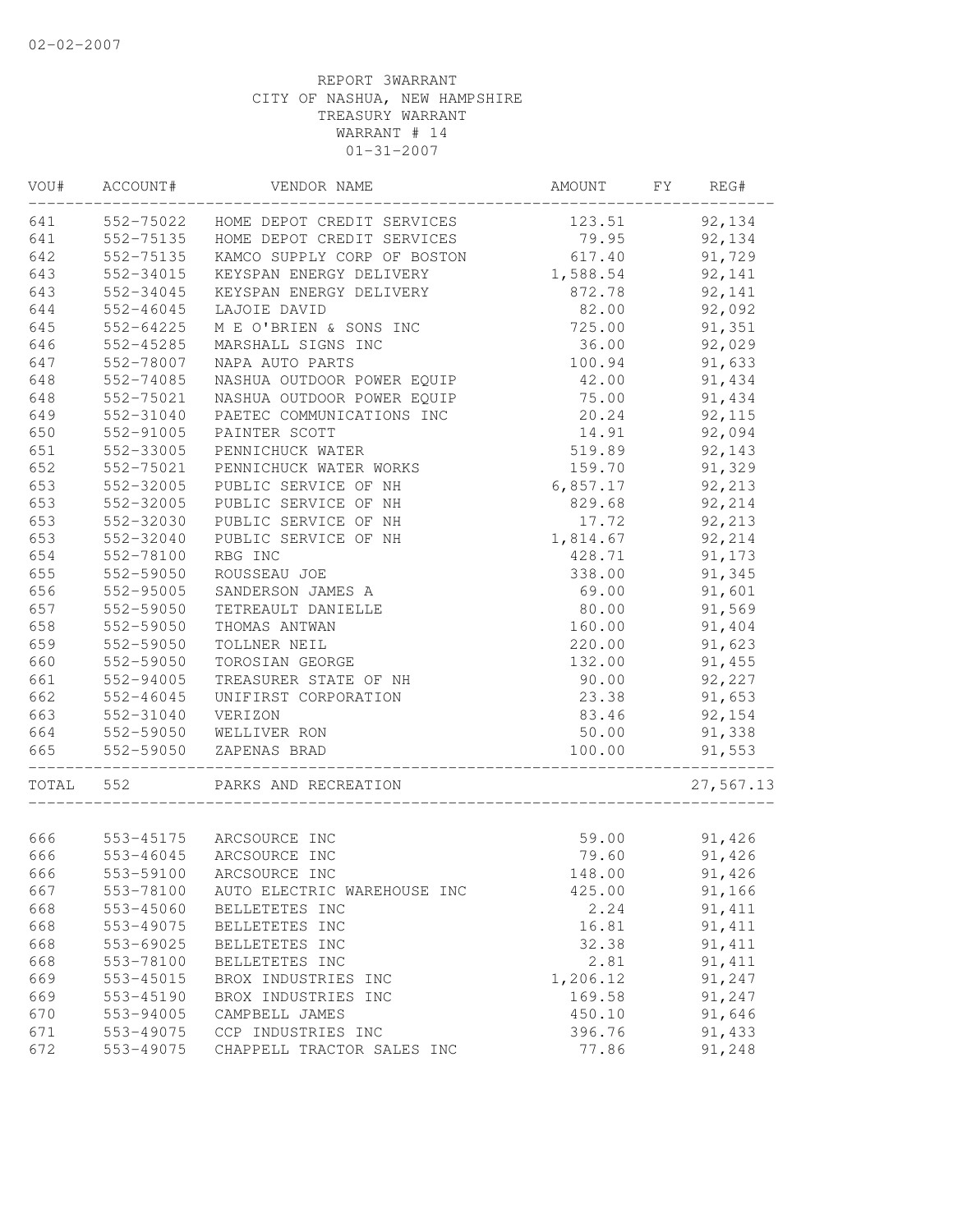| VOU# | ACCOUNT#  | VENDOR NAME                    | AMOUNT     | FY. | REG#   |  |
|------|-----------|--------------------------------|------------|-----|--------|--|
| 672  | 553-69025 | CHAPPELL TRACTOR SALES INC     | 58.00      |     | 91,248 |  |
| 672  | 553-69030 | CHAPPELL TRACTOR SALES INC     | 199.95     |     | 91,248 |  |
| 673  | 553-72035 | CONWAY OFFICE PRODUCTS LLC     | 90.00      |     | 91,350 |  |
| 674  | 553-45060 | CORRIVEAU ROUTHIER INC         | 998.40     |     | 91,998 |  |
| 674  | 553-69025 | CORRIVEAU ROUTHIER INC         | 6.95       |     | 91,998 |  |
| 675  | 553-48015 | DENNIS K BURKE INC             | 13,002.07  |     | 92,241 |  |
| 676  | 553-78075 | DIAMOND GLASS COMPANIES        | 200.00     |     | 91,562 |  |
| 677  | 553-78100 | DONOVAN EQUIPMENT CO INC       | 27.66      |     | 91,242 |  |
| 678  | 553-78100 | <b>DUNN BATTERY</b>            | 497.70     |     | 91,324 |  |
| 679  | 553-78100 | E W SLEEPER CO                 | 1,000.00   |     | 91,674 |  |
| 680  | 553-45260 | EASTERN MINERALS INC           | 33, 343.06 |     | 91,663 |  |
| 681  | 553-49075 | ERC WIPING PRODUCTS INC        | 182.00     |     | 91,196 |  |
| 682  | 553-78100 | F W WEBB COMPANY               | 115.33     |     | 91,293 |  |
| 683  | 553-72035 | GE CAPITAL INC                 | 85.00      |     | 91,664 |  |
| 684  | 553-59100 | GMS HYDRAULICS INC             | 167.64     |     | 92,033 |  |
| 685  | 553-49075 | GRAINGER                       | 85.62      |     | 91,265 |  |
| 685  | 553-69025 | GRAINGER                       | 162.54     |     | 91,265 |  |
| 685  | 553-78100 | GRAINGER                       | 417.73     |     | 91,265 |  |
| 686  | 553-59100 | HOMETOWN FORECAST SERVICES INC | 3,100.00   |     | 91,344 |  |
| 687  | 553-78100 | HOWARD P FAIRFIELD INC         | 1,411.20   |     | 91,912 |  |
| 688  | 553-34015 | KEYSPAN ENERGY DELIVERY        | 11,302.85  |     | 92,141 |  |
| 689  | 553-46045 | LEHIGH SAFETY SHOE LLC         | 82.00      |     | 91,372 |  |
| 690  | 553-78100 | LIBERTY INTN'L TRUCKS OF NH LL | 921.30     |     | 92,007 |  |
| 691  | 553-78100 | MAC MULKIN CHEVROLET INC       | 24.17      |     | 92,001 |  |
| 692  | 553-78065 | MAYNARD & LESIEUR INCORPORATED | 1,431.81   |     | 92,009 |  |
| 693  | 553-45260 | MORTON SALT                    | 21,020.38  |     | 91,416 |  |
| 694  | 553-69025 | NAPA AUTO PARTS                | 16.36      |     | 91,633 |  |
| 694  | 553-78100 | NAPA AUTO PARTS                | 881.04     |     | 91,633 |  |
| 695  | 553-45060 | NEW ENGLAND POSITIONING SYSTEM | 674.00     |     | 91,392 |  |
| 696  | 553-95005 | NH PUBLIC WORKS MUTUAL AID PRO | 25.00      |     | 92,120 |  |
| 697  | 553-75130 | NORTHEAST MECHANICAL CORP      | 590.00     |     | 91,356 |  |
| 698  | 553-49075 | NORTHERN FOREIGN CAR PARTS INC | 75.88      |     | 92,038 |  |
| 699  | 553-31040 | PAETEC COMMUNICATIONS INC      | 18.55      |     | 92,115 |  |
| 700  | 553-33005 | PENNICHUCK WATER               | 280.09     |     | 92,144 |  |
| 701  | 553-45265 | PITCHERVILLE SAND & GRAVEL INC | 1,106.82   |     | 91,297 |  |
| 702  | 553-32005 | PUBLIC SERVICE OF NH           | 6,345.37   |     | 92,214 |  |
| 703  | 553-42010 | ROCHESTER MIDLAND CORPORATION  | 66.22      |     | 92,022 |  |
| 704  | 553-49075 | SANEL AUTO PARTS CO            | 80.15      |     | 91,421 |  |
| 704  | 553-49075 | SANEL AUTO PARTS CO            | 48.03      |     | 91,422 |  |
| 704  | 553-69025 | SANEL AUTO PARTS CO            | 226.07     |     | 91,422 |  |
| 704  | 553-78100 | SANEL AUTO PARTS CO            | 296.37     |     | 91,421 |  |
| 704  | 553-78100 | SANEL AUTO PARTS CO            | 1,290.19   |     | 91,422 |  |
| 705  | 553-48005 | SHATTUCK MALONE OIL CO         | 16,044.78  |     | 92,110 |  |
| 706  | 553-69025 | SNAP ON TOOLS                  | 122.95     |     | 91,246 |  |
| 707  | 553-45060 | SWENSON GRANITE WORKS          | 240.00     |     | 91,732 |  |
| 708  | 553-46045 | UNIFIRST CORPORATION           | 113.56     |     | 92,133 |  |
| 709  | 553-46045 | UNIFIRST CORPORATION           | 437.81     |     | 91,653 |  |
| 710  | 553-75130 | WATER CHEMICALS INC            | 150.00     |     | 91,465 |  |
|      |           |                                |            |     |        |  |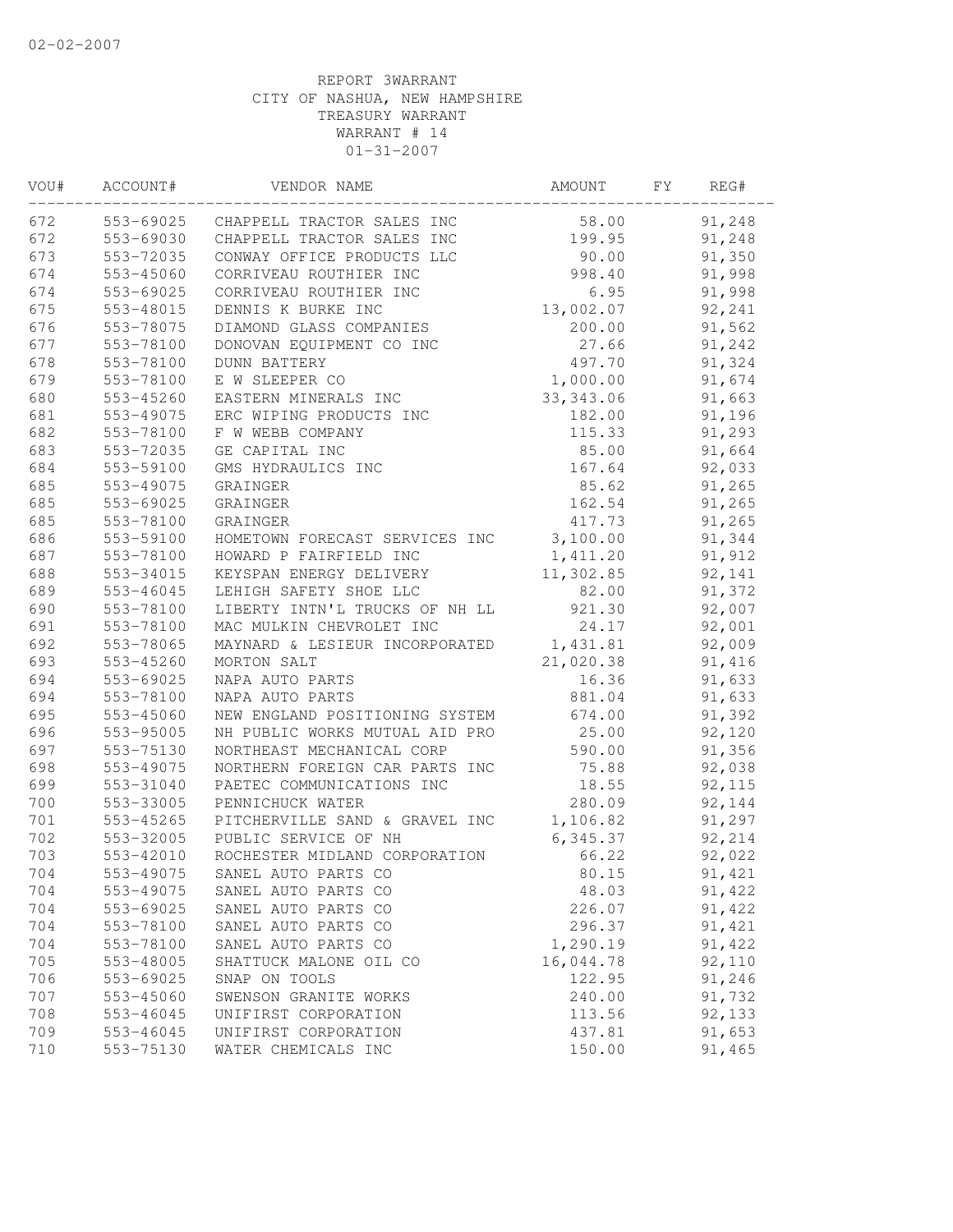|            | VOU# ACCOUNT#          | VENDOR NAME                                       | AMOUNT          | FY<br>REG#       |
|------------|------------------------|---------------------------------------------------|-----------------|------------------|
| TOTAL 553  |                        | STREET DEPARTMENT                                 |                 | 122, 128.86      |
| 711        | 555-45288              | ALLOY CASTING CO INC                              | 800.00          | 91,604           |
| 712        | 555-75023              | BELLETETES INC                                    | 10.67           | 91, 411          |
| 713        | 555-94005              | CAREER TRACK                                      | 149.00          | 92,153           |
| 714        | 555-72035              | CONWAY OFFICE PRODUCTS LLC                        | 90.00           | 91,350           |
| 715        | 555-59320              | DOWNTOWN LINCOLN-MERCURY INC                      | 77.90           | 91,285           |
| 716        | 555-34015              | ENERGYNORTH PROPANE                               | 1,237.00        | 92,136           |
| 717        | 555-45288              | M & M ELECTRICAL SUPPLY CO INC                    | 138.10          | 91,997           |
| 718        | 555-31040              | PAETEC COMMUNICATIONS INC                         | 18.56           | 92,115           |
| 719        | 555-45285              | PERMA-LINE CORP OF NEW ENGLAND                    | 299.55          | 91,223           |
| 720        | 555-32025              | PUBLIC SERVICE OF NH                              | 960.50          | 92,214           |
| 720        | 555-32025              | PUBLIC SERVICE OF NH                              | 1,572.84        | 92,215           |
| 721        | 555-59320              | SANEL AUTO PARTS CO                               | 23.45           | 91,422           |
| 722        | 555-75023              | UNIFIRST CORPORATION                              | 20.05           | 91,653           |
| TOTAL      | 555                    | TRAFFIC DEPARTMENT                                |                 | 5,397.62         |
|            |                        |                                                   |                 |                  |
| 723        | 557-59100              | CONWAY OFFICE PRODUCTS LLC                        | 90.00           | 91,350           |
| 724        | 557-64035              | DELL MARKETING LP                                 | 538.00          | 91,311           |
| 725        | 557-64035              | MUNICIPAL SUPPLY SALES CO                         | 468.94          | 91,626           |
| 726        | 557-31040              | PAETEC COMMUNICATIONS INC                         | 2.66            | 92,115           |
| 727        | 557-32005              | PUBLIC SERVICE OF NH                              | 3,544.52        | 92,215           |
| 727<br>728 | 557-32005<br>557-75023 | PUBLIC SERVICE OF NH<br>W E AUBUCHON COMPANY INC  | 101.65<br>45.26 | 92,216<br>91,217 |
|            |                        |                                                   |                 |                  |
| TOTAL      | 557                    | PARKING LOTS                                      |                 | 4,791.03         |
|            |                        |                                                   |                 |                  |
| 729        | 561-48015              | DENNIS K BURKE INC                                | 138.45          | 92,241           |
| 730<br>731 | 561-75023<br>561-95005 | HOME DEPOT CREDIT SERVICES                        | 8.73            | 92,134<br>92,139 |
| 732        | 561-32005              | NEW ENGLAND CEMETERY ASSN<br>PUBLIC SERVICE OF NH | 50.00<br>8.86   | 92,216           |
| 733        | 561-41015              | STAPLES BUSINESS ADVANTAGE                        | 82.12           | 91,678           |
| TOTAL      | 561                    | EDGEWOOD CEMETERY                                 |                 | 288.16           |
|            |                        |                                                   |                 |                  |
| 734        | 563-48015              | DENNIS K BURKE INC                                | 487.72          | 92,241           |
| 735        | 563-34015              | KEYSPAN ENERGY DELIVERY                           | 67.38           | 92,141           |
| 736        | 563-31040              | PAETEC COMMUNICATIONS INC                         | 6.06            | 92,115           |
| 737        | 563-32005              | PUBLIC SERVICE OF NH                              | 231.33          | 92,216           |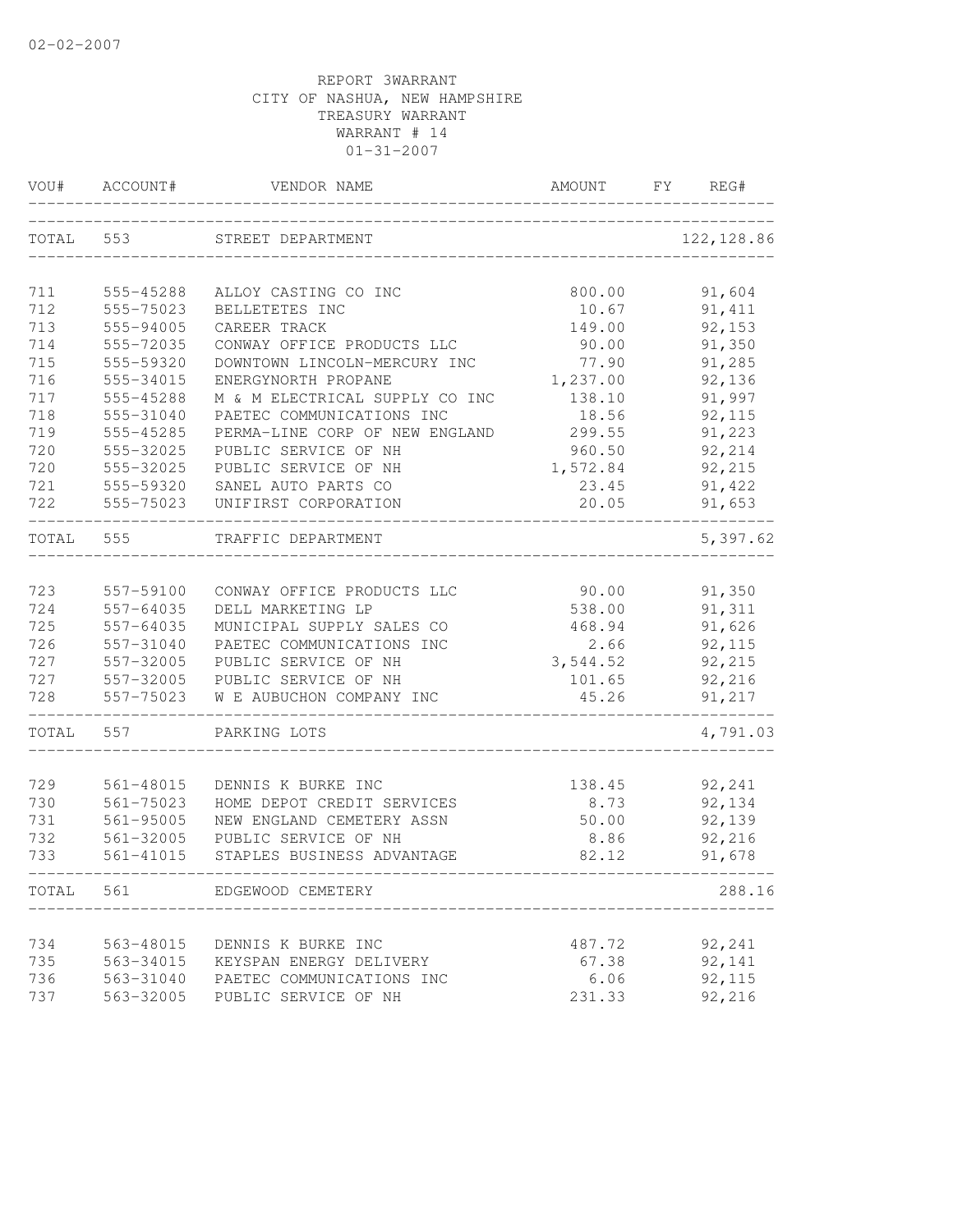|                          | VOU# ACCOUNT#                       | VENDOR NAME                                                                                        | AMOUNT                              | FY | REG#                                 |
|--------------------------|-------------------------------------|----------------------------------------------------------------------------------------------------|-------------------------------------|----|--------------------------------------|
| TOTAL                    | 563                                 | WOODLAWN CEMETERY                                                                                  |                                     |    | 792.49                               |
| 738<br>739               |                                     | 571-72010 CONWAY OFFICE PRODUCTS LLC<br>571-41015 STAPLES BUSINESS ADVANTAGE                       | 630.00<br>45.90                     |    | 91,350<br>91,678                     |
| TOTAL                    | 571                                 | COMMUNITY DEVELOPMENT                                                                              |                                     |    | 675.90                               |
|                          |                                     |                                                                                                    |                                     |    |                                      |
| 740<br>741<br>742<br>743 | 572-51010<br>572-44010<br>572-49075 | HILLSBOROUGH COUNTY TREASURER<br>SPILLER'S<br>STAPLES BUSINESS ADVANTAGE<br>572-91005 YEOMANS MIKE | 282.73<br>129.24<br>280.92<br>68.53 |    | 92,016<br>91,628<br>91,678<br>91,596 |
| TOTAL 572                |                                     | PLANNING DEPARTMENT                                                                                |                                     |    | 761.42                               |
|                          |                                     | 744 573-95005 NH ECONOMIC DEVELOPMENT ASSN                                                         | 40.00                               |    | 92,166                               |
|                          | 745 573-95005                       | NH PLANNERS ASSOC                                                                                  | 25.00                               |    | 92,228                               |
| TOTAL 573                |                                     | ECONOMIC DEVELOPMENT                                                                               |                                     |    | 65.00                                |
| 746                      | 575-45090                           | AC MOORE INC                                                                                       | 19.96                               |    | 91,462                               |
| 746                      | 575-45150                           | AC MOORE INC                                                                                       | 26.10                               |    | 91,462                               |
| 747                      | 575-45050                           | ACTRACE                                                                                            | 660.00                              |    | 91,315                               |
| 748                      | 575-45050                           | ALIBRIS                                                                                            | 24.80                               |    | 91,253                               |
| 749                      | 575-41015                           | ALPHAGRAPHICS                                                                                      | 1.80                                |    | 91,429                               |
| 750                      | 575-45050                           | AMAZON CREDIT PLAN                                                                                 | 496.82                              |    | 92,111                               |
| 751                      | 575-75023                           | B & S LOCKSMITHS INC                                                                               | 136.00                              |    | 91,640                               |
| 752<br>752               | 575-45050<br>575-45050              | BAKER & TAYLOR                                                                                     | 2,505.15                            |    | 91,278                               |
| 752                      | 575-45050                           | BAKER & TAYLOR                                                                                     | 2,086.23                            |    | 91,279                               |
| 752                      |                                     | BAKER & TAYLOR<br>BAKER & TAYLOR                                                                   | 1,486.34                            |    | 91,280<br>91,281                     |
| 752                      | 575-45050                           | BAKER & TAYLOR                                                                                     | 1,118.53                            |    | 91,282                               |
| 753                      | 575-45050<br>575-45050              | BAKER & TAYLOR<br>ENT 510334                                                                       | 118.35<br>30.70                     |    | 91,272                               |
|                          |                                     | BAKER & TAYLOR ENTERTAINMENT                                                                       |                                     |    |                                      |
| 754                      | 575-45050<br>575-59100              |                                                                                                    | 1,324.86                            |    | 91,266                               |
| 755<br>756               | 575-45220                           | BOLONSKY ADAM<br>BRODART COMPANY                                                                   | 200.00<br>8.00                      |    | 92,233<br>92,005                     |
| 757                      | 575-45050                           |                                                                                                    | 50.50                               |    |                                      |
| 758                      | 575-41005                           | CALEA<br>CARTRIDGE WORLD                                                                           | 115.00                              |    | 92,142                               |
| 759                      | 575-91005                           | CASE LARRY                                                                                         | 36.89                               |    | 92,236<br>91,165                     |
| 760                      | 575-75023                           | CONCENTRIC SECURITY RESOURCES                                                                      | 150.00                              |    | 91,397                               |
| 761                      | 575-72010                           | CONWAY OFFICE PRODUCTS LLC                                                                         | 330.00                              |    | 91,350                               |
| 762                      | 575-45050                           | ESRI                                                                                               | 108.54                              |    | 91,251                               |
| 763                      | 575-45220                           | GENERAL BOOK COVERS                                                                                | 421.11                              |    | 91,216                               |
| 764                      | 575-45050                           | HIGHSMITH INC                                                                                      | 45.95                               |    | 92,014                               |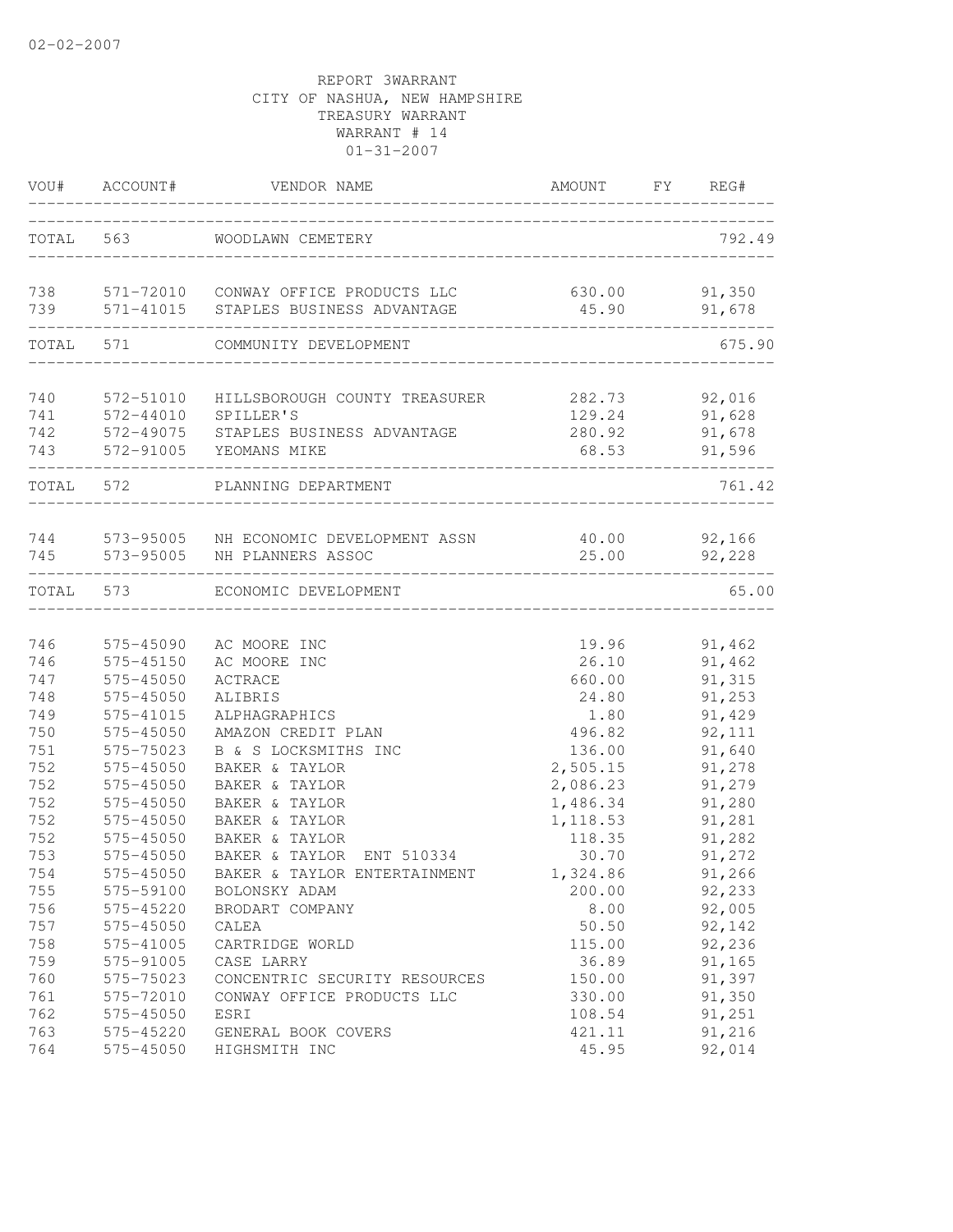| VOU#  | ACCOUNT#  | VENDOR NAME                   | AMOUNT   | REG#<br>FY |
|-------|-----------|-------------------------------|----------|------------|
| 765   | 575-75023 | J P CHEMICAL CO INC           | 125.00   | 91,399     |
| 766   | 575-75130 | JOHNSON CONTROLS INC          | 472.79   | 91,353     |
| 767   | 575-34015 | KEYSPAN ENERGY DELIVERY       | 755.18   | 92,141     |
| 768   | 575-45050 | MANUFACTURERS NEWS INC        | 85.00    | 92,208     |
| 769   | 575-45050 | MARQUIS WHO'S WHO             | 625.70   | 91,314     |
| 770   | 575-45050 | MARSHALL CAVENDISH CORP       | 23.35    | 91,382     |
| 771   | 575-45050 | MATTHEW BENDER & CO INC       | 165.70   | 92,239     |
| 772   | 575-45050 | MICROMARKETING LLC            | 41.47    | 91,406     |
| 773   | 575-45050 | MULTI-CULTURAL BOOKS & VIDEOS | 55.85    | 91,452     |
| 774   | 575-45050 | NATIONAL REGISTER PUBLISHING  | 323.20   | 91,343     |
| 775   | 575-74085 | NEVERETTS SEW & VAC INC       | 140.00   | 91,234     |
| 776   | 575-95005 | NHLA                          | 45.00    | 92,149     |
| 777   | 575-45050 | NOVELAS POPULAR               | 40.00    | 91, 415    |
| 778   | 575-31040 | PAETEC COMMUNICATIONS INC     | 10.12    | 92,115     |
| 779   | 575-45050 | PARK STREET FOUNDATION        | 1,000.00 | 91,449     |
| 780   | 575-33005 | PENNICHUCK WATER              | 159.04   | 92,144     |
| 781   | 575-32005 | PUBLIC SERVICE OF NH          | 6,813.90 | 92,216     |
| 782   | 575-45050 | RANDOM HOUSE INC              | 233.10   | 91,683     |
| 783   | 575-45050 | RECORDED BOOKS LLC            | 1,193.02 | 91,655     |
| 784   | 575-45050 | RIA GROUP                     | 69.25    | 91,714     |
| 785   | 575-59100 | RULE REBECCA                  | 6.96     | 92,234     |
| 786   | 575-45090 | SAM'S CLUB DIRECT             | 276.18   | 92,155     |
| 786   | 575-45220 | SAM'S CLUB DIRECT             | 224.55   | 92,155     |
| 787   | 575-45050 | SIMON & SCHUSTER              | 71.40    | 91,267     |
| 788   | 575-73015 | SMITH BRADLEY J               | 107.00   | 91,611     |
| 789   | 575-41005 | STAPLES BUSINESS ADVANTAGE    | 802.79   | 91,678     |
| 789   | 575-41015 | STAPLES BUSINESS ADVANTAGE    | 356.76   | 91,678     |
| 790   | 575-45050 | THOMSON GALE                  | 1,933.29 | 91,325     |
| 791   | 575-45050 | THOMSON HEALTHCARE DMS INC    | 73.95    | 91,294     |
| 792   | 575-45050 | TOWER PUBLISHING              | 171.00   | 91,187     |
| 793   | 575-45050 | VERIZON                       | 63.00    | 92,135     |
| 794   | 575-45050 | WEST PAYMENT CENTER           | 315.00   | 91,299     |
| TOTAL | 575       | PUBLIC LIBRARIES              |          | 28,280.18  |
|       |           |                               |          |            |
| 795   | 576-49025 | <b>ICC</b>                    | 297.00   | 92,226     |
| 796   | 576-49025 | NFPA                          | 95.70    | 92,112     |
| 797   | 576-94005 | NHBOA                         | 1,110.00 | 92,121     |
| 798   | 576-91005 | SANTA MICHAEL                 | 189.15   | 91,172     |
| 798   | 576-94005 | SANTA MICHAEL                 | 76.23    | 91,172     |
| 799   | 576-49075 | STAPLES BUSINESS ADVANTAGE    | 1,193.68 | 91,678     |
| TOTAL | 576       | BUILDING DEPARTMENT           |          | 2,961.76   |
| 800   | 577-95005 | NHMLA                         | 20.00    | 92,163     |
| 801   | 577-95005 | TREASURER STATE OF NH         | 50.00    | 92,219     |
|       |           |                               |          |            |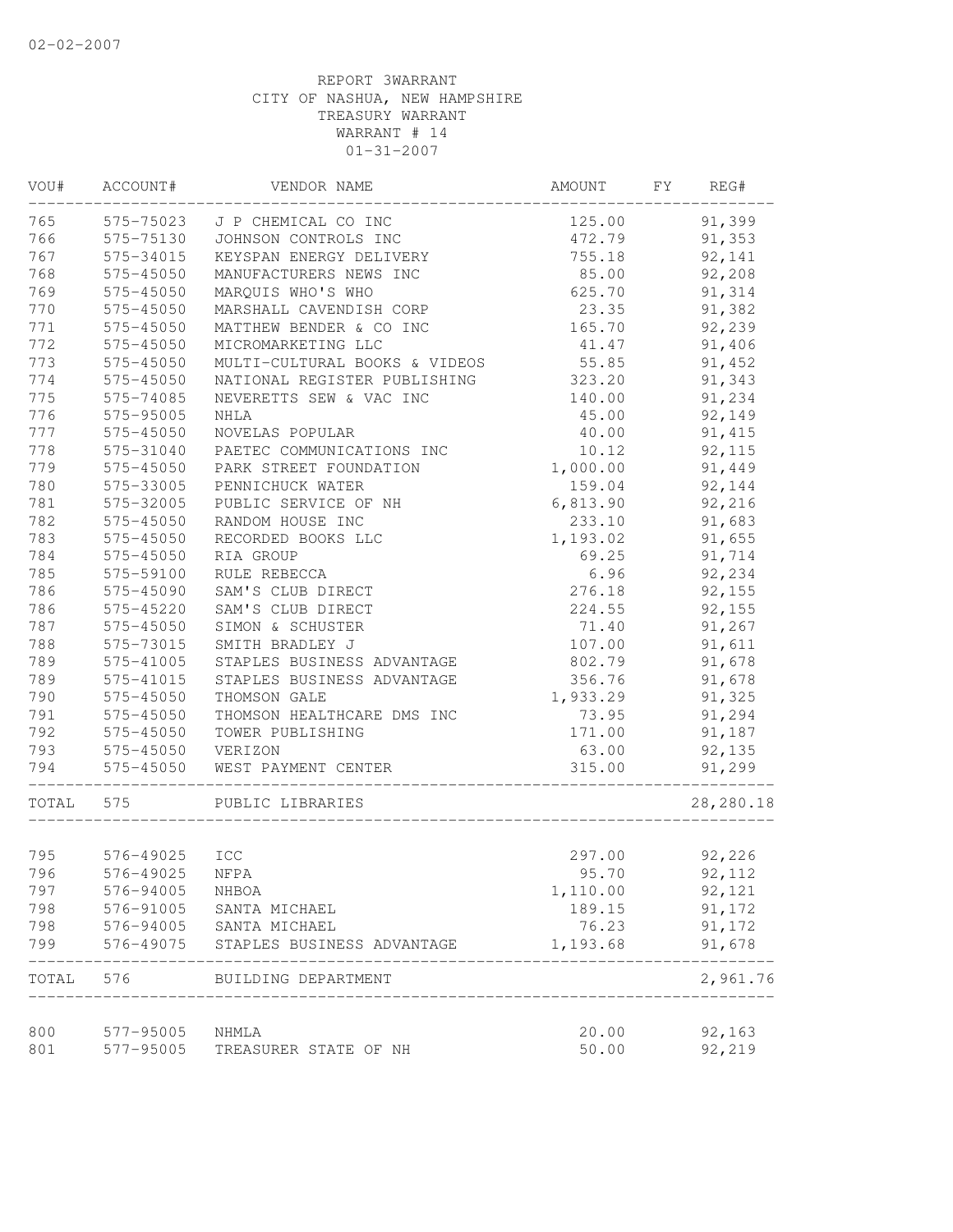| VOU# ACCOUNT#      | VENDOR NAME                    | AMOUNT    | FY | REG#    |
|--------------------|--------------------------------|-----------|----|---------|
|                    | TOTAL 577 CODE ENFORCEMENT     |           |    | 70.00   |
|                    |                                |           |    |         |
| 191,067 581-72035  | ЗМ                             | 943.00    |    | 91,818  |
| 191,068 581-49050  | ACADEMIC SUPERSTORE            | 64.35     |    | 91,861  |
| 191,069 581-53103  | ACUCARE NURSING PROFESSIONALS  | 604.01    |    | 91,721  |
| 191,070 581-53101  | ADULT LEARNING CENTER          | 25,000.00 |    | 91,654  |
| 191,071 581-42130  | AIRWAVES PARTS & ACCESSORIES L | 42.97     |    | 91,942  |
| 191,072 581-42110  | ALARMAX DISTRIBUTORS INC       | 2,183.27  |    | 91,697  |
| 191,073 581-64040  | ALLDATA                        | 975.00    |    | 92,246  |
| 191,074 581-59130  | ALLISON BRIAN                  | 54.00     |    | 91,906  |
| 191,075 581-44005  | ALPHAGRAPHICS                  | 2,208.07  |    | 91,429  |
| 191,076 581-72065  | ALTERNATIVE COMMUNICATIONS SER | 417.00    |    | 91,629  |
| 191,077 581-59130  | ALTOBELLO MICHAEL              | 54.00     |    | 91,907  |
| 191,078 581-98030  | ANCO SIGNS & STAMPS INC        | 61.25     |    | 91,675  |
| 191,079 581-91005  | ARCARO JANICE                  | 242.53    |    | 91,720  |
| 191,080 581-95005  | ASCD                           | 79.00     |    | 92,249  |
| 191,081 581-49050  | AUGMENTATIVE RESOURCES         | 109.90    |    | 91,866  |
| 191,082 581-59130  | AVERILL TRAVIS                 | 251.70    |    | 91,887  |
| 191,083 581-49075  | B & S LOCKSMITHS INC           | 447.72    |    | 91,640  |
| 191,084 581-41015  | BADGE A MINIT                  | 30.83     |    | 91,670  |
| 191,085 581-47010  | <b>BARBER ELLEN</b>            | 49.29     |    | 91,783  |
| 191,085 581-94030  | <b>BARBER ELLEN</b>            | 99.00     |    | 91,783  |
| 191,086 581-49035  | BARNES & NOBLE INC             | 141.60    |    | 91,169  |
| 191,087 581-91005  | BATES DIANE                    | 286.58    |    | 91,794  |
| 191,088 581-42130  | BEARINGS SPECIALTY CO INC      | 37.69     |    | 91,662  |
| 191,089 581-49050  | BELLETETES INC                 | 121.41    |    | 91,412  |
| 191,089 581-49075  | BELLETETES INC                 | 192.51    |    | 91, 411 |
| 191,089 581-49075  | BELLETETES INC                 | 296.45    |    | 91, 412 |
| 191,090 581-59130  | BELLIVEAU JR DAN               | 74.00     |    | 91,989  |
| 191,091 581-94010  | BENNETT JEAN                   | 3,031.20  |    | 91,736  |
| 191,092 581-78007  | BEST FORD                      | 91.23     |    | 91,208  |
| 191,093 581-84030  | BEVERLY SCHOOL FOR THE DEAF    | 4, 114.33 |    | 91,834  |
| 191,094 581-53100  | BILINGUAL COMMUNICATIONS LLC   | 6.38      |    | 91,798  |
| 191,095 581-59130  | BILODEAU MAURICE               | 74.00     |    | 91,368  |
| 191,096 581-94030  | BLAISDELL BONNIE               | 100.00    |    | 91,982  |
| 191,097 581-59130  | BONTATIBUS MICHAEL             | 54.00     |    | 91,954  |
| 191,098 581-45910  | BOSTON GLOBE                   | 18.75     |    | 92,231  |
| 191,099 581-49075  | BOSTONBEAN COFFEE COMPANY      | 105.75    |    | 91,802  |
| 191,100 581-49050  | BOULE AMY                      | 141.57    |    | 91,949  |
| 191,101 581-59130  | BOURNIVAL DAVE                 | 74.00     |    | 91,971  |
| 191,102 581-91005  | BROWN LYNNE                    | 24.03     |    | 91,803  |
| 191,103 581-49910  | BROX INDUSTRIES INC            | 240.23    |    | 91,247  |
| 191, 104 581-59130 | BUCHANAN SALLY                 | 111.00    |    | 91,943  |
| 191,105 581-49035  | <b>BUDGETEXT</b>               | 248.50    |    | 91,637  |
| 191,106 581-59130  | BUFAGNA BRIAN                  | 74.00     |    | 91,884  |
| 191,107 581-59130  | BURKHARDT PAUL                 | 84.00     |    | 91,891  |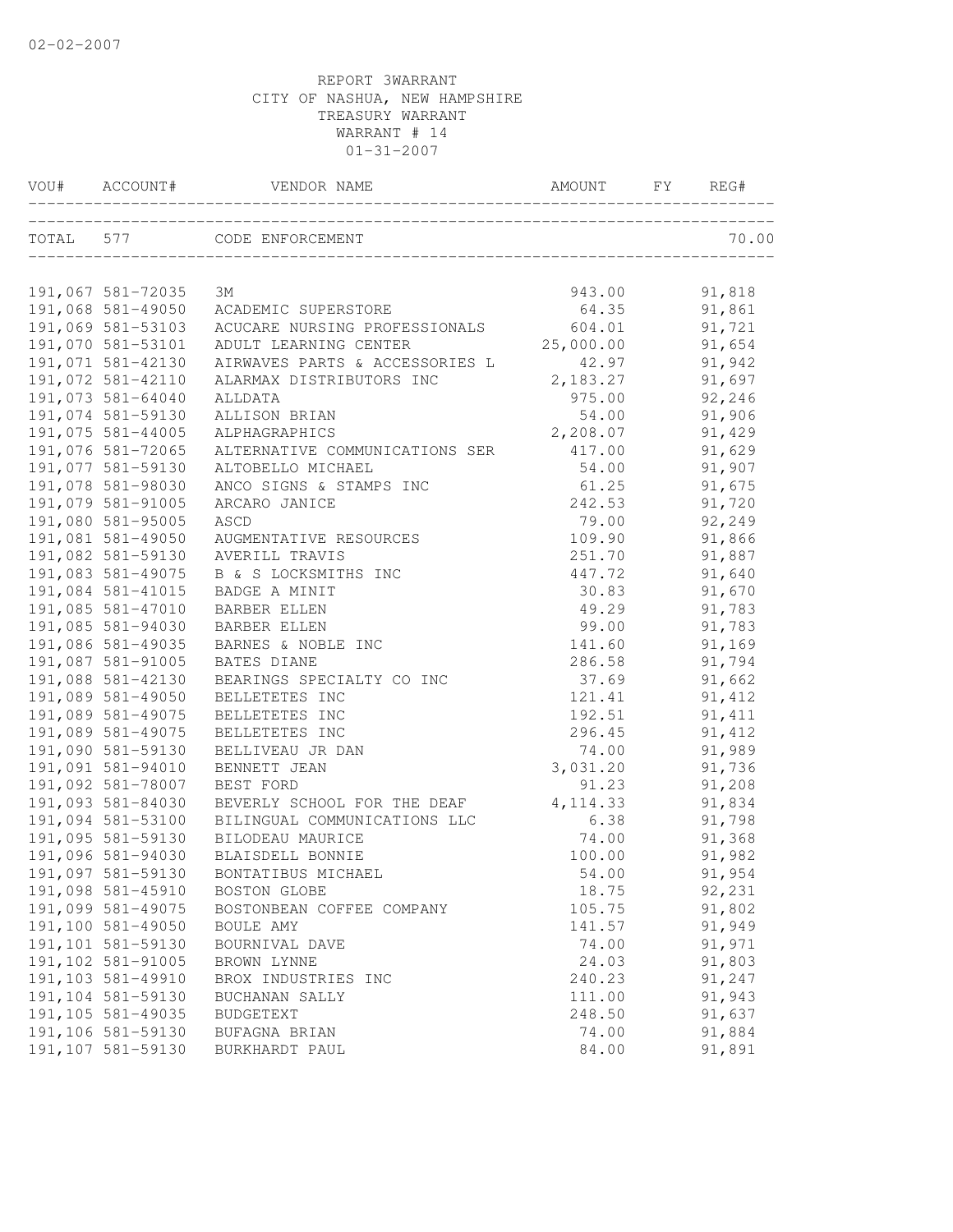| VOU# | ACCOUNT#           | VENDOR NAME                    | AMOUNT     | FY | REG#   |  |
|------|--------------------|--------------------------------|------------|----|--------|--|
|      | 191,108 581-59130  | BURKHART DENNIS                | 74.00      |    | 91,367 |  |
|      | 191,109 581-53102  | CAMFEL PRODUCTIONS             | 2,085.00   |    | 91,899 |  |
|      | 191,110 581-94010  | CAMPION TODD                   | 544.00     |    | 91,827 |  |
|      | 191, 111 581-55015 | CANFIELD BRAD                  | 498.40     |    | 91,807 |  |
|      | 191, 112 581-94030 | CARDIN RUSSELL                 | 113.00     |    | 91,791 |  |
|      | 191, 113 581-55015 | CARING HANDS TRANSPORTATION LL | 11,550.00  |    | 91,930 |  |
|      | 191, 114 581-64192 | CARROLL CENTER FOR THE BLIND ( | 47.00      |    | 91,854 |  |
|      | 191, 115 581-55015 | CARSON KATHLEEN                | 67.64      |    | 91,195 |  |
|      | 191, 116 581-41015 | CARTRIDGE WORLD                | 404.97     |    | 91,878 |  |
|      | 191, 116 581-49050 | CARTRIDGE WORLD                | 3,641.37   |    | 91,878 |  |
|      | 191, 117 581-64192 | CDW GOVERNMENT INC             | 1,855.73   |    | 91,734 |  |
|      | 191, 118 581-42010 | CENTRAL PAPER PRODUCTS CO      | 173.46     |    | 92,020 |  |
|      | 191, 119 581-59130 | CHAMPA CHRISTINE               | 148.00     |    | 91,947 |  |
|      | 191, 120 581-49050 | CHANNING BETE COMPANY INC      | 369.53     |    | 92,132 |  |
|      | 191, 121 581-94010 | CHAPMAN DAVID                  | 1,010.40   |    | 91,890 |  |
|      | 191, 122 581-49910 | CHAPPELL TRACTOR SALES INC     | 73.58      |    | 91,248 |  |
|      | 191, 123 581-59130 | CHERBONNEAU MARK               | 148.00     |    | 91,408 |  |
|      | 191, 124 581-59130 | CHOATE STEVEN                  | 74.00      |    | 91,941 |  |
|      | 191, 125 581-53103 | CLARK ASSOCIATES/DEBBIE CLARK  | 24, 357.50 |    | 91,252 |  |
|      | 191, 126 581-94010 | CLARKE PATRICIA                | 680.00     |    | 91,917 |  |
|      | 191, 127 581-49050 | CLEARVUE/EAV                   | 60.50      |    | 91,203 |  |
|      | 191, 128 581-59130 | COLLETTI ROBERT                | 182.00     |    | 91,886 |  |
|      | 191, 129 581-53103 | COMPASSIONATE STAFFING LLC     | 292.50     |    | 91,453 |  |
|      | 191,130 581-53100  | COMPUTER HUT                   | 90.00      |    | 92,025 |  |
|      | 191,130 581-74092  | COMPUTER HUT                   | 500.20     |    | 92,025 |  |
|      | 191, 131 581-49050 | CONNECTICUT VALLEY BIOLOGICAL  | 30.63      |    | 92,006 |  |
|      | 191, 132 581-75015 | CONTROL TECHNOLOGIES INC       | 27,568.75  |    | 91,685 |  |
|      | 191, 133 581-49050 | CONWAY OFFICE PRODUCTS LLC     | 58.80      |    | 91,350 |  |
|      | 191, 134 581-59130 | CORMIER MARK                   | 74.00      |    | 91,897 |  |
|      | 191, 135 581-59130 | CROSBY MICHAEL                 | 216.00     |    | 91,880 |  |
|      | 191, 136 581-84030 | CROTCHED MOUNTAIN REHAB CTR    | 26,885.36  |    | 91,701 |  |
|      | 191, 137 581-49050 | CRYSTAL ROCK BOTTLED WATER     | 36.94      |    | 91,940 |  |
|      | 191, 138 581-49050 | CRYSTAL SPRINGS BOOKS          | 35.95      |    | 91,767 |  |
|      | 191,139 581-47010  | CSN SUPPLY                     | 121.00     |    | 91,951 |  |
|      | 191,140 581-78007  | D & R TOWING INC               | 85.00      |    | 91,999 |  |
|      | 191,141 581-64040  | DAMEWARE DEVELOPMENT           | 443.80     |    | 91,801 |  |
|      | 191, 142 581-53102 | DANIEL WEBSTER COLLEGE         | 1,250.00   |    | 92,131 |  |
|      | 191, 143 581-59130 | DANIELS EDWARD W               | 100.00     |    | 91,920 |  |
|      | 191, 144 581-94010 | DAVIDSON PATRICIA              | 264.00     |    | 91,819 |  |
|      | 191, 145 581-54015 | DAWN M MOORE MA CCC/SJS INC    | 250.00     |    | 91,911 |  |
|      | 191, 146 581-59130 | DEAN RICHARD                   | 54.00      |    | 91,908 |  |
|      | 191, 147 581-49050 | DIONNE CLAUDIA                 | 101.82     |    | 91,761 |  |
|      | 191, 148 581-49055 | DISCOVERY EDUCATION            | 98.35      |    | 91,865 |  |
|      | 191, 149 581-53103 | DIVERSIFIED STAFFING           | 308.00     |    | 91,843 |  |
|      | 191,150 581-59130  | DONNELLY BOB                   | 148.00     |    | 91,913 |  |
|      | 191, 151 581-84055 | DOVER SCHOOL DISTRICT          | 4,333.20   |    | 91,713 |  |
|      | 191, 152 581-49050 | DUBOIS WILLIAM                 | 99.11      |    | 91,756 |  |
|      | 191, 153 581-59130 | DUCKWORTH DAVID                | 74.00      |    | 91,902 |  |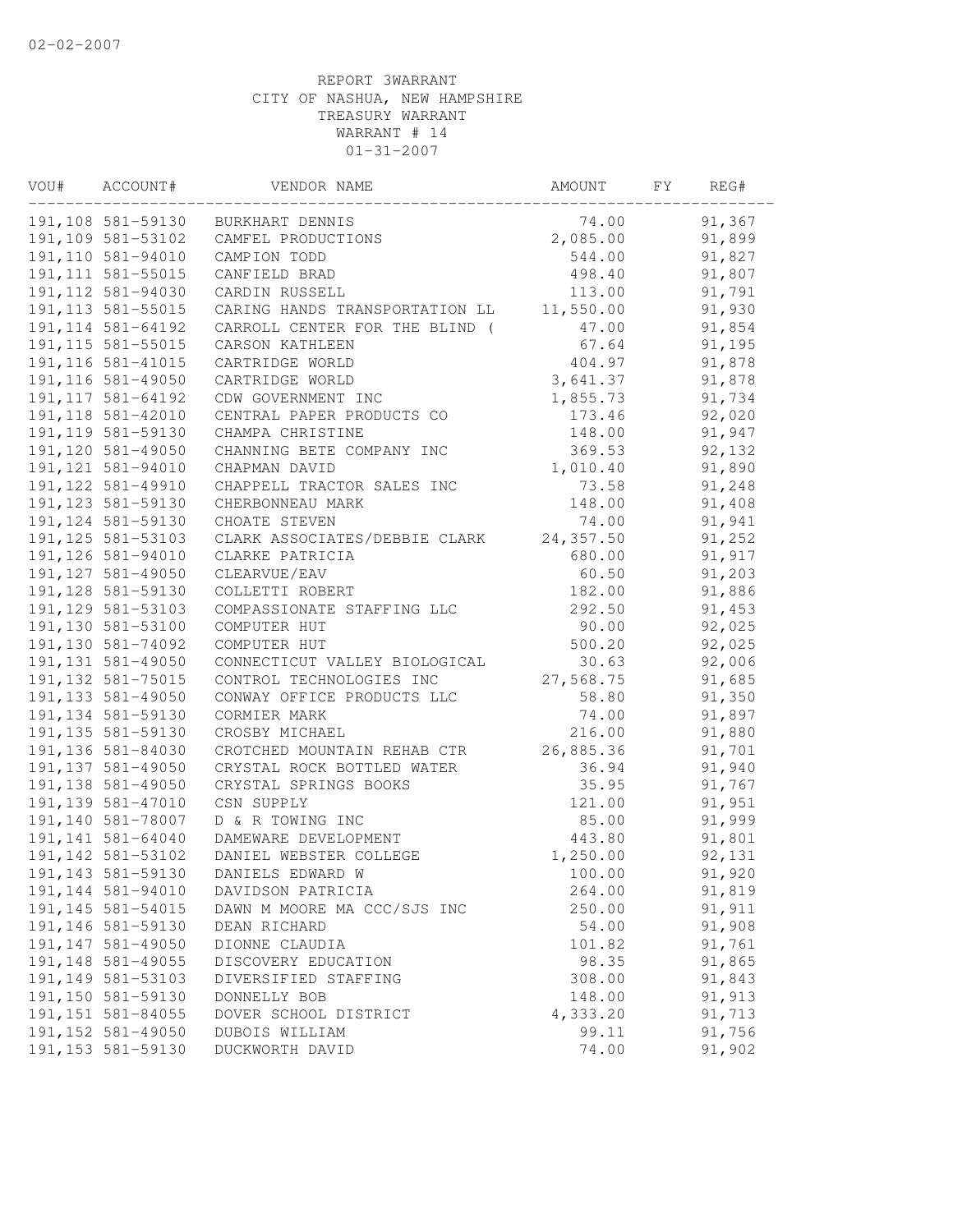| VOU# | ACCOUNT#           | VENDOR NAME                  | AMOUNT     | FY. | REG#   |  |
|------|--------------------|------------------------------|------------|-----|--------|--|
|      | 191, 154 581-91005 | DUFFY CAROL                  | 24.03      |     | 91,711 |  |
|      | 191, 155 581-59130 | DUNHAM JOHN                  | 54.00      |     | 91,945 |  |
|      | 191,156 581-83006  | EARL JULIA                   | 280.00     |     | 92,102 |  |
|      | 191, 157 581-55015 | EASTER SEALS NEW HAMPSHIRE   | 1,852.00   |     | 91,661 |  |
|      | 191,157 581-84030  | EASTER SEALS NEW HAMPSHIRE   | 8,739.76   |     | 91,661 |  |
|      | 191, 157 581-84055 | EASTER SEALS NEW HAMPSHIRE   | 16,216.56  |     | 91,661 |  |
|      | 191,158 581-84030  | EDGEWOOD CENTRE              | 1,983.50   |     | 91,867 |  |
|      | 191, 159 581-53101 | EDUCATION INC                | 24.94      |     | 91,799 |  |
|      | 191,160 581-34015  | ENERGYNORTH PROPANE          | 1,006.44   |     | 92,011 |  |
|      | 191,161 581-49050  | EVAN-MOOR                    | 101.15     |     | 91,336 |  |
|      | 191,162 581-42120  | F W WEBB COMPANY             | 804.86     |     | 91,293 |  |
|      | 191,163 581-59130  | FARRELL DENNIS               | 54.00      |     | 91,202 |  |
|      | 191,164 581-53100  | FARRENKOPF RICHARD           | 80.51      |     | 91,830 |  |
|      | 191, 164 581-91005 | FARRENKOPF RICHARD           | 115.03     |     | 91,830 |  |
|      | 191,165 581-94030  | FARRINGTON SARA              | 149.00     |     | 91,844 |  |
|      | 191,166 581-49075  | FASTENAL CO                  | 50.25      |     | 91,229 |  |
|      | 191,167 581-94030  | FAVREAU CHERYL               | 75.00      |     | 91,816 |  |
|      | 191,168 581-49075  | FIRST STUDENT INC            | 205.74     |     | 91,776 |  |
|      | 191,168 581-55005  | FIRST STUDENT INC            | 3,543.03   |     | 91,776 |  |
|      | 191,168 581-55005  | FIRST STUDENT INC            | 4,364.03   |     | 91,777 |  |
|      | 191,168 581-55005  | FIRST STUDENT INC            | 5,677.32   |     | 91,778 |  |
|      | 191,168 581-55005  | FIRST STUDENT INC            | 848.90     |     | 91,779 |  |
|      | 191,168 581-55015  | FIRST STUDENT INC            | 48, 438.74 |     | 91,776 |  |
|      | 191,168 581-55015  | FIRST STUDENT INC            | 209,948.40 |     | 91,777 |  |
|      | 191,168 581-55015  | FIRST STUDENT INC            | 161.17     |     | 91,779 |  |
|      | 191,168 581-55025  | FIRST STUDENT INC            | 9,213.45   |     | 91,776 |  |
|      | 191,168 581-55025  | FIRST STUDENT INC            | 102,553.82 |     | 91,777 |  |
|      | 191,168 581-55035  | FIRST STUDENT INC            | 1,721.32   |     | 91,776 |  |
|      | 191,168 581-55035  | FIRST STUDENT INC            | 395.15     |     | 91,779 |  |
|      | 191,169 581-91005  | FITZGERALD JR ROBERT P       | 59.44      |     | 91,950 |  |
|      | 191,169 581-94010  | FITZGERALD JR ROBERT P       | 1,000.00   |     | 91,950 |  |
|      | 191,170 581-51015  | FLYGARE SCHWARZ & CLOSSON    | 2,537.26   |     | 91,631 |  |
|      | 191, 171 581-49035 | FOLLETT EDUCATIONAL SERVICES | 793.65     |     | 91,215 |  |
|      | 191, 172 581-49030 | FOLLETT LIBRARY RESOURCES    | 5,105.09   |     | 91,221 |  |
|      | 191, 172 581-49055 | FOLLETT LIBRARY RESOURCES    | 38.96      |     | 91,221 |  |
|      | 191, 173 581-59130 | FORTIER RICHARD SR           | 401.00     |     | 91,919 |  |
|      | 191, 174 581-49050 | FRIENDSHIP HOUSE             | 24.95      |     | 91,762 |  |
|      | 191, 175 581-53103 | G W D NURSES CARE STAFFING   | 558.36     |     | 91,990 |  |
|      | 191,176 581-59130  | GADBOIS GERALD               | 216.00     |     | 91,167 |  |
|      | 191, 177 581-75023 | GATE CITY FENCE CO INC       | 225.00     |     | 91,358 |  |
|      | 191, 178 581-49050 | GENESIS INC                  | 96.00      |     | 91,857 |  |
|      | 191, 179 581-59130 | GENESSE PATRICIA             | 111.00     |     | 91,687 |  |
|      | 191,180 581-59130  | GERMANN JR ROBERT            | 401.00     |     | 91,896 |  |
|      | 191,181 581-91005  | GINGRAS LISA                 | 32.04      |     | 91,804 |  |
|      | 191,182 581-59130  | GODDU DAN                    | 162.00     |     | 91,302 |  |
|      | 191, 183 581-59130 | GODDU DANIEL                 | 54.00      |     | 91,948 |  |
|      | 191, 184 581-49050 | GOVCONNECTION INC            | 71.58      |     | 91,183 |  |
|      | 191, 184 581-64192 | GOVCONNECTION INC            |            |     | 91,183 |  |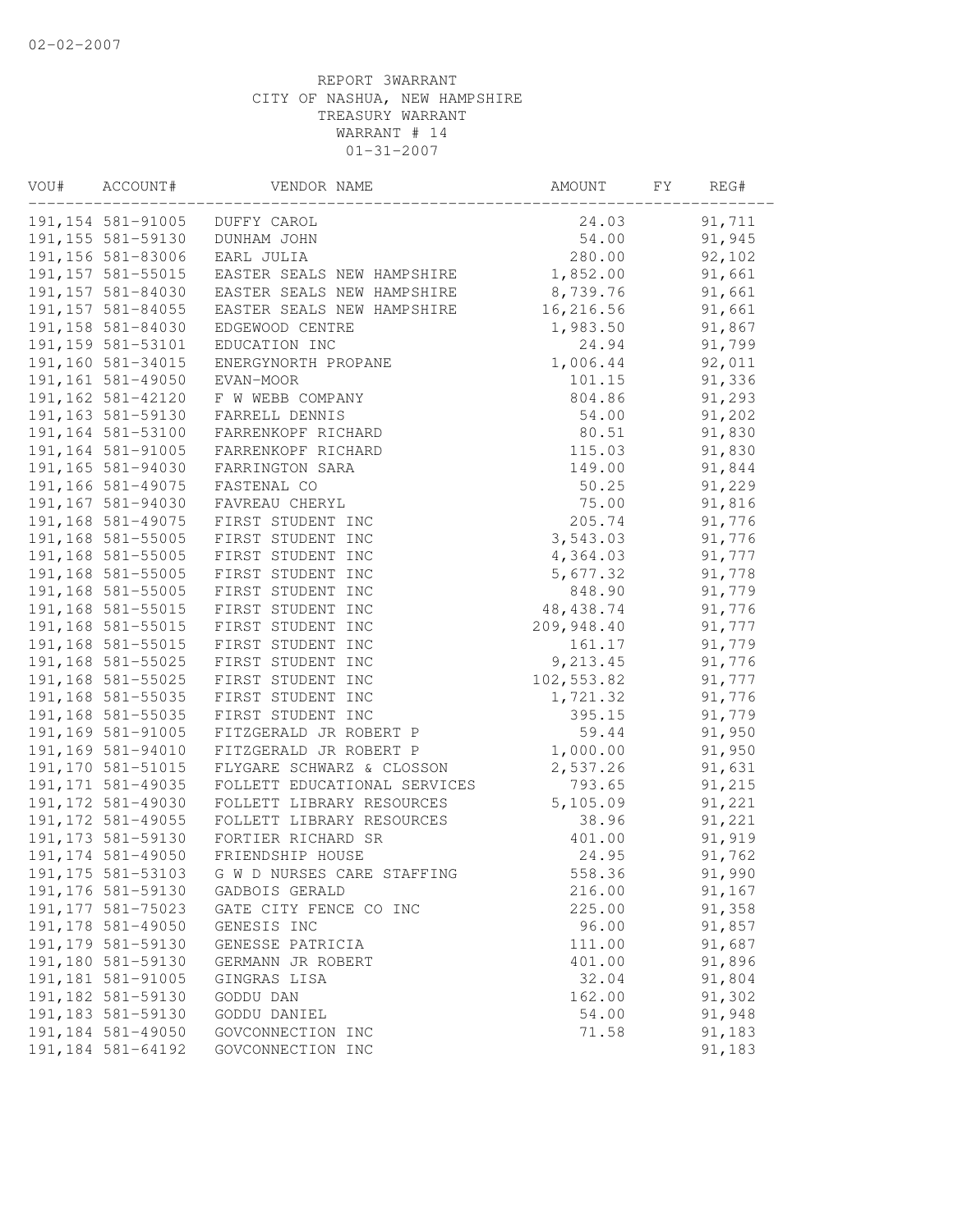| VOU# | ACCOUNT#           | VENDOR NAME                    | AMOUNT     | FΥ | REG#    |  |
|------|--------------------|--------------------------------|------------|----|---------|--|
|      | 191,184 581-74092  | GOVCONNECTION INC              | 96.48      |    | 91,183  |  |
|      | 191, 185 581-42110 | GRANITE CITY ELECTRIC SUPPLY C | 269.40     |    | 91,864  |  |
|      | 191,186 581-84030  | GREATER LAWRENCE ED COLLABORAT | 7,970.00   |    | 91,792  |  |
|      | 191, 187 581-91040 | GREATER NASHUA CHAMBER OF COMM | 10.00      |    | 91,645  |  |
|      | 191,188 581-94010  | GREEN DARRYL                   | 88.00      |    | 91,974  |  |
|      | 191,189 581-59130  | GREENIDGE DAVID                | 74.00      |    | 91,984  |  |
|      | 191,190 581-59130  | GREENWOOD STEVE                | 54.00      |    | 91,892  |  |
|      | 191,191 581-53100  | GUERTLER STEPHEN               | 39.00      |    | 91,973  |  |
|      | 191, 192 581-59130 | HAMEL KENNETH                  | 108.00     |    | 91,894  |  |
|      | 191, 193 581-59130 | HAMEL MARK                     | 74.00      |    | 91,957  |  |
|      | 191,194 581-49050  | HARCOURT INC                   | 1,315.09   |    | 91,847  |  |
|      | 191, 195 581-74092 | HARRIS EQUIPMENT REPAIR SERVIC | 944.02     |    | 92,008  |  |
|      | 191, 196 581-42130 | HEATING SPECIALTIES OF NH INC  | 2,520.00   |    | 92,000  |  |
|      | 191, 197 581-59130 | HENDERSON MICHAEL              | 108.00     |    | 91,883  |  |
|      | 191, 198 581-59130 | HENDERSON WILFRED              | 216.00     |    | 91,613  |  |
|      | 191, 199 581-47010 | HENRY SCHEIN INC               | 45.08      |    | 91,822  |  |
|      | 191,199 581-49050  | HENRY SCHEIN INC               | 103.20     |    | 91,822  |  |
|      | 191,200 581-59130  | HOEPF KATHLEEN                 | 148.00     |    | 91,874  |  |
|      | 191,201 581-59130  | HOLEWA ROBERT                  | 108.00     |    | 91,201  |  |
|      | 191,202 581-49075  | HOME DEPOT CREDIT SERVICES     | 141.06     |    | 91,752  |  |
|      | 191,203 581-49050  | HOME DEPOT CREDIT SERVICES     | 1,398.91   |    | 91,796  |  |
|      | 191,204 581-91005  | HORNE LORRAINE                 | 8.01       |    | 91,710  |  |
|      | 191,205 581-49095  | HOUGHTON MIFFLIN GRT SOURCE    | 136.04     |    | 92,017  |  |
|      | 191,206 581-78007  | HOWARD P FAIRFIELD INC         | 161.44     |    | 91, 912 |  |
|      | 191,207 581-49910  | HSBC BUSINESS SOLUTIONS        | 89.98      |    | 91,284  |  |
|      | 191,208 581-53100  | HSM ELECTRONIC PROTECTION SERV | 1,404.84   |    | 91,442  |  |
|      | 191,209 581-59130  | HUDON MARK                     | 54.00      |    | 91,972  |  |
|      | 191,210 581-49910  | INDUSTRIAL DISTRIBUTION GROUP/ | 147.59     |    | 91,308  |  |
|      | 191, 211 581-74092 | INSIGHT PUBLIC SECTOR          | 817.68     |    | 91,259  |  |
|      | 191, 212 581-41040 | INTEGRATED OFFICE SOLUTIONS    | 1,140.00   |    | 91,705  |  |
|      | 191, 213 581-42110 | INTERSTATE BATTERIES           | 863.07     |    | 91,431  |  |
|      | 191,214 581-53100  | INTERSTATE ELECTRICAL SERVICES | 2,425.00   |    | 91,672  |  |
|      | 191, 215 581-49050 | J W PEPPER & SON INC           | 614.75     |    | 91,322  |  |
|      | 191,216 581-42110  | JANUS ELEVATOR PRODUCTS INC    | 363.83     |    | 91,671  |  |
|      | 191, 217 581-94010 | JOHNSON WESLEY                 | 1,293.30   |    | 91,836  |  |
|      | 191,218 581-64040  | JOURNEY EDUCATION              | 2,015.00   |    | 91,845  |  |
|      | 191,219 581-94010  | KEANE THERESA                  | 3,031.20   |    | 91,764  |  |
|      | 191,220 581-49075  | KEATING BAYRD STEPHANIE        | 17.73      |    | 91,858  |  |
|      | 191, 221 581-34015 | KEYSPAN ENERGY DELIVERY        | 131,109.21 |    | 91,769  |  |
|      | 191, 222 581-42110 | KEYSTONE BATTERY               | 873.20     |    | 91,751  |  |
|      | 191, 223 581-84055 | KING GEORGE SCHOOL             | 5,800.00   |    | 91,935  |  |
|      | 191,224 581-94030  | KIRK RITA A                    | 105.00     |    | 91,715  |  |
|      | 191, 225 581-59130 | KOHM JASON                     | 108.00     |    | 91,885  |  |
|      | 191,226 581-59130  | KUBA GARY                      | 108.00     |    | 91,901  |  |
|      | 191, 227 581-59130 | KUZMICH DAVID                  | 162.00     |    | 91,910  |  |
|      | 191,228 581-49050  | KWIK-WAY PRODUCTS INC          | 96.90      |    | 91,590  |  |
|      | 191,229 581-59130  | LAFORGE STEPHEN                | 54.00      |    | 91,905  |  |
|      | 191,230 581-91005  | LAFRANCE TARIN                 | 207.57     |    | 91,991  |  |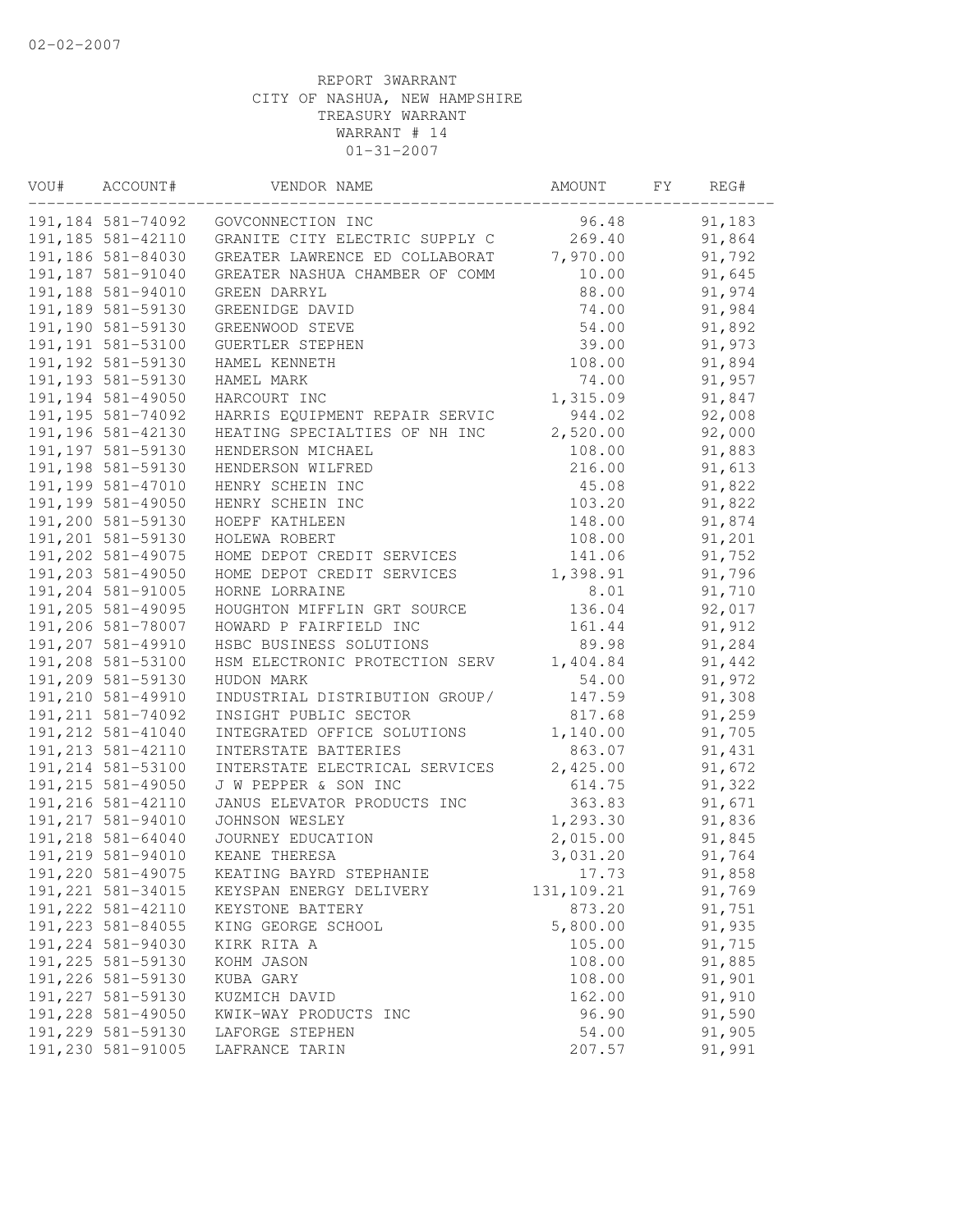| VOU# | ACCOUNT#           | VENDOR NAME                    | AMOUNT    | FY | REG#   |  |
|------|--------------------|--------------------------------|-----------|----|--------|--|
|      | 191,231 581-49050  | LAKESHORE LEARNING MATERIALS   | 82.32     |    | 91,334 |  |
|      | 191,232 581-94030  | LALIBERTE SHERYL               | 99.00     |    | 91,806 |  |
|      | 191, 233 581-59130 | LALLY JOSEPH                   | 54.00     |    | 91,268 |  |
|      | 191,234 581-59130  | LAVIGUE MATTHEW                | 74.00     |    | 91,953 |  |
|      | 191,235 581-94010  | LEACH CHRISTINE                | 564.00    |    | 91,832 |  |
|      | 191,236 581-84030  | LEARNING CENTER FOR DEAF CHILD | 11,709.95 |    | 91,936 |  |
|      | 191,237 581-84030  | LEARNING PREP SCHOOL           | 2,031.26  |    | 91,698 |  |
|      | 191,238 581-59130  | LEVESQUE DAVE                  | 54.00     |    | 91,962 |  |
|      | 191,239 581-78007  | LIBERTY INTN'L TRUCKS OF NH LL | 76.13     |    | 92,007 |  |
|      | 191,240 581-84030  | LIGHTHOUSE SCHOOL INC          | 27,574.08 |    | 91,708 |  |
|      | 191,241 581-49050  | LINDENMEYR MUNROE              | 199.24    |    | 92,032 |  |
|      | 191, 242 581-49075 | LINEN & SHADE BIN INC          | 300.00    |    | 91,690 |  |
|      | 191,243 581-49050  | LINGUISYSTEMS INC              | 111.85    |    | 91,362 |  |
|      | 191,244 581-94010  | LONERGAN ANGELICA R            | 2,020.80  |    | 91,879 |  |
|      | 191,245 581-59130  | LOWE JON                       | 74.00     |    | 91,994 |  |
|      | 191,246 581-59130  | LOWTHER JAMES                  | 148.00    |    | 91,944 |  |
|      | 191, 247 581-84055 | LUTHERAN COMMUNITY SERVICES OF | 1,650.13  |    | 91,789 |  |
|      | 191,248 581-42110  | M & M ELECTRICAL SUPPLY CO INC | 2,216.03  |    | 91,997 |  |
|      | 191,249 581-49050  | MAINE OXY                      | 6.67      |    | 91,170 |  |
|      | 191,250 581-59130  | MARCOTTE DEREK                 | 54.00     |    | 91,986 |  |
|      | 191, 251 581-49050 | MARKET BASKET                  | 444.26    |    | 91,440 |  |
|      | 191, 252 581-91005 | MARKOWSKI ANNE                 | 13.35     |    | 91,996 |  |
|      | 191, 253 581-59130 | MARTINEAU PAUL                 | 108.00    |    | 91,668 |  |
|      | 191,254 581-75090  | MARVELL PLATE GLASS INC        | 161.80    |    | 91,212 |  |
|      | 191,255 581-94010  | MATTIA IRIS                    | 756.00    |    | 91,717 |  |
|      | 191,256 581-49035  | MCCAFFERTY JANIE               | 12.44     |    | 91,824 |  |
|      | 191,257 581-59130  | MCCARTHY DENNIS                | 54.00     |    | 91,602 |  |
|      | 191,258 581-59130  | MCCARTHY PAT                   | 74.00     |    | 91,895 |  |
|      | 191,259 581-53103  | MCCARTNEY AMY D/B/A            | 4, 177.25 |    | 91,978 |  |
|      | 191,260 581-59130  | MCCORD GREGORY                 | 54.00     |    | 91,881 |  |
|      | 191,261 581-94030  | MCKNIGHT JACQUELINE            | 179.00    |    | 91,725 |  |
|      | 191,262 581-94030  | MCLAUGHLIN ELIZABETH           | 100.00    |    | 91,977 |  |
|      | 191,263 581-51015  | MCNAMEE JAMES M                | 1,110.00  |    | 91,594 |  |
|      | 191,264 581-47010  | MEDCO SUPPLY INC               | 2,119.30  |    | 91,760 |  |
|      | 191,265 581-59130  | MELANSON DENNIS                | 108.00    |    | 91,211 |  |
|      | 191,266 581-59130  | MENCK ROBERT III               | 84.00     |    | 91,946 |  |
|      | 191,267 581-84030  | MERRIMACK EDUCATION CENTER     | 19,916.28 |    | 91,749 |  |
|      | 191,268 581-84030  | MERRIMACK EDUCATION CENTER     | 6,940.85  |    | 91,937 |  |
|      | 191,269 581-59130  | MICHAEL BARBARA                | 54.00     |    | 91,872 |  |
|      | 191,270 581-84055  | MILFORD SCHOOL DISTRICT        | 12,058.87 |    | 91,733 |  |
|      | 191, 271 581-49910 | MILL METALS CORP               | 60.00     |    | 91,610 |  |
|      | 191, 272 581-49075 | MILLER JOE                     | 23.11     |    | 91,993 |  |
|      | 191,273 581-49050  | MODERN SCHOOL SUPPLIES INC     | 106.80    |    | 91,409 |  |
|      | 191,274 581-94030  | MONTINE KIM                    | 100.00    |    | 91,918 |  |
|      | 191,275 581-59130  | MORIN ARTHUR                   | 108.00    |    | 91,603 |  |
|      | 191,276 581-84055  | MOUNT PROSPECT ACADEMY INC     | 7,187.60  |    | 91,820 |  |
|      | 191,277 581-53100  | MULTI-STATE BILLING            | 7,835.57  |    | 91,859 |  |
|      | 191,278 581-53100  | MURPHY AMANDA                  | 39.00     |    | 91,955 |  |
|      |                    |                                |           |    |        |  |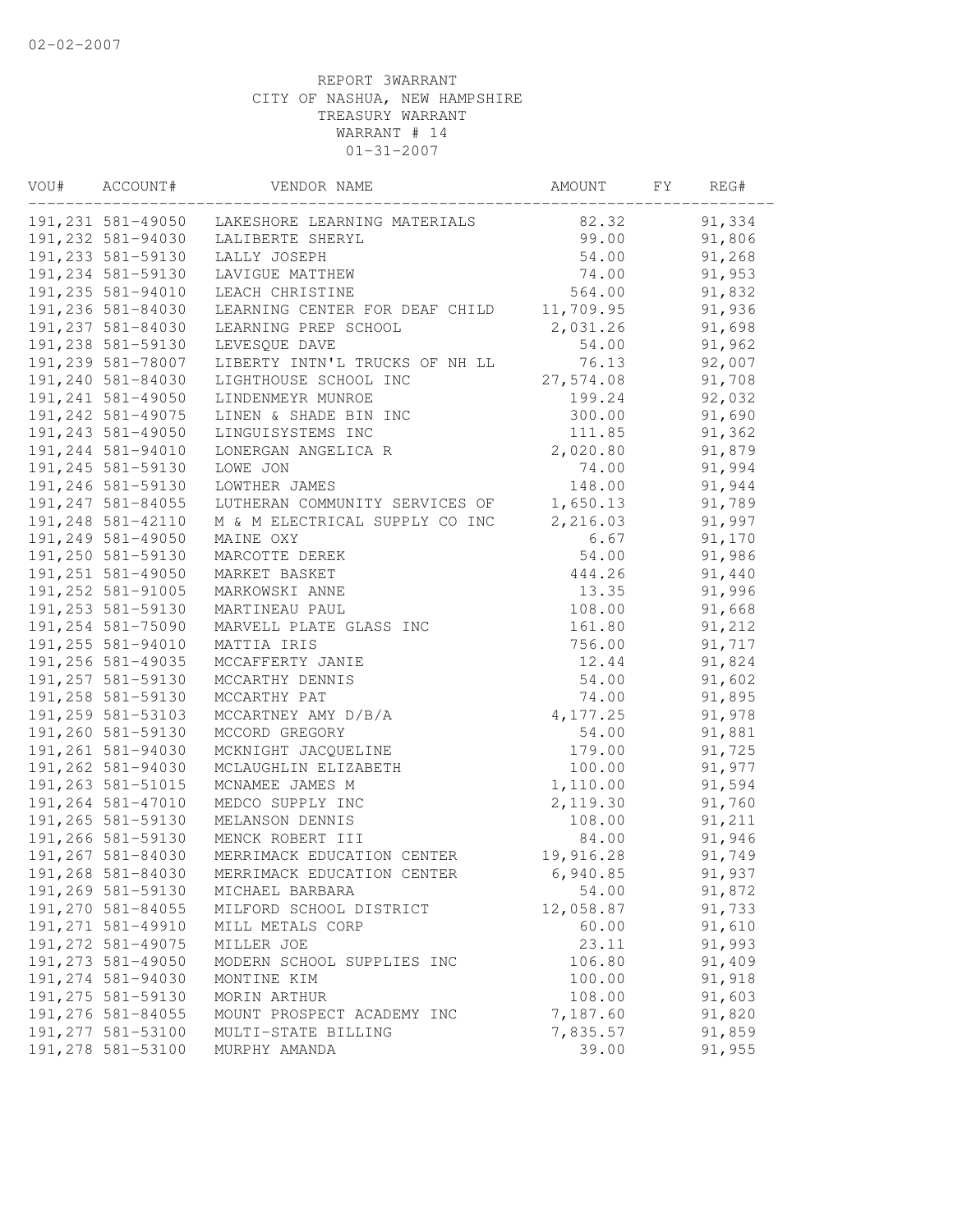| VOU# | ACCOUNT#           | VENDOR NAME                    | AMOUNT     | FY | REG#   |  |
|------|--------------------|--------------------------------|------------|----|--------|--|
|      | 191,279 581-84030  | NASHOBA LEARNING GROUP         | 5,758.82   |    | 91,849 |  |
|      | 191,280 581-84030  | NASHUA ADULT LEARNING CENTER   | 18,873.00  |    | 91,179 |  |
|      | 191,281 581-84030  | NASHUA CHILDREN'S HOME         | 9,935.52   |    | 91,747 |  |
|      | 191,282 581-49075  | NASHUA HIGH SCHOOL NORTH       | 152.88     |    | 92,101 |  |
|      | 191,283 581-49910  | NASHUA OUTDOOR POWER EQUIP     | 67.87      |    | 91,434 |  |
| 802  | 581-45295          | NASHUA SCHOOL DISTRICT #42     | 1,160.00   |    | 271    |  |
| 802  | 581-53100          | NASHUA SCHOOL DISTRICT #42     | 20.00      |    | 271    |  |
|      | 191,284 581-56030  | NASHUA SCHOOL OF GYMNASTICS    | 1,400.00   |    | 91,436 |  |
|      | 191,285 581-55015  | NASHUA TRANSIT SYSTEM          | 4.00       |    | 91,396 |  |
|      | 191,286 581-49075  | NASHUA WALLPAPER & PAINT CO    | 967.58     |    | 91,438 |  |
|      | 191,287 581-78007  | NASHUA WHOLESALE TIRE INC      | 52.00      |    | 91,361 |  |
|      | 191,288 581-49050  | NCS PEARSON INC                | 95.52      |    | 91,770 |  |
|      | 191,289 581-49050  | NCS PEARSON INC                | 1,678.99   |    | 91,921 |  |
|      | 191,289 581-49095  | NCS PEARSON INC                | 2,453.32   |    | 91,921 |  |
|      | 191,290 581-74092  | NELSON PIANO SERVICE/FRANK J N | 80.00      |    | 91,373 |  |
|      | 191,291 581-66005  | NEOPOST LEASING                | 145.22     |    | 91,821 |  |
|      | 191,292 581-49050  | NESMITH RICHARD                | 379.38     |    | 91,681 |  |
|      | 191,293 581-59130  | NEVERETT WILLIAM               | 108.00     |    | 91,609 |  |
|      | 191,294 581-53101  | NEW HAMPSHIRE HOSPITAL         | 342.00     |    | 91,839 |  |
|      | 191,294 581-84055  | NEW HAMPSHIRE HOSPITAL         | 1,596.00   |    | 91,839 |  |
|      | 191,295 581-84055  | NFI MASSACHUSETTS INC          | 13, 175.93 |    | 91,848 |  |
|      | 191,296 581-84055  | NFI NORTH INC                  | 5,312.80   |    | 91,686 |  |
|      | 191,297 581-95005  | NHASP                          | 3,820.00   |    | 92,129 |  |
|      | 191,298 581-95005  | NHCA                           | 375.00     |    | 91,219 |  |
|      | 191,299 581-45410  | NHLOA                          | 240.00     |    | 91,696 |  |
|      | 191,300 581-94030  | NHSAA                          | 465.00     |    | 91,831 |  |
|      | 191,301 581-49050  | NHTM                           | 50.00      |    | 92,247 |  |
|      | 191,301 581-95005  | <b>NHTM</b>                    | 50.00      |    | 92,247 |  |
|      | 191,302 581-49050  | NORTHCENTER FOODSERVICE        | 29.97      |    | 91,772 |  |
|      | 191,303 581-83009  | NORTHEAST DELTA DENTAL         | 4,780.63   |    | 92,248 |  |
|      | 191,304 581-53100  | NORTHEAST MECHANICAL CORP      | 918.35     |    | 91,356 |  |
|      | 191,305 581-84055  | ODYSSEY HOUSE INC              | 6,767.60   |    | 91,164 |  |
|      | 191,306 581-64192  | OFFICE ENVIRONMENTS OF NEW ENG | 678.00     |    | 91,657 |  |
|      | 191,307 581-31005  | ONE COMMUNICATIONS             | 4,784.93   |    | 92,220 |  |
|      | 191,307 581-31040  | ONE COMMUNICATIONS             | 606.77     |    | 92,220 |  |
|      | 191,308 581-49050  | ORIENTAL TRADING CO INC        | 233.48     |    | 91,742 |  |
|      | 191,309 581-91005  | OUELLETTE MARTHA               | 22.59      |    | 91,825 |  |
|      | 191,310 581-49910  | OUTDOOR WORLD OF NE            | 1,823.25   |    | 91,781 |  |
|      | 191, 311 581-49050 | P J CURRIER LUMBER CO          | 73.68      |    | 91,757 |  |
|      | 191, 312 581-59130 | PAIVA JIM                      | 74.00      |    | 91,898 |  |
|      | 191,313 581-94010  | PAPANICOLAU MICHELLE           | 1,000.00   |    | 91,914 |  |
|      | 191, 314 581-49025 | PAPERBACK FOR EDUCATORS        | 134.66     |    | 92,245 |  |
|      | 191, 315 581-53100 | PARAMOUNT COMPUTERS LLC        | 2,025.00   |    | 91,995 |  |
|      | 191, 316 581-59130 | PARKER ROY H                   | 108.00     |    | 91,889 |  |
|      | 191, 317 581-75023 | PASEK CORP                     | 1,464.54   |    | 91,689 |  |
|      | 191,318 581-63085  | PC & MACEXCHANGE               | 645.00     |    | 91,841 |  |
|      | 191,319 581-33005  | PENNICHUCK WATER WORKS INC     | 6,817.99   |    | 92,118 |  |
|      | 191,320 581-47010  | PESI LLC                       | 46.90      |    | 91,979 |  |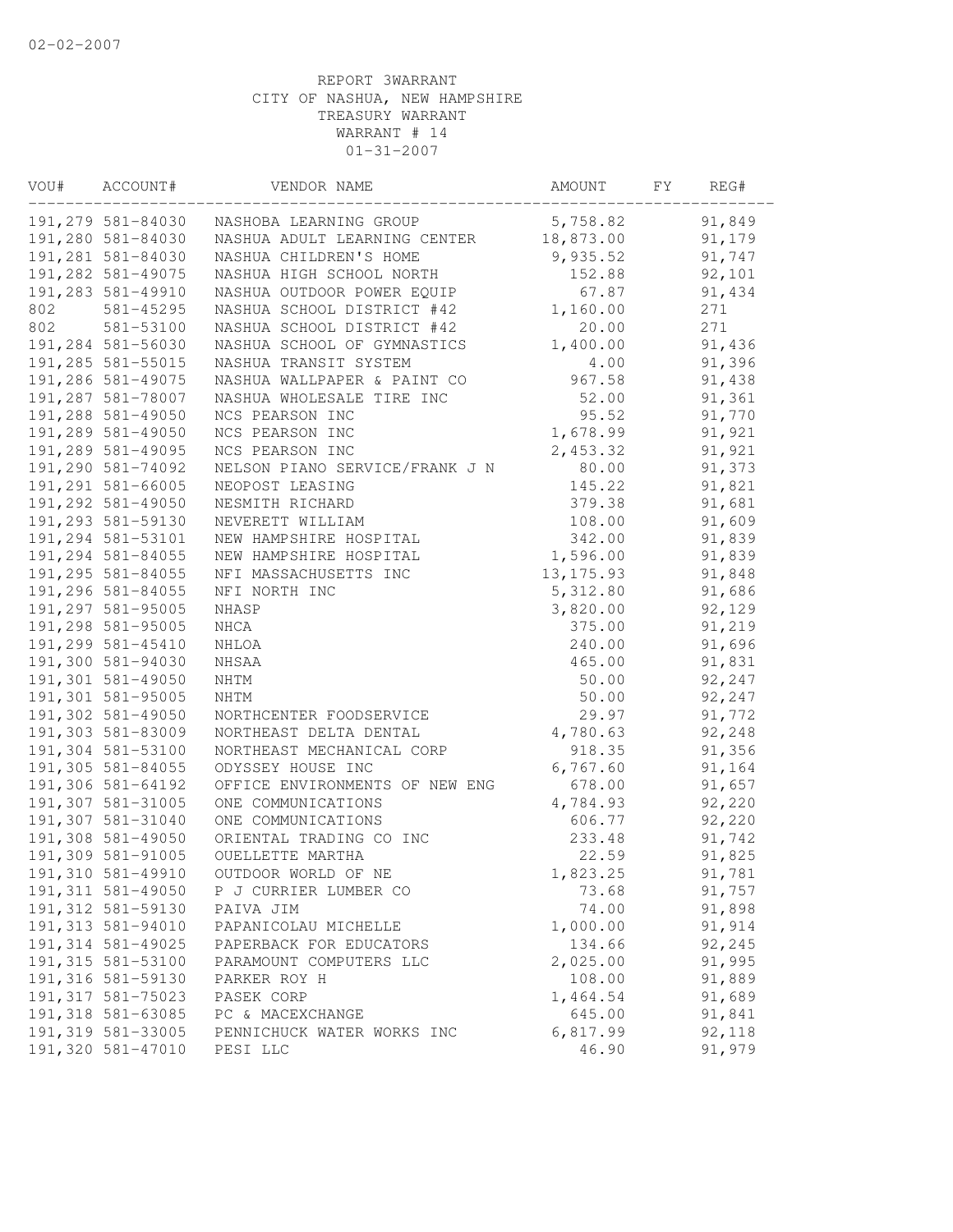| VOU# | ACCOUNT#           | VENDOR NAME                         | AMOUNT     | FY | REG#   |  |
|------|--------------------|-------------------------------------|------------|----|--------|--|
|      |                    | 191,321 581-94030 PETERS JACQUELINE | 185.00     |    | 91,618 |  |
|      | 191,322 581-47010  | PETTY CASH                          | 7.78       |    | 92,098 |  |
|      | 191,322 581-49050  | PETTY CASH                          | 109.29     |    | 92,098 |  |
|      | 191, 323 581-41015 | PETTY CASH                          | 8.57       |    | 92,099 |  |
|      | 191,323 581-43005  | PETTY CASH                          | 4.64       |    | 92,099 |  |
|      | 191,323 581-49050  | PETTY CASH                          | 42.47      |    | 92,099 |  |
|      | 191,324 581-84055  | PINE HAVEN BOYS CENTER              | 5,378.52   |    | 91,695 |  |
|      | 191, 325 581-49075 | PLACE PATRICIA                      | 125.28     |    | 91,722 |  |
|      | 191,325 581-94030  | PLACE PATRICIA                      | 37.92      |    | 91,722 |  |
|      | 191,326 581-49050  | PLANK ROAD PUBLISHING INC           | 125.37     |    | 91,239 |  |
|      | 191,327 581-84030  | PORTSMOUTH SCHOOL DEPARTMENT        | 8,000.00   |    | 91,774 |  |
|      | 191,328 581-59130  | PREMO DARREN                        | 74.00      |    | 91,987 |  |
|      | 191,329 581-42110  | PRIDE SECURITY SYSTEMS LLC          | 650.00     |    | 91,793 |  |
|      | 191,330 581-49095  | PRO ED                              | 220.00     |    | 91,829 |  |
|      | 191,331 581-55015  | PROVIDER ENTERPRISES INC (THE)      | 20,800.00  |    | 91,753 |  |
|      | 191,332 581-32005  | PUBLIC SERVICE OF NH                | 109,936.78 |    | 92,216 |  |
|      | 191,333 581-49050  | PYRAMID EDUCATIONAL PRODUCTS I      | 60.50      |    | 91,775 |  |
|      | 191,334 581-59130  | QUAGLIERI ROBERT                    | 84.00      |    | 91,963 |  |
|      | 191,335 581-53085  | QUIMBY EYE CARE INC                 | 257.50     |    | 91,693 |  |
|      | 191,336 581-59130  | RADIL SHAWN                         | 54.00      |    | 91,888 |  |
|      | 191,337 581-42110  | RALPH PILL ELECTRIC SUPPLY COM      | 221.88     |    | 92,002 |  |
|      | 191,338 581-41015  | RAPIDFORMS                          | 167.00     |    | 91,744 |  |
|      | 191,339 581-84030  | READING FOUNDATION (THE)            | 930.00     |    | 91,780 |  |
|      | 191,340 581-49050  | RED HOT SPORTS PROMOTIONS           | 333.10     |    | 91,763 |  |
|      | 191,341 581-75023  | REDIMIX COMPANIES INC               | 780.50     |    | 91,448 |  |
|      | 191,342 581-84030  | REGIONAL SERVICES & EDUCATION       | 14,862.00  |    | 91,197 |  |
|      | 191,343 581-94010  | REINHARDT KIRK                      | 1,347.20   |    | 91,925 |  |
|      | 191,344 581-49035  | REMEDIA PUBLICATIONS INC            | 123.03     |    | 92,031 |  |
|      | 191,345 581-42110  | REXEL CLS                           | 448.66     |    | 91,923 |  |
|      | 191,346 581-41040  | RICOH CORP                          | 80.34      |    | 91,746 |  |
|      | 191,347 581-59130  | ROBICHAUD DARRELL                   | 74.00      |    | 91,904 |  |
|      | 191,348 581-91005  | RONDEAU MARICIA B                   | 5.89       |    | 91,915 |  |
|      | 191,349 581-94030  | ROOSA STEPHANIE                     | 179.00     |    | 91,809 |  |
|      | 191,350 581-49050  | ROSS STEPHANIE                      | 66.90      |    | 91,863 |  |
|      | 191,350 581-94010  | ROSS STEPHANIE                      | 4,137.60   |    | 91,863 |  |
|      | 191,351 581-59130  | ROUSSEAU CHRIS                      | 74.00      |    | 91,988 |  |
|      | 191,352 581-94010  | RUGGLES MARY                        | 729.60     |    | 91,842 |  |
|      | 191, 353 581-91005 | RYAN DAVID                          | 571.05     |    | 91,924 |  |
|      | 191,354 581-55015  | S P & R TRANSPORTATION              | 9,500.00   |    | 91,768 |  |
|      | 191, 355 581-55015 | SAFEWAY TRAINING & TRANS SERV       | 2,070.00   |    | 91,784 |  |
|      | 191,356 581-78007  | SANEL AUTO PARTS CO                 | 773.25     |    | 91,422 |  |
|      | 191,356 581-78007  | SANEL AUTO PARTS CO                 | 190.34     |    | 91,423 |  |
|      | 191,357 581-49050  | SARGENT-WELCH                       | 165.37     |    | 91,264 |  |
|      | 191,358 581-91005  | SCHAPPLER PHILIP                    | 24.92      |    | 91,719 |  |
|      | 191,359 581-95010  | SCHOLASTIC INC                      | 117.07     |    | 91,191 |  |
|      | 191,360 581-47010  | SCHOOL HEALTH ALERT                 | 44.00      |    | 91,712 |  |
|      | 191,361 581-45910  | SCHOOL HEALTH CORP                  | 38.42      |    | 91,218 |  |
|      | 191,361 581-47010  | SCHOOL HEALTH CORP                  | 1,696.58   |    | 91,218 |  |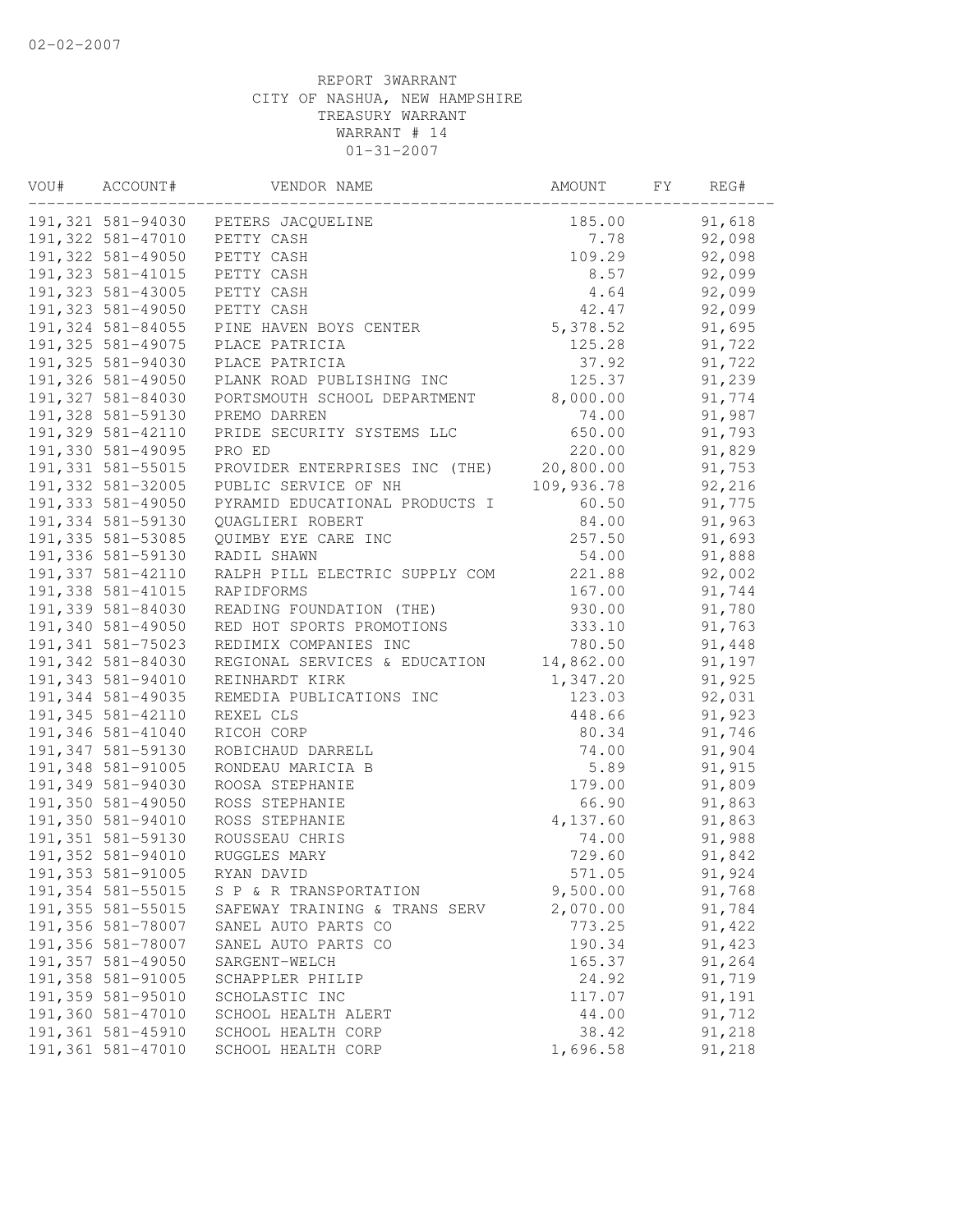| ACCOUNT#          | VENDOR NAME                                                                                                                                                                                                                                                                                                                                                                                                                                                                                                                                                                                                                                                                                                                                                                      | AMOUNT                                                                                                                                                                                                                                          | FY                                                                                                                                                                                                                       | REG#   |                                                                                                                                                                                                                                                                                                                              |
|-------------------|----------------------------------------------------------------------------------------------------------------------------------------------------------------------------------------------------------------------------------------------------------------------------------------------------------------------------------------------------------------------------------------------------------------------------------------------------------------------------------------------------------------------------------------------------------------------------------------------------------------------------------------------------------------------------------------------------------------------------------------------------------------------------------|-------------------------------------------------------------------------------------------------------------------------------------------------------------------------------------------------------------------------------------------------|--------------------------------------------------------------------------------------------------------------------------------------------------------------------------------------------------------------------------|--------|------------------------------------------------------------------------------------------------------------------------------------------------------------------------------------------------------------------------------------------------------------------------------------------------------------------------------|
|                   | SCHOOL HEALTH CORP                                                                                                                                                                                                                                                                                                                                                                                                                                                                                                                                                                                                                                                                                                                                                               | 97.11                                                                                                                                                                                                                                           |                                                                                                                                                                                                                          | 91,218 |                                                                                                                                                                                                                                                                                                                              |
| 191,362 581-47010 | SCHOOL NURSE SUPPLY INC                                                                                                                                                                                                                                                                                                                                                                                                                                                                                                                                                                                                                                                                                                                                                          | 532.56                                                                                                                                                                                                                                          |                                                                                                                                                                                                                          | 91,699 |                                                                                                                                                                                                                                                                                                                              |
|                   | SCHOOL SPECIALTY                                                                                                                                                                                                                                                                                                                                                                                                                                                                                                                                                                                                                                                                                                                                                                 | 172.32                                                                                                                                                                                                                                          |                                                                                                                                                                                                                          | 91,739 |                                                                                                                                                                                                                                                                                                                              |
| 191,363 581-49050 | SCHOOL SPECIALTY                                                                                                                                                                                                                                                                                                                                                                                                                                                                                                                                                                                                                                                                                                                                                                 |                                                                                                                                                                                                                                                 |                                                                                                                                                                                                                          |        |                                                                                                                                                                                                                                                                                                                              |
|                   | SCHOOL-TECH INC                                                                                                                                                                                                                                                                                                                                                                                                                                                                                                                                                                                                                                                                                                                                                                  |                                                                                                                                                                                                                                                 |                                                                                                                                                                                                                          |        |                                                                                                                                                                                                                                                                                                                              |
|                   | SCHROEDER ERIC                                                                                                                                                                                                                                                                                                                                                                                                                                                                                                                                                                                                                                                                                                                                                                   |                                                                                                                                                                                                                                                 |                                                                                                                                                                                                                          |        |                                                                                                                                                                                                                                                                                                                              |
|                   | SEACOST LEARNING COLLABORATIVE                                                                                                                                                                                                                                                                                                                                                                                                                                                                                                                                                                                                                                                                                                                                                   |                                                                                                                                                                                                                                                 |                                                                                                                                                                                                                          |        |                                                                                                                                                                                                                                                                                                                              |
|                   |                                                                                                                                                                                                                                                                                                                                                                                                                                                                                                                                                                                                                                                                                                                                                                                  | 86.00                                                                                                                                                                                                                                           |                                                                                                                                                                                                                          |        |                                                                                                                                                                                                                                                                                                                              |
|                   |                                                                                                                                                                                                                                                                                                                                                                                                                                                                                                                                                                                                                                                                                                                                                                                  |                                                                                                                                                                                                                                                 |                                                                                                                                                                                                                          |        |                                                                                                                                                                                                                                                                                                                              |
|                   | SIEMENS BUILDING TECHNOLOGIES                                                                                                                                                                                                                                                                                                                                                                                                                                                                                                                                                                                                                                                                                                                                                    | 410.01                                                                                                                                                                                                                                          |                                                                                                                                                                                                                          |        |                                                                                                                                                                                                                                                                                                                              |
|                   | SIMONEAU KEVIN                                                                                                                                                                                                                                                                                                                                                                                                                                                                                                                                                                                                                                                                                                                                                                   | 128.00                                                                                                                                                                                                                                          |                                                                                                                                                                                                                          |        |                                                                                                                                                                                                                                                                                                                              |
|                   | SIMPLEXGRINNELL                                                                                                                                                                                                                                                                                                                                                                                                                                                                                                                                                                                                                                                                                                                                                                  | 945.75                                                                                                                                                                                                                                          |                                                                                                                                                                                                                          |        |                                                                                                                                                                                                                                                                                                                              |
|                   | SIROIS & SON APPLIANCE REPAIRS                                                                                                                                                                                                                                                                                                                                                                                                                                                                                                                                                                                                                                                                                                                                                   | 595.00                                                                                                                                                                                                                                          |                                                                                                                                                                                                                          |        |                                                                                                                                                                                                                                                                                                                              |
| 191,373 581-53100 | SLATTERY JULIE                                                                                                                                                                                                                                                                                                                                                                                                                                                                                                                                                                                                                                                                                                                                                                   |                                                                                                                                                                                                                                                 |                                                                                                                                                                                                                          |        |                                                                                                                                                                                                                                                                                                                              |
|                   | SMITH JAMES                                                                                                                                                                                                                                                                                                                                                                                                                                                                                                                                                                                                                                                                                                                                                                      |                                                                                                                                                                                                                                                 |                                                                                                                                                                                                                          |        |                                                                                                                                                                                                                                                                                                                              |
|                   | SMITH MIKE                                                                                                                                                                                                                                                                                                                                                                                                                                                                                                                                                                                                                                                                                                                                                                       | 108.00                                                                                                                                                                                                                                          |                                                                                                                                                                                                                          |        |                                                                                                                                                                                                                                                                                                                              |
|                   | SOULE LESLIE KIDDER SAYWARD &                                                                                                                                                                                                                                                                                                                                                                                                                                                                                                                                                                                                                                                                                                                                                    | 527.17                                                                                                                                                                                                                                          |                                                                                                                                                                                                                          | 91,213 |                                                                                                                                                                                                                                                                                                                              |
|                   | SPAULDING YOUTH CENTER                                                                                                                                                                                                                                                                                                                                                                                                                                                                                                                                                                                                                                                                                                                                                           | 8,592.96                                                                                                                                                                                                                                        |                                                                                                                                                                                                                          | 91,180 |                                                                                                                                                                                                                                                                                                                              |
| 191,378 581-49050 | SPORTIME                                                                                                                                                                                                                                                                                                                                                                                                                                                                                                                                                                                                                                                                                                                                                                         | 32.37                                                                                                                                                                                                                                           |                                                                                                                                                                                                                          | 91,743 |                                                                                                                                                                                                                                                                                                                              |
| 191,379 581-49050 | SPORTS AWARDS COMPANY                                                                                                                                                                                                                                                                                                                                                                                                                                                                                                                                                                                                                                                                                                                                                            | 66.55                                                                                                                                                                                                                                           |                                                                                                                                                                                                                          | 91,981 |                                                                                                                                                                                                                                                                                                                              |
|                   | STANLEY ELEVATOR COMPANY INC                                                                                                                                                                                                                                                                                                                                                                                                                                                                                                                                                                                                                                                                                                                                                     | 189.00                                                                                                                                                                                                                                          |                                                                                                                                                                                                                          |        |                                                                                                                                                                                                                                                                                                                              |
| 191,381 581-41015 | STAPLES BUSINESS ADVANTAGE                                                                                                                                                                                                                                                                                                                                                                                                                                                                                                                                                                                                                                                                                                                                                       | 1,692.55                                                                                                                                                                                                                                        |                                                                                                                                                                                                                          |        |                                                                                                                                                                                                                                                                                                                              |
| 191,381 581-41045 | STAPLES BUSINESS ADVANTAGE                                                                                                                                                                                                                                                                                                                                                                                                                                                                                                                                                                                                                                                                                                                                                       |                                                                                                                                                                                                                                                 |                                                                                                                                                                                                                          |        |                                                                                                                                                                                                                                                                                                                              |
| 191,381 581-49050 | STAPLES BUSINESS ADVANTAGE                                                                                                                                                                                                                                                                                                                                                                                                                                                                                                                                                                                                                                                                                                                                                       | 1,839.02                                                                                                                                                                                                                                        |                                                                                                                                                                                                                          | 91,615 |                                                                                                                                                                                                                                                                                                                              |
| 191,381 581-49075 | STAPLES BUSINESS ADVANTAGE                                                                                                                                                                                                                                                                                                                                                                                                                                                                                                                                                                                                                                                                                                                                                       | 199.33                                                                                                                                                                                                                                          |                                                                                                                                                                                                                          | 91,615 |                                                                                                                                                                                                                                                                                                                              |
|                   | STAPLES BUSINESS ADVANTAGE                                                                                                                                                                                                                                                                                                                                                                                                                                                                                                                                                                                                                                                                                                                                                       | 179.99                                                                                                                                                                                                                                          |                                                                                                                                                                                                                          |        |                                                                                                                                                                                                                                                                                                                              |
|                   | STATE OF NH CRIMINAL RECORDS                                                                                                                                                                                                                                                                                                                                                                                                                                                                                                                                                                                                                                                                                                                                                     | 538.50                                                                                                                                                                                                                                          |                                                                                                                                                                                                                          | 92,100 |                                                                                                                                                                                                                                                                                                                              |
|                   | STUART ALISTAR                                                                                                                                                                                                                                                                                                                                                                                                                                                                                                                                                                                                                                                                                                                                                                   | 54.00                                                                                                                                                                                                                                           |                                                                                                                                                                                                                          |        |                                                                                                                                                                                                                                                                                                                              |
|                   | STUMPS PROM                                                                                                                                                                                                                                                                                                                                                                                                                                                                                                                                                                                                                                                                                                                                                                      |                                                                                                                                                                                                                                                 |                                                                                                                                                                                                                          | 92,255 |                                                                                                                                                                                                                                                                                                                              |
|                   | SUNBURST VISUAL MEDIA                                                                                                                                                                                                                                                                                                                                                                                                                                                                                                                                                                                                                                                                                                                                                            | 81.64                                                                                                                                                                                                                                           |                                                                                                                                                                                                                          |        |                                                                                                                                                                                                                                                                                                                              |
|                   | SUNDANCE PUBLISHING                                                                                                                                                                                                                                                                                                                                                                                                                                                                                                                                                                                                                                                                                                                                                              | 72.60                                                                                                                                                                                                                                           |                                                                                                                                                                                                                          |        |                                                                                                                                                                                                                                                                                                                              |
|                   | SUPER DUPER PUBLICATIONS                                                                                                                                                                                                                                                                                                                                                                                                                                                                                                                                                                                                                                                                                                                                                         | 46.91                                                                                                                                                                                                                                           |                                                                                                                                                                                                                          |        |                                                                                                                                                                                                                                                                                                                              |
|                   |                                                                                                                                                                                                                                                                                                                                                                                                                                                                                                                                                                                                                                                                                                                                                                                  |                                                                                                                                                                                                                                                 |                                                                                                                                                                                                                          |        |                                                                                                                                                                                                                                                                                                                              |
|                   | TAGGART BRUCE                                                                                                                                                                                                                                                                                                                                                                                                                                                                                                                                                                                                                                                                                                                                                                    |                                                                                                                                                                                                                                                 |                                                                                                                                                                                                                          |        |                                                                                                                                                                                                                                                                                                                              |
|                   |                                                                                                                                                                                                                                                                                                                                                                                                                                                                                                                                                                                                                                                                                                                                                                                  |                                                                                                                                                                                                                                                 |                                                                                                                                                                                                                          |        |                                                                                                                                                                                                                                                                                                                              |
|                   | TANGUAY DAVID                                                                                                                                                                                                                                                                                                                                                                                                                                                                                                                                                                                                                                                                                                                                                                    |                                                                                                                                                                                                                                                 |                                                                                                                                                                                                                          |        |                                                                                                                                                                                                                                                                                                                              |
|                   |                                                                                                                                                                                                                                                                                                                                                                                                                                                                                                                                                                                                                                                                                                                                                                                  |                                                                                                                                                                                                                                                 |                                                                                                                                                                                                                          |        |                                                                                                                                                                                                                                                                                                                              |
|                   |                                                                                                                                                                                                                                                                                                                                                                                                                                                                                                                                                                                                                                                                                                                                                                                  |                                                                                                                                                                                                                                                 |                                                                                                                                                                                                                          | 91,188 |                                                                                                                                                                                                                                                                                                                              |
|                   | THIBAULT GAIL                                                                                                                                                                                                                                                                                                                                                                                                                                                                                                                                                                                                                                                                                                                                                                    | 125.92                                                                                                                                                                                                                                          |                                                                                                                                                                                                                          | 91,728 |                                                                                                                                                                                                                                                                                                                              |
|                   | TOADSTOOL BOOKSHOP                                                                                                                                                                                                                                                                                                                                                                                                                                                                                                                                                                                                                                                                                                                                                               |                                                                                                                                                                                                                                                 |                                                                                                                                                                                                                          |        |                                                                                                                                                                                                                                                                                                                              |
|                   |                                                                                                                                                                                                                                                                                                                                                                                                                                                                                                                                                                                                                                                                                                                                                                                  |                                                                                                                                                                                                                                                 |                                                                                                                                                                                                                          |        |                                                                                                                                                                                                                                                                                                                              |
|                   |                                                                                                                                                                                                                                                                                                                                                                                                                                                                                                                                                                                                                                                                                                                                                                                  |                                                                                                                                                                                                                                                 |                                                                                                                                                                                                                          |        |                                                                                                                                                                                                                                                                                                                              |
|                   |                                                                                                                                                                                                                                                                                                                                                                                                                                                                                                                                                                                                                                                                                                                                                                                  |                                                                                                                                                                                                                                                 |                                                                                                                                                                                                                          |        |                                                                                                                                                                                                                                                                                                                              |
|                   | TROMBLY DENISE                                                                                                                                                                                                                                                                                                                                                                                                                                                                                                                                                                                                                                                                                                                                                                   |                                                                                                                                                                                                                                                 |                                                                                                                                                                                                                          |        |                                                                                                                                                                                                                                                                                                                              |
| 191,399 581-49050 | TROMBLY DENISE                                                                                                                                                                                                                                                                                                                                                                                                                                                                                                                                                                                                                                                                                                                                                                   | 54.99                                                                                                                                                                                                                                           |                                                                                                                                                                                                                          | 91,787 |                                                                                                                                                                                                                                                                                                                              |
|                   | U.S.POSTAL SERVICE CMRS-POC                                                                                                                                                                                                                                                                                                                                                                                                                                                                                                                                                                                                                                                                                                                                                      | 2,000.00                                                                                                                                                                                                                                        |                                                                                                                                                                                                                          | 92,253 |                                                                                                                                                                                                                                                                                                                              |
| 191,401 581-94010 | ULLRICH ELIZABETH                                                                                                                                                                                                                                                                                                                                                                                                                                                                                                                                                                                                                                                                                                                                                                | 667.20                                                                                                                                                                                                                                          |                                                                                                                                                                                                                          | 91,934 |                                                                                                                                                                                                                                                                                                                              |
|                   | UNICOM                                                                                                                                                                                                                                                                                                                                                                                                                                                                                                                                                                                                                                                                                                                                                                           |                                                                                                                                                                                                                                                 |                                                                                                                                                                                                                          |        |                                                                                                                                                                                                                                                                                                                              |
|                   | 191,363 581-41015<br>191,364 581-49050<br>191,365 581-91005<br>191,366 581-84030<br>191,367 581-59130<br>191,368 581-42130<br>191,369 581-42130<br>191,370 581-59130<br>191,371 581-64192<br>191,372 581-74092<br>191,374 581-59130<br>191,375 581-59130<br>191,376 581-51015<br>191,377 581-84055<br>191,380 581-53100<br>191,381 581-63085<br>191,382 581-53100<br>191,383 581-59130<br>191,384 581-49050<br>191,385 581-49050<br>191,386 581-49030<br>191,387 581-49050<br>191,388 581-94010<br>191,389 581-59130<br>191,390 581-94010<br>191,391 581-59130<br>191,392 581-44005<br>191,393 581-49050<br>191,394 581-49050<br>191,395 581-49030<br>191,396 581-78007<br>191,397 581-75023<br>191,398 581-84055<br>191,399 581-41015<br>191,400 581-43005<br>191,402 581-53100 | 191,361 581-49050<br>SEDDON RAYMOND<br>SHIFFLER EQUIPMENT SALES INC<br>SZUM ELEANOR<br>TALBOTT HELAYNE<br>TELEGRAPH PUBLISHING CO<br>THE TEACHING COMPANY<br>TOWERS MOTOR PARTS CORP<br>TREASURER STATE OF NEW HAMPSHI<br>TREASURER STATE OF NH | 2,198.67<br>343.09<br>52.29<br>13,580.10<br>462.46<br>39.00<br>108.00<br>10,092.02<br>393.43<br>1,088.00<br>74.00<br>3,031.20<br>84.00<br>995.50<br>239.90<br>8.80<br>299.29<br>281.78<br>4,957.92<br>34.98<br>15,083.03 |        | 91,739<br>92,003<br>91,916<br>91,868<br>91,435<br>91,694<br>91,833<br>91,193<br>91,189<br>92,030<br>91,958<br>91,873<br>91,871<br>92,026<br>91,615<br>91,615<br>91,615<br>91,348<br>91,828<br>91,214<br>91,228<br>91,860<br>91,927<br>91,840<br>91,964<br>92,256<br>91,342<br>91,639<br>92,095<br>91,735<br>91,787<br>91,808 |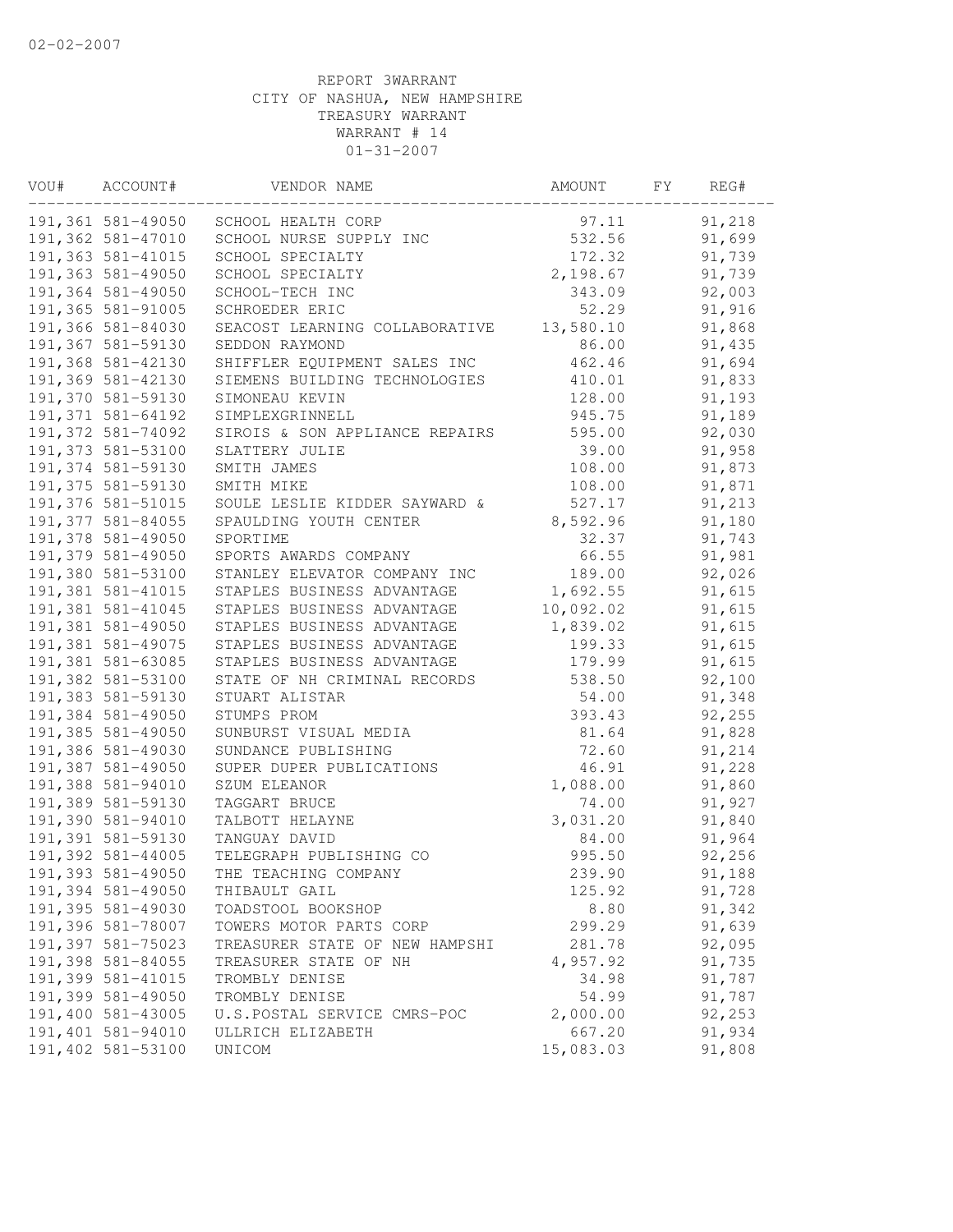| VOU#       | ACCOUNT#               | VENDOR NAME                                              | AMOUNT                 | FY<br>REG#     |
|------------|------------------------|----------------------------------------------------------|------------------------|----------------|
|            | 191,403 581-43005      | UNITED PARCEL SERVICE                                    | 39.45                  | 91,692         |
|            | 191,404 581-42120      | UNITED SUPPLY COMPANY INC                                | 718.84                 | 92,019         |
|            | 191,405 581-83102      | UNUM LIFE INSURANCE                                      | 2,045.90               | 92,096         |
|            | 191,406 581-94010      | VARANO DAVID                                             | 4,041.60               | 91,750         |
|            | 191,407 581-31005      | VERIZON                                                  | 52.37                  | 92,116         |
|            | 191,408 581-31005      | VERIZON                                                  | 39.55                  | 92,122         |
|            | 191,409 581-31005      | VERIZON                                                  | 29.30                  | 92,130         |
| 803        | 581-31005              | VERIZON                                                  | 7,672.68               | 92,135         |
|            | 191, 410 581-31005     | VERIZON                                                  | 83.42                  | 92,242         |
|            | 191, 411 581-31005     | VERIZON                                                  | 28.62                  | 92,250         |
|            | 191, 412 581-31005     | VERIZON                                                  | 32.00                  | 92,254         |
|            | 191, 413 581-74092     | VICTORY REFRIGERATION                                    | 206.75                 | 91,980         |
|            | 191, 414 581-75180     | VIKING ROOFING, INC.                                     | 510.00                 | 91,852         |
|            | 191, 415 581-83004     | VISION SERVICE PLAN - NH                                 | 1,622.73               | 92,097         |
|            | 191, 416 581-49050     | W E AUBUCHON CO INC                                      | 6.90                   | 92,251         |
|            | 191, 417 581-42130     | W W GRAINGER INC                                         | 1,737.02               | 91,317         |
|            | 191, 418 581-53100     | WALANT JACINTA                                           | 39.00                  | 91,748         |
|            | 191, 419 581-49050     | WALMART COMMUNITY                                        | 300.51                 | 91,682         |
|            | 191,420 581-59130      | WALSH JAMES                                              | 74.00                  | 91,909         |
|            | 191, 421 581-53100     | WATER CHEMICALS INC                                      | 1,008.00               | 91,465         |
|            | 191, 422 581-59130     | WHALLEY DAVID                                            | 54.00                  | 91,985         |
|            | 191, 423 581-49050     | WILSON LYNDSAY                                           | 82.15                  | 91,745         |
|            | 191, 424 581-49050     | WOJTKUN CATHERINE                                        | 67.61                  | 91,810         |
|            | 191, 424 581-91005     | WOJTKUN CATHERINE                                        | 51.73                  | 91,810         |
|            | 191, 425 581-49030     | WORLD ALMANAC EDUCATION                                  | 519.90                 | 91,691         |
|            | 191,426 581-94010      | YKEMA SARAH                                              | 1,010.40               | 91,983         |
|            | 191, 427 581-49075     | ZAX SIGNAGE SYSTEMS                                      | 59.92                  | 91,328         |
| TOTAL      | 581                    | SCHOOL DEPARTMENT                                        |                        | 1, 251, 354.29 |
|            | 191,428 590-23581      | BILL JOHNSONS'S ELECTRICAL REP                           | 570.00                 | 91,956         |
|            | 191,429 590-23581      | COMPUTER HUT                                             | 7,618.00               | 92,025         |
|            | 191,430 590-23581      | DEPOT AMERICA                                            | 1,629.03               | 91,876         |
|            | 191,431 590-23581      | INSIGHT PUBLIC SECTOR                                    | 1,229.40               | 91,259         |
|            | 191,432 590-23581      | SAGE PUBLICATIONS                                        | 354.32                 | 91,928         |
|            | 191, 433 590-23581     | STENHOUSE PUBLISHERS                                     | 593.61                 | 91,684         |
|            | 191, 434 590-23581     | UNICOM                                                   | 16,000.00              | 91,808         |
| 804        | $590 - 24553$          | LIBERTY CHEVROLET                                        | 71,410.00              | 91,551         |
| 805        | 590-24576              | SPRINT                                                   | 306.02                 | 92,125         |
| 805        | 590-24577              | SPRINT                                                   | 153.69                 | 92,125         |
| 806        | 590-24599              | LIBERTY CHEVROLET                                        | 27,218.00              | 91,551         |
| TOTAL      | 590                    | P/Y OBLIGATIONS                                          |                        | 127,082.07     |
|            |                        |                                                          |                        |                |
| 807<br>808 | 592-85004<br>592-85004 | EDWARDS ANGELL PALMER & DODGE<br>FIRST SOUTHWEST COMPANY | 60,000.00<br>96,400.00 | 92,165         |
|            |                        |                                                          |                        | 92,126         |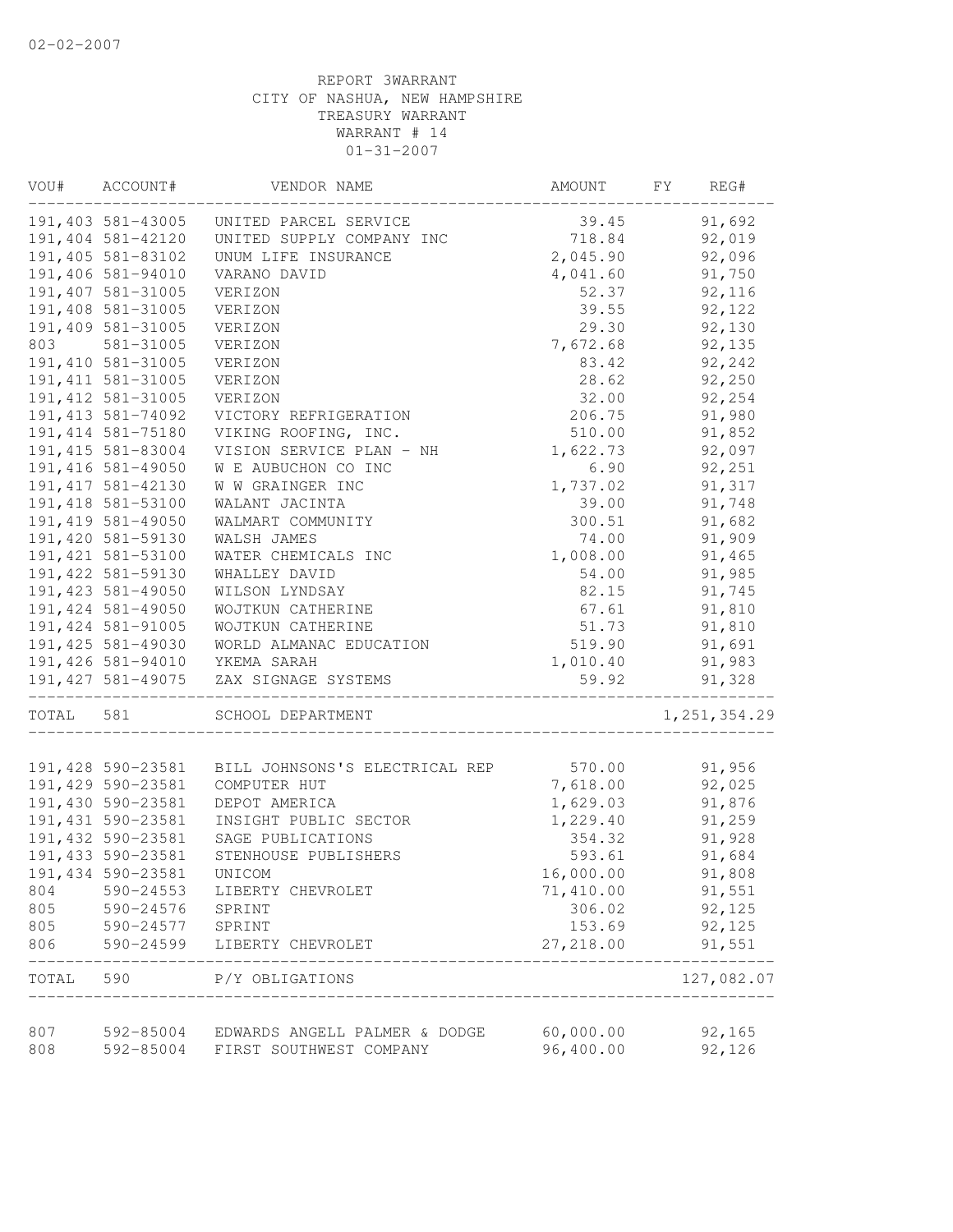| VOU#  | ACCOUNT#  | VENDOR NAME                 | AMOUNT      | FY | REG#         |
|-------|-----------|-----------------------------|-------------|----|--------------|
| 809   | 592-85004 | GRANT THORNTON LLP          | 4,500.00    |    | 92,119       |
| 810   | 592-85004 | MURPHY & COMPANY            | 4,492.71    |    | 91,658       |
| 811   | 592-85004 | STANDARD & POOR'S           | 13,500.00   |    | 92,109       |
| 812   | 592-85004 | US BANK                     | 1,500.00    |    | 91,256       |
| 813   | 592-85010 | US BANK NA (091000022)      | 211, 127.83 |    | 260          |
| 813   | 592-85015 | US BANK NA (091000022)      | 866, 304.13 |    | 260          |
| 813   | 592-85020 | US BANK NA (091000022)      | 310,000.00  |    | 260          |
| TOTAL | 592       | BONDED DEBT SERVICE         |             |    | 1,567,824.67 |
|       |           |                             |             |    |              |
| 814   | 595-22015 | RURAL HOUSING FOR ELDERLY   | 7.82        |    | 91,503       |
| 815   | 595-22015 | SUNDIAL ELDERLY HOUSING INC | 17.68       |    | 91,501       |
| 816   | 595-22020 | BOVARNICK ET AL             | 26,370.60   |    | 91,506       |
| 817   | 595-22020 | LEVESQUE PAUL & SCOTT       | 638.11      |    | 91,489       |
| TOTAL | 595       | OVERLAY                     |             |    | 27,034.21    |
|       |           |                             |             |    |              |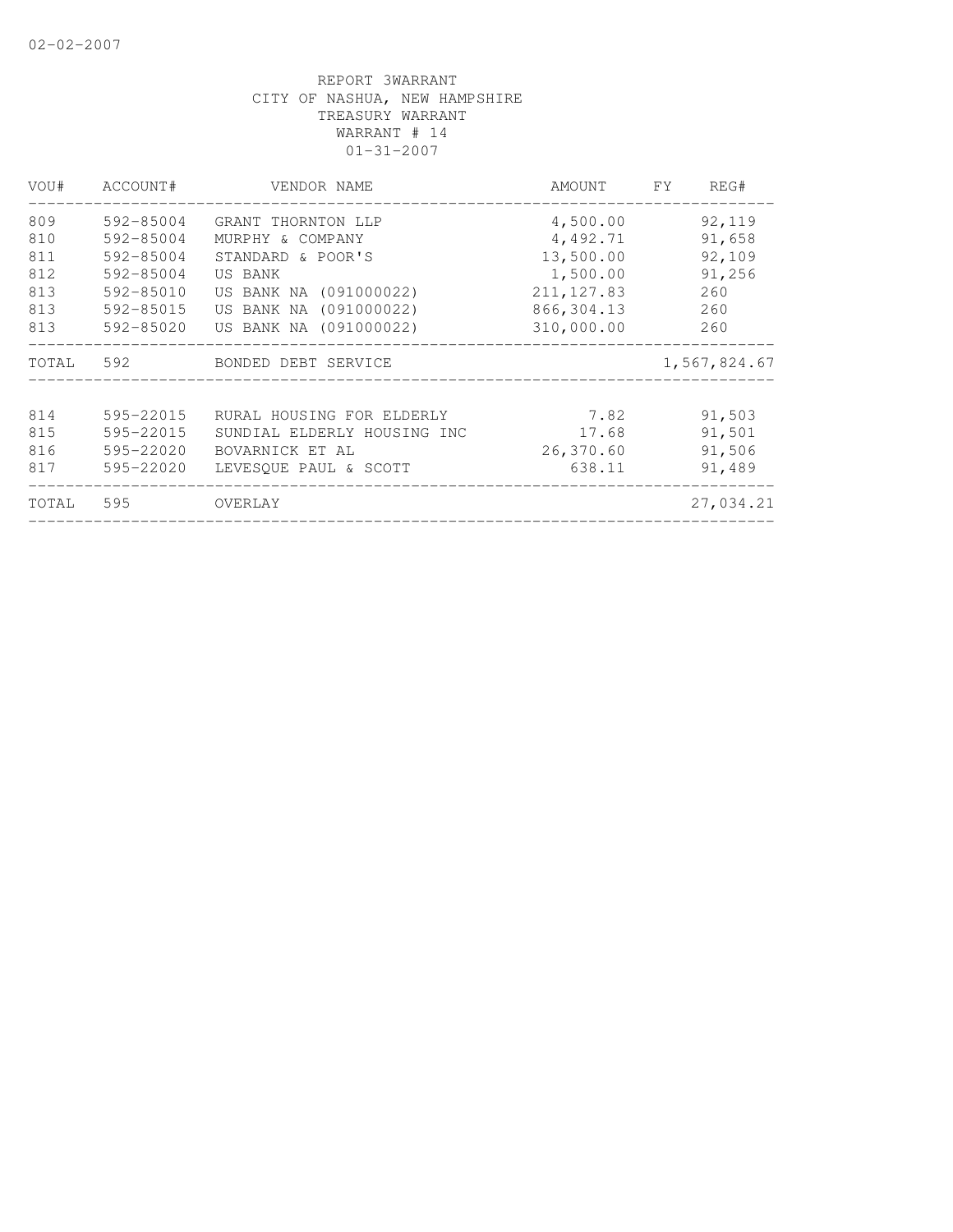| VOU#                                               | ACCOUNT#                                                             | VENDOR NAME                                                                                                                                               | AMOUNT                                                                      | FY | REG#                                                  |
|----------------------------------------------------|----------------------------------------------------------------------|-----------------------------------------------------------------------------------------------------------------------------------------------------------|-----------------------------------------------------------------------------|----|-------------------------------------------------------|
| 818                                                | $653 - 05$                                                           | HUDSON PAVING &EXCAVATION INC                                                                                                                             | 23,934.30                                                                   |    | 92,018                                                |
| TOTAL                                              | $653 - 05$                                                           | CAP IMP - STREET DEPT<br>SIDEWALK CONSTR & REPLACEMENT                                                                                                    |                                                                             |    | 23,934.30                                             |
| 819                                                | $653 - 07$                                                           | BROX INDUSTRIES INC                                                                                                                                       | 55,228.91                                                                   |    | 91,247                                                |
| TOTAL                                              | $653 - 07$                                                           | CAP IMP - STREET DEPT<br>STREET PAVING PROGRAM FY06                                                                                                       |                                                                             |    | 55,228.91                                             |
| 191,435 681-09<br>191,436 681-09<br>191,437 681-09 |                                                                      | KEACH-NORDSTROM ASSOCS INC<br>NEWPORT CONSTRUCTION CO<br>TURNER BUILDING SCIENCE LLC                                                                      | 4,441.08<br>25,842.63<br>5,750.00                                           |    | 91,817<br>91,333<br>91,926                            |
| TOTAL                                              | $681 - 09$                                                           | CAP IMP - SCHOOL<br>DEFERRED MAINT/CAP IMPRVT FY06                                                                                                        |                                                                             |    | 36,033.71                                             |
| 191,438 681-10                                     |                                                                      | NOBLIN & ASSOCIATES LC                                                                                                                                    | 4,462.50                                                                    |    | 91,759                                                |
| TOTAL 681-10                                       |                                                                      | CAP IMP - SCHOOL<br>DEFERRED MAINTENANCE FY07                                                                                                             |                                                                             |    | 4,462.50                                              |
|                                                    | 191,439 681-34                                                       | SCHIAVI LEASING CORP                                                                                                                                      | 900.00                                                                      |    | 91,755                                                |
| TOTAL                                              | $681 - 34$                                                           | CAP IMP - SCHOOL<br>PORTABLE CLASSROOMS                                                                                                                   |                                                                             |    | 900.00                                                |
| 820<br>821<br>822<br>823<br>824<br>825             | 699-07<br>699-07<br>$699 - 07$<br>$699 - 07$<br>$699 - 07$<br>699-07 | EDWARDS ANGELL PALMER & DODGE<br>PENNICHUCK CORPORATION<br>R W BECK INC<br>SANSOUCY GEORGE E PE LLC<br>UPTON & HATFIELD LLP<br>VEOLIA WATER NORTH AMERICA | 4,652.54<br>250,000.00<br>37, 384.35<br>40,000.00<br>82,008.48<br>16,691.06 |    | 92,196<br>269<br>91,567<br>92,197<br>91,230<br>92,198 |
| TOTAL                                              | $699 - 07$                                                           | WATER SUPPLY ACQUISITION                                                                                                                                  |                                                                             |    | 430,736.43                                            |
|                                                    |                                                                      |                                                                                                                                                           |                                                                             |    |                                                       |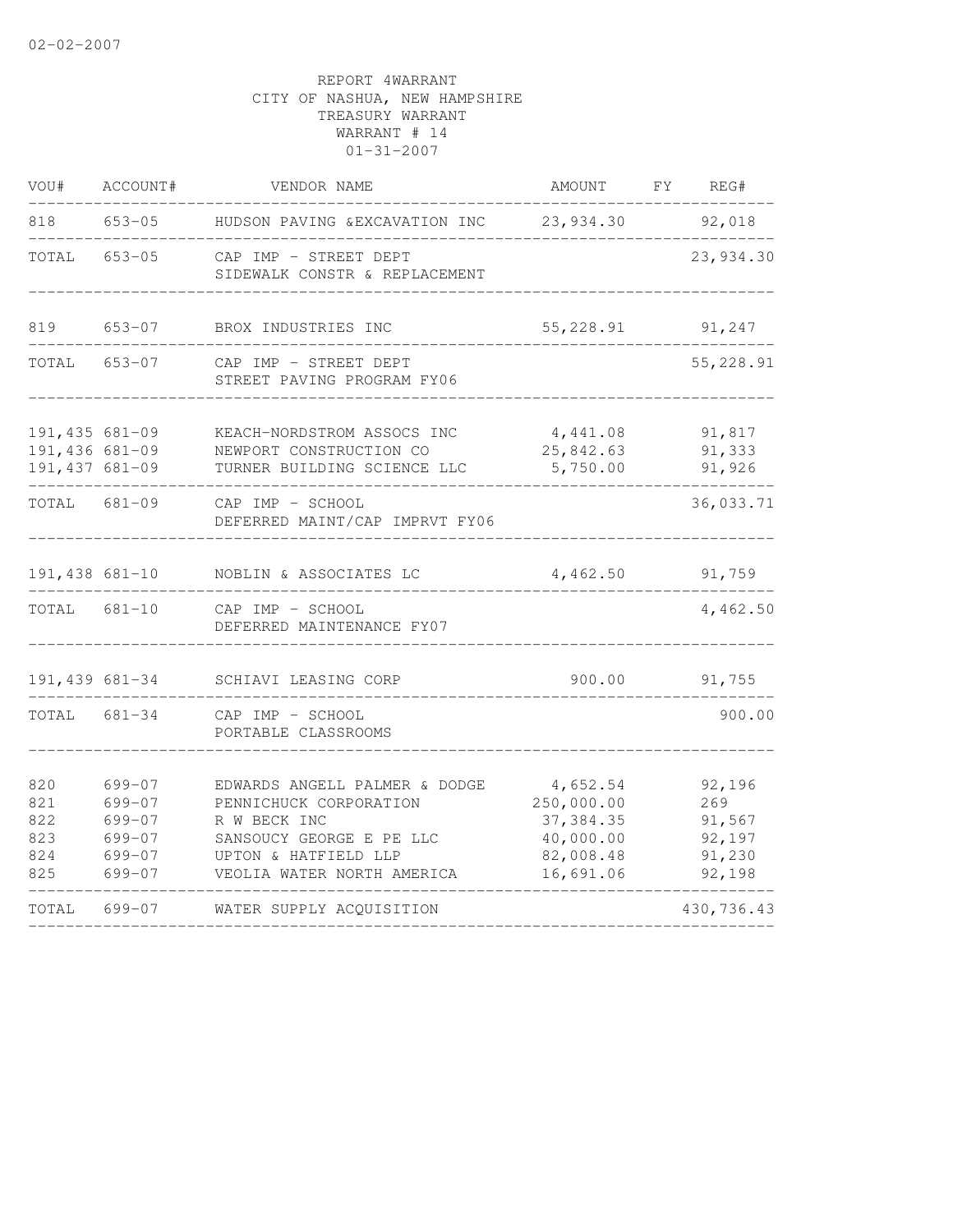| VOU#  | ACCOUNT#      | PROGRAM<br>VENDOR NAME              | AMOUNT      | FY. | REG#   |
|-------|---------------|-------------------------------------|-------------|-----|--------|
| 826   | $731 - 64040$ | 3705 CDW GOVERNMENT INC             | 1,089.40    |     | 91,476 |
| 827   | 731-64045     | 3705 THE CAD ZONE INC               | 299.00      |     | 91,542 |
| 828   | 731-64047     | 3705 TIP TEMPERATURE PRODUCTS       | 312.40      |     | 91,550 |
| 829   | 731-64075     | 3705 THE CAD ZONE INC               | 2,007.00    |     | 91,542 |
| 830   | $731 - 69$    | 3706 MERIDIAN CONSTRUCTION CORP     | 1,260.00    |     | 91,390 |
| 830   | $731 - 70$    | 3706 MERIDIAN CONSTRUCTION CORP     | 814.52      |     | 91,390 |
| 831   | 731-75130     | 3706 SMRT INC                       | 1,444.03    |     | 91,292 |
| TOTAL | 731           | CPF-POLICE DEPARTMENT               | 7,226.35    |     |        |
| 832   | 751-53075     | 3731 NASHUA REGIONAL PLANNING COMMI | 1,245.66    |     | 92,123 |
| TOTAL | 751           | CPF-PWD & ENGINEERING               | 1,245.66    |     |        |
|       |               |                                     |             |     |        |
| 833   |               | 752-53095 3711 MARSHALL GARY LLC    | 18,590.65   |     | 92,201 |
| TOTAL | 752           | CPF-PARKS & RECREATION              | 18,590.65   |     |        |
|       |               |                                     |             |     |        |
| 834   | 771-01310     | 3750 T BUCK CONSTRUCTION INC        | 161,935.40  |     | 91,540 |
| 835   | 771-53025     | 3750 VANASSE HANGEN BRUSTLIN INC    | 413.14      |     | 91,178 |
| 836   | 771-59100     | 3734 BROX INDUSTRIES INC            | 247.30      |     | 91,450 |
| TOTAL | 771           | CPF - COMM DEVLPMNT DIV             | 162,595.84  |     |        |
| 837   | 774-01318     | 3718 MERIDIAN CONSTRUCTION CORP/RET | 35,936.00   |     | 270    |
| 838   | 774-31005     | 3718 VERIZON                        | 30.10       |     | 92,161 |
| 839   | 774-32005     | 3718 PUBLIC SERVICE OF NH           | 908.32      |     | 92,216 |
| 840   | 774-33005     | 3718 PENNICHUCK WATER               | 58.26       |     | 92,144 |
| 841   | 774-34015     | 3718 KEYSPAN ENERGY DELIVERY        | 722.95      |     | 92,141 |
| 842   | 774-53030     | 3718 CMA ENGINEERS INC              | 11,368.52   |     | 91,198 |
| TOTAL | 774           | CPF-URBAN PROGRAMS                  | 49,024.15   |     |        |
|       |               |                                     |             |     |        |
| 843   | 792-01310     | 3792 D&C CONSTRUCTION CO INC        | 583, 917.75 |     | 91,485 |
| 844   | 792-01310     | 3792 D&C CONSTRUCTION CO INC/RETAIN | 64,879.75   |     | 288    |
| 845   | 792-53030     | 3792 FAY SPOFFORD & THORNDIKE LLC   | 27,698.79   |     | 91,224 |
| 846   | 792-53030     | 3799 METCALF & EDDY                 | 70,738.27   |     | 91,364 |
| 847   | 792-53030     | 3791 SEA CONSULTANTS INC            | 71,905.49   |     | 91,444 |
| 848   | 792-53030     | 3798 UTS OF MASSACHUSETTS INC       | 440.00      |     | 91,445 |
| 849   | 792-53182     | 3794 F W WEBB COMPANY               | 254.81      |     | 91,293 |
| 850   | 792-59232     | 3795 CAPE ANN EQUIPMENT LLC         | 82,702.00   |     | 92,103 |
| 851   | 792-91005     | 3794 GILL AMY                       | 47.17       |     | 91,270 |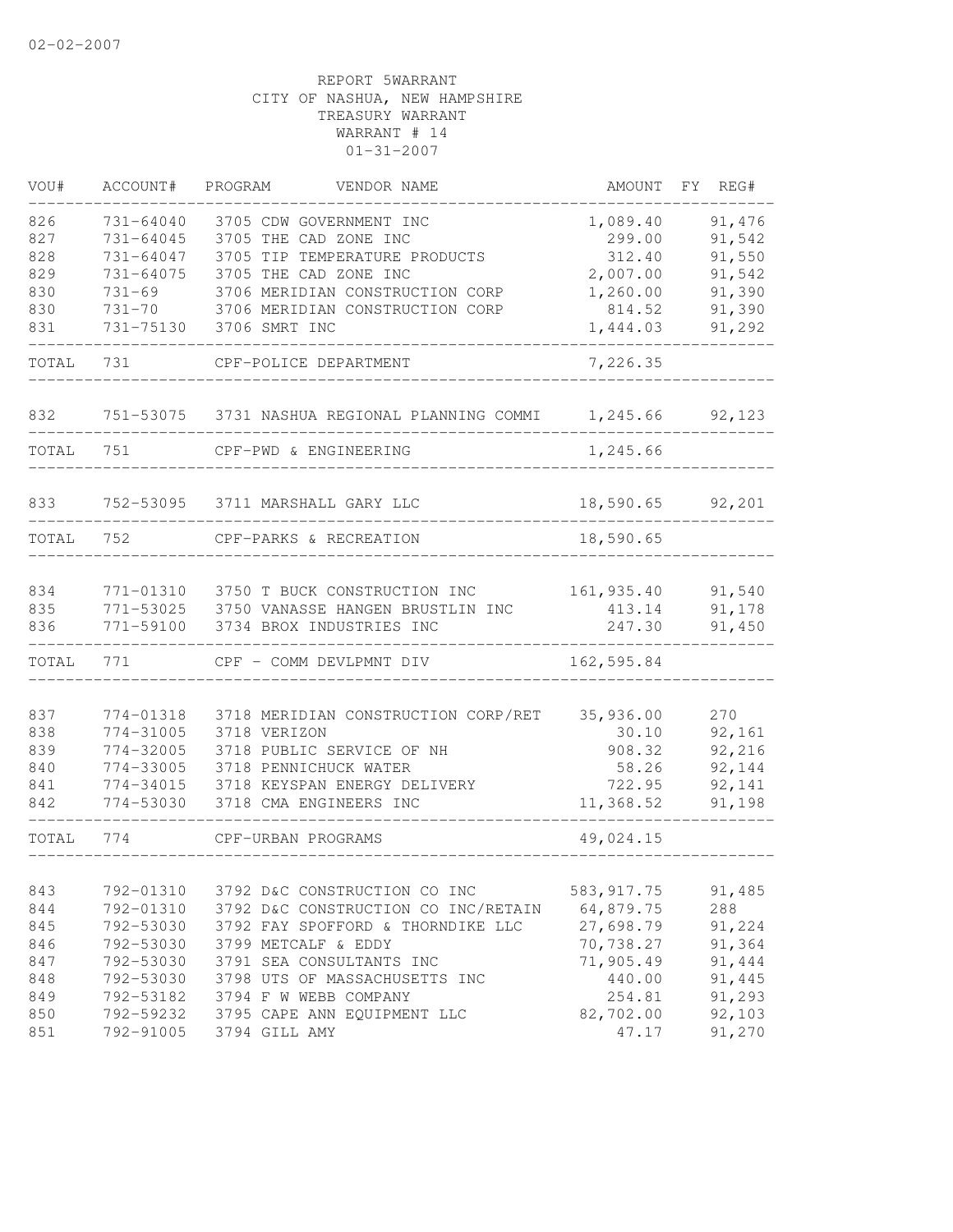| WOU#       | ACCOUNT# PROGRAM |                          | VENDOR NAME | AMOUNT FY REG# |  |
|------------|------------------|--------------------------|-------------|----------------|--|
|            |                  |                          |             |                |  |
| тотат. 792 |                  | CPF-WASTEWATER USER FUND |             | 902,584.03     |  |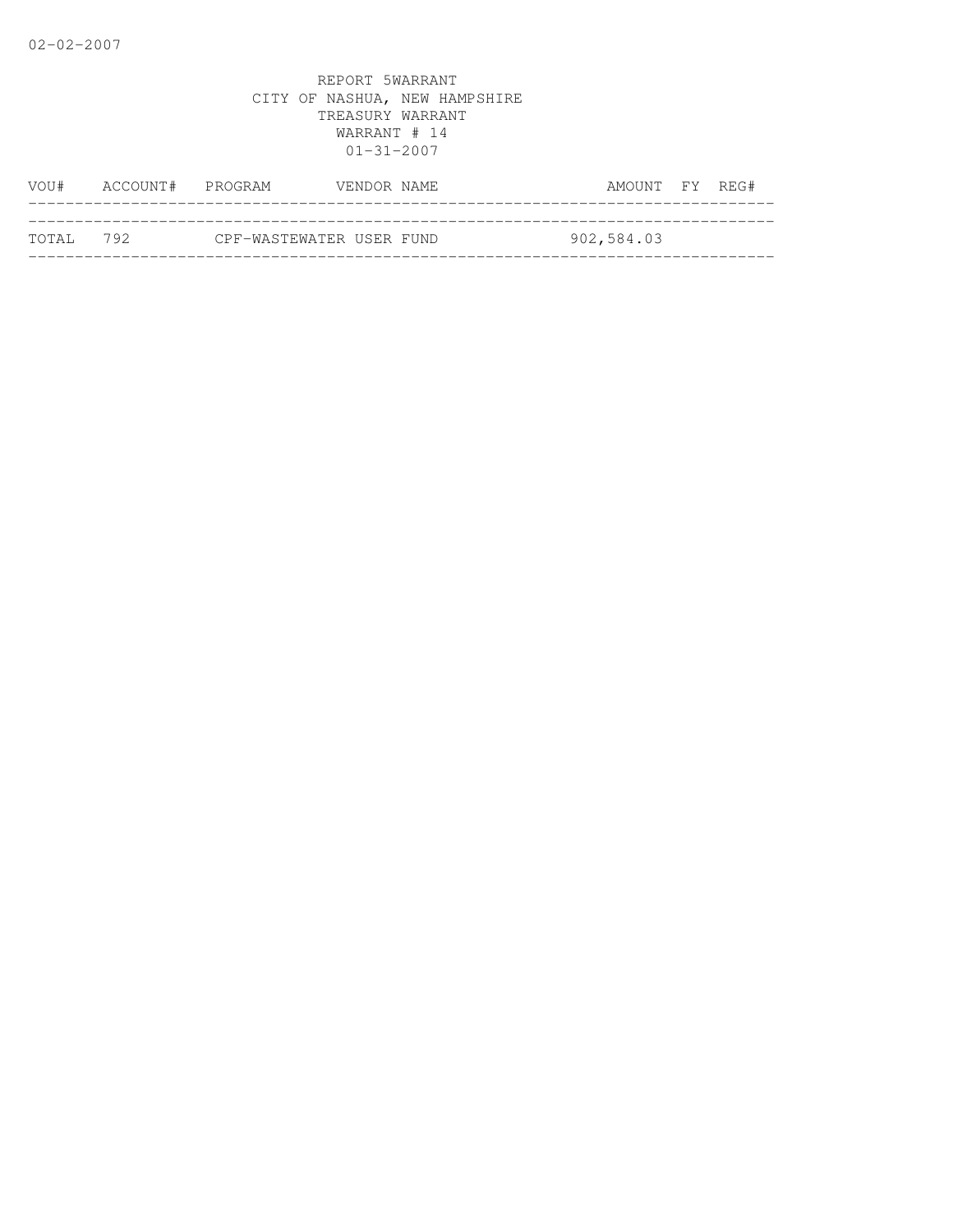| VOU# | ACCOUNT#  | VENDOR NAME                    | AMOUNT   | FY | REG#   |  |
|------|-----------|--------------------------------|----------|----|--------|--|
| 852  | 801-31005 | COMCAST                        | 48.85    |    | 92,190 |  |
| 853  | 801-31005 | VERIZON                        | 74.07    |    | 92,135 |  |
| 854  | 801-31040 | PAETEC COMMUNICATIONS INC      | 7.21     |    | 92,115 |  |
| 855  | 801-32005 | PUBLIC SERVICE OF NH           | 1,272.02 |    | 92,216 |  |
| 856  | 801-33005 | PENNICHUCK WATER               | 114.66   |    | 92,144 |  |
| 857  | 801-41005 | STAPLES BUSINESS ADVANTAGE     | 55.40    |    | 91,679 |  |
| 858  | 801-41010 | ANCO ENGRAVED SIGNS & STAMPS I | 73.89    |    | 91,607 |  |
| 859  | 801-41015 | STAPLES BUSINESS ADVANTAGE     | 23.09    |    | 91,679 |  |
| 860  | 801-45191 | BROX INDUSTRIES INC            | 226.94   |    | 91,247 |  |
| 861  | 801-46045 | CCP INDUSTRIES INC             | 122.62   |    | 91,433 |  |
| 862  | 801-46045 | M & N SPORTS LLC               | 592.50   |    | 91,420 |  |
| 862  | 801-46045 | M & N SPORTS LLC               | 517.50   |    | 91,420 |  |
| 862  | 801-46045 | M & N SPORTS LLC               | 240.00   |    | 91,420 |  |
| 863  | 801-47010 | CINTAS FIRSTAID & SAFETY       | 81.65    |    | 91,393 |  |
| 864  | 801-49040 | LAB SAFETY SUPPLY INC          | 661.86   |    | 91,472 |  |
| 865  | 801-49075 | RIS PAPER COMPANY INC          | 211.51   |    | 91,313 |  |
| 866  | 801-53080 | NORMANDEAU ASSOCIATES INC      | 1,413.69 |    | 91,443 |  |
| 867  | 801-53082 | CHEMSERVE ENVIRONMENTAL ANALYS | 207.00   |    | 91,614 |  |
| 868  | 801-59100 | AMHERST APPLIANCE REPAIR/STEVE | 420.00   |    | 92,178 |  |
| 869  | 801-59100 | SAFETY & HEALTH COUNCIL OF NOR | 100.00   |    | 91,352 |  |
| 870  | 801-59239 | STAPLES BUSINESS ADVANTAGE     | 222.63   |    | 91,679 |  |
| 871  | 801-59245 | D & R TOWING INC               | 300.00   |    | 91,999 |  |
| 872  | 801-59245 | MAINE OXY                      | 64.00    |    | 91,170 |  |
| 873  | 801-59255 | ROUTHIER & SONS INC            | 2,481.93 |    | 91,432 |  |
| 874  | 801-72010 | CONWAY OFFICE PRODUCTS LLC     | 90.00    |    | 91,350 |  |
| 875  | 801-74020 | GOVCONNECTION INC              | 104.47   |    | 91,183 |  |
| 876  | 801-75023 | BELLETETES INC                 | 104.89   |    | 91,412 |  |
| 877  | 801-75023 | J LAWRENCE HALL INC            | 347.50   |    | 92,034 |  |
| 878  | 801-75023 | JOHNSON'S ELECTRIC SUPPLY      | 289.24   |    | 91,298 |  |
| 879  | 801-77020 | GMS HYDRAULICS INC             | 1,735.65 |    | 92,033 |  |
| 880  | 801-77020 | SOUTHWORTH-MILTON INC          | 826.77   |    | 91,209 |  |
| 881  | 801-78065 | MAYNARD & LESIEUR INCORPORATED | 3,831.82 |    | 92,009 |  |
| 881  | 801-78065 | MAYNARD & LESIEUR INCORPORATED | 3,681.47 |    | 92,009 |  |
| 881  | 801-78065 | MAYNARD & LESIEUR INCORPORATED | 405.45   |    | 92,009 |  |
| 882  | 801-78100 | CASEY EQUIPMENT & RENTAL CORP  | 1,532.38 |    | 91,642 |  |
| 883  | 801-78100 | CN WOOD CO INC                 | 5,495.28 |    | 91,665 |  |
| 883  | 801-78100 | CN WOOD CO INC                 | 56.24    |    | 91,665 |  |
| 884  | 801-78100 | LIBERTY INTN'L TRUCKS OF NH LL | 21.98    |    | 92,007 |  |
| 884  | 801-78100 | LIBERTY INTN'L TRUCKS OF NH LL | 621.70   |    | 92,007 |  |
| 885  | 801-78100 | MCDEVITT TRUCKS INC            | 115.71   |    | 91,667 |  |
| 885  | 801-78100 | MCDEVITT TRUCKS INC            | 830.84   |    | 91,667 |  |
| 886  | 801-78100 | NAPA AUTO PARTS                | 89.08    |    | 91,633 |  |
| 886  | 801-78100 | NAPA AUTO PARTS                | 337.11   |    | 91,633 |  |
| 887  | 801-78100 | SANEL AUTO PARTS CO            | 86.21    |    | 91,423 |  |
| 887  | 801-78100 | SANEL AUTO PARTS CO            | 403.98   |    | 91,423 |  |
| 888  | 801-82025 | NH RETIREMENT SYSTEM           | 297.55   |    | 259    |  |
| 889  | 801-83130 | ITT HARTFORD                   | 70.80    |    | 264    |  |
| 889  | 801-83230 | ITT HARTFORD                   | 86.52    |    | 264    |  |
|      |           |                                |          |    |        |  |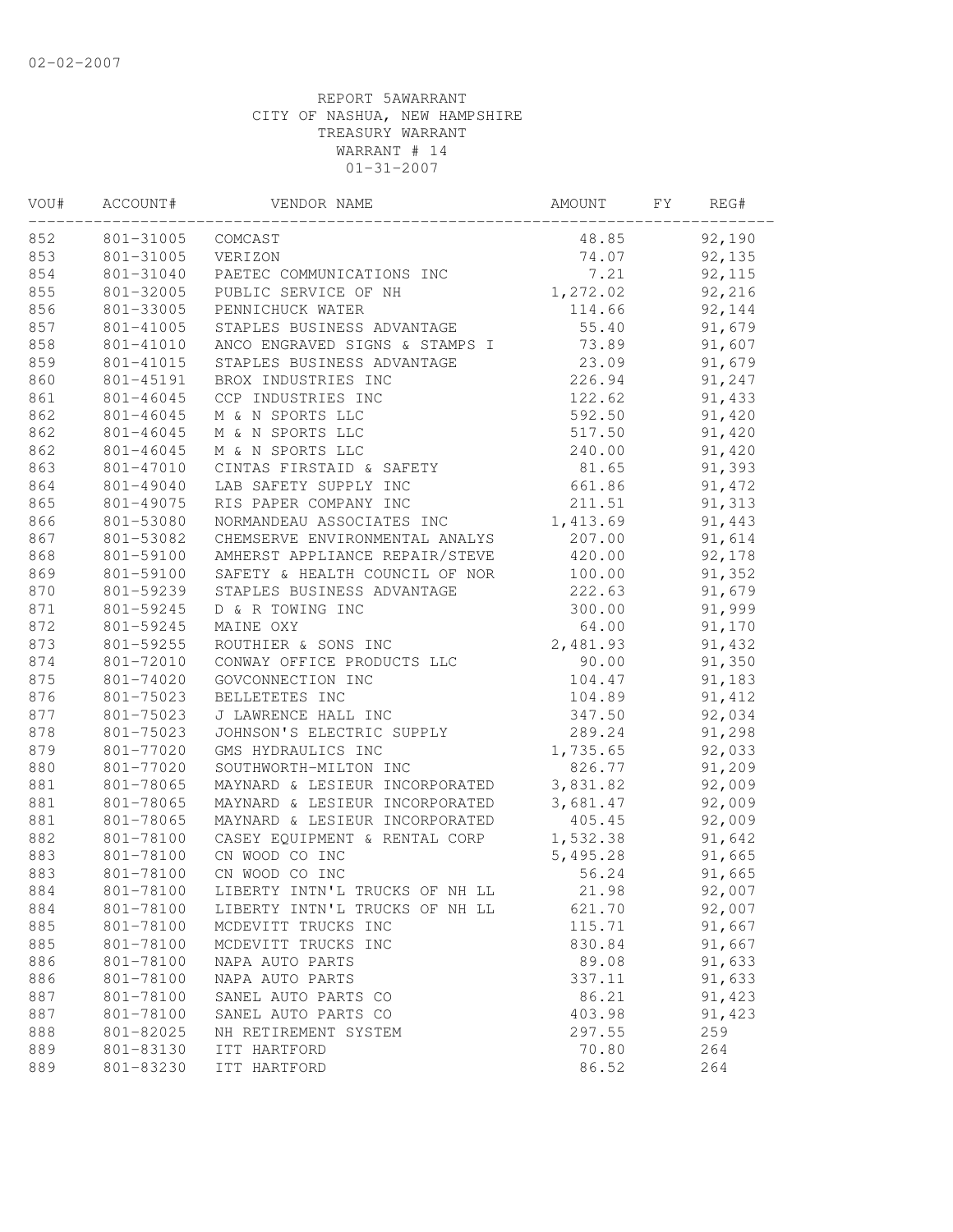|     |                  | VOU# ACCOUNT# VENDOR NAME                                      | AMOUNT FY REG#                 |              |
|-----|------------------|----------------------------------------------------------------|--------------------------------|--------------|
|     |                  | 889 801-83330 ITT HARTFORD                                     | 76.10 264                      |              |
| 889 |                  | 801-83430 ITT HARTFORD                                         | 40.88                          | 264          |
| 890 | 801-85050        | US BANK NA (091000022)                                         | 3, 185.56 260                  |              |
| 891 | 801-85060        | TREASURER STATE OF NH                                          | 183,798.10 284                 |              |
| 891 |                  | 801-85065 TREASURER STATE OF NH                                | 70,931.36 284                  |              |
| 891 |                  | 801-85070 TREASURER STATE OF NH                                | 22,055.77                      | 284          |
| 892 |                  | 801-96125 GZA GEOENVIRONMENTAL INC                             |                                | 91,758       |
|     |                  | TOTAL 801 SOLID WASTE DISPOSAL                                 | ________________________       | 312,993.48   |
|     |                  |                                                                |                                |              |
| 893 |                  | 802-215-00 AMERIQUEST MORTGAGE SEC                             | 27.96 91,516                   |              |
| 894 |                  | 802-215-00 AYYILDIZ KASIM                                      | 49.06 91,520                   |              |
| 895 |                  | 802-215-00 BERMAN RICHARD & JUDITH                             | 82.00 91,504                   |              |
| 896 |                  | 802-215-00 BISWAS PRABUDDHA                                    | 18.38                          | 91,486       |
| 897 |                  | 802-215-00 BLINOW PAUL                                         | $34.42$<br>$40.52$<br>$112.50$ | 91,492       |
| 898 | $802 - 215 - 00$ | BOFINGER TODD & ANNA<br>BOUCHARD MARION<br>BOXXI PANI          |                                | 91,570       |
| 899 | 802-215-00       |                                                                |                                | 91,561       |
| 900 | $802 - 215 - 00$ | BOXXI PAUL                                                     | 44.16                          | 91,494       |
| 901 | 802-215-00       | CLARKSON TERRY                                                 | 34.42                          | 91,552       |
| 902 |                  | 802-215-00 COHEN SHIRLEY                                       | 38.08 91,488                   |              |
| 903 | 802-215-00       | COOK GEORGE TRUSTEE COOK FAM R 44.18 91,518                    |                                |              |
| 904 | 802-215-00       | DOIRON RICHARD & JEAN                                          | 41.74                          | 91,511       |
| 905 | $802 - 215 - 00$ | ELSTON TRACY & GEORGE                                          | 41.74                          | 91,496       |
| 906 | 802-215-00       | FRIGARD ANN                                                    |                                | 91,490       |
| 907 |                  | $802-215-00$ FRYATT KEITH & MAGDALEN<br>802-215-00 CAUPERT :-- | 35.64<br>34.42<br>51.88        | 91,568       |
| 908 |                  | 802-215-00 GAUDETTE MAURICE                                    |                                | 91,564       |
| 909 |                  | 802-215-00 GREENLEAF DEV INC                                   |                                | 21.00 91,500 |
| 910 |                  | 802-215-00 GUSTITUS SCOTT                                      |                                | 60.24 91,574 |
| 911 |                  | 802-215-00 KELLY JOHN                                          |                                | 45.40 91,507 |
| 912 | 802-215-00       | LEVESQUE OLIVETTE                                              |                                | 19.88 91,554 |
| 913 | 802-215-00       | LINATSAS DONNA                                                 | 24.74                          | 91,514       |
| 914 | 802-215-00       | LOCHHEAD HENRY & ANITA                                         | 56.38                          | 91,566       |
| 915 | $802 - 215 - 00$ | MATTE JOHN                                                     | 32.17<br>24.66<br>19.52        | 91,523       |
| 916 | $802 - 215 - 00$ | MCGETTIGAN MICHAEL                                             |                                | 91,560       |
| 917 |                  | 802-215-00 ORCHID DEVELOPMENT                                  |                                | 91,498       |
| 918 | $802 - 215 - 00$ | OWENS ERIC & ANNE                                              | 63.70                          | 91,502       |
| 919 |                  | 802-215-00 PENA JUAN & ZUNILDA CRUZ                            | 133.79                         | 91,563       |
| 920 | $802 - 215 - 00$ | ROBINSON ALBER & SHIRLEY                                       | 144.53                         | 91,556       |
| 921 | $802 - 215 - 00$ | RUSSELL JENNIFER                                               | 56.38                          | 91,509       |
| 922 | $802 - 215 - 00$ | THOMPSON DANIEL                                                | 31.90                          | 91,558       |
| 923 | $802 - 215 - 00$ | WELDON DANIEL                                                  | 258.17                         | 91,572       |
| 924 | $802 - 215 - 00$ | WRIGHT PATRICIA                                                | 20.50                          | 91,521       |
| 925 | 802-31005        | VERIZON                                                        | 482.23                         | 92,135       |
| 926 | 802-31040        | PAETEC COMMUNICATIONS INC                                      | 7.52                           | 92,115       |
| 927 | 802-32005        | PUBLIC SERVICE OF NH                                           | 17.57                          | 92,216       |
| 927 | 802-32005        | PUBLIC SERVICE OF NH                                           | 48,166.37                      | 92,216       |
| 927 | 802-32005        | PUBLIC SERVICE OF NH                                           | 3,448.99                       | 92,217       |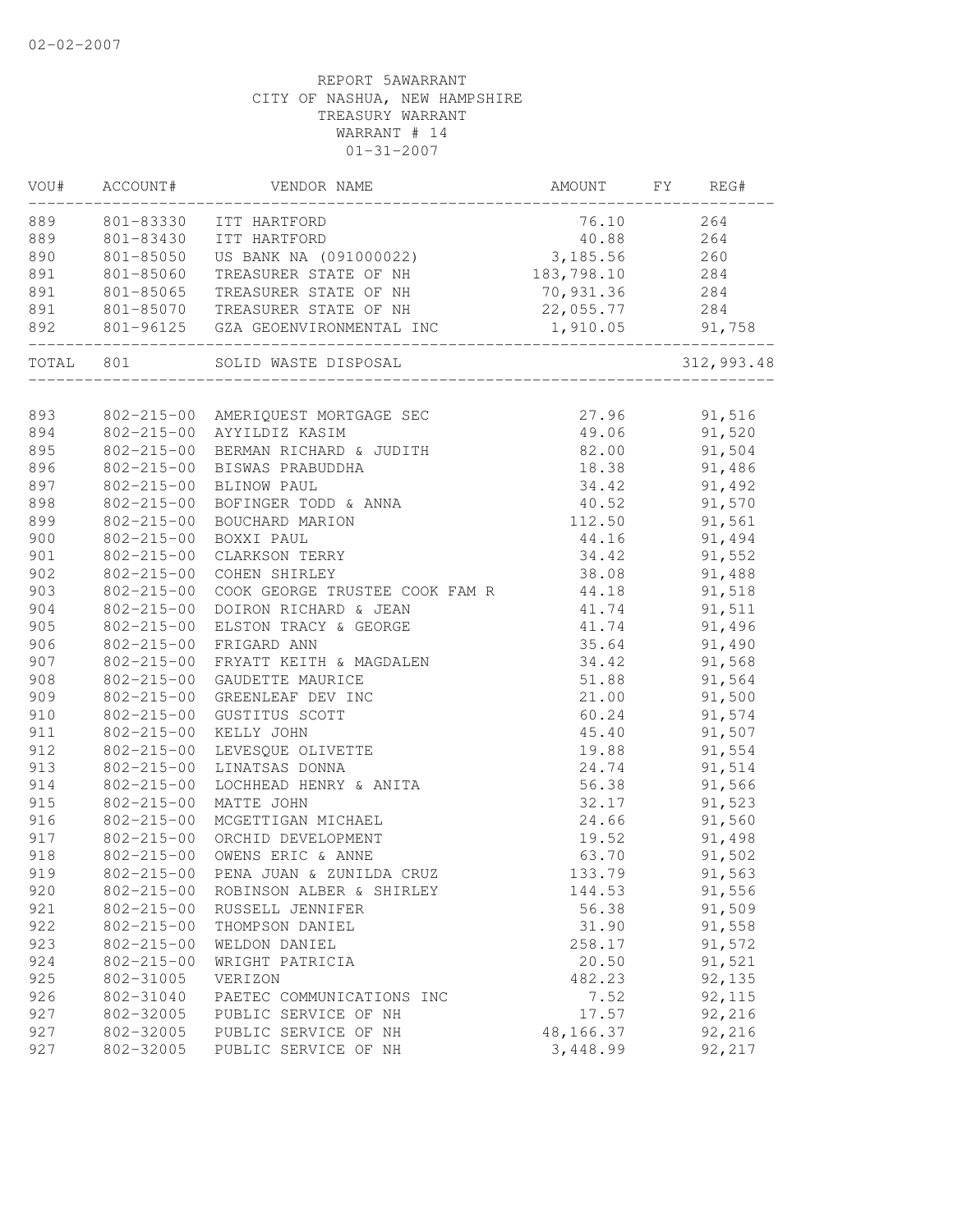| VOU# | ACCOUNT#    | VENDOR NAME                    | AMOUNT    | FΥ | REG#    |  |
|------|-------------|--------------------------------|-----------|----|---------|--|
| 928  | 802-33005   | PENNICHUCK WATER               | 651.03    |    | 92,144  |  |
| 929  | 802-34015   | KEYSPAN ENERGY DELIVERY        | 15,758.12 |    | 92,141  |  |
| 930  | 802-41015   | ANCO ENGRAVED SIGNS & STAMPS I | 153.25    |    | 91,607  |  |
| 931  | 802-41015   | STAPLES BUSINESS ADVANTAGE     | 604.85    |    | 91,679  |  |
| 932  | 802-42010   | CENTRAL PAPER PRODUCTS CO      | 243.40    |    | 92,021  |  |
| 933  | 802-45101   | CIBA SPECIALTY CHEMICALS CO    | 6,732.00  |    | 91,271  |  |
| 934  | 802-45103   | JCI JONES CHEMICALS INC        | 2,236.85  |    | 91, 473 |  |
| 935  | 802-45105   | HOLLAND COMPANY INC            | 2,824.04  |    | 91,326  |  |
| 936  | 802-45106   | KEMIRA WATER SOLUTIONS INC     | 3,381.40  |    | 91, 477 |  |
| 937  | 802-45175   | ARC SOURCE INC                 | 84.90     |    | 91,850  |  |
| 938  | 802-46045   | UNIFIRST CORPORATION           | 118.44    |    | 91,653  |  |
| 938  | 802-46045   | UNIFIRST CORPORATION           | 670.11    |    | 91,653  |  |
| 939  | $802 - 467$ | HILLSBOROUGH COUNTY TREASURER  | 845.57    |    | 92,016  |  |
| 940  | 802-49025   | OFFICE OF WATER PROGRAMS       | 196.00    |    | 92,193  |  |
| 940  | 802-49025   | OFFICE OF WATER PROGRAMS       | 441.00    |    | 92,193  |  |
| 941  | 802-49070   | COLE-PARMER INSTRUMENT COMPANY | 7,179.49  |    | 91,354  |  |
| 942  | 802-53030   | CHEMSERVE ENVIRONMENTAL ANALYS | 961.44    |    | 91,614  |  |
| 943  | 802-53030   | EASTERN ANALYTICAL INC         | 2,218.00  |    | 91,418  |  |
| 944  | 802-53030   | ENVIROSYSTEMS INC              | 1,025.00  |    | 91,296  |  |
| 945  | 802-53030   | HEALTH & SAFETY SERVICES UNLIM | 236.00    |    | 91,389  |  |
| 946  | 802-53075   | ADS LLC                        | 4,015.91  |    | 91,480  |  |
| 947  | 802-59100   | ANSWERING SERVICES OF NH LLC   | 77.00     |    | 91,186  |  |
| 948  | 802-59100   | MONSTER STORAGE                | 570.00    |    | 92,106  |  |
| 949  | 802-59220   | PRINTGRAPHICS OF MAINE         | 2,646.74  |    | 91,288  |  |
| 950  | 802-59225   | RESOURCE MANAGEMENT INC        | 18,186.07 |    | 91,185  |  |
| 951  | 802-59230   | BROX INDUSTRIES INC            | 743.82    |    | 91,247  |  |
| 952  | 802-59230   | TDD EARTH TECHHOLOGIES INC     | 5,855.00  |    | 92,104  |  |
| 953  | 802-59239   | STAPLES BUSINESS ADVANTAGE     | 114.05    |    | 91,679  |  |
| 954  | 802-59265   | CITIZENS BANK OF NH            | 415.34    |    | 91,484  |  |
| 955  | 802-59275   | PENNICHUCK WATER               | 6,389.12  |    | 92,146  |  |
| 956  | 802-59320   | LIBERTY INTN'L TRUCKS OF NH LL | 13.22     |    | 92,007  |  |
| 957  | 802-59320   | LIONEL'S WHEEL ALIGNMENT INC   | 95.95     |    | 91,363  |  |
| 958  | 802-59320   | MAYNARD & LESIEUR INCORPORATED | 462.20    |    | 92,009  |  |
| 958  | 802-59320   | MAYNARD & LESIEUR INCORPORATED | 740.36    |    | 92,009  |  |
| 959  | 802-59320   | NAPA AUTO PARTS                | 1,027.49  |    | 91,633  |  |
| 960  | 802-59320   | SANEL AUTO PARTS CO            | 24.17     |    | 91,423  |  |
| 961  | 802-64192   | GRAINGER                       | 471.04    |    | 91,265  |  |
| 961  | 802-64192   | GRAINGER                       | 22.41     |    | 91,265  |  |
| 962  | 802-64192   | HOME DEPOT CREDIT SERVICES     | 142.76    |    | 92,134  |  |
| 962  | 802-64192   | HOME DEPOT CREDIT SERVICES     | 730.44    |    | 92,134  |  |
| 963  | 802-64192   | M & M ELECTRICAL SUPPLY CO INC | 59.82     |    | 91,997  |  |
| 963  | 802-64192   | M & M ELECTRICAL SUPPLY CO INC | 60.00     |    | 91,997  |  |
| 964  | 802-64192   | PINE MOTOR PARTS               | 45.58     |    | 92,010  |  |
| 965  | 802-64192   | SAM'S CLUB DIRECT              | 102.27    |    | 92,155  |  |
| 966  | 802-72010   | CONWAY OFFICE PRODUCTS LLC     | 90.00     |    | 91,350  |  |
| 967  | 802-77045   | INFILCO DEGREMONT INC          | 464.75    |    | 91,451  |  |
| 968  | 802-77050   | GRAINGER                       | 1,209.41  |    | 91,265  |  |
| 969  | 802-77050   | MCMASTER-CARR SUPPLY CO        | 528.03    |    | 91,388  |  |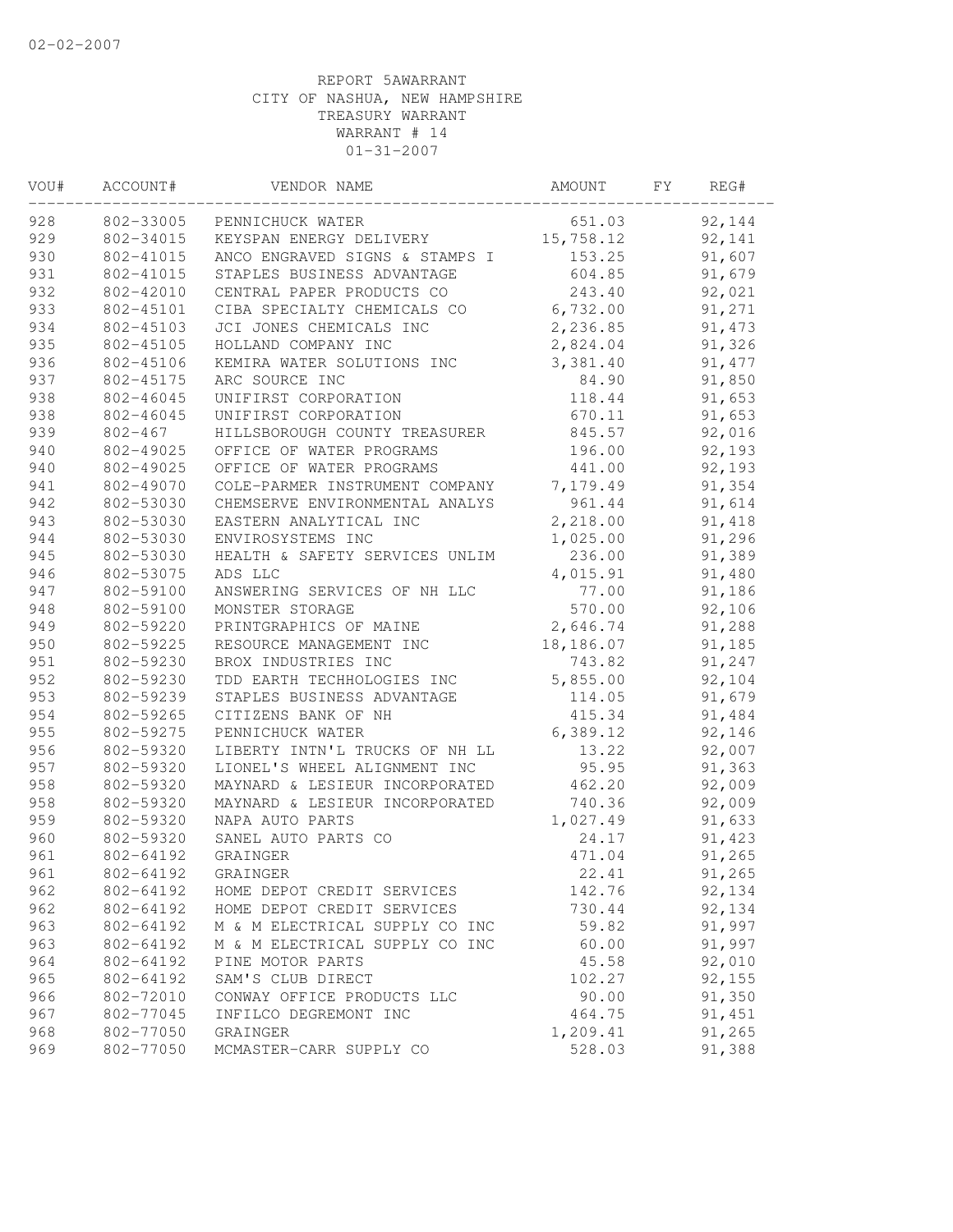| VOU#  | ACCOUNT#  | VENDOR NAME                    | AMOUNT    | FY. | REG#       |
|-------|-----------|--------------------------------|-----------|-----|------------|
| 970   | 802-77050 | PINE MOTOR PARTS               | 275.82    |     | 92,010     |
| 971   | 802-77050 | RADIO SHACK                    | 55.97     |     | 92,117     |
| 972   | 802-77055 | MCMASTER-CARR SUPPLY CO        | 239.64    |     | 91,388     |
| 973   | 802-77063 | UNITED SUPPLY COMPANY INC      | 195.94    |     | 92,019     |
| 974   | 802-77065 | APPLIED INDUSTRIAL TECHNOLOGIE | 3, 214.56 |     | 91,283     |
| 975   | 802-77065 | KOMLINE-SANDERSON ENGINEERING  | 4,582.15  |     | 91,459     |
| 976   | 802-77066 | MOTION INDUSTRIES INC          | 1,026.26  |     | 91,371     |
| 977   | 802-77066 | UNITED SUPPLY COMPANY INC      | 65.62     |     | 92,019     |
| 978   | 802-77069 | CORRIVEAU ROUTHIER INC         | 167.70    |     | 91,998     |
| 979   | 802-77069 | G H PHILBRICK SONS INC         | 9,503.50  |     | 91,456     |
| 980   | 802-77069 | HOME DEPOT CREDIT SERVICES     | 227.02    |     | 92,134     |
| 981   | 802-77069 | M & M ELECTRICAL SUPPLY CO INC | 149.14    |     | 91,997     |
| 982   | 802-77069 | MCMASTER-CARR SUPPLY CO        | 606.91    |     | 91,388     |
| 983   | 802-77069 | PINE MOTOR PARTS               | 39.57     |     | 92,010     |
| 984   | 802-77069 | UNITED SUPPLY COMPANY INC      | 41.25     |     | 92,019     |
| 985   | 802-77071 | FASTENAL CO                    | 129.31    |     | 91,229     |
| 986   | 802-77072 | M & M ELECTRICAL SUPPLY CO INC | 987.70    |     | 91,997     |
| 987   | 802-82025 | NH RETIREMENT SYSTEM           | 489.00    |     | 259        |
| 988   | 802-83030 | ITT HARTFORD                   | 393.90    |     | 264        |
| 989   | 802-85040 | US BANK NA (091000022)         | 13,723.75 |     | 260        |
| 990   | 802-94005 | CIARDELLI GERALDINE            | 398.29    |     | 92,105     |
| 991   | 802-94005 | ESSENSA DAVID                  | 63.38     |     | 91,425     |
| 992   | 802-94005 | LECLERC MARIO                  | 563.74    |     | 91,337     |
| 993   | 802-94005 | LESIEUR-MCAULEY NANCY          | 364.34    |     | 91,673     |
| 994   | 802-94005 | LOWE KENNETH                   | 33.00     |     | 91,304     |
| 995   | 802-96004 | GATEWAY COMPANIES INC          | 1,735.17  |     | 91, 471    |
| 996   | 802-96004 | HORIZON SOLUTIONS CORP         | 5,555.70  |     | 91,182     |
| 997   | 802-96004 | RADIO SHACK                    | 296.48    |     | 92,117     |
| TOTAL | 802       | SEWERAGE DISPOSAL SYSTEM       |           |     | 190,855.39 |
|       |           |                                |           |     |            |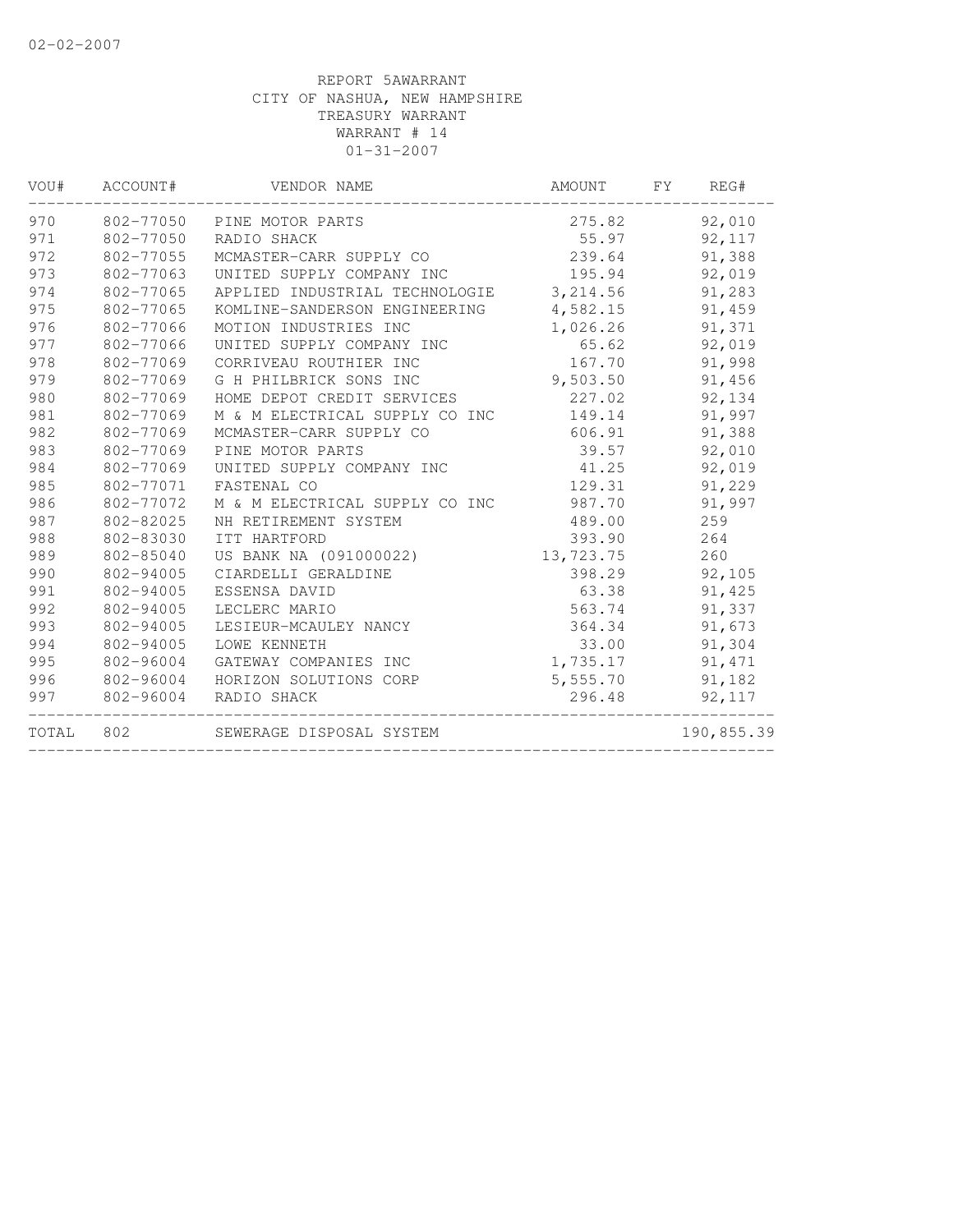| VOU#                                      | ACCOUNT#                                                                      | VENDOR NAME                                                                                                           | AMOUNT                                                      | FY | REG#                                           |
|-------------------------------------------|-------------------------------------------------------------------------------|-----------------------------------------------------------------------------------------------------------------------|-------------------------------------------------------------|----|------------------------------------------------|
| 998                                       |                                                                               | 931-64192 RAY ALLEN MANUFACTURING CO INC                                                                              | 1,300.00                                                    |    | 91,383                                         |
| TOTAL                                     | 931                                                                           | POLICE TRUST FUND                                                                                                     |                                                             |    | 1,300.00                                       |
| 999                                       | 941-98029                                                                     | BOARD OF HEALTH/PETTY CASH                                                                                            | 55.25                                                       |    | 92,107                                         |
| TOTAL                                     | 941                                                                           | HEALTH & COMM SVCS TRUST FUND                                                                                         |                                                             |    | 55.25                                          |
| 1,000<br>1,001<br>1,002<br>1,003<br>1,004 | $951 - 05055$<br>$951 - 05057$<br>$951 - 05057$<br>951-05060<br>$951 - 05068$ | TO THE ESTATE OF LEOPOLD PARE<br>CAPITAL BANK & TRUST<br>MFS SERVICE CTR INC<br>HOOKER & HOLCOMBE INC<br>HIGHWAY TECH | 3,000.00<br>22, 128.64<br>14,740.03<br>4,308.00<br>1,470.30 |    | 91,458<br>92,194<br>92,195<br>92,209<br>91,398 |
| 1,005<br>1,006<br>1,007<br>1,008          | $951 - 05068$<br>951-05068<br>$951 - 22$<br>951-53030                         | NEW ENGLAND SIGNAL SYSTEMS INC<br>SWARCO TRAFFIC MGMT INC<br>DONIK CORPORATION<br>FAY SPOFFORD & THORNDIKE LLC        | 3,000.00<br>389.92<br>52,000.00<br>7,075.65                 |    | 91,369<br>91,463<br>92,169<br>91,224           |
| TOTAL                                     | 951                                                                           | PWD & ENG TRUST FUND                                                                                                  |                                                             |    | 108, 112.54                                    |
| 1,009<br>1,010                            | 952-05058<br>952-98029                                                        | HANDY HOUSE INC<br>JEANNOTTE'S MARKET                                                                                 | 59.00<br>58.36                                              |    | 92,170<br>91,306                               |
| TOTAL                                     | 952                                                                           | PARK & RECREATION TRUST FUND                                                                                          |                                                             |    | 117.36                                         |
| 1,011<br>1,012<br>1,013                   | 975-05051<br>975-05051<br>975-45050                                           | MUSEUM OF FINE ARTS BOSTON<br>NATIONAL TRUST FORUM<br>THE TEACHING COMPANY                                            | 400.00<br>115.00<br>3,759.20                                |    | 92,138<br>92,230<br>91,188                     |
| TOTAL                                     | 975                                                                           | LIBRARY TRUST FUND                                                                                                    |                                                             |    | 4,274.20                                       |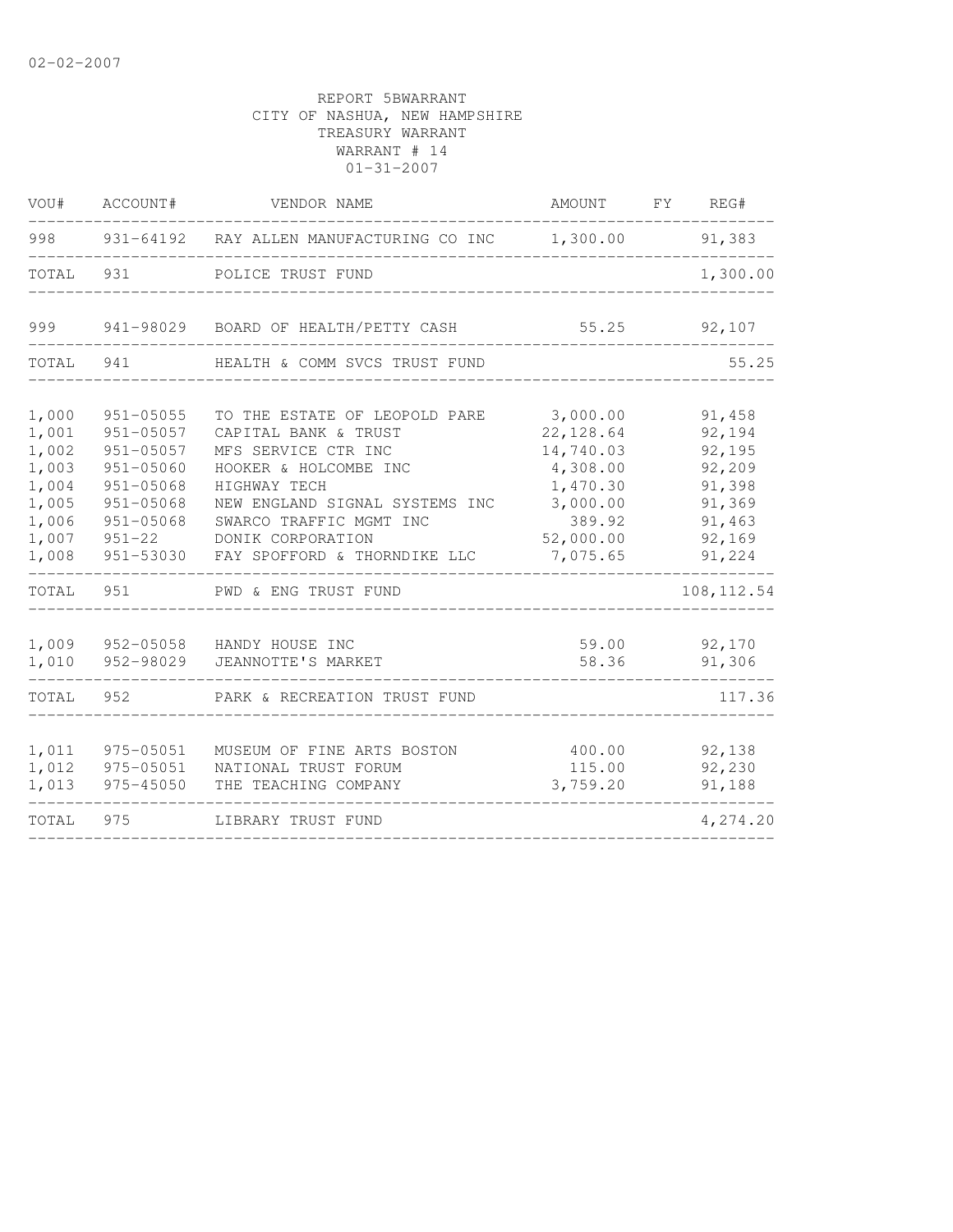|           | ACCOUNT#                 | PAYROLL WEEK ENDING                    | AMOUNT           |          |
|-----------|--------------------------|----------------------------------------|------------------|----------|
|           | $151 - 41$<br>$151 - 41$ | $13 - JAN - 2007$<br>$20 - JAN - 2007$ | 790.43<br>799.32 |          |
| TOTAL 151 |                          | A/R POLICE OVERTIME                    |                  | 1,589.75 |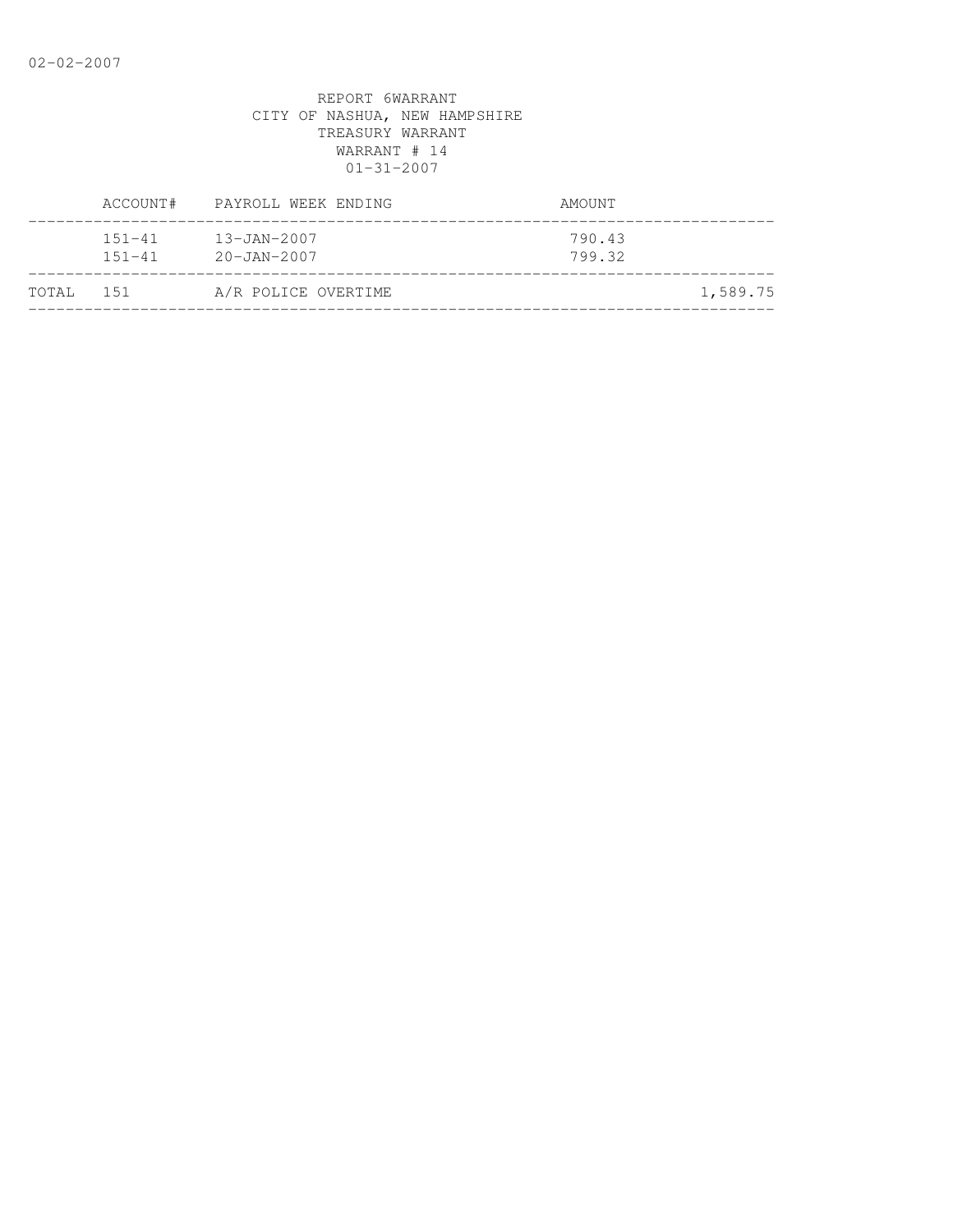|            | ACCOUNT# PAYROLL WEEK ENDING                                            | AMOUNT                            |          |
|------------|-------------------------------------------------------------------------|-----------------------------------|----------|
|            | 3037-11515 13-JAN-2007                                                  | 696.17                            |          |
|            | TOTAL 303 ALT - INCENTIVE FUND PROGRAM                                  | _________________________________ | 696.17   |
|            | 305-11239  13-JAN-2007                                                  | 970.72                            |          |
|            | 305-11239 20-JAN-2007                                                   | 970.71                            |          |
|            | TOTAL 305 SRF - CIVIC & COMM ACTIVITIES<br>____________________________ |                                   | 1,941.43 |
|            |                                                                         |                                   |          |
|            | 308-83051  13-JAN-2007                                                  | 1,948.26                          |          |
|            | 308-83051 20-JAN-2007                                                   | 1,469.39                          |          |
| 308-83052  | $13 - JAN - 2007$                                                       | 800.42                            |          |
| 308-83052  | 20-JAN-2007                                                             | 698.75                            |          |
|            | 308-83102  13-JAN-2007                                                  | 1,860.33                          |          |
|            | 308-83102 20-JAN-2007<br>___________________________                    | 1,860.33                          |          |
| TOTAL 308  | SRF - INSURANCE<br>. _ _ _ _ _ _ _ _ _ _ _ _ _ _ _ _ _ _                |                                   | 8,637.48 |
|            | 3086-11870  13-JAN-2007                                                 |                                   |          |
| 3086-12006 | 13-JAN-2007                                                             | 2,852.31<br>1,812.59              |          |
| 3086-13004 | 13-JAN-2007                                                             | 1,100.00                          |          |
| 3086-13032 | 13-JAN-2007                                                             | 202.05                            |          |
|            | 3086-13032 20-JAN-2007                                                  | 202.05                            |          |
|            | 3086-13133 13-JAN-2007                                                  | 1,818.75                          |          |
|            | TOTAL 308 JAVITS GRANT PROGRAM                                          |                                   | 7,987.75 |
|            |                                                                         |                                   |          |
| 3097-11162 | 13-JAN-2007                                                             | 1,092.01                          |          |
| 3097-11162 | 20-JAN-2007                                                             | 1,092.01                          |          |
| 3097-11408 | 13-JAN-2007                                                             | 721.60                            |          |
| 3097-11408 | 20-JAN-2007                                                             | 721.60                            |          |
|            | 3097-12112  13-JAN-2007                                                 | 3,509.94                          |          |
| 3097-12112 | $20 - JAN - 2007$                                                       | 2,921.19                          |          |
|            | 3097-12830 13-JAN-2007                                                  | 63.50                             |          |
| 3097-12830 | $20 - JAN - 2007$                                                       | 61.95                             |          |
| 3097-19138 | 13-JAN-2007                                                             | 2,755.50                          |          |
| 3097-19139 | 13-JAN-2007                                                             | 8,158.44                          |          |
| 3097-19140 | 13-JAN-2007                                                             | 8,765.21                          |          |
| 3097-19140 | $20 - JAN - 2007$                                                       | 6,941.09                          |          |
| 3097-19540 | 13-JAN-2007                                                             | 20, 443.57                        |          |
| 3097-19540 | $20 - JAN - 2007$                                                       | 16, 455.53                        |          |
| 3097-19544 | 13-JAN-2007<br>20-JAN-2007                                              | 766.46<br>489.56                  |          |
| 3097-19544 |                                                                         |                                   |          |
| 3097-19545 | 13-JAN-2007                                                             | 1,306.88                          |          |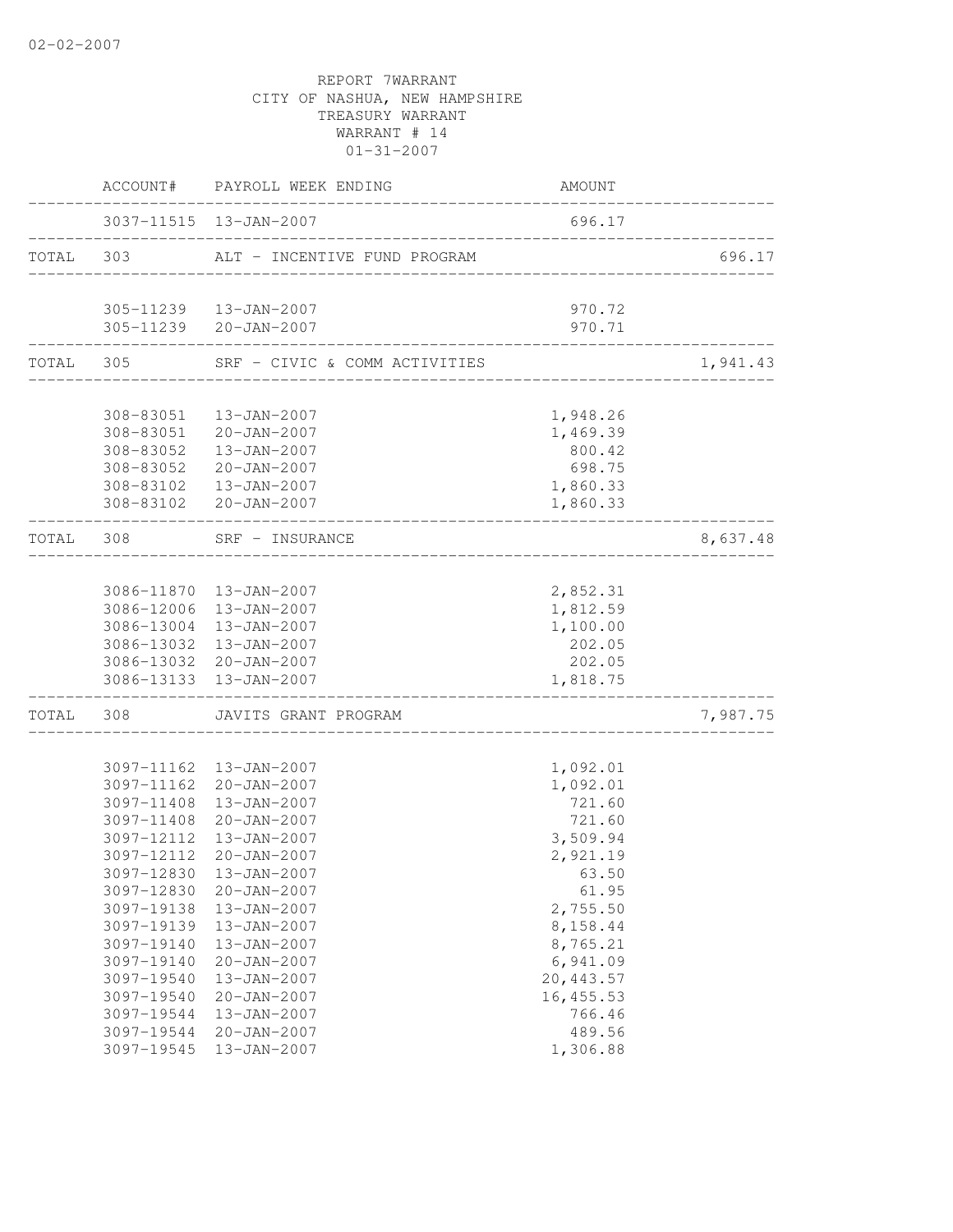|           | ACCOUNT#               | PAYROLL WEEK ENDING                              | <b>AMOUNT</b>           |            |
|-----------|------------------------|--------------------------------------------------|-------------------------|------------|
|           |                        | 3097-19545 20-JAN-2007                           | 1,067.75                |            |
| TOTAL 309 |                        | SRF - FOOD SERVICES                              | ----------------------- | 77, 333.79 |
|           |                        | 3117-12006 13-JAN-2007                           | 1,775.00                |            |
|           |                        | 3117-13032  13-JAN-2007                          | $-37.14$                |            |
|           | TOTAL 311              | DRIVER'S EDUCATION                               |                         | 1,737.86   |
|           |                        |                                                  |                         |            |
|           |                        | 3118-13032 13-JAN-2007<br>3118-13032 20-JAN-2007 | 123.80<br>43.33         |            |
| TOTAL 311 |                        | SUMMER SCHOOL                                    |                         | 167.13     |
|           |                        |                                                  |                         |            |
|           | 312-11165              | 13-JAN-2007                                      | 745.98                  |            |
|           | 312-11165              | 20-JAN-2007                                      | 745.98                  |            |
|           | 312-11191              | 13-JAN-2007                                      | 703.92                  |            |
|           | 312-11191              | 20-JAN-2007                                      | 703.91                  |            |
|           | 312-11547              | 13-JAN-2007                                      | 1,948.01                |            |
|           | 312-11547              | 20-JAN-2007                                      | 1,948.02                |            |
|           | 312-12010              | 13-JAN-2007                                      | 82.80                   |            |
|           | 312-12116              | 13-JAN-2007                                      | 551.93                  |            |
|           | 312-12116<br>312-12150 | $20 - JAN - 2007$<br>13-JAN-2007                 | 551.93                  |            |
|           |                        | 312-12150 20-JAN-2007                            | 180.00<br>120.00        |            |
|           |                        | 312-13004  13-JAN-2007                           | 263.96                  |            |
|           |                        | 312-13004 20-JAN-2007                            | 833.76                  |            |
| TOTAL     | 312                    | SRF - FINANCIAL SERVICES                         |                         | 9,380.20   |
|           |                        | 3122-12006 13-JAN-2007                           | 4,812.50                |            |
|           |                        | 3122-12006 20-JAN-2007                           | 50.00                   |            |
| TOTAL 312 |                        | ADULT ED/CONTINUING ED                           |                         | 4,862.50   |
|           |                        | 3245-12006 13-JAN-2007                           | 600.00                  |            |
|           |                        | 3245-12006 20-JAN-2007                           | 500.00                  |            |
| TOTAL 324 |                        | YOUTH SAFE HAVEN-PAL                             |                         | 1,100.00   |
|           |                        | 331-11245  13-JAN-2007                           | 500.00                  |            |
|           |                        | 331-11245 20-JAN-2007                            | 500.00                  |            |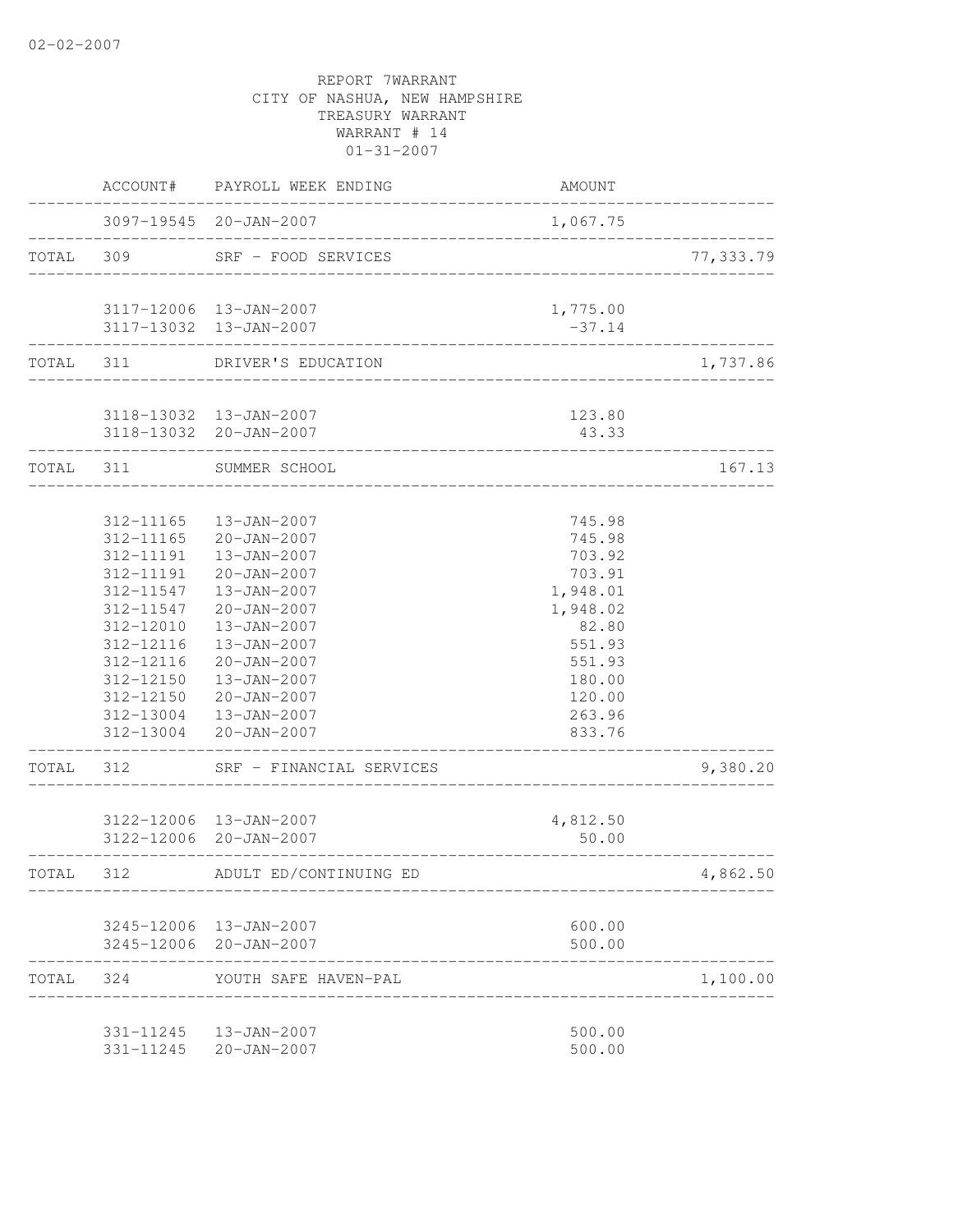|           | ACCOUNT#   | PAYROLL WEEK ENDING                             | AMOUNT   |           |
|-----------|------------|-------------------------------------------------|----------|-----------|
|           | 331-11549  | $13 - JAN - 2007$                               | 676.71   |           |
|           | 331-11549  | 20-JAN-2007                                     | 676.71   |           |
|           | 331-11558  | 13-JAN-2007                                     | 1,053.23 |           |
|           | 331-11558  | $20 - JAN - 2007$                               | 1,053.23 |           |
|           | 331-11567  | 13-JAN-2007                                     | 1,263.79 |           |
|           | 331-11567  | $20 - JAN - 2007$                               | 1,263.79 |           |
|           | 331-12115  | 13-JAN-2007                                     | 524.61   |           |
|           | 331-12115  | 20-JAN-2007                                     | 524.60   |           |
|           | 331-13038  | 20-JAN-2007                                     | 120.33   |           |
|           |            | 331-13044  13-JAN-2007                          | 2,203.26 |           |
|           |            | 331-13044 20-JAN-2007                           | 2,823.92 |           |
|           |            | 331-18036  13-JAN-2007                          | 2,732.59 |           |
|           |            | 331-18036 20-JAN-2007                           | 7,864.96 |           |
| TOTAL 331 |            | SRF - POLICE DEPARTMENT                         |          | 23,781.73 |
|           |            |                                                 |          |           |
|           |            | 332-13004  13-JAN-2007<br>332-13004 20-JAN-2007 | 371.34   |           |
|           |            |                                                 | 250.54   |           |
|           |            | 332-18084  13-JAN-2007                          | 211.03   |           |
| TOTAL 332 |            | SRF - FIRE DEPARTMENT                           |          | 832.91    |
|           |            | 3337-12201 20-JAN-2007                          | 310.00   |           |
|           |            | 3337-19230 20-JAN-2007                          | 2,003.25 |           |
|           | TOTAL 333  | TITLE I SCHL IMPRV MT PLEASANT                  |          | 2,313.25  |
|           |            |                                                 |          |           |
|           |            | 3347-13133 13-JAN-2007                          | 497.75   |           |
|           |            | 3347-13133 20-JAN-2007                          | 164.57   |           |
| TOTAL 334 |            | TITLE I SCHL IMPRV AMHERST ST                   |          | 662.32    |
|           |            |                                                 |          |           |
|           |            | 3357-11870  13-JAN-2007                         | 2,585.35 |           |
|           |            | 3357-12006 13-JAN-2007                          | 1,317.08 |           |
|           | 3357-12078 | 20-JAN-2007                                     | 1,788.75 |           |
|           | 3357-19230 | 13-JAN-2007                                     | 37.50    |           |
|           | 3357-19230 | 20-JAN-2007                                     | 123.75   |           |
| TOTAL     | 335        | TITLE IB READ 1ST MT PLEASANT                   |          | 5,852.43  |
|           | 341-11107  | 13-JAN-2007                                     | 667.80   |           |
|           | 341-11107  | $20 - JAN - 2007$                               | 667.80   |           |
|           | 341-11235  | 13-JAN-2007                                     | 1,871.29 |           |
|           |            |                                                 |          |           |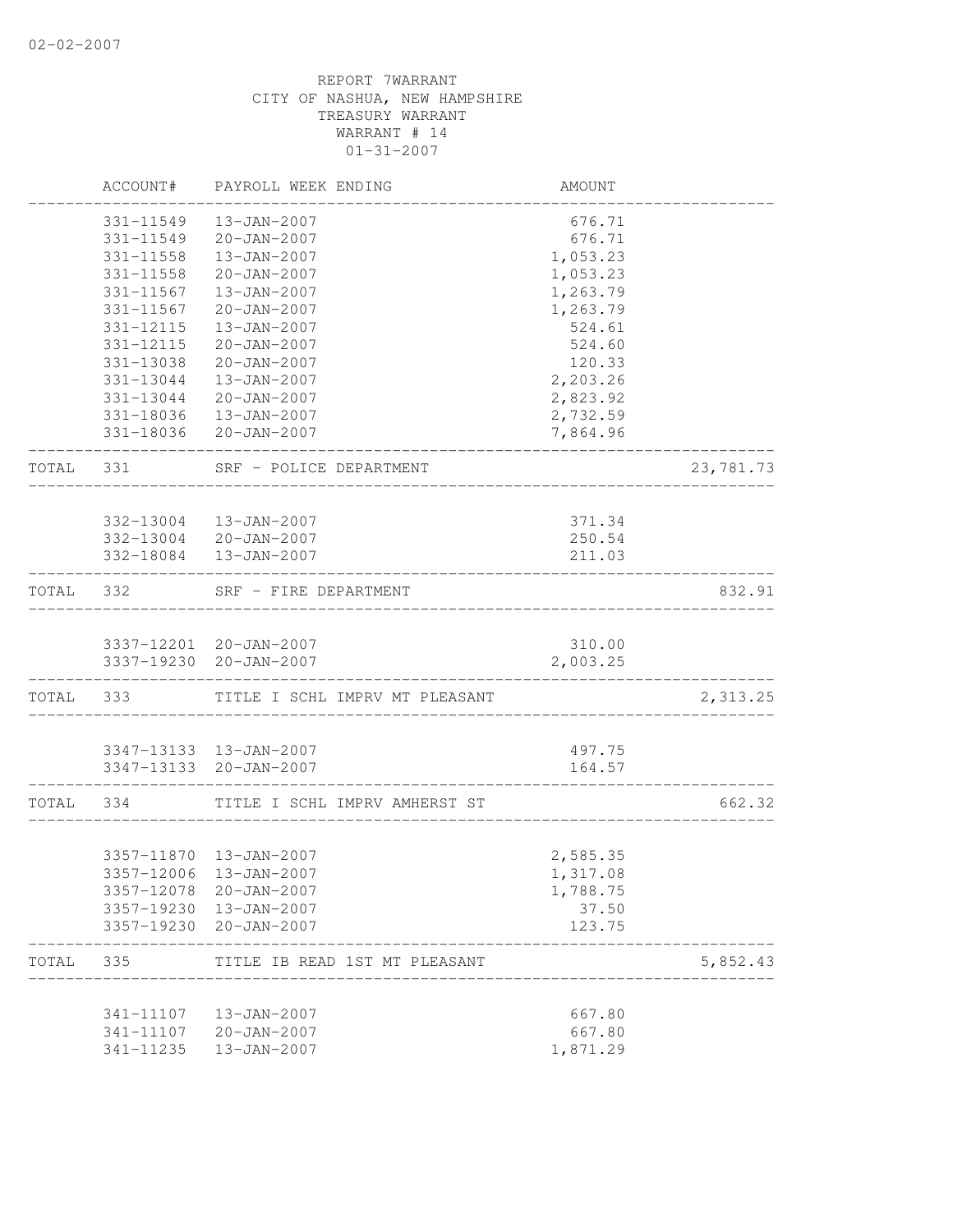|           | ACCOUNT#   | PAYROLL WEEK ENDING       | AMOUNT                               |           |
|-----------|------------|---------------------------|--------------------------------------|-----------|
|           | 341-11235  | $20 - JAN - 2007$         | 1,871.30                             |           |
|           | 341-11346  | 13-JAN-2007               | 210.33                               |           |
|           | 341-11346  | $20 - JAN - 2007$         | 210.33                               |           |
|           | 341-11484  | 13-JAN-2007               | 1,600.00                             |           |
|           | 341-11484  | $20 - JAN - 2007$         | 1,920.00                             |           |
|           | 341-11563  | 13-JAN-2007               | 904.58                               |           |
|           | 341-11563  | $20 - JAN - 2007$         | 904.58                               |           |
|           | 341-11584  | $13 - JAN - 2007$         | 118.26                               |           |
|           | 341-11584  | 20-JAN-2007               | 88.69                                |           |
|           | 341-12037  | 13-JAN-2007               | 100.03                               |           |
|           | 341-12037  | 20-JAN-2007               | 100.03                               |           |
|           | 341-12101  | 13-JAN-2007               | 371.52                               |           |
|           |            | 341-12101 20-JAN-2007     | 371.52                               |           |
| TOTAL     | 341        | SRF - COMMUNITY SERVICES  |                                      | 11,978.06 |
|           |            |                           |                                      |           |
|           | 342-11584  | 13-JAN-2007               | 1,733.35                             |           |
|           | 342-11584  | 20-JAN-2007               | 1,733.35                             |           |
|           | 342-12000  | 13-JAN-2007               | 615.00                               |           |
|           | 342-12000  | $20 - JAN - 2007$         | 555.00                               |           |
|           | 342-12040  | $13 - JAN - 2007$         | 888.00                               |           |
|           | 342-12040  | $20 - JAN - 2007$         | 888.00                               |           |
|           | 342-12081  | $13 - JAN - 2007$         | 80.50                                |           |
|           | 342-12081  | $20 - JAN - 2007$         | 69.00                                |           |
|           | 342-12113  | 13-JAN-2007               | 189.00                               |           |
|           | 342-12113  | 20-JAN-2007               | 189.00                               |           |
|           |            | 342-12582  13-JAN-2007    | 234.60                               |           |
|           |            | 342-12582 20-JAN-2007     | 234.60                               |           |
| TOTAL     | 342        | SRF - COMMUNITY HEALTH    |                                      | 7,409.40  |
|           | 3447-11162 | 13-JAN-2007               | 547.13                               |           |
|           | 3447-11162 | 20-JAN-2007               | 547.14                               |           |
|           | 3447-11860 | 13-JAN-2007               | 5,916.55                             |           |
|           | 3447-12006 | 13-JAN-2007               | 3,795.63                             |           |
|           | 3447-12006 | $20 - JAN - 2007$         | 2,949.93                             |           |
| TOTAL 344 |            | TITLE IV SDF 21ST CENTURY | --------------                       | 13,756.38 |
|           |            |                           | ------------------------------------ |           |
|           | 3507-11726 | 13-JAN-2007               | 18,012.09                            |           |
|           | 3507-11805 | 13-JAN-2007               | 2,492.30                             |           |
|           | 3507-12201 | 13-JAN-2007               | 62.00                                |           |
|           | 3507-12201 | 20-JAN-2007               | 62.00                                |           |
|           | 3507-13133 | 13-JAN-2007               | 75.00                                |           |
|           |            |                           |                                      |           |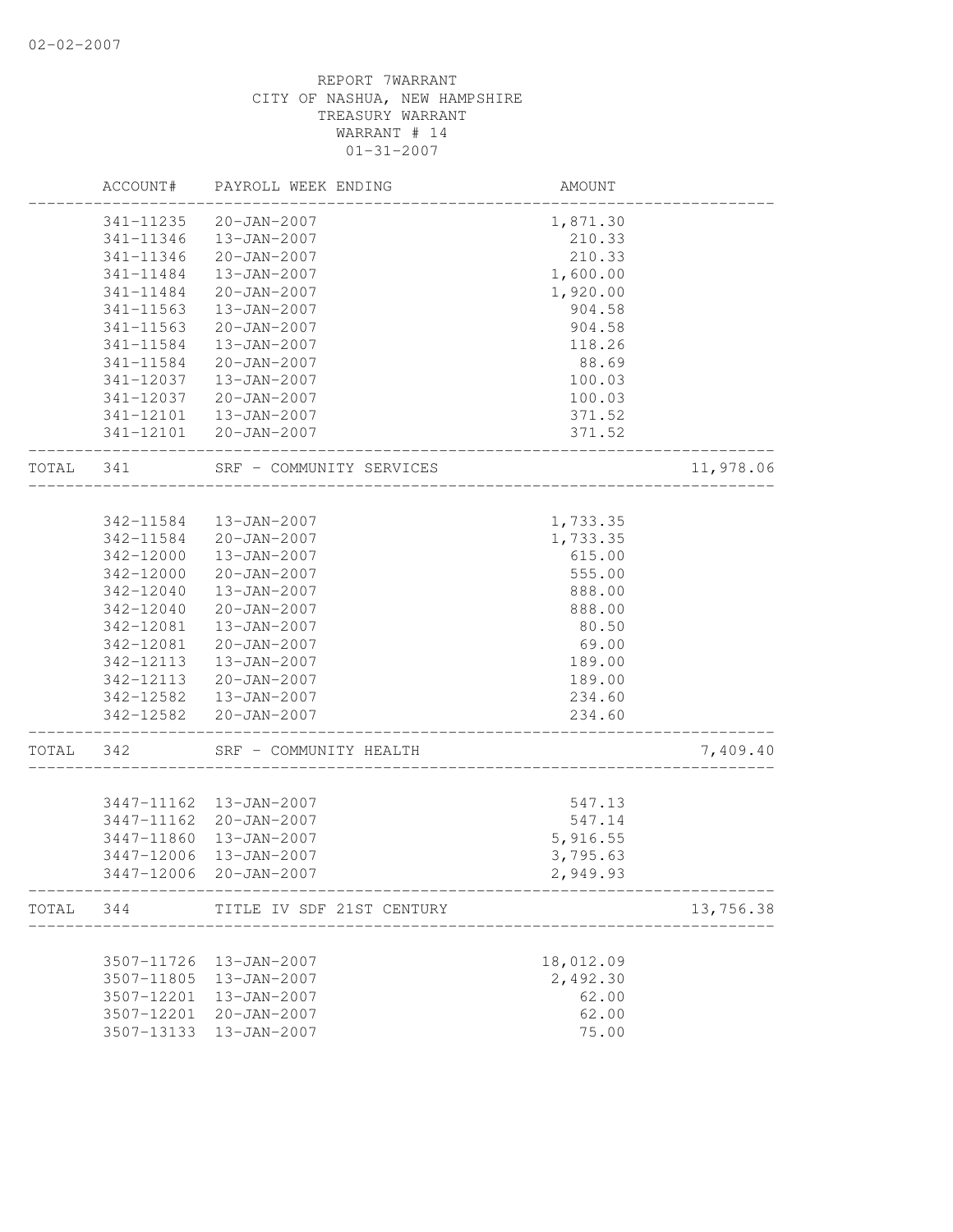|       |                            | ACCOUNT# PAYROLL WEEK ENDING                                            | AMOUNT                            |                                          |
|-------|----------------------------|-------------------------------------------------------------------------|-----------------------------------|------------------------------------------|
|       |                            | TOTAL 350 TITLE 11A TEACHER QUALITY                                     | _________________________________ | 20,703.39                                |
|       |                            |                                                                         |                                   |                                          |
|       |                            | 3516-11802 13-JAN-2007                                                  | 1,672.97                          | . <u>_ _ _ _ _ _ _ _ _ _ _ _ _ _ _</u> _ |
|       |                            | TOTAL 351 TITLE IID ENHANCE ED THRU TECH                                |                                   | 1,672.97                                 |
|       |                            |                                                                         | 240.00                            |                                          |
|       |                            | 352-59050 13-JAN-2007<br>352-59055 13-JAN-2007<br>352-59055 20-JAN-2007 | 563.19<br>563.20                  |                                          |
|       | -------------------------- | TOTAL 352 SRF - PARKS AND RECREATION                                    |                                   | 1,366.39                                 |
|       |                            |                                                                         |                                   |                                          |
|       |                            | 3557-11870  13-JAN-2007<br>3557-12006 13-JAN-2007                       | 2,585.34<br>1,938.48              |                                          |
|       |                            | 3557-12006 20-JAN-2007                                                  | 1,938.48                          |                                          |
|       |                            | 3557-12078  13-JAN-2007                                                 | 293.75                            |                                          |
|       |                            | 3557-12078 20-JAN-2007                                                  | 53.75                             |                                          |
|       |                            | 3557-13004 13-JAN-2007                                                  | 175.00                            |                                          |
|       |                            | 3557-19230 13-JAN-2007                                                  | 325.00                            |                                          |
|       |                            | 3557-19230 20-JAN-2007                                                  | 225.00                            |                                          |
|       |                            | TOTAL 355 TITLE IB READING 1ST FES                                      |                                   | 7,534.80                                 |
|       |                            | 374-01210  13-JAN-2007                                                  | 1,787.65                          |                                          |
|       |                            | 374-01210 20-JAN-2007                                                   | 1,794.30                          |                                          |
|       |                            | 374-0703P   13-JAN-2007                                                 | 233.10                            |                                          |
|       |                            | 374-0703P 20-JAN-2007                                                   | 173.44                            |                                          |
|       |                            | 374-0704P 13-JAN-2007                                                   | 630.85                            |                                          |
|       |                            | 374-0704P 20-JAN-2007                                                   | 436.48                            |                                          |
|       | 374-0705M                  | $20 - JAN - 2007$                                                       | 260.00                            |                                          |
|       |                            | 374-0705P   13-JAN-2007                                                 | 906.52                            |                                          |
|       | 374-0705P                  | $20 - JAN - 2007$                                                       | 937.32                            |                                          |
|       | 374-07235                  | 374-07235   13-JAN-2007<br>$20 - JAN - 2007$                            | 913.78                            |                                          |
|       | 374-0734P                  | 13-JAN-2007                                                             | 629.41<br>1,438.19                |                                          |
|       | 374-0734P                  | 20-JAN-2007                                                             | 1,865.97                          |                                          |
|       | 374-09003                  | 13-JAN-2007                                                             | 159.61                            |                                          |
|       | 374-09003                  | 20-JAN-2007                                                             | 232.76                            |                                          |
| TOTAL | 374                        | SRF - URBAN PROGRAMS<br>__________________                              |                                   | 12,399.38                                |

3767-11726 13-JAN-2007 5,262.50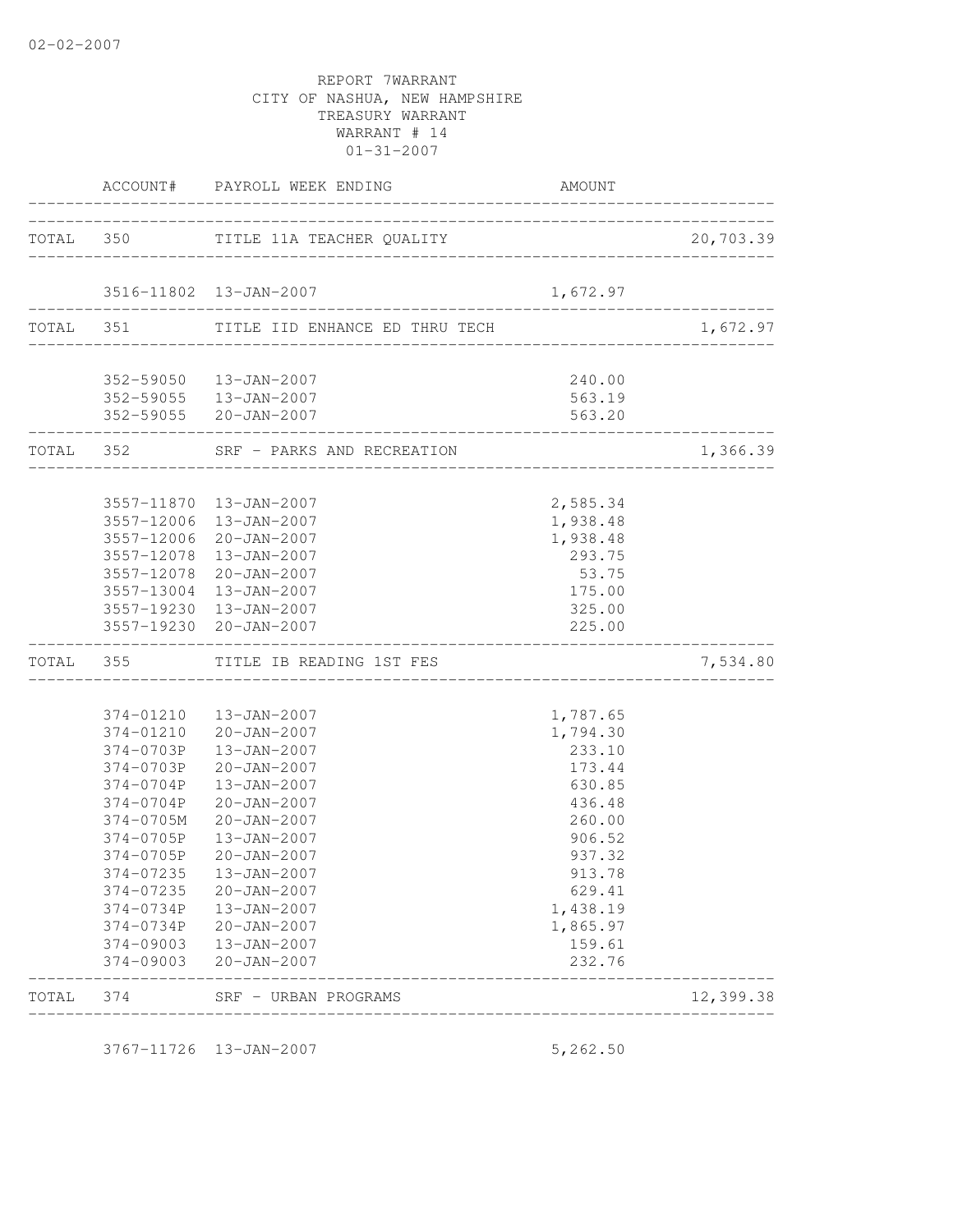|           | ACCOUNT#                          | PAYROLL WEEK ENDING            | AMOUNT          |           |
|-----------|-----------------------------------|--------------------------------|-----------------|-----------|
|           | 3767-11802                        | 13-JAN-2007                    | 1,831.69        |           |
|           | 3767-11870                        | 13-JAN-2007                    | 2,619.80        |           |
|           | 3767-12111                        | 13-JAN-2007                    | 3,219.70        |           |
|           | 3767-12111                        | 20-JAN-2007                    | 6,648.95        |           |
|           | 3767-12126                        | 13-JAN-2007                    | 482.70          |           |
|           | 3767-12126                        | 20-JAN-2007                    | 386.16          |           |
|           | 3767-12198                        | 13-JAN-2007                    | 41,678.92       |           |
|           | 3767-12201                        | 13-JAN-2007                    | 1,125.30        |           |
|           | 3767-12201                        | $20 - JAN - 2007$              | 588.24          |           |
|           | 3767-13133                        | $13 - JAN - 2007$              | 350.03          |           |
|           | 3767-19000                        | 13-JAN-2007                    | 4,234.48        |           |
|           |                                   | 3767-19000 20-JAN-2007         | 1,297.86        |           |
| TOTAL 376 |                                   | TITLE I ESEA                   |                 | 69,726.33 |
|           |                                   |                                |                 |           |
|           |                                   | 3777-19230 13-JAN-2007         | 764.38          |           |
|           |                                   | 3777-19230 20-JAN-2007         | 1,091.88        |           |
| TOTAL     | 377                               | TITLE III ENHANCE ENG LANGUAGE |                 | 1,856.26  |
|           |                                   | 3887-11870  13-JAN-2007        |                 |           |
|           |                                   | 3887-12126 13-JAN-2007         | 53.47<br>179.70 |           |
|           |                                   | 3887-12126 20-JAN-2007         | 224.63          |           |
|           | . _ _ _ _ _ _ _ _ _ _ _ _ _ _ _ _ |                                |                 |           |
| TOTAL 388 |                                   | TITLE V INNOVATIVE PROGRAMS    |                 | 457.80    |
|           |                                   | 3907-12198 13-JAN-2007         | 356.45          |           |
| TOTAL     | 390                               | VOC ED SECONDARY PERKINS       |                 | 356.45    |
|           |                                   | 3937-19000 13-JAN-2007         | 1,030.83        |           |
| TOTAL     | 393                               | DAY CARE                       |                 | 1,030.83  |
|           |                                   | 3957-11726 13-JAN-2007         | 62, 494.76      |           |
|           |                                   | 3957-12201 13-JAN-2007         | 872.33          |           |
| TOTAL     | 395                               | IDEA BASIC SPEC ED             |                 | 63,367.09 |
|           |                                   | 3967-12111 13-JAN-2007         | 1,368.90        |           |
|           | 3967-12111                        | 20-JAN-2007                    | 3,051.29        |           |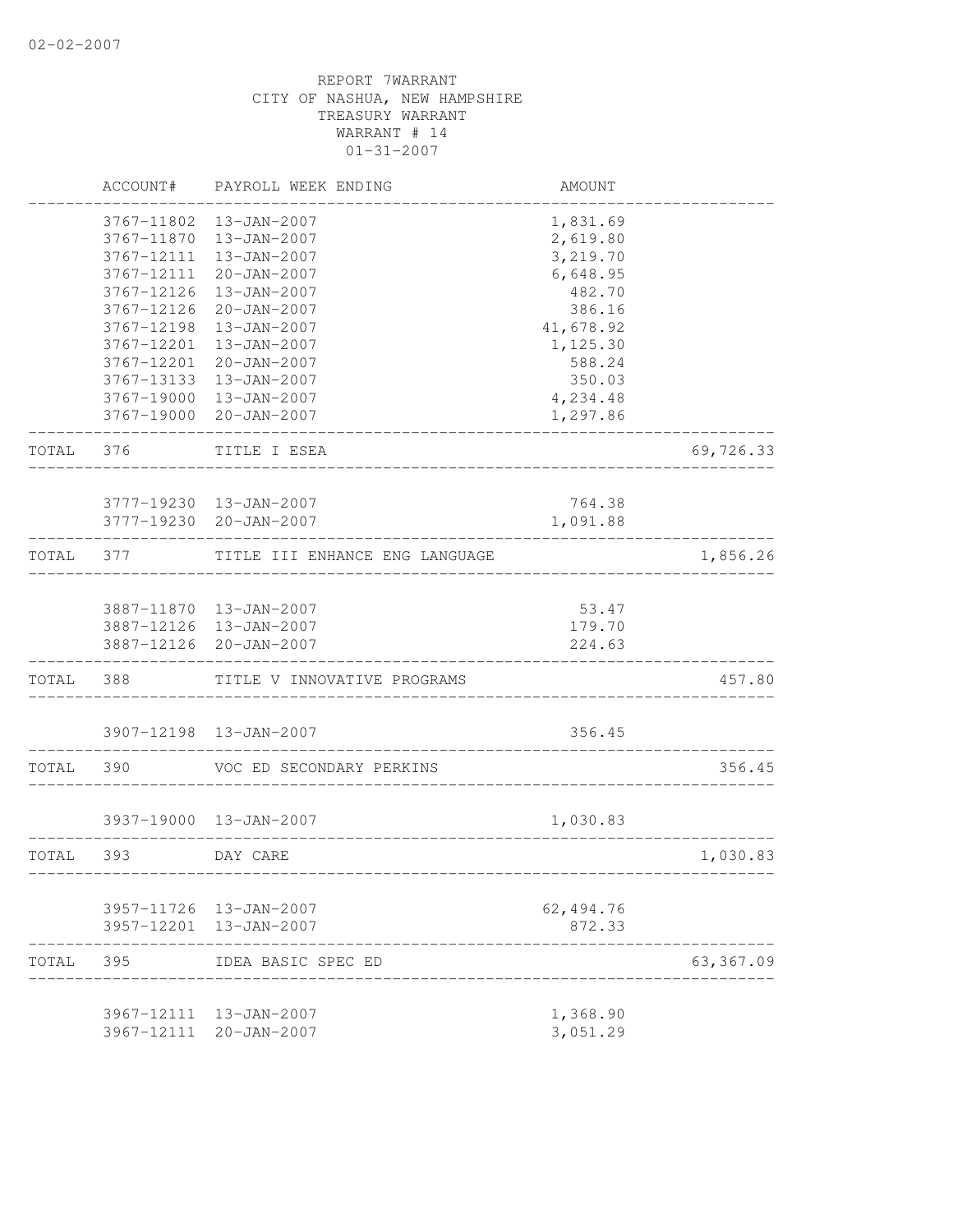|       |       | ACCOUNT# PAYROLL WEEK ENDING                                               | AMOUNT                         |           |
|-------|-------|----------------------------------------------------------------------------|--------------------------------|-----------|
| TOTAL | 396 — | IDEA PRESCHOOL SPEC ED                                                     |                                | 4,420.19  |
|       |       | 3977-12111 13-JAN-2007<br>3977-12111 20-JAN-2007<br>3977-13137 13-JAN-2007 | 6,332.08<br>11,632.84<br>68.63 |           |
| TOTAL | 397   | SPECIAL ED LOCAL                                                           |                                | 18,033.55 |
|       |       |                                                                            |                                |           |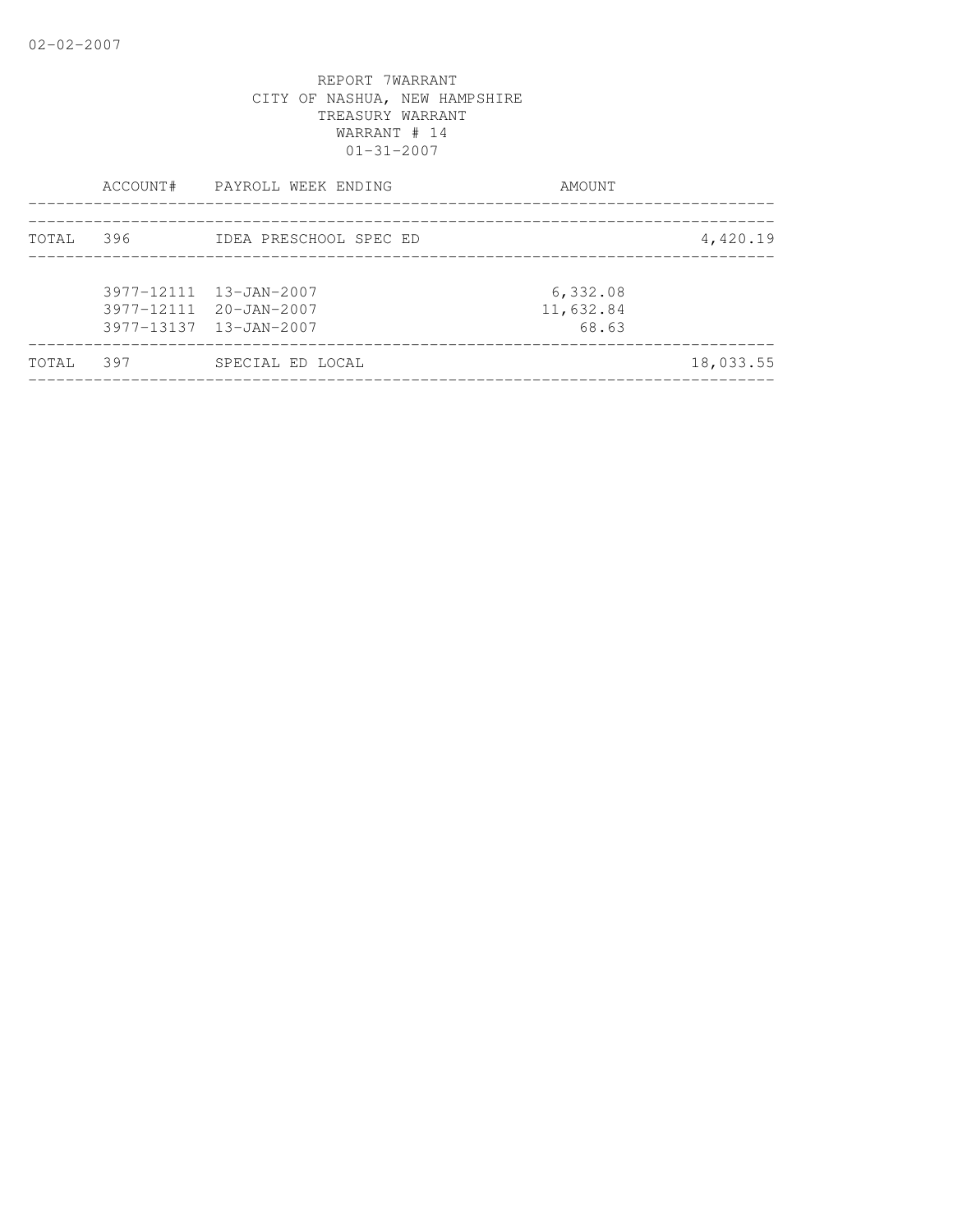|       | ACCOUNT#  | PAYROLL WEEK ENDING     | AMOUNT   |           |
|-------|-----------|-------------------------|----------|-----------|
|       | 501-11033 | 13-JAN-2007             | 999.84   |           |
|       | 501-11033 | $20 - JAN - 2007$       | 999.84   |           |
|       | 501-11370 | 13-JAN-2007             | 676.42   |           |
|       | 501-11370 | $20 - JAN - 2007$       | 676.42   |           |
|       | 501-11471 | 13-JAN-2007             | 1,808.81 |           |
|       | 501-11471 | $20 - JAN - 2007$       | 1,808.80 |           |
|       | 501-11472 | 13-JAN-2007             | 970.78   |           |
|       | 501-11472 | 20-JAN-2007             | 970.79   |           |
|       | 501-11611 | 13-JAN-2007             | 471.06   |           |
|       | 501-11611 | $20 - JAN - 2007$       | 471.05   |           |
| TOTAL | 501       | MAYOR'S OFFICE          |          | 9,853.81  |
|       |           |                         |          |           |
|       | 502-11113 | 13-JAN-2007             | 1,404.16 |           |
|       | 502-11113 | $20 - JAN - 2007$       | 1,404.15 |           |
|       | 502-11195 | 13-JAN-2007             | 1,871.29 |           |
|       | 502-11195 | $20 - JAN - 2007$       | 1,871.29 |           |
|       | 502-11219 | 13-JAN-2007             | 1,651.75 |           |
|       | 502-11219 | 20-JAN-2007             | 1,651.75 |           |
|       |           | 502-11518  13-JAN-2007  | 1,496.50 |           |
|       | 502-11518 | $20 - JAN - 2007$       | 1,496.50 |           |
| TOTAL | 502       | LEGAL DEPARTMENT        |          | 12,847.39 |
|       |           |                         |          |           |
|       |           | 503-11071  13-JAN-2007  | 1,097.88 |           |
|       | 503-11071 | 20-JAN-2007             | 1,097.88 |           |
|       | 503-12092 | 13-JAN-2007             | 452.27   |           |
|       |           | 503-12092 20-JAN-2007   | 452.27   |           |
|       | 503-58005 | 20-JAN-2007             | 60.00    |           |
| TOTAL | 503       | BOARD OF ALDERMEN       |          | 3,160.30  |
|       | 507-82010 | 20-JAN-2007             | 546.13   |           |
| TOTAL | 507       | PENSIONS                |          | 546.13    |
|       |           |                         |          |           |
|       | 511-11103 | 13-JAN-2007             | 844.01   |           |
|       | 511-11103 | 20-JAN-2007             | 844.01   |           |
|       | 511-11234 | 13-JAN-2007             | 1,613.99 |           |
|       | 511-11234 | $20 - JAN - 2007$       | 1,637.38 |           |
| TOTAL | 511       | ADMINISTRATIVE SERVICES |          | 4,939.39  |
|       |           |                         |          |           |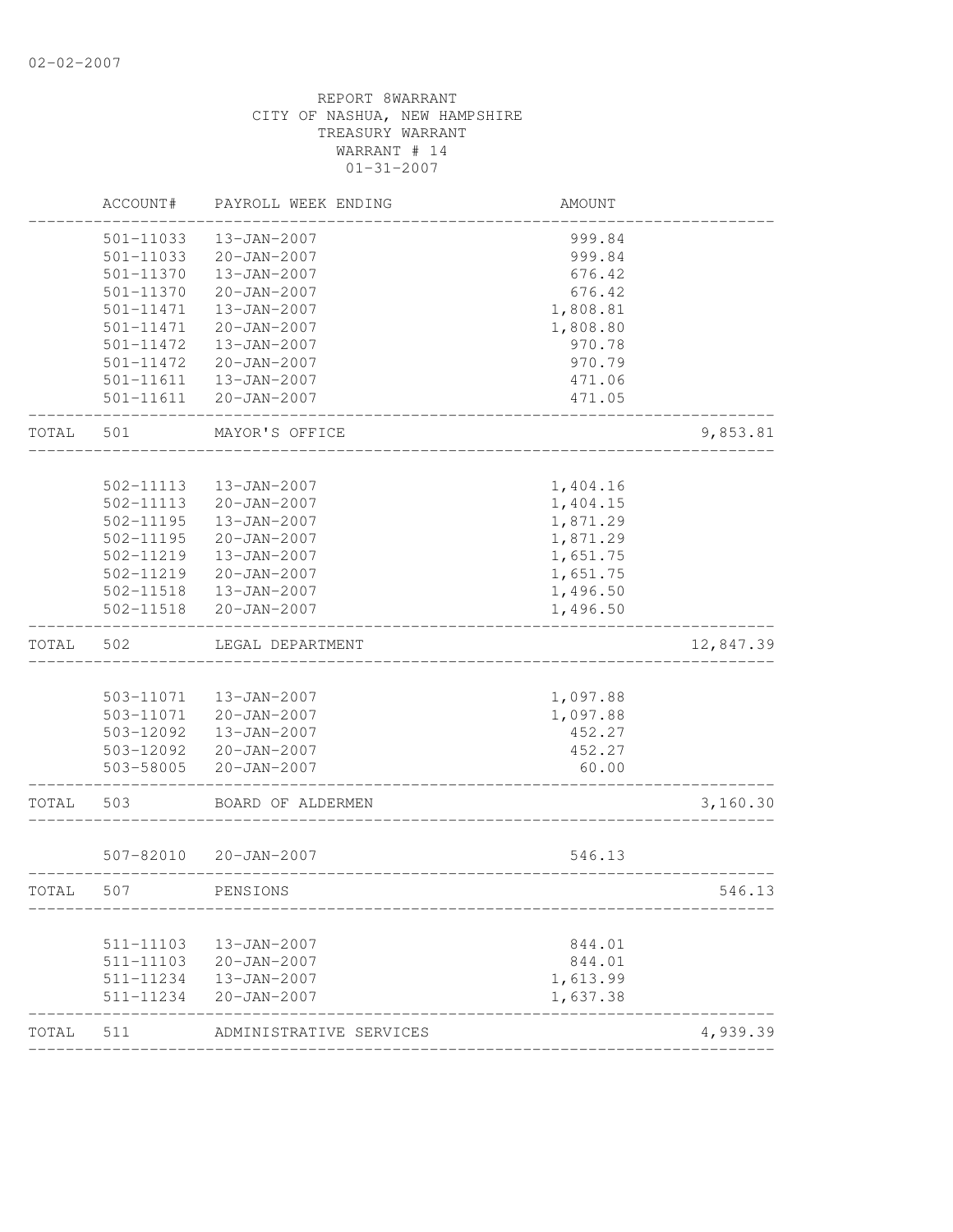|       | ACCOUNT#  | PAYROLL WEEK ENDING | AMOUNT   |            |
|-------|-----------|---------------------|----------|------------|
|       | 512-11005 | 13-JAN-2007         | 772.08   |            |
|       | 512-11005 | $20 - JAN - 2007$   | 772.08   |            |
|       | 512-11008 | 13-JAN-2007         | 255.38   |            |
|       | 512-11008 | $20 - JAN - 2007$   | 255.38   |            |
|       | 512-11050 | 13-JAN-2007         | 631.46   |            |
|       | 512-11050 | $20 - JAN - 2007$   | 631.46   |            |
|       | 512-11064 | 13-JAN-2007         | 917.31   |            |
|       | 512-11064 | 20-JAN-2007         | 917.30   |            |
|       | 512-11073 | 13-JAN-2007         | 2,009.56 |            |
|       | 512-11073 | $20 - JAN - 2007$   | 2,009.56 |            |
|       | 512-11165 | 13-JAN-2007         | 1,079.72 |            |
|       | 512-11165 | $20 - JAN - 2007$   | 1,079.73 |            |
|       | 512-11173 | 13-JAN-2007         | 1,272.29 |            |
|       | 512-11173 | 20-JAN-2007         | 1,272.29 |            |
|       | 512-11177 | 13-JAN-2007         | 1,816.79 |            |
|       | 512-11177 | $20 - JAN - 2007$   | 1,816.79 |            |
|       | 512-11222 | 13-JAN-2007         | 892.85   |            |
|       | 512-11222 | $20 - JAN - 2007$   | 892.85   |            |
|       | 512-11224 | 13-JAN-2007         | 850.75   |            |
|       | 512-11224 | $20 - JAN - 2007$   | 850.75   |            |
|       | 512-11232 | $13 - JAN - 2007$   | 899.90   |            |
|       | 512-11232 | $20 - JAN - 2007$   | 899.90   |            |
|       | 512-11265 | 13-JAN-2007         | 772.39   |            |
|       | 512-11265 | $20 - JAN - 2007$   | 772.39   |            |
|       | 512-11531 | 13-JAN-2007         | 1,434.83 |            |
|       | 512-11531 | 20-JAN-2007         | 1,455.92 |            |
|       | 512-11581 | 13-JAN-2007         | 647.25   |            |
|       | 512-11581 | 20-JAN-2007         | 647.25   |            |
|       | 512-11714 | 13-JAN-2007         | 915.39   |            |
|       | 512-11714 | $20 - JAN - 2007$   | 915.39   |            |
|       | 512-11740 | 13-JAN-2007         | 1,471.26 |            |
|       | 512-11740 | 20-JAN-2007         | 1,471.26 |            |
|       | 512-12010 | 13-JAN-2007         | 248.40   |            |
|       | 512-12017 | 13-JAN-2007         | 633.10   |            |
|       | 512-12017 | $20 - JAN - 2007$   | 633.10   |            |
|       | 512-12019 | $13 - JAN - 2007$   | 214.16   |            |
|       | 512-12019 | $20 - JAN - 2007$   | 160.62   |            |
|       | 512-12033 | 13-JAN-2007         | 539.28   |            |
|       | 512-12033 | $20 - JAN - 2007$   | 539.28   |            |
|       | 512-12052 | 13-JAN-2007         | 732.51   |            |
|       | 512-12052 | $20 - JAN - 2007$   | 690.01   |            |
|       | 512-12167 | 13-JAN-2007         | 575.62   |            |
|       | 512-12167 | $20 - JAN - 2007$   | 575.62   |            |
|       | 512-13004 | 13-JAN-2007         | 72.94    |            |
| TOTAL | 512       | FINANCIAL SERVICES  |          | 38, 914.15 |
|       |           |                     |          |            |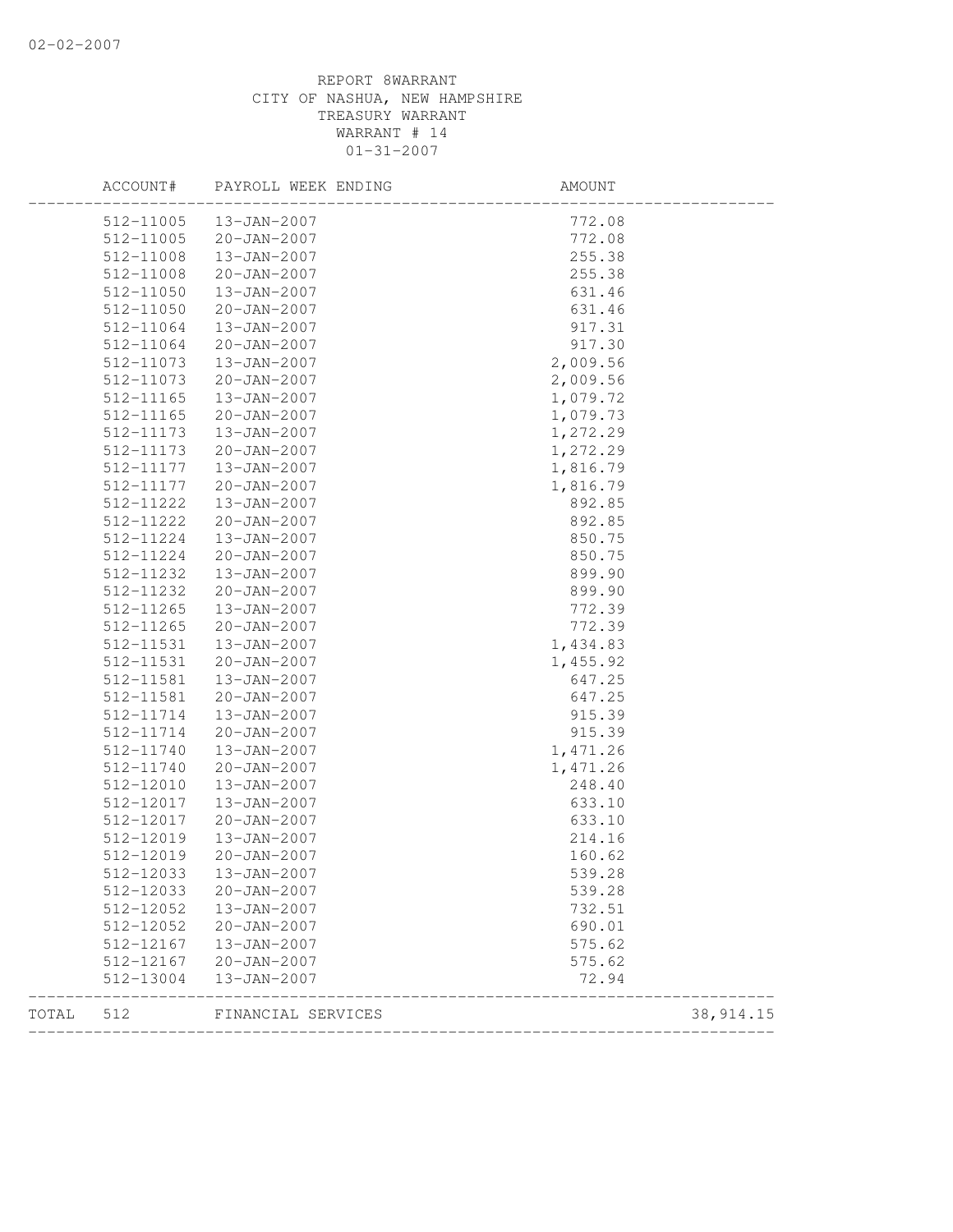|       | ACCOUNT#  | PAYROLL WEEK ENDING    | AMOUNT   |           |
|-------|-----------|------------------------|----------|-----------|
|       | 513-11117 | 13-JAN-2007            | 1,431.98 |           |
|       | 513-11117 | $20 - JAN - 2007$      | 1,431.98 |           |
|       | 513-11171 | 13-JAN-2007            | 1,829.83 |           |
|       | 513-11171 | $20 - JAN - 2007$      | 2,333.40 |           |
|       | 513-11213 | 13-JAN-2007            | 1,103.01 |           |
|       | 513-11213 | $20 - JAN - 2007$      | 1,103.01 |           |
|       | 513-11223 | 13-JAN-2007            | 757.67   |           |
|       | 513-11223 | $20 - JAN - 2007$      | 757.66   |           |
| TOTAL | 513       | CITY CLERK'S OFFICE    |          | 10,748.54 |
|       |           |                        |          |           |
|       | 515-11031 | 13-JAN-2007            | 970.72   |           |
|       | 515-11031 | $20 - JAN - 2007$      | 970.71   |           |
|       | 515-11350 | 13-JAN-2007            | 837.71   |           |
|       | 515-11350 | $20 - JAN - 2007$      | 837.71   |           |
|       | 515-11447 | 13-JAN-2007            | 1,560.86 |           |
|       | 515-11447 | $20 - JAN - 2007$      | 1,560.86 |           |
|       | 515-12001 | 13-JAN-2007            | 614.96   |           |
|       | 515-12001 | $20 - JAN - 2007$      | 614.96   |           |
| TOTAL | 515       | HUMAN RESOURCES        |          | 7,968.49  |
|       |           |                        |          |           |
|       | 516-11147 | 13-JAN-2007            | 513.07   |           |
|       | 516-11147 | 20-JAN-2007            | 566.67   |           |
|       | 516-11148 | 13-JAN-2007            | 805.64   |           |
|       | 516-11148 | $20 - JAN - 2007$      | 805.64   |           |
|       | 516-11459 | 13-JAN-2007            | 1,431.98 |           |
|       | 516-11459 | 20-JAN-2007            | 1,431.98 |           |
|       |           | 516-11573  13-JAN-2007 | 799.04   |           |
|       | 516-11573 | 20-JAN-2007            | 799.04   |           |
| TOTAL | 516       | PURCHASING DEPARTMENT  |          | 7,153.06  |
|       |           |                        |          |           |
|       | 517-11198 | 13-JAN-2007            | 555.62   |           |
|       |           | 517-11198 20-JAN-2007  | 555.61   |           |
|       | 517-11201 | 13-JAN-2007            | 568.44   |           |
|       | 517-11201 | $20 - JAN - 2007$      | 568.45   |           |
|       | 517-11203 | 13-JAN-2007            | 73.66    |           |
|       | 517-11203 | $20 - JAN - 2007$      | 776.77   |           |
|       | 517-11420 | 13-JAN-2007            | 751.62   |           |
|       | 517-11420 | $20 - JAN - 2007$      | 751.62   |           |
|       | 517-12063 | $13 - JAN - 2007$      | 255.19   |           |
|       | 517-12063 | $20 - JAN - 2007$      | 255.20   |           |
|       | 517-13020 | 13-JAN-2007            | 250.04   |           |
|       | 517-13020 | $20 - JAN - 2007$      | 137.12   |           |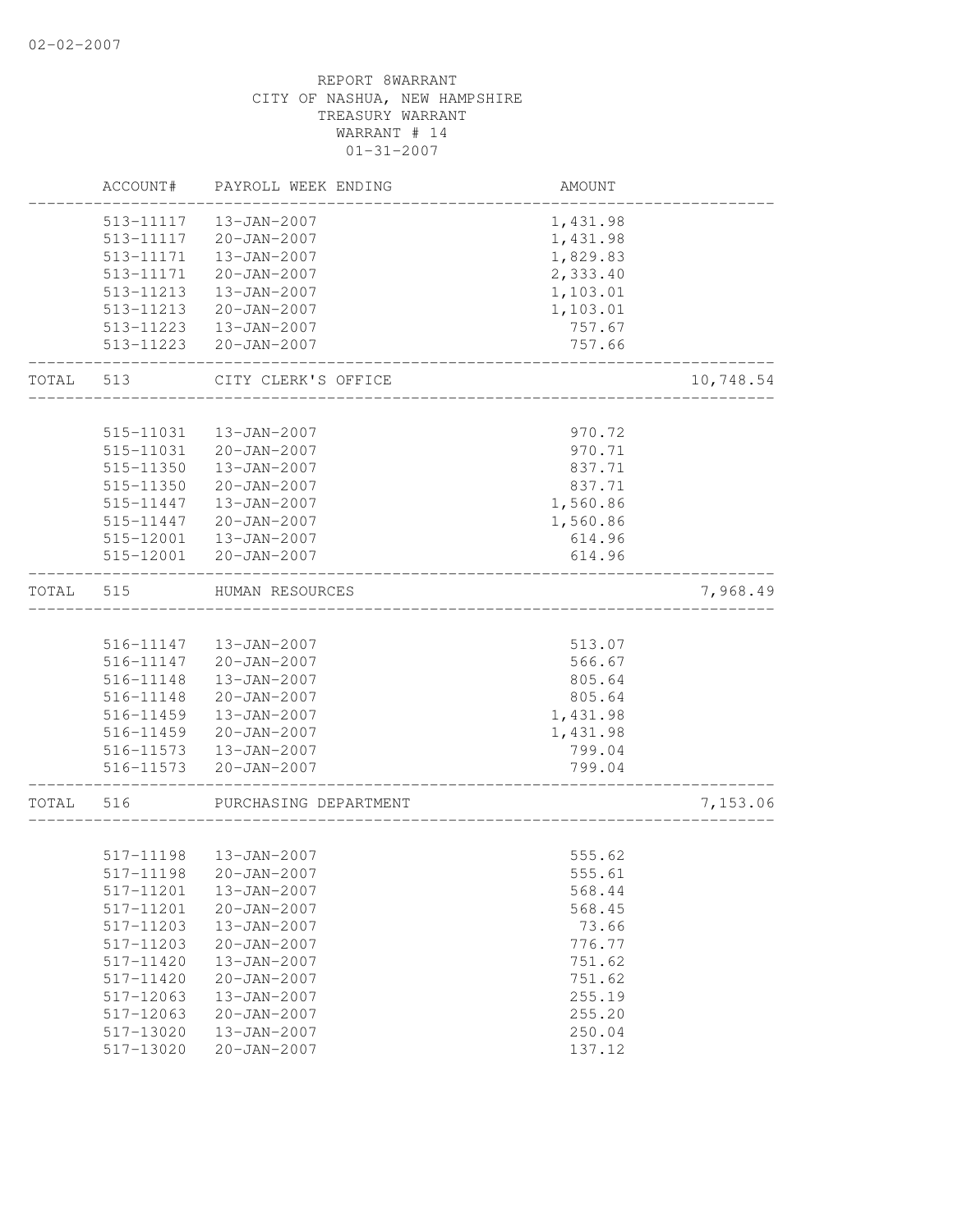| ----------------------------------<br>5,499.34<br>257.30<br>518-11441  13-JAN-2007<br>518-11442  13-JAN-2007<br>1,125.00<br>518-11442<br>20-JAN-2007<br>1,125.01<br>844.02<br>518-11578<br>13-JAN-2007<br>518-11578<br>20-JAN-2007<br>844.01<br>518-11590<br>13-JAN-2007<br>749.90<br>518-11590 20-JAN-2007<br>749.90<br>518-11608  13-JAN-2007<br>1,012.79<br>518-11608 20-JAN-2007<br>1,012.79<br>_______________<br>7,720.72<br>TOTAL 518<br>INSURANCE - ADMINISTRATION<br>954.40<br>519-11014  13-JAN-2007<br>519-11014 20-JAN-2007<br>954.40<br>830.36<br>519-11016<br>13-JAN-2007<br>519-11016<br>20-JAN-2007<br>830.36<br>519-11017<br>13-JAN-2007<br>698.14<br>20-JAN-2007<br>698.14<br>519-11017<br>1,701.30<br>519-11115<br>13-JAN-2007<br>519-11115<br>20-JAN-2007<br>1,701.29<br>742.35<br>519-11146<br>13-JAN-2007<br>742.35<br>519-11146<br>20-JAN-2007<br>534.90<br>519-11153<br>13-JAN-2007<br>$20 - JAN - 2007$<br>519-11153<br>534.90<br>519-11154<br>13-JAN-2007<br>545.73<br>519-11154<br>20-JAN-2007<br>545.74<br>519-11205<br>13-JAN-2007<br>680.07<br>519-11205<br>20-JAN-2007<br>680.08<br>519-11241<br>13-JAN-2007<br>1,238.34<br>1,238.35<br>519-11241<br>20-JAN-2007<br>375.00<br>519-18006 20-JAN-2007<br>___________<br>519<br>ASSESSORS<br>16,226.20<br>TOTAL<br>522-11142<br>1,104.29<br>13-JAN-2007<br>522-11142<br>$20 - JAN - 2007$<br>1,104.29<br>1,651.74<br>522-11429<br>13-JAN-2007<br>1,651.75<br>522-11429<br>$20 - JAN - 2007$<br>1,438.69<br>522-11488<br>13-JAN-2007<br>1,438.68<br>522-11488<br>$20 - JAN - 2007$<br>1,245.58<br>522-11641<br>$13 - JAN - 2007$ | ACCOUNT#  | PAYROLL WEEK ENDING | AMOUNT   |  |
|-------------------------------------------------------------------------------------------------------------------------------------------------------------------------------------------------------------------------------------------------------------------------------------------------------------------------------------------------------------------------------------------------------------------------------------------------------------------------------------------------------------------------------------------------------------------------------------------------------------------------------------------------------------------------------------------------------------------------------------------------------------------------------------------------------------------------------------------------------------------------------------------------------------------------------------------------------------------------------------------------------------------------------------------------------------------------------------------------------------------------------------------------------------------------------------------------------------------------------------------------------------------------------------------------------------------------------------------------------------------------------------------------------------------------------------------------------------------------------------------------------------------------------------------------------------------------------------------------------------|-----------|---------------------|----------|--|
|                                                                                                                                                                                                                                                                                                                                                                                                                                                                                                                                                                                                                                                                                                                                                                                                                                                                                                                                                                                                                                                                                                                                                                                                                                                                                                                                                                                                                                                                                                                                                                                                             |           |                     |          |  |
|                                                                                                                                                                                                                                                                                                                                                                                                                                                                                                                                                                                                                                                                                                                                                                                                                                                                                                                                                                                                                                                                                                                                                                                                                                                                                                                                                                                                                                                                                                                                                                                                             |           |                     |          |  |
|                                                                                                                                                                                                                                                                                                                                                                                                                                                                                                                                                                                                                                                                                                                                                                                                                                                                                                                                                                                                                                                                                                                                                                                                                                                                                                                                                                                                                                                                                                                                                                                                             |           |                     |          |  |
|                                                                                                                                                                                                                                                                                                                                                                                                                                                                                                                                                                                                                                                                                                                                                                                                                                                                                                                                                                                                                                                                                                                                                                                                                                                                                                                                                                                                                                                                                                                                                                                                             |           |                     |          |  |
|                                                                                                                                                                                                                                                                                                                                                                                                                                                                                                                                                                                                                                                                                                                                                                                                                                                                                                                                                                                                                                                                                                                                                                                                                                                                                                                                                                                                                                                                                                                                                                                                             |           |                     |          |  |
|                                                                                                                                                                                                                                                                                                                                                                                                                                                                                                                                                                                                                                                                                                                                                                                                                                                                                                                                                                                                                                                                                                                                                                                                                                                                                                                                                                                                                                                                                                                                                                                                             |           |                     |          |  |
|                                                                                                                                                                                                                                                                                                                                                                                                                                                                                                                                                                                                                                                                                                                                                                                                                                                                                                                                                                                                                                                                                                                                                                                                                                                                                                                                                                                                                                                                                                                                                                                                             |           |                     |          |  |
|                                                                                                                                                                                                                                                                                                                                                                                                                                                                                                                                                                                                                                                                                                                                                                                                                                                                                                                                                                                                                                                                                                                                                                                                                                                                                                                                                                                                                                                                                                                                                                                                             |           |                     |          |  |
|                                                                                                                                                                                                                                                                                                                                                                                                                                                                                                                                                                                                                                                                                                                                                                                                                                                                                                                                                                                                                                                                                                                                                                                                                                                                                                                                                                                                                                                                                                                                                                                                             |           |                     |          |  |
|                                                                                                                                                                                                                                                                                                                                                                                                                                                                                                                                                                                                                                                                                                                                                                                                                                                                                                                                                                                                                                                                                                                                                                                                                                                                                                                                                                                                                                                                                                                                                                                                             |           |                     |          |  |
|                                                                                                                                                                                                                                                                                                                                                                                                                                                                                                                                                                                                                                                                                                                                                                                                                                                                                                                                                                                                                                                                                                                                                                                                                                                                                                                                                                                                                                                                                                                                                                                                             |           |                     |          |  |
|                                                                                                                                                                                                                                                                                                                                                                                                                                                                                                                                                                                                                                                                                                                                                                                                                                                                                                                                                                                                                                                                                                                                                                                                                                                                                                                                                                                                                                                                                                                                                                                                             |           |                     |          |  |
|                                                                                                                                                                                                                                                                                                                                                                                                                                                                                                                                                                                                                                                                                                                                                                                                                                                                                                                                                                                                                                                                                                                                                                                                                                                                                                                                                                                                                                                                                                                                                                                                             |           |                     |          |  |
|                                                                                                                                                                                                                                                                                                                                                                                                                                                                                                                                                                                                                                                                                                                                                                                                                                                                                                                                                                                                                                                                                                                                                                                                                                                                                                                                                                                                                                                                                                                                                                                                             |           |                     |          |  |
|                                                                                                                                                                                                                                                                                                                                                                                                                                                                                                                                                                                                                                                                                                                                                                                                                                                                                                                                                                                                                                                                                                                                                                                                                                                                                                                                                                                                                                                                                                                                                                                                             |           |                     |          |  |
|                                                                                                                                                                                                                                                                                                                                                                                                                                                                                                                                                                                                                                                                                                                                                                                                                                                                                                                                                                                                                                                                                                                                                                                                                                                                                                                                                                                                                                                                                                                                                                                                             |           |                     |          |  |
|                                                                                                                                                                                                                                                                                                                                                                                                                                                                                                                                                                                                                                                                                                                                                                                                                                                                                                                                                                                                                                                                                                                                                                                                                                                                                                                                                                                                                                                                                                                                                                                                             |           |                     |          |  |
|                                                                                                                                                                                                                                                                                                                                                                                                                                                                                                                                                                                                                                                                                                                                                                                                                                                                                                                                                                                                                                                                                                                                                                                                                                                                                                                                                                                                                                                                                                                                                                                                             |           |                     |          |  |
|                                                                                                                                                                                                                                                                                                                                                                                                                                                                                                                                                                                                                                                                                                                                                                                                                                                                                                                                                                                                                                                                                                                                                                                                                                                                                                                                                                                                                                                                                                                                                                                                             |           |                     |          |  |
|                                                                                                                                                                                                                                                                                                                                                                                                                                                                                                                                                                                                                                                                                                                                                                                                                                                                                                                                                                                                                                                                                                                                                                                                                                                                                                                                                                                                                                                                                                                                                                                                             |           |                     |          |  |
|                                                                                                                                                                                                                                                                                                                                                                                                                                                                                                                                                                                                                                                                                                                                                                                                                                                                                                                                                                                                                                                                                                                                                                                                                                                                                                                                                                                                                                                                                                                                                                                                             |           |                     |          |  |
|                                                                                                                                                                                                                                                                                                                                                                                                                                                                                                                                                                                                                                                                                                                                                                                                                                                                                                                                                                                                                                                                                                                                                                                                                                                                                                                                                                                                                                                                                                                                                                                                             |           |                     |          |  |
|                                                                                                                                                                                                                                                                                                                                                                                                                                                                                                                                                                                                                                                                                                                                                                                                                                                                                                                                                                                                                                                                                                                                                                                                                                                                                                                                                                                                                                                                                                                                                                                                             |           |                     |          |  |
|                                                                                                                                                                                                                                                                                                                                                                                                                                                                                                                                                                                                                                                                                                                                                                                                                                                                                                                                                                                                                                                                                                                                                                                                                                                                                                                                                                                                                                                                                                                                                                                                             |           |                     |          |  |
|                                                                                                                                                                                                                                                                                                                                                                                                                                                                                                                                                                                                                                                                                                                                                                                                                                                                                                                                                                                                                                                                                                                                                                                                                                                                                                                                                                                                                                                                                                                                                                                                             |           |                     |          |  |
|                                                                                                                                                                                                                                                                                                                                                                                                                                                                                                                                                                                                                                                                                                                                                                                                                                                                                                                                                                                                                                                                                                                                                                                                                                                                                                                                                                                                                                                                                                                                                                                                             |           |                     |          |  |
|                                                                                                                                                                                                                                                                                                                                                                                                                                                                                                                                                                                                                                                                                                                                                                                                                                                                                                                                                                                                                                                                                                                                                                                                                                                                                                                                                                                                                                                                                                                                                                                                             |           |                     |          |  |
|                                                                                                                                                                                                                                                                                                                                                                                                                                                                                                                                                                                                                                                                                                                                                                                                                                                                                                                                                                                                                                                                                                                                                                                                                                                                                                                                                                                                                                                                                                                                                                                                             |           |                     |          |  |
|                                                                                                                                                                                                                                                                                                                                                                                                                                                                                                                                                                                                                                                                                                                                                                                                                                                                                                                                                                                                                                                                                                                                                                                                                                                                                                                                                                                                                                                                                                                                                                                                             |           |                     |          |  |
|                                                                                                                                                                                                                                                                                                                                                                                                                                                                                                                                                                                                                                                                                                                                                                                                                                                                                                                                                                                                                                                                                                                                                                                                                                                                                                                                                                                                                                                                                                                                                                                                             |           |                     |          |  |
|                                                                                                                                                                                                                                                                                                                                                                                                                                                                                                                                                                                                                                                                                                                                                                                                                                                                                                                                                                                                                                                                                                                                                                                                                                                                                                                                                                                                                                                                                                                                                                                                             |           |                     |          |  |
|                                                                                                                                                                                                                                                                                                                                                                                                                                                                                                                                                                                                                                                                                                                                                                                                                                                                                                                                                                                                                                                                                                                                                                                                                                                                                                                                                                                                                                                                                                                                                                                                             |           |                     |          |  |
|                                                                                                                                                                                                                                                                                                                                                                                                                                                                                                                                                                                                                                                                                                                                                                                                                                                                                                                                                                                                                                                                                                                                                                                                                                                                                                                                                                                                                                                                                                                                                                                                             |           |                     |          |  |
|                                                                                                                                                                                                                                                                                                                                                                                                                                                                                                                                                                                                                                                                                                                                                                                                                                                                                                                                                                                                                                                                                                                                                                                                                                                                                                                                                                                                                                                                                                                                                                                                             |           |                     |          |  |
|                                                                                                                                                                                                                                                                                                                                                                                                                                                                                                                                                                                                                                                                                                                                                                                                                                                                                                                                                                                                                                                                                                                                                                                                                                                                                                                                                                                                                                                                                                                                                                                                             |           |                     |          |  |
|                                                                                                                                                                                                                                                                                                                                                                                                                                                                                                                                                                                                                                                                                                                                                                                                                                                                                                                                                                                                                                                                                                                                                                                                                                                                                                                                                                                                                                                                                                                                                                                                             |           |                     |          |  |
|                                                                                                                                                                                                                                                                                                                                                                                                                                                                                                                                                                                                                                                                                                                                                                                                                                                                                                                                                                                                                                                                                                                                                                                                                                                                                                                                                                                                                                                                                                                                                                                                             |           |                     |          |  |
|                                                                                                                                                                                                                                                                                                                                                                                                                                                                                                                                                                                                                                                                                                                                                                                                                                                                                                                                                                                                                                                                                                                                                                                                                                                                                                                                                                                                                                                                                                                                                                                                             |           |                     |          |  |
|                                                                                                                                                                                                                                                                                                                                                                                                                                                                                                                                                                                                                                                                                                                                                                                                                                                                                                                                                                                                                                                                                                                                                                                                                                                                                                                                                                                                                                                                                                                                                                                                             |           |                     |          |  |
|                                                                                                                                                                                                                                                                                                                                                                                                                                                                                                                                                                                                                                                                                                                                                                                                                                                                                                                                                                                                                                                                                                                                                                                                                                                                                                                                                                                                                                                                                                                                                                                                             |           |                     |          |  |
|                                                                                                                                                                                                                                                                                                                                                                                                                                                                                                                                                                                                                                                                                                                                                                                                                                                                                                                                                                                                                                                                                                                                                                                                                                                                                                                                                                                                                                                                                                                                                                                                             | 522-11641 | $20 - JAN - 2007$   | 1,245.58 |  |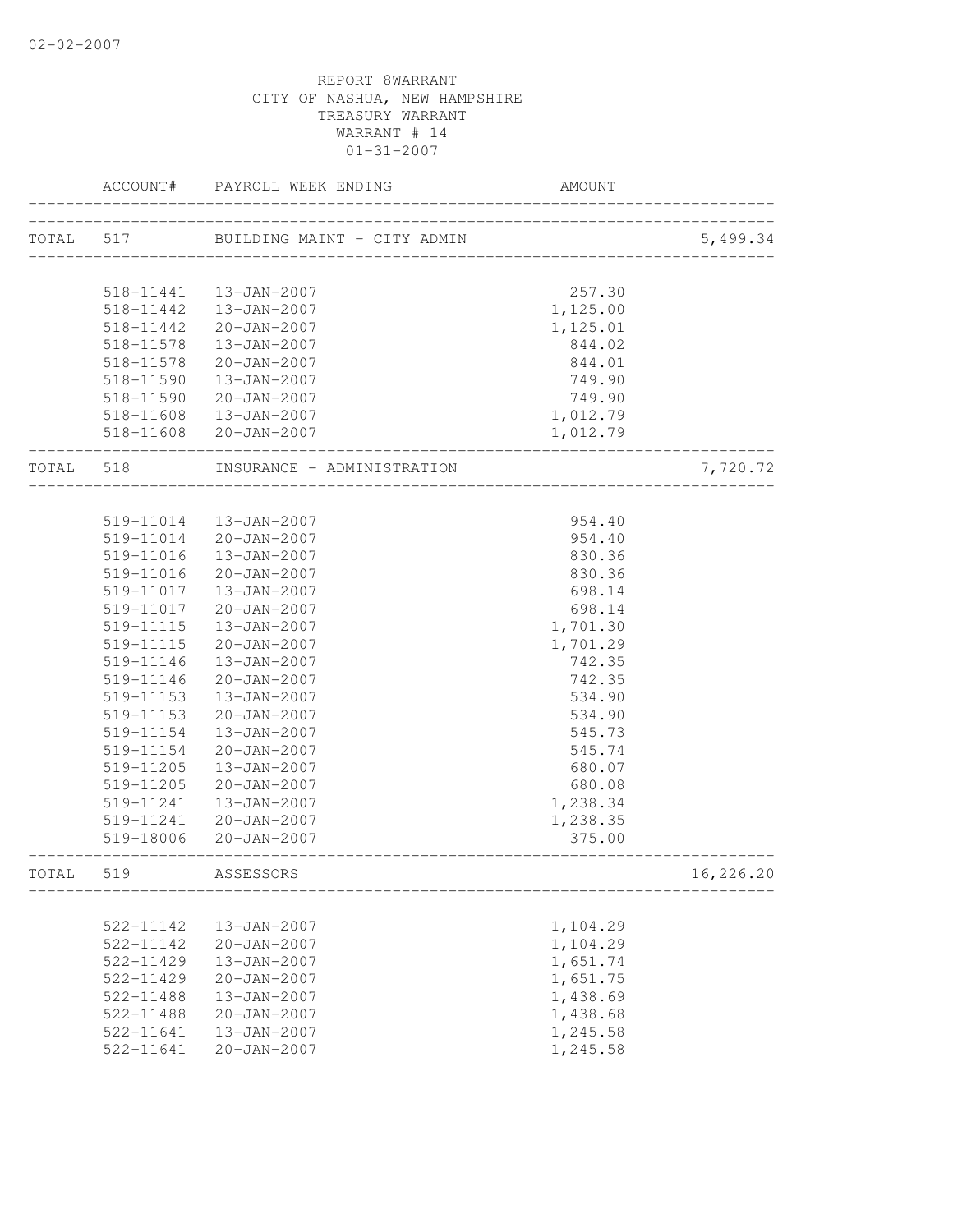|       | ACCOUNT#  | PAYROLL WEEK ENDING                             | AMOUNT                                     |           |
|-------|-----------|-------------------------------------------------|--------------------------------------------|-----------|
|       | 522-11652 | 13-JAN-2007                                     | 1,349.78                                   |           |
|       | 522-11652 | $20 - JAN - 2007$                               | 1,079.82                                   |           |
|       | 522-11721 | 13-JAN-2007                                     | 1,322.71                                   |           |
|       | 522-11721 | $20 - JAN - 2007$                               | 1,322.70                                   |           |
|       | 522-11724 | 13-JAN-2007                                     | 1,205.29                                   |           |
|       | 522-11724 | 20-JAN-2007                                     | 1,205.29                                   |           |
|       | 522-11729 | 13-JAN-2007                                     | 2,801.28                                   |           |
|       | 522-11729 | 20-JAN-2007                                     | 2,801.29                                   |           |
|       |           | 522-13004  13-JAN-2007                          | 35.42                                      |           |
|       |           | 522-13004 20-JAN-2007                           | 23.98                                      |           |
| TOTAL | 522       | INFORMATION TECHNOLOGY                          | ____________________<br>__________________ | 24,028.16 |
|       |           |                                                 |                                            |           |
|       |           | 523-11332  13-JAN-2007<br>523-11332 20-JAN-2007 | 852.60                                     |           |
|       |           |                                                 | 852.60                                     |           |
| TOTAL | 523       | GIS                                             |                                            | 1,705.20  |
|       |           |                                                 |                                            |           |
|       | 531-11065 | 13-JAN-2007                                     | 1,003.00                                   |           |
|       | 531-11065 | 20-JAN-2007                                     | 1,003.00                                   |           |
|       | 531-11085 | 13-JAN-2007                                     | 783.88                                     |           |
|       | 531-11085 | 20-JAN-2007                                     | 783.88                                     |           |
|       | 531-11114 | 13-JAN-2007                                     | 2,062.65                                   |           |
|       | 531-11114 | 20-JAN-2007                                     | 2,062.65                                   |           |
|       | 531-11118 | 13-JAN-2007                                     | 870.05                                     |           |
|       | 531-11118 | $20 - JAN - 2007$                               | 870.05                                     |           |
|       | 531-11129 | 13-JAN-2007                                     | 1,826.57                                   |           |
|       | 531-11129 | $20 - JAN - 2007$                               | 1,826.58                                   |           |
|       | 531-11201 | 13-JAN-2007                                     | 1,231.73                                   |           |
|       | 531-11201 | $20 - JAN - 2007$                               | 1,231.73                                   |           |
|       | 531-11203 | 13-JAN-2007                                     | 551.70                                     |           |
|       | 531-11203 | $20 - JAN - 2007$                               | 551.70                                     |           |
|       | 531-11206 | $13 - JAN - 2007$                               | 1,914.13                                   |           |
|       | 531-11206 | $20 - JAN - 2007$                               | 1,914.13                                   |           |
|       | 531-11226 | 13-JAN-2007                                     | 740.51                                     |           |
|       | 531-11226 | $20 - JAN - 2007$                               | 740.51                                     |           |
|       | 531-11245 | 13-JAN-2007                                     | 15.52                                      |           |
|       | 531-11245 | $20 - JAN - 2007$                               | 15.52                                      |           |
|       | 531-11477 | 13-JAN-2007                                     | 1,230.65                                   |           |
|       | 531-11477 | $20 - JAN - 2007$                               | 1,230.65                                   |           |
|       | 531-11489 | $13 - JAN - 2007$                               | 1,045.06                                   |           |
|       | 531-11489 | $20 - JAN - 2007$                               | 1,045.05                                   |           |
|       | 531-11490 | $13 - JAN - 2007$                               | 844.15                                     |           |
|       | 531-11490 | $20 - JAN - 2007$                               | 844.15                                     |           |
|       | 531-11498 | 13-JAN-2007                                     | 769.07                                     |           |
|       | 531-11498 | $20 - JAN - 2007$                               | 769.07                                     |           |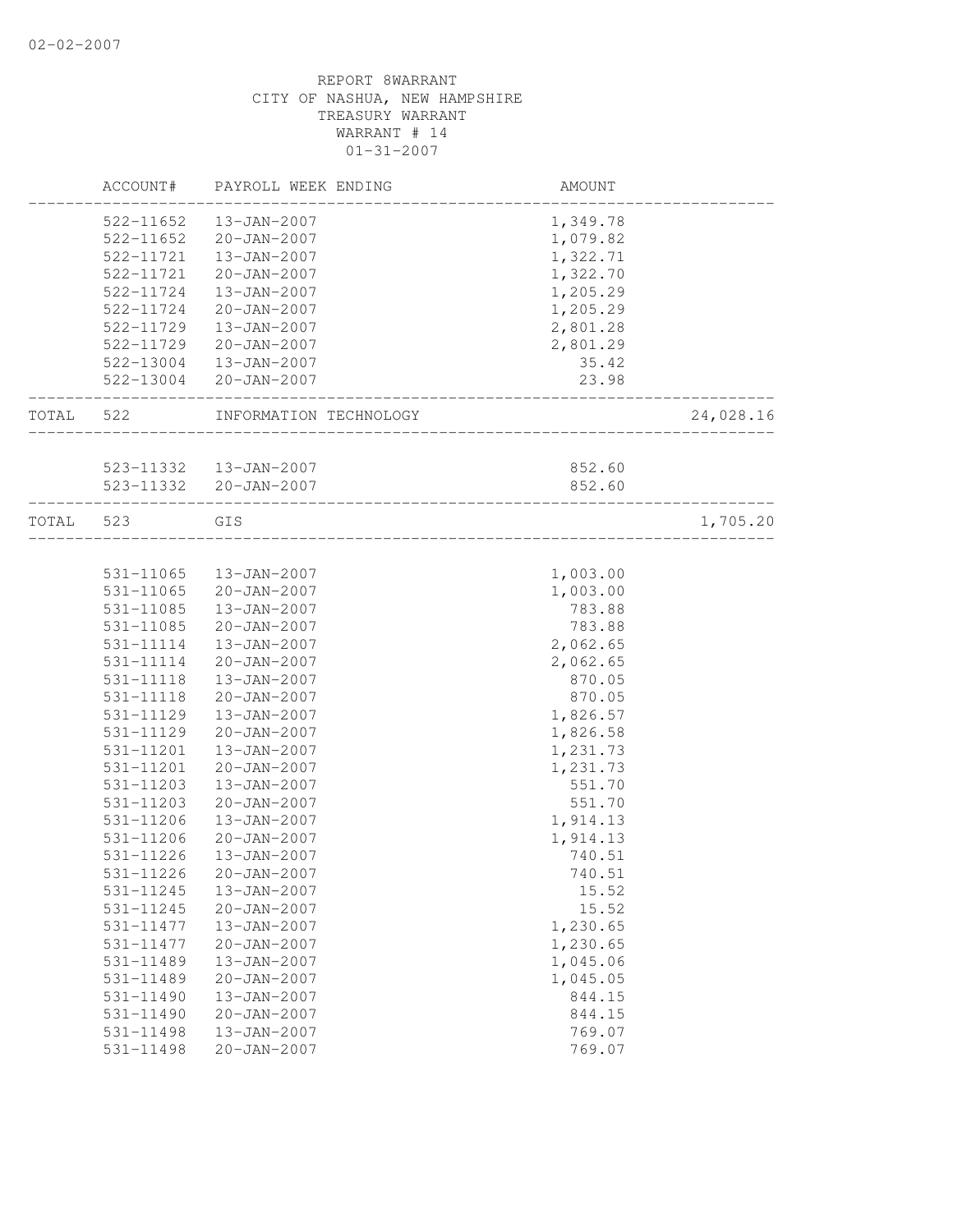| ACCOUNT#      | PAYROLL WEEK ENDING | AMOUNT    |  |
|---------------|---------------------|-----------|--|
| 531-11516     | $13 - JAN - 2007$   | 786.25    |  |
| $531 - 11516$ | 20-JAN-2007         | 786.25    |  |
| 531-11534     | 13-JAN-2007         | 1,238.34  |  |
| 531-11534     | 20-JAN-2007         | 1,238.34  |  |
| 531-11535     | 13-JAN-2007         | 11,718.42 |  |
| 531-11535     | $20 - JAN - 2007$   | 11,718.42 |  |
| 531-11537     | 13-JAN-2007         | 12,316.00 |  |
| 531-11537     | 20-JAN-2007         | 12,316.04 |  |
| 531-11538     | 13-JAN-2007         | 783.88    |  |
| 531-11538     | 20-JAN-2007         | 783.88    |  |
| 531-11539     | 13-JAN-2007         | 1,390.27  |  |
| 531-11539     | $20 - JAN - 2007$   | 1,390.26  |  |
| 531-11544     | 13-JAN-2007         | 1,869.10  |  |
| 531-11544     | $20 - JAN - 2007$   | 1,869.10  |  |
| 531-11549     | 13-JAN-2007         | 5,575.32  |  |
| 531-11549     | $20 - JAN - 2007$   | 5,575.31  |  |
| 531-11550     | 13-JAN-2007         | 769.30    |  |
| 531-11550     | 20-JAN-2007         | 769.30    |  |
| 531-11552     | 13-JAN-2007         | 6, 167.35 |  |
| 531-11552     | $20 - JAN - 2007$   | 6, 167.35 |  |
| 531-11555     | 13-JAN-2007         | 25,753.00 |  |
| 531-11555     | 20-JAN-2007         | 25,753.00 |  |
| 531-11558     | 13-JAN-2007         | 66,812.23 |  |
| 531-11558     | $20 - JAN - 2007$   | 66,812.31 |  |
| 531-11561     | 13-JAN-2007         | 12,298.59 |  |
| 531-11561     | 20-JAN-2007         | 13,653.54 |  |
| 531-11567     | 13-JAN-2007         | 27,803.54 |  |
| 531-11567     | $20 - JAN - 2007$   | 27,803.55 |  |
| 531-11569     | 13-JAN-2007         | 1,032.13  |  |
| 531-11569     | $20 - JAN - 2007$   | 1,032.13  |  |
| 531-11585     | 13-JAN-2007         | 1,554.70  |  |
| 531-11585     | $20 - JAN - 2007$   | 1,554.69  |  |
| 531-11587     | 13-JAN-2007         | 1,717.60  |  |
| 531-11587     | $20 - JAN - 2007$   | 1,717.59  |  |
| 531-11618     | 13-JAN-2007         | 1,626.13  |  |
| 531-11618     | 20-JAN-2007         | 1,626.12  |  |
| 531-11622     | 13-JAN-2007         | 2,738.70  |  |
| 531-11622     | $20 - JAN - 2007$   | 2,738.70  |  |
| 531-11632     | 13-JAN-2007         | 610.55    |  |
| 531-11632     | $20 - JAN - 2007$   | 610.55    |  |
| 531-11633     | $13 - JAN - 2007$   | 2,804.10  |  |
| 531-11633     | $20 - JAN - 2007$   | 2,804.10  |  |
| 531-11635     | 13-JAN-2007         | 803.90    |  |
| $531 - 11635$ | $20 - JAN - 2007$   | 803.90    |  |
| 531-11664     | 13-JAN-2007         | 1,003.00  |  |
| 531-11664     | $20 - JAN - 2007$   | 1,003.00  |  |
| 531-11665     | 13-JAN-2007         | 719.43    |  |
| 531-11665     | $20 - JAN - 2007$   | 719.44    |  |
|               |                     |           |  |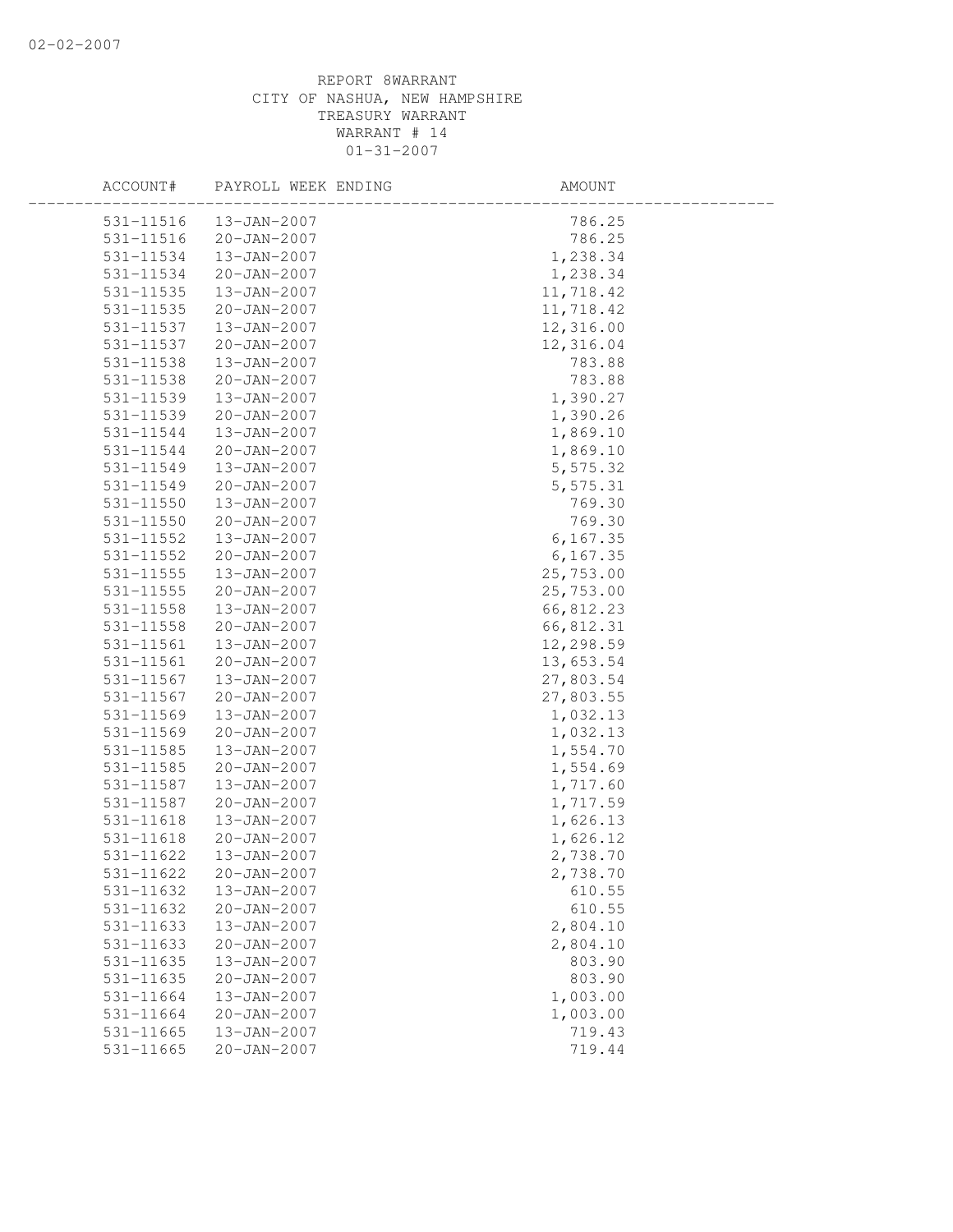|       | ACCOUNT#  | PAYROLL WEEK ENDING | AMOUNT     |
|-------|-----------|---------------------|------------|
|       | 531-11699 | 13-JAN-2007         | 837.70     |
|       | 531-11699 | $20 - JAN - 2007$   | 837.71     |
|       | 531-11719 | 13-JAN-2007         | 795.35     |
|       | 531-11719 | 20-JAN-2007         | 795.35     |
|       | 531-11722 | 13-JAN-2007         | 546.35     |
|       | 531-11722 | $20 - JAN - 2007$   | 546.35     |
|       | 531-11732 | 13-JAN-2007         | 915.28     |
|       | 531-11732 | 20-JAN-2007         | 657.85     |
|       | 531-11733 | 13-JAN-2007         | 2,088.55   |
|       | 531-11733 | $20 - JAN - 2007$   | 2,088.55   |
|       | 531-12020 | $13 - JAN - 2007$   | 875.50     |
|       | 531-12020 | 20-JAN-2007         | 875.51     |
|       | 531-12042 | 13-JAN-2007         | 611.52     |
|       | 531-12042 | $20 - JAN - 2007$   | 1,428.88   |
|       | 531-12066 | 13-JAN-2007         | 629.36     |
|       | 531-12066 | $20 - JAN - 2007$   | 629.36     |
|       | 531-12067 | 13-JAN-2007         | 659.14     |
|       | 531-12067 | $20 - JAN - 2007$   | 659.15     |
|       | 531-12068 | 13-JAN-2007         | 1,311.74   |
|       | 531-12068 | $20 - JAN - 2007$   | 1,311.74   |
|       | 531-12071 | 13-JAN-2007         | 229.50     |
|       | 531-12071 | 20-JAN-2007         | 229.51     |
|       | 531-12119 | 13-JAN-2007         | 1,541.11   |
|       | 531-13004 | 13-JAN-2007         | 1,909.02   |
|       | 531-13004 | $20 - JAN - 2007$   | 6, 133.56  |
|       | 531-13038 | 13-JAN-2007         | 4, 414.71  |
|       | 531-13038 | 20-JAN-2007         | 1,506.10   |
|       | 531-13040 | 13-JAN-2007         | 2,594.89   |
|       | 531-13040 | $20 - JAN - 2007$   | 4,637.17   |
|       | 531-13044 | 13-JAN-2007         | 1,682.63   |
|       | 531-13044 | 20-JAN-2007         | 3, 155. 21 |
|       | 531-13047 | 13-JAN-2007         | 13,373.06  |
|       | 531-13047 | $20 - JAN - 2007$   | 17, 116.29 |
|       | 531-13048 | $13 - JAN - 2007$   | 3,620.84   |
|       | 531-13048 | $20 - JAN - 2007$   | 5,850.10   |
|       | 531-15002 | $20 - JAN - 2007$   | 5,784.82   |
|       | 531-17004 | 13-JAN-2007         | 1,900.00   |
|       | 531-17006 | $20 - JAN - 2007$   | 3,000.00   |
|       | 531-17008 | 13-JAN-2007         | 400.00     |
| TOTAL | 531       | POLICE DEPARTMENT   | 509,095.50 |
|       |           |                     |            |
|       | 532-11024 | 13-JAN-2007         | 1,911.11   |
|       | 532-11024 | $20 - JAN - 2007$   | 1,911.10   |
|       | 532-11040 | 13-JAN-2007         | 1,793.53   |
|       | 532-11040 | $20 - JAN - 2007$   | 1,793.53   |
|       | 532-11063 | 13-JAN-2007         | 1,242.12   |
|       |           |                     |            |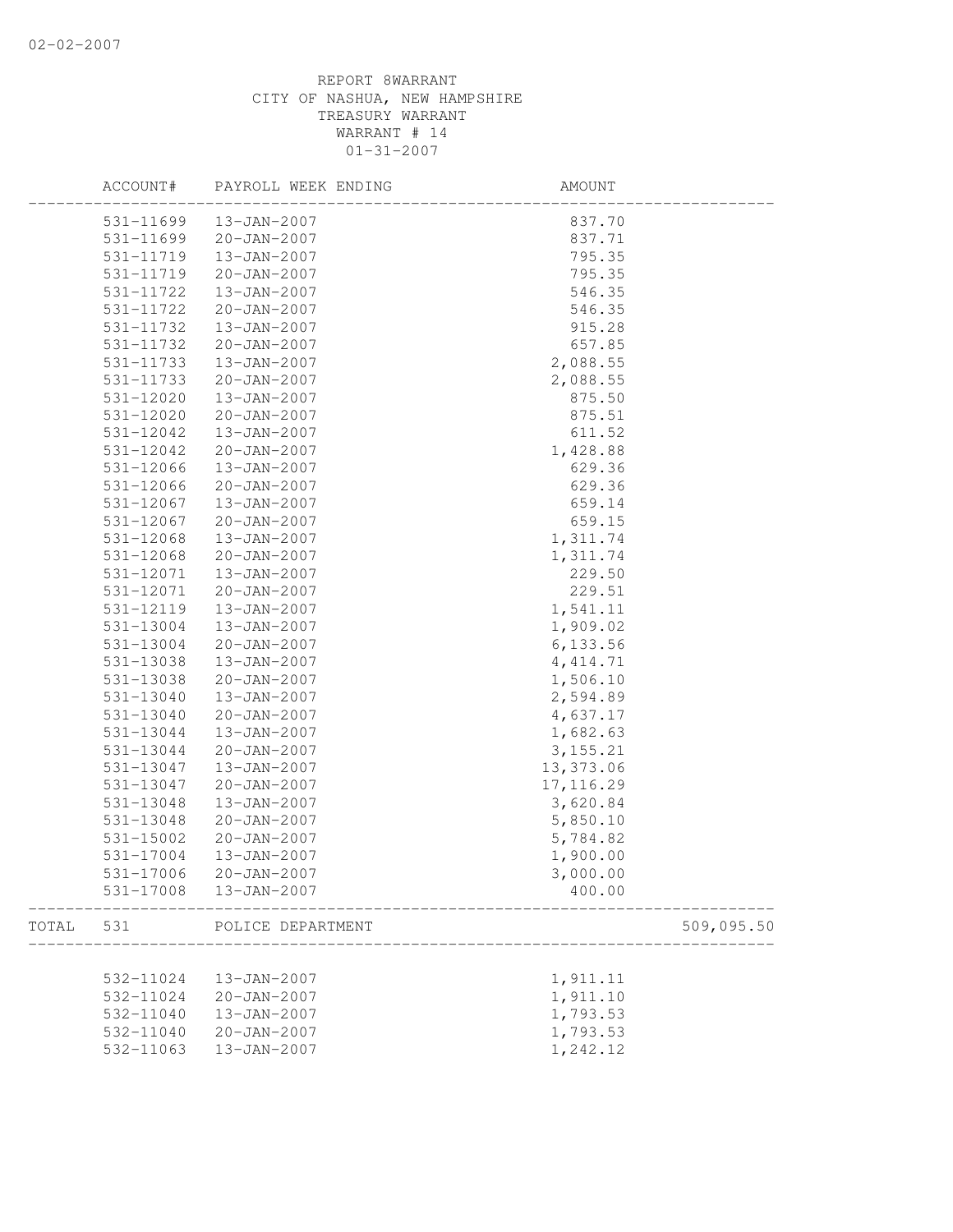| ACCOUNT#  | PAYROLL WEEK ENDING | AMOUNT      |
|-----------|---------------------|-------------|
| 532-11063 | $20 - JAN - 2007$   | 1,242.12    |
| 532-11066 | 13-JAN-2007         | 1,205.58    |
| 532-11066 | 20-JAN-2007         | 1,205.58    |
| 532-11069 | 13-JAN-2007         | 2,435.39    |
| 532-11069 | $20 - JAN - 2007$   | 2,435.39    |
| 532-11111 | 13-JAN-2007         | 1,999.17    |
| 532-11111 | 20-JAN-2007         | 1,999.17    |
| 532-11207 | 13-JAN-2007         | 4,479.35    |
| 532-11207 | 20-JAN-2007         | 4,479.35    |
| 532-11281 | 13-JAN-2007         | 854.92      |
| 532-11281 | $20 - JAN - 2007$   | 854.92      |
| 532-11284 | 13-JAN-2007         | 1,185.08    |
| 532-11284 | 20-JAN-2007         | 1,555.42    |
| 532-11285 | 13-JAN-2007         | 7,440.49    |
| 532-11285 | $20 - JAN - 2007$   | 7,440.49    |
| 532-11291 | 13-JAN-2007         | 6, 231.67   |
| 532-11291 | 20-JAN-2007         | 6,521.20    |
| 532-11298 | 13-JAN-2007         | 1,246.12    |
| 532-11298 | 20-JAN-2007         | 882.67      |
| 532-11300 | 13-JAN-2007         | 33, 226.45  |
| 532-11300 | 20-JAN-2007         | 33, 226.45  |
| 532-11303 | 13-JAN-2007         | 1,090.35    |
| 532-11303 | $20 - JAN - 2007$   | 1,090.35    |
| 532-11305 | 13-JAN-2007         | 4,394.44    |
| 532-11305 | $20 - JAN - 2007$   | 4,394.44    |
| 532-11309 | 13-JAN-2007         | 98,395.66   |
| 532-11309 | 20-JAN-2007         | 98,847.40   |
| 532-11660 | 13-JAN-2007         | 1,385.40    |
| 532-11660 | $20 - JAN - 2007$   | 1,385.40    |
| 532-11663 | 13-JAN-2007         | 1,344.65    |
| 532-11663 | $20 - JAN - 2007$   | 1,344.65    |
| 532-11666 | 13-JAN-2007         | 1,331.35    |
| 532-11666 | $20 - JAN - 2007$   | 1,331.35    |
| 532-11669 | 13-JAN-2007         | 931.77      |
| 532-11669 | $20 - JAN - 2007$   | 931.77      |
| 532-12070 | 13-JAN-2007         | 13, 183. 71 |
| 532-12070 | $20 - JAN - 2007$   | 14,205.57   |
| 532-13003 | 13-JAN-2007         | 1,118.00    |
| 532-13004 | 13-JAN-2007         | 638.76      |
| 532-13004 | $20 - JAN - 2007$   | 652.57      |
| 532-13018 | 13-JAN-2007         | 1,132.10    |
| 532-13018 | $20 - JAN - 2007$   | 854.11      |
| 532-13024 | 13-JAN-2007         | 415.50      |
| 532-13024 | $20 - JAN - 2007$   | 2,571.60    |
| 532-13050 | 13-JAN-2007         | 5,508.23    |
| 532-13050 | $20 - JAN - 2007$   | 5,105.84    |
| 532-15002 | $20 - JAN - 2007$   | 43,061.42   |
| 532-16010 | $20 - JAN - 2007$   | 12,845.29   |
|           |                     |             |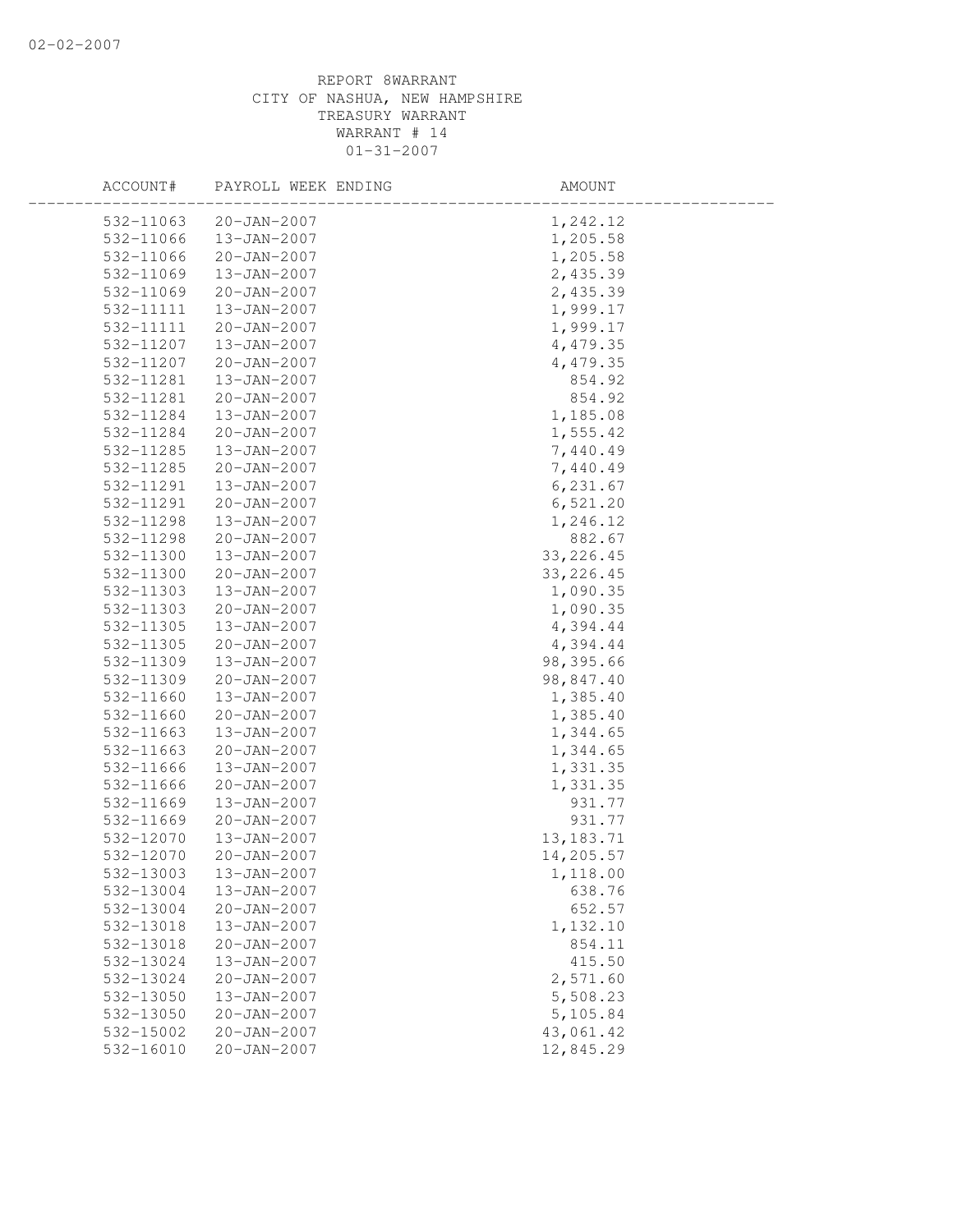|       | ACCOUNT#  | PAYROLL WEEK ENDING         | AMOUNT   |             |
|-------|-----------|-----------------------------|----------|-------------|
|       | 532-18030 | $20 - JAN - 2007$           | 100.00   |             |
|       | 532-18039 | 13-JAN-2007                 | 1,675.00 |             |
|       | 532-19231 | 13-JAN-2007                 | 1,152.45 |             |
|       | 532-19231 | $20 - JAN - 2007$           | 1,152.45 |             |
|       | 532-19232 | 13-JAN-2007                 | 1,654.06 |             |
|       | 532-19232 | $20 - JAN - 2007$           | 1,654.06 |             |
|       | 532-19233 | 13-JAN-2007                 | 2,670.07 |             |
|       | 532-19233 | $20 - JAN - 2007$           | 2,670.07 |             |
|       | 532-19234 | 13-JAN-2007                 | 1,679.65 |             |
|       | 532-19234 | 20-JAN-2007                 | 1,679.65 |             |
| TOTAL | 532       | FIRE DEPARTMENT             |          | 466, 377.51 |
|       |           | 535-81023  13-JAN-2007      | 96.15    |             |
|       |           | 535-81023 20-JAN-2007       | 96.15    |             |
| TOTAL | 535       | EMERGENCY MANAGEMENT        |          | 192.30      |
|       |           |                             |          |             |
|       |           | 536-11178  13-JAN-2007      | 1,272.29 |             |
|       |           | 536-11178 20-JAN-2007       | 1,272.30 |             |
|       | 536-13004 | 13-JAN-2007                 | 1,089.57 |             |
| TOTAL | 536       | CITYWIDE COMMUNICATIONS     |          | 3,634.16    |
|       |           |                             |          |             |
|       | 541-11008 | 13-JAN-2007                 | 629.82   |             |
|       | 541-11008 | 20-JAN-2007                 | 629.81   |             |
|       | 541-11048 | 13-JAN-2007                 | 888.34   |             |
|       | 541-11048 | $20 - JAN - 2007$           | 888.34   |             |
|       | 541-11104 | 13-JAN-2007                 | 914.99   |             |
|       | 541-11104 | $20 - JAN - 2007$           | 914.99   |             |
|       | 541-11240 | $13 - JAN - 2007$           | 1,763.88 |             |
|       | 541-11240 | $20 - JAN - 2007$           | 1,763.87 |             |
|       | 541-11346 | 13-JAN-2007                 | 408.29   |             |
|       | 541-11346 | $20 - JAN - 2007$           | 408.29   |             |
| TOTAL | 541       | COMMUNITY SERVICES DIVISION |          | 9,210.62    |
|       |           |                             |          |             |
|       | 542-11426 | 13-JAN-2007                 | 1,226.25 |             |
|       | 542-11426 | 20-JAN-2007                 | 1,103.62 |             |
|       | 542-11584 | 13-JAN-2007                 | 2,600.64 |             |
|       | 542-11584 | $20 - JAN - 2007$           | 2,489.43 |             |
|       | 542-12109 | 13-JAN-2007                 | 216.00   |             |
|       | 542-12109 | 20-JAN-2007                 | 108.00   |             |
|       | 542-12582 | 13-JAN-2007                 | 899.90   |             |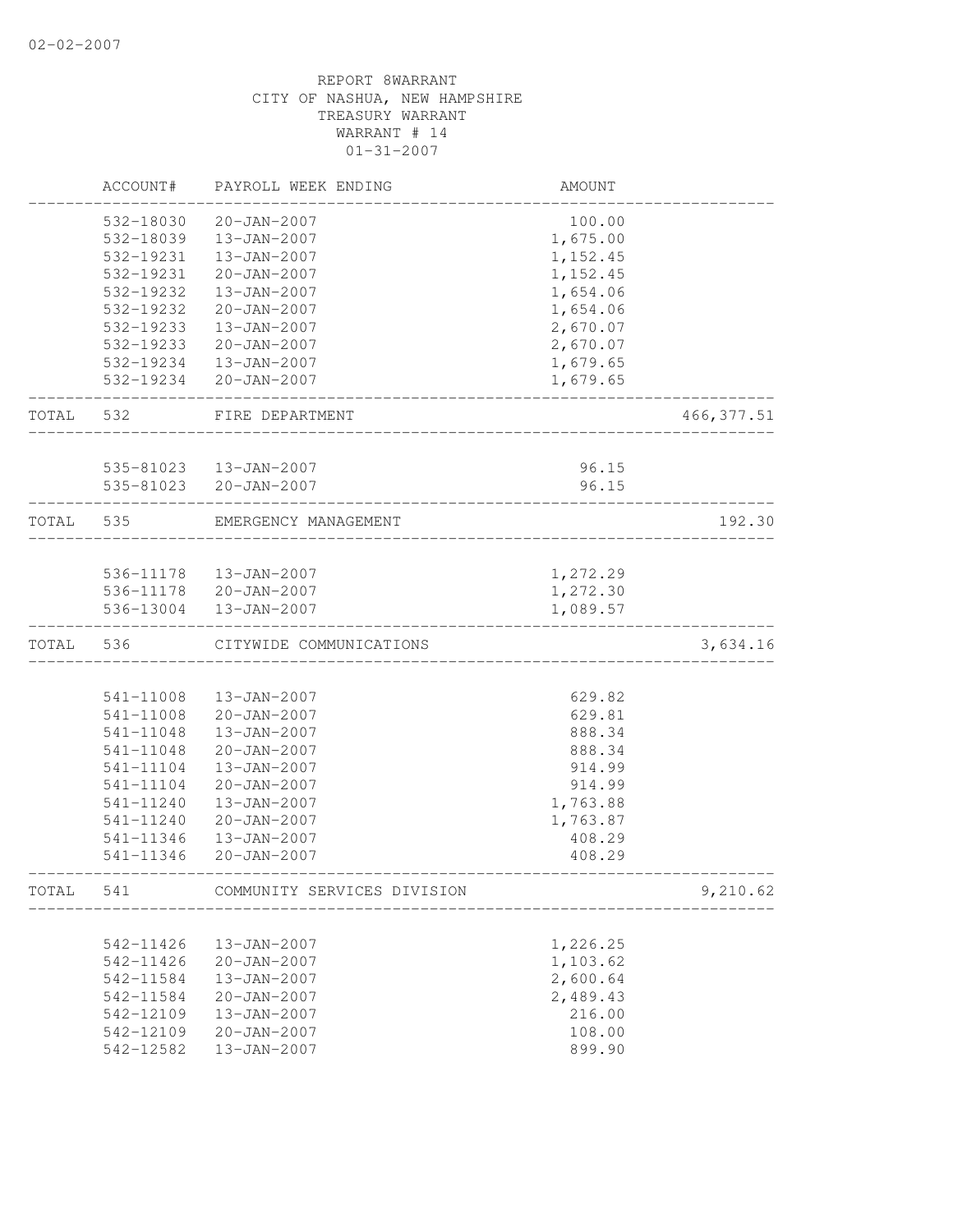|           |               | ACCOUNT# PAYROLL WEEK ENDING | AMOUNT                             |                    |
|-----------|---------------|------------------------------|------------------------------------|--------------------|
|           |               | 542-12582 20-JAN-2007        | 899.90                             | ------------------ |
| TOTAL 542 |               | COMMUNITY HEALTH             |                                    | 9,543.74           |
|           | 543-11380     | 13-JAN-2007                  | 840.29                             |                    |
|           | 543-11380     | 20-JAN-2007                  | 840.30                             |                    |
|           | 543-11438     | 13-JAN-2007                  | 1,390.27                           |                    |
|           | 543-11438     | 20-JAN-2007                  | 1,390.26                           |                    |
|           | $543 - 11601$ | 13-JAN-2007                  | 1,136.10                           |                    |
|           | $543 - 11601$ | 20-JAN-2007                  | 1,136.10                           |                    |
|           | 543-11602     | 13-JAN-2007                  | 795.56                             |                    |
|           | 543-11602     | 20-JAN-2007                  | 795.56                             |                    |
|           | 543-11604     | 13-JAN-2007                  |                                    |                    |
|           |               |                              | 749.90                             |                    |
|           | 543-11604     | 20-JAN-2007                  | 749.90                             |                    |
|           | 543-11605     | $13 - JAN - 2007$            | 856.19                             |                    |
|           | 543-11605     | 20-JAN-2007                  | 856.20                             |                    |
| TOTAL 543 |               | ENVIRONMENTAL HEALTH DEPT.   |                                    | 11,536.63          |
|           |               |                              |                                    |                    |
|           | 544-11008     | 13-JAN-2007                  | 668.17                             |                    |
|           | 544-11008     | 20-JAN-2007                  | 668.16                             |                    |
|           | 544-11099     | 13-JAN-2007                  | 1,989.90                           |                    |
|           | 544-11099     | $20 - JAN - 2007$            | 1,989.90                           |                    |
|           | 544-11112     | 13-JAN-2007                  | 755.51                             |                    |
|           | 544-11112     | 20-JAN-2007                  | 755.51                             |                    |
|           | 544-11367     | 13-JAN-2007                  | 749.90                             |                    |
|           | 544-11367     | $20 - JAN - 2007$            | 749.90                             |                    |
|           | 544-11777     | 13-JAN-2007                  | 1,167.25                           |                    |
|           | 544-11777     | 20-JAN-2007                  | 1,167.25                           |                    |
|           | 544-12101     | $13 - JAN - 2007$            | 242.92                             |                    |
|           |               | 544-12101 20-JAN-2007        | 242.92<br>_____________________    |                    |
| TOTAL 544 |               | WELFARE ADMINISTRATION       | __________________________________ | 11, 147.29         |
|           |               |                              |                                    |                    |
|           |               | 551-11008  13-JAN-2007       | 612.62                             |                    |
|           | 551-11008     | $20 - JAN - 2007$            | 612.61                             |                    |
|           | 551-11028     | 13-JAN-2007                  | 526.86                             |                    |
|           | 551-11028     | $20 - JAN - 2007$            | 526.86                             |                    |
|           | 551-11057     | 13-JAN-2007                  | 783.38                             |                    |
|           | 551-11057     | $20 - JAN - 2007$            | 783.39                             |                    |
|           | 551-11094     | 13-JAN-2007                  | 266.72                             |                    |
|           | 551-11094     | $20 - JAN - 2007$            | 266.72                             |                    |
|           | 551-11208     | 13-JAN-2007                  | 728.76                             |                    |
|           | 551-11208     | $20 - JAN - 2007$            | 728.76                             |                    |
|           | 551-11212     | 13-JAN-2007                  | 1,313.75                           |                    |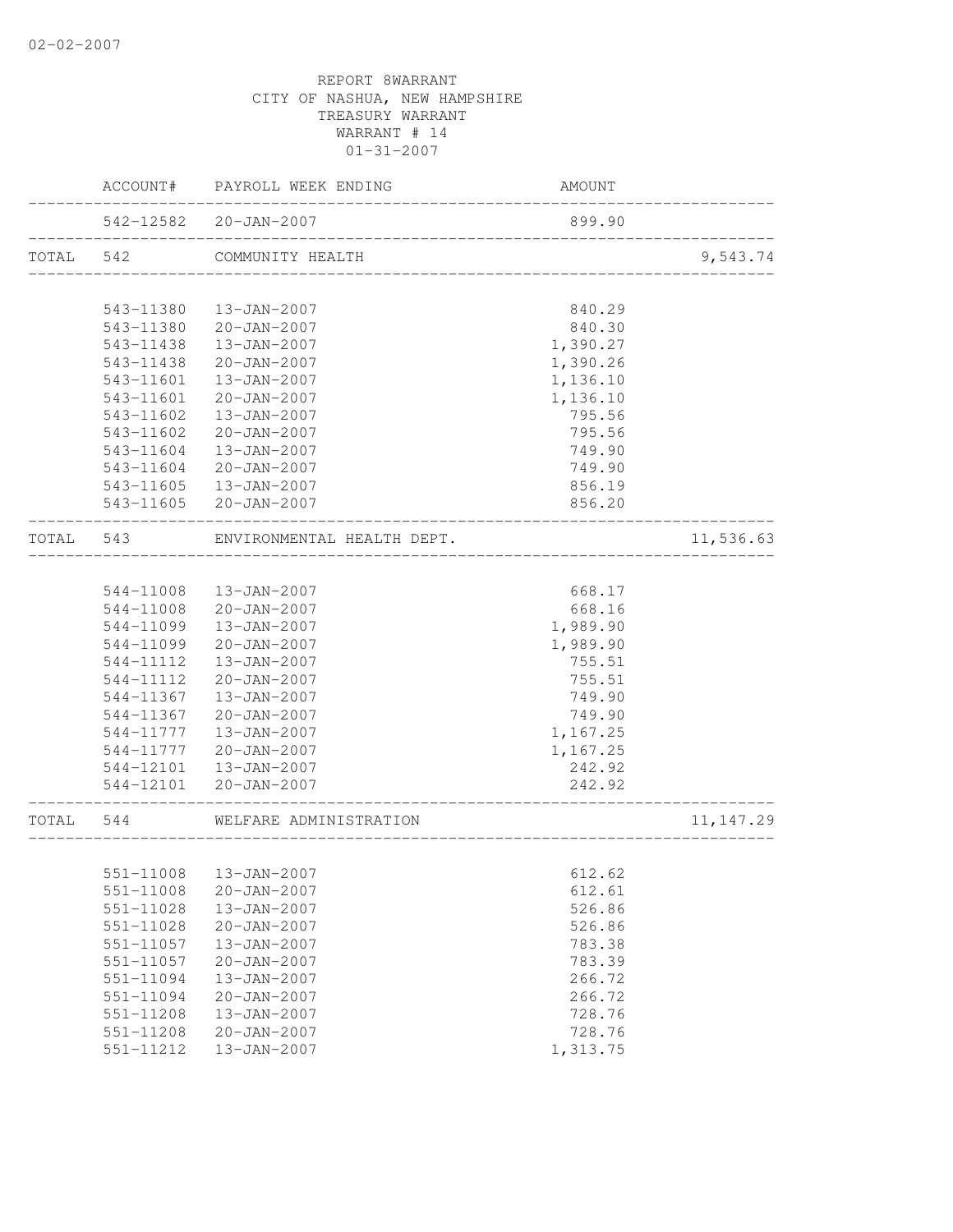|  | ACCOUNT#      | PAYROLL WEEK ENDING                      | AMOUNT             |           |
|--|---------------|------------------------------------------|--------------------|-----------|
|  | 551-11212     | 20-JAN-2007                              | 1,313.75           |           |
|  | 551-11249     | 13-JAN-2007                              | 1,544.27           |           |
|  | 551-11249     | 20-JAN-2007                              | 1,544.27           |           |
|  | 551-11273     | 13-JAN-2007                              | 2,382.02           |           |
|  | 551-11273     | $20 - JAN - 2007$                        | 2,382.02           |           |
|  | 551-11435     | 13-JAN-2007                              | 825.87             |           |
|  | 551-11435     | 20-JAN-2007                              | 825.87             |           |
|  | $551 - 11462$ | 13-JAN-2007                              | 919.25             |           |
|  | 551-11462     | $20 - JAN - 2007$                        | 919.25             |           |
|  | 551-11638     | 13-JAN-2007                              | 1,064.08           |           |
|  | 551-11638     | 20-JAN-2007                              | 1,064.09           |           |
|  |               | 551-13004  13-JAN-2007                   | 58.75              |           |
|  |               | 551-91010 20-JAN-2007                    | $0.75$<br>1,390.00 |           |
|  |               | TOTAL 551 PUBLIC WORKS DIV & ENGINEERING |                    | 23,383.92 |
|  |               |                                          |                    |           |
|  |               | 552-11051  13-JAN-2007                   | 1,275.49           |           |
|  |               | 552-11051 20-JAN-2007                    | 1,275.49           |           |
|  | 552-11052     | 13-JAN-2007                              | 116.34             |           |
|  | 552-11052     | 20-JAN-2007                              | 116.34             |           |
|  | 552-11077     | 13-JAN-2007                              | 1,170.18           |           |
|  | 552-11077     | 20-JAN-2007                              | 1,170.19           |           |
|  | 552-11087     | 13-JAN-2007                              | 746.80             |           |
|  | 552-11087     | 20-JAN-2007                              | 746.80             |           |
|  | 552-11143     | 13-JAN-2007                              | 1,568.00           |           |
|  | 552-11143     | 20-JAN-2007                              | 784.00             |           |
|  | 552-11324     | 13-JAN-2007                              | 3,604.95           |           |
|  | 552-11324     | 20-JAN-2007                              | 3,604.96           |           |
|  | 552-11339     | 13-JAN-2007                              | 2,649.60           |           |
|  | 552-11339     | 20-JAN-2007                              | 2,689.61           |           |
|  | 552-11342     | 13-JAN-2007                              | 706.00             |           |
|  | 552-11342     | 20-JAN-2007                              | 706.00             |           |
|  | 552-11343     | $13 - JAN - 2007$                        | 2,352.00           |           |
|  | 552-11343     | $20 - JAN - 2007$                        | 2,352.00           |           |
|  | 552-11407     | 13-JAN-2007                              | 4,884.00           |           |
|  | 552-11407     | 20-JAN-2007                              | 4,884.00           |           |
|  | 552-11492     | 13-JAN-2007                              | 73.93              |           |
|  | 552-11492     | $20 - JAN - 2007$                        | 166.54             |           |
|  | 552-11548     | 13-JAN-2007                              | 916.14             |           |
|  | 552-11548     | $20 - JAN - 2007$                        | 916.14             |           |
|  | 552-11580     | 13-JAN-2007                              | 772.39             |           |
|  | 552-11580     | $20 - JAN - 2007$                        | 772.39             |           |
|  | $552 - 11618$ | 13-JAN-2007                              | 568.25             |           |
|  | 552-11618     | $20 - JAN - 2007$                        | 568.26             |           |
|  | 552-11750     | 13-JAN-2007                              | 717.60             |           |
|  | 552-11750     | $20 - JAN - 2007$                        | 717.60             |           |
|  | 552-13004     | 13-JAN-2007                              | 236.60             |           |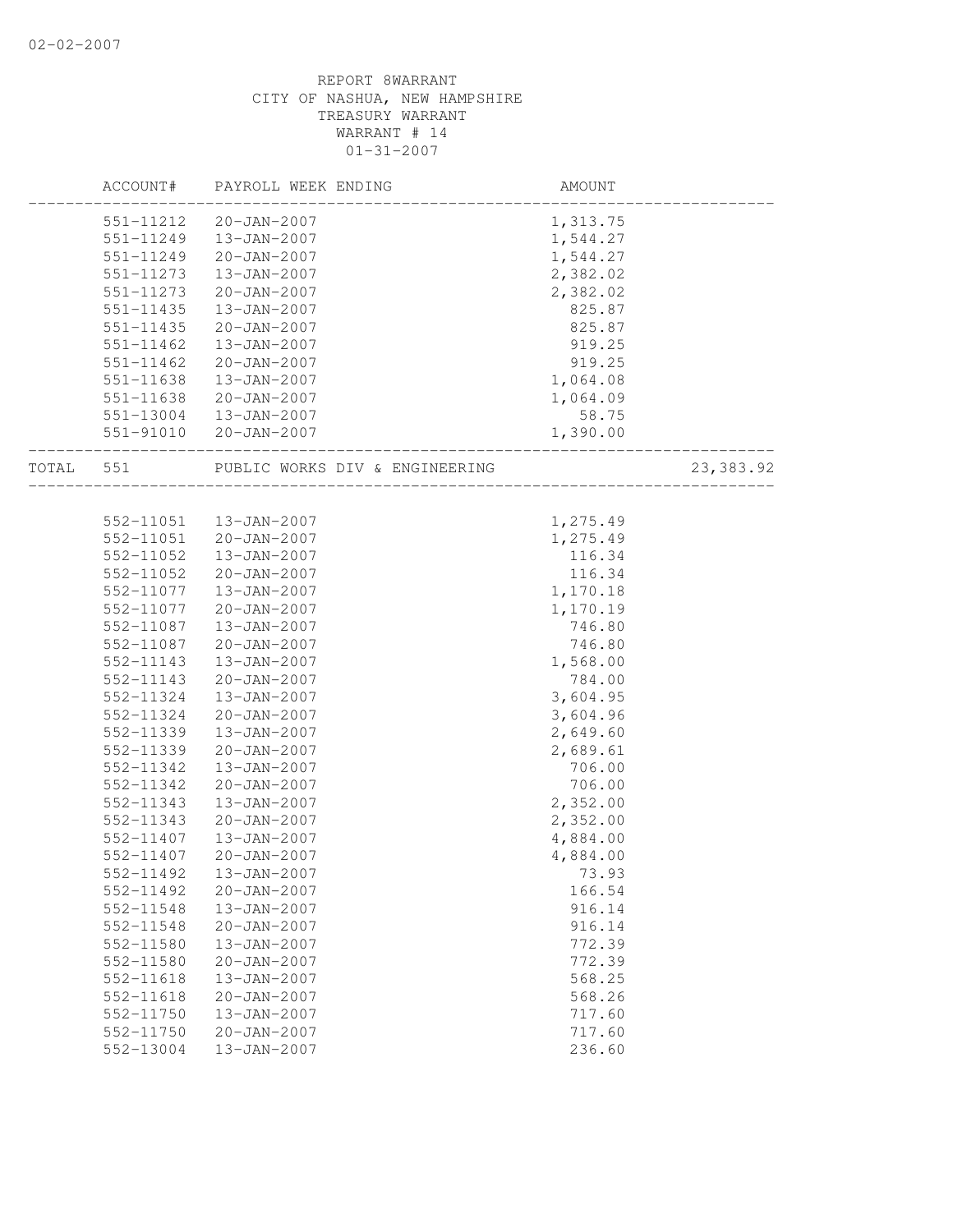|           |           | ACCOUNT# PAYROLL WEEK ENDING | AMOUNT                              |           |
|-----------|-----------|------------------------------|-------------------------------------|-----------|
|           |           | 552-13004 20-JAN-2007        | 4,063.57                            |           |
|           |           | 552-13009 20-JAN-2007        | 3,369.07                            |           |
|           |           | 552-13067  13-JAN-2007       | 3, 365.38                           |           |
|           | 552-13067 | $20 - JAN - 2007$            | 4,874.57                            |           |
|           | 552-17010 | $20 - JAN - 2007$            | 1,100.00<br>_______________________ |           |
| TOTAL 552 |           | PARKS AND RECREATION         |                                     | 60,601.18 |
|           |           |                              |                                     |           |
|           |           | 553-11041  13-JAN-2007       | 897.56                              |           |
|           |           | 553-11041 20-JAN-2007        | 897.55                              |           |
|           | 553-11078 | 13-JAN-2007                  | 1,353.16                            |           |
|           | 553-11078 | 20-JAN-2007                  | 1,353.16                            |           |
|           | 553-11098 | 13-JAN-2007                  | 937.66                              |           |
|           | 553-11098 | $20 - JAN - 2007$            | 1,016.76                            |           |
|           | 553-11192 | 13-JAN-2007                  | 833.00                              |           |
|           | 553-11192 | 20-JAN-2007                  | 833.00                              |           |
|           | 553-11279 | 13-JAN-2007                  | 5,488.00                            |           |
|           | 553-11279 | $20 - JAN - 2007$            | 5,443.90                            |           |
|           | 553-11327 | 13-JAN-2007                  | 4,511.87                            |           |
|           | 553-11327 | 20-JAN-2007                  | 3,604.95                            |           |
|           | 553-11336 | 13-JAN-2007                  | 967.44                              |           |
|           | 553-11336 | $20 - JAN - 2007$            | 967.45                              |           |
|           | 553-11375 | 13-JAN-2007                  | 2,675.59                            |           |
|           | 553-11375 | $20 - JAN - 2007$            | 2,319.78                            |           |
|           | 553-11465 | 13-JAN-2007                  | 2,987.20                            |           |
|           | 553-11465 | $20 - JAN - 2007$            | 2,987.20                            |           |
|           | 553-11474 | 13-JAN-2007                  | 4,208.00                            |           |
|           | 553-11474 | $20 - JAN - 2007$            | 4,237.46                            |           |
|           | 553-11475 | $13 - JAN - 2007$            | 853.60                              |           |
|           | 553-11475 | $20 - JAN - 2007$            | 1,710.58                            |           |
|           | 553-11630 | 13-JAN-2007                  | 1,435.20                            |           |
|           | 553-11630 | $20 - JAN - 2007$            | 1,435.21                            |           |
|           | 553-11648 | 13-JAN-2007                  | 732.23                              |           |
|           | 553-11648 | 20-JAN-2007                  | 732.24                              |           |
|           | 553-11678 | 13-JAN-2007                  | 1,515.40                            |           |
|           | 553-11678 | $20 - JAN - 2007$            | 1,515.40                            |           |
|           | 553-11759 | 13-JAN-2007                  | 11,580.72                           |           |
|           | 553-11759 | $20 - JAN - 2007$            | 12,616.14                           |           |
|           | 553-11768 | 13-JAN-2007                  | 713.60                              |           |
|           | 553-11768 | $20 - JAN - 2007$            | 713.60                              |           |
|           | 553-11771 | 13-JAN-2007                  | 1,683.20                            |           |
|           | 553-11771 | $20 - JAN - 2007$            | 1,683.20                            |           |
|           | 553-12128 | 13-JAN-2007                  | 246.23                              |           |
|           | 553-12128 | $20 - JAN - 2007$            | 390.92                              |           |
|           | 553-13004 | 13-JAN-2007                  | 2,717.83                            |           |
|           | 553-13004 | $20 - JAN - 2007$            | 1,931.42                            |           |
|           | 553-13009 | 13-JAN-2007                  | 220.31                              |           |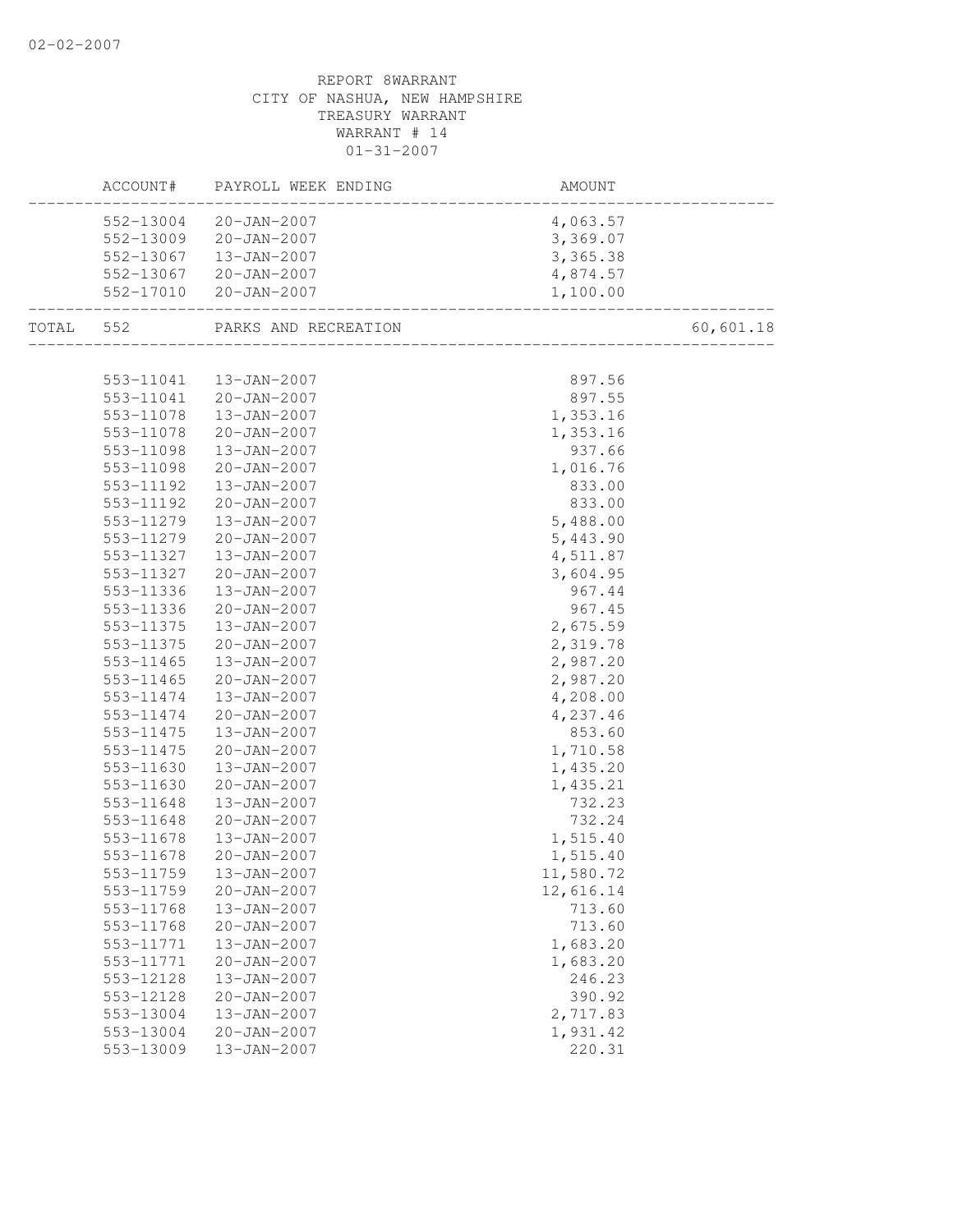|       | ACCOUNT#      | PAYROLL WEEK ENDING    | AMOUNT    |             |
|-------|---------------|------------------------|-----------|-------------|
|       | 553-13009     | 20-JAN-2007            | 68,711.88 |             |
|       |               | 553-13901  13-JAN-2007 | 10,502.97 |             |
|       |               | 553-13901 20-JAN-2007  | 10,242.32 |             |
| TOTAL | 553           | STREET DEPARTMENT      |           | 182, 404.89 |
|       |               |                        |           |             |
|       | 555-11024     | 13-JAN-2007            | 663.48    |             |
|       | 555-11024     | 20-JAN-2007            | 663.48    |             |
|       | 555-11058     | 13-JAN-2007            | 888.73    |             |
|       | 555-11058     | 20-JAN-2007            | 888.74    |             |
|       | 555-11461     | 13-JAN-2007            | 1,349.78  |             |
|       | 555-11461     | 20-JAN-2007            | 1,349.78  |             |
|       | 555-11505     | 13-JAN-2007            | 1,170.18  |             |
|       | 555-11505     | $20 - JAN - 2007$      | 1,170.19  |             |
|       | 555-11639     | 13-JAN-2007            | 746.80    |             |
|       | 555-11639     | $20 - JAN - 2007$      | 746.80    |             |
|       | 555-11640     | 13-JAN-2007            | 695.60    |             |
|       | 555-11640     | $20 - JAN - 2007$      | 695.60    |             |
|       | 555-11738     | $13 - JAN - 2007$      | 1,760.00  |             |
|       | 555-11738     | $20 - JAN - 2007$      | 1,408.00  |             |
|       | 555-11745     | 13-JAN-2007            | 738.80    |             |
|       | 555-11745     | $20 - JAN - 2007$      | 738.80    |             |
|       | 555-11746     | 13-JAN-2007            | 999.84    |             |
|       | 555-11746     | $20 - JAN - 2007$      | 999.84    |             |
|       | 555-13004     | 13-JAN-2007            | 875.12    |             |
|       | 555-13004     | 20-JAN-2007            | 379.50    |             |
| TOTAL | 555           | TRAFFIC DEPARTMENT     |           | 18,929.06   |
|       |               |                        |           |             |
|       |               | 557-11161  13-JAN-2007 | 746.80    |             |
|       |               | 557-11161 20-JAN-2007  | 746.80    |             |
|       | 557-13009     | 20-JAN-2007            | 714.12    |             |
| TOTAL | 557           | PARKING LOTS           |           | 2,207.72    |
|       |               |                        |           |             |
|       | 561-11345     | 13-JAN-2007            | 1,199.60  |             |
|       | 561-11345     | $20 - JAN - 2007$      | 1,199.60  |             |
|       | 561-11651     | 13-JAN-2007            | 751.62    |             |
|       | 561-11651     | $20 - JAN - 2007$      | 751.62    |             |
|       | 561-11658     | 13-JAN-2007            | 915.39    |             |
|       | 561-11658     | $20 - JAN - 2007$      | 915.39    |             |
|       | $561 - 91010$ | $20 - JAN - 2007$      | 100.00    |             |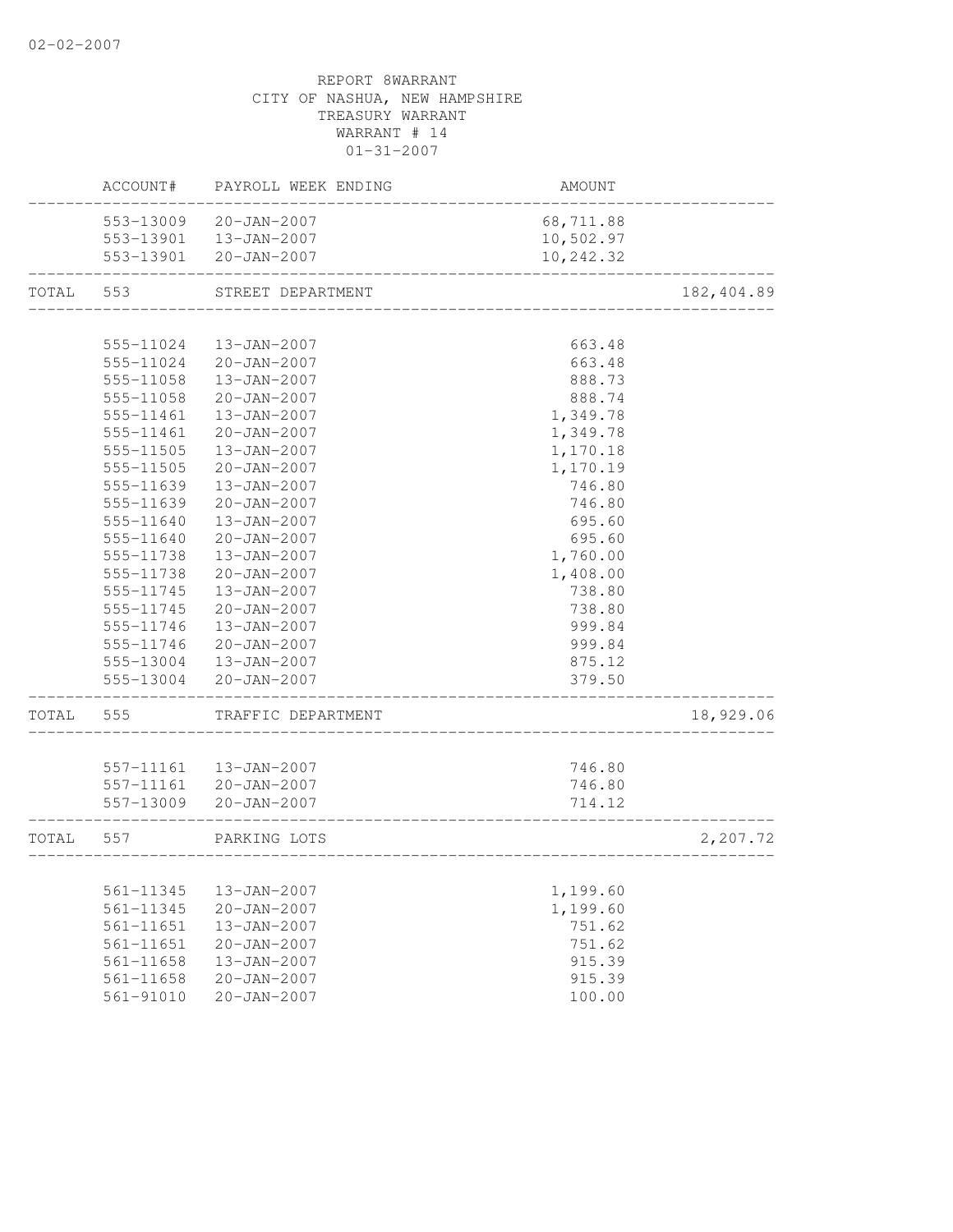| 561<br>563-11345<br>563-11651<br>563-11651<br>563-11657 | EDGEWOOD CEMETERY<br>13-JAN-2007<br>563-11345 20-JAN-2007<br>13-JAN-2007<br>$20 - JAN - 2007$<br>13-JAN-2007<br>563-11657 20-JAN-2007<br>563-13004  13-JAN-2007 | _____________________________<br>1,033.45<br>1,033.45<br>687.84<br>687.84<br>862.84                                                                              | 5,833.22                                                                                         |
|---------------------------------------------------------|-----------------------------------------------------------------------------------------------------------------------------------------------------------------|------------------------------------------------------------------------------------------------------------------------------------------------------------------|--------------------------------------------------------------------------------------------------|
|                                                         |                                                                                                                                                                 |                                                                                                                                                                  |                                                                                                  |
|                                                         |                                                                                                                                                                 |                                                                                                                                                                  |                                                                                                  |
|                                                         |                                                                                                                                                                 |                                                                                                                                                                  |                                                                                                  |
|                                                         |                                                                                                                                                                 |                                                                                                                                                                  |                                                                                                  |
|                                                         |                                                                                                                                                                 |                                                                                                                                                                  |                                                                                                  |
|                                                         |                                                                                                                                                                 |                                                                                                                                                                  |                                                                                                  |
|                                                         |                                                                                                                                                                 |                                                                                                                                                                  |                                                                                                  |
|                                                         |                                                                                                                                                                 | 862.85                                                                                                                                                           |                                                                                                  |
|                                                         |                                                                                                                                                                 | 180.69                                                                                                                                                           |                                                                                                  |
| 563                                                     | WOODLAWN CEMETERY                                                                                                                                               |                                                                                                                                                                  | 5,348.96                                                                                         |
|                                                         |                                                                                                                                                                 |                                                                                                                                                                  |                                                                                                  |
|                                                         |                                                                                                                                                                 |                                                                                                                                                                  |                                                                                                  |
|                                                         |                                                                                                                                                                 |                                                                                                                                                                  |                                                                                                  |
|                                                         |                                                                                                                                                                 |                                                                                                                                                                  |                                                                                                  |
|                                                         |                                                                                                                                                                 |                                                                                                                                                                  |                                                                                                  |
| 571                                                     | COMMUNITY DEVELOPMENT                                                                                                                                           |                                                                                                                                                                  | 5,180.23                                                                                         |
|                                                         |                                                                                                                                                                 |                                                                                                                                                                  |                                                                                                  |
| 572-11024                                               | 13-JAN-2007                                                                                                                                                     | 457.57                                                                                                                                                           |                                                                                                  |
| 572-11024                                               | 20-JAN-2007                                                                                                                                                     | 457.56                                                                                                                                                           |                                                                                                  |
| 572-11215                                               | 13-JAN-2007                                                                                                                                                     |                                                                                                                                                                  |                                                                                                  |
| 572-11215                                               | $20 - JAN - 2007$                                                                                                                                               | 3,359.48                                                                                                                                                         |                                                                                                  |
| 572-11238                                               | 13-JAN-2007                                                                                                                                                     | 750.83                                                                                                                                                           |                                                                                                  |
| 572-11238                                               | $20 - JAN - 2007$                                                                                                                                               | 750.83                                                                                                                                                           |                                                                                                  |
| 572-11450                                               | 13-JAN-2007                                                                                                                                                     | 1,560.86                                                                                                                                                         |                                                                                                  |
| 572-11450                                               | $20 - JAN - 2007$                                                                                                                                               | 1,560.86                                                                                                                                                         |                                                                                                  |
| 572-11522                                               | 13-JAN-2007                                                                                                                                                     | 742.35                                                                                                                                                           |                                                                                                  |
| 572-11522                                               | $20 - JAN - 2007$                                                                                                                                               | 742.35                                                                                                                                                           |                                                                                                  |
| 572-11525                                               | $13 - JAN - 2007$                                                                                                                                               | 916.14                                                                                                                                                           |                                                                                                  |
| 572-11525                                               | $20 - JAN - 2007$                                                                                                                                               | 916.14                                                                                                                                                           |                                                                                                  |
| 572-58005                                               | 13-JAN-2007                                                                                                                                                     | 100.00                                                                                                                                                           |                                                                                                  |
| 572                                                     | PLANNING DEPARTMENT                                                                                                                                             |                                                                                                                                                                  | 15,674.44                                                                                        |
|                                                         |                                                                                                                                                                 |                                                                                                                                                                  |                                                                                                  |
|                                                         |                                                                                                                                                                 |                                                                                                                                                                  |                                                                                                  |
|                                                         |                                                                                                                                                                 |                                                                                                                                                                  |                                                                                                  |
|                                                         |                                                                                                                                                                 |                                                                                                                                                                  |                                                                                                  |
| 573-12029                                               |                                                                                                                                                                 |                                                                                                                                                                  |                                                                                                  |
| 573                                                     | ECONOMIC DEVELOPMENT                                                                                                                                            |                                                                                                                                                                  | 3,348.40                                                                                         |
|                                                         | 571-11174<br>571-11174<br>573-11444<br>573-11444<br>573-12029                                                                                                   | 13-JAN-2007<br>$20 - JAN - 2007$<br>571-11237<br>13-JAN-2007<br>571-11237<br>20-JAN-2007<br>13-JAN-2007<br>$20 - JAN - 2007$<br>13-JAN-2007<br>$20 - JAN - 2007$ | 773.32<br>773.33<br>1,816.79<br>1,816.79<br>3,359.47<br>1,373.56<br>1,373.56<br>300.64<br>300.64 |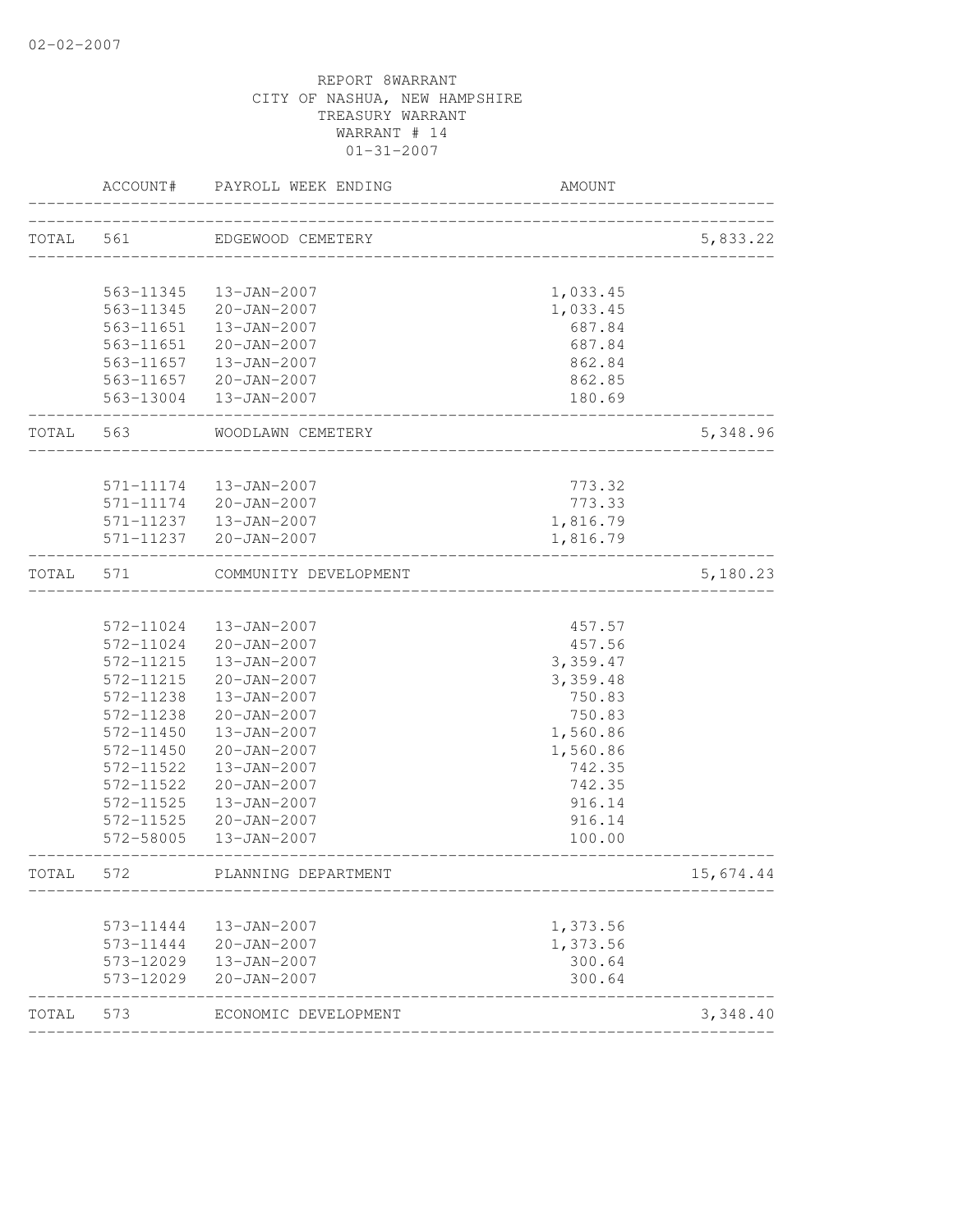|       | ACCOUNT#               | PAYROLL WEEK ENDING              | AMOUNT               |           |
|-------|------------------------|----------------------------------|----------------------|-----------|
|       | 575-11032              | 13-JAN-2007                      | 643.17               |           |
|       | 575-11032              | 20-JAN-2007                      | 643.16               |           |
|       | 575-11062              | 13-JAN-2007                      | 559.14               |           |
|       | 575-11062              | $20 - JAN - 2007$                | 559.14               |           |
|       | 575-11189              | 13-JAN-2007                      | 981.93               |           |
|       | 575-11189              | $20 - JAN - 2007$                | 981.93               |           |
|       | 575-11246              | 13-JAN-2007                      | 1,763.87             |           |
|       | 575-11246              | $20 - JAN - 2007$                | 1,763.87             |           |
|       | 575-11387              | 13-JAN-2007                      | 5,320.92             |           |
|       | 575-11387              | 20-JAN-2007                      | 5,320.93             |           |
|       | 575-11393              | 13-JAN-2007                      | 3, 321.62            |           |
|       | 575-11393              | $20 - JAN - 2007$                | 3, 321.63            |           |
|       | 575-11400              | 13-JAN-2007                      | 7,547.77             |           |
|       | 575-11400              | 20-JAN-2007                      | 7,382.06             |           |
|       | 575-11401              | 13-JAN-2007                      | 4,595.33             |           |
|       | 575-11401              | $20 - JAN - 2007$                | 4,595.34             |           |
|       | 575-11403              | 13-JAN-2007                      | 772.39               |           |
|       | 575-11403              | $20 - JAN - 2007$                | 772.40               |           |
|       | 575-11404              | 13-JAN-2007                      | 694.68               |           |
|       | 575-11404              | $20 - JAN - 2007$                | 694.68               |           |
|       | 575-12087              | 13-JAN-2007                      | 421.07               |           |
|       | 575-12087              | 20-JAN-2007                      | 421.06               |           |
|       | 575-12090              | 13-JAN-2007                      | 771.86               |           |
|       | 575-12090              | $20 - JAN - 2007$                | 710.93               |           |
|       | 575-12114              | 13-JAN-2007                      | 1,017.16             |           |
|       | 575-12114              | 20-JAN-2007                      | 956.82               |           |
|       | 575-13035              | 13-JAN-2007                      | 326.06               |           |
| TOTAL | 575                    | PUBLIC LIBRARIES                 | ____________________ | 56,860.92 |
|       |                        |                                  |                      |           |
|       | 576-11059<br>576-11059 | 13-JAN-2007<br>$20 - JAN - 2007$ | 1,238.34<br>1,238.34 |           |
|       |                        |                                  |                      |           |
|       | 576-11138<br>576-11138 | 13-JAN-2007<br>$20 - JAN - 2007$ | 309.69<br>214.83     |           |
|       | 576-11221              | 13-JAN-2007                      | 983.88               |           |
|       | 576-11221              | 20-JAN-2007                      | 983.89               |           |
|       |                        |                                  | 598.60               |           |
|       | 576-11315              | 13-JAN-2007                      |                      |           |
|       | 576-11315              | $20 - JAN - 2007$                | 598.60               |           |
|       | 576-11361              | 13-JAN-2007<br>$20 - JAN - 2007$ | 3,710.51<br>3,710.53 |           |
|       | 576-11361<br>576-11362 | 13-JAN-2007                      | 1,188.15             |           |
|       | 576-11362              | $20 - JAN - 2007$                | 1,194.95             |           |
|       |                        | $20 - JAN - 2007$                | 1,900.00             |           |
|       | 576-91010              |                                  |                      |           |
| TOTAL | 576                    | BUILDING DEPARTMENT              |                      | 17,870.31 |
|       |                        |                                  |                      |           |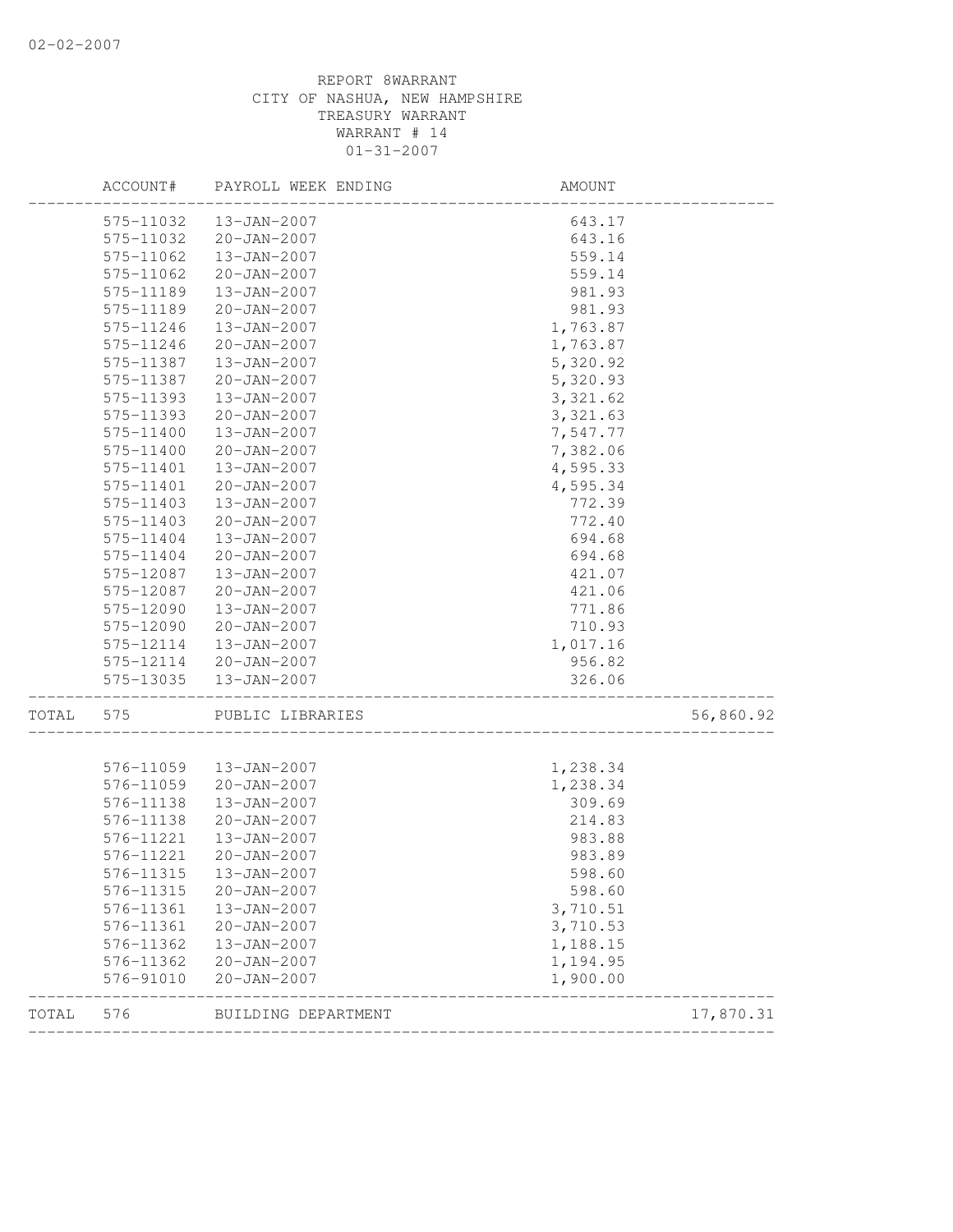|       | ACCOUNT#  | PAYROLL WEEK ENDING   | AMOUNT                             |           |
|-------|-----------|-----------------------|------------------------------------|-----------|
|       | 577-11067 | 13-JAN-2007           | 1,072.97                           |           |
|       | 577-11067 | $20 - JAN - 2007$     | 1,072.96                           |           |
|       | 577-11163 | 13-JAN-2007           | 844.14                             |           |
|       | 577-11163 | 20-JAN-2007           | 844.14                             |           |
|       | 577-11183 | 13-JAN-2007           | 937.65                             |           |
|       |           | 577-11183 20-JAN-2007 | 937.65                             |           |
|       | 577-91010 | 20-JAN-2007           | 510.00<br>________________________ |           |
| TOTAL | 577       | CODE ENFORCEMENT      | ______________________             | 6, 219.51 |
|       |           |                       |                                    |           |
|       | 581-11012 | 13-JAN-2007           | 7,244.55                           |           |
|       | 581-11075 | 13-JAN-2007           | 3,916.00                           |           |
|       | 581-11081 | 13-JAN-2007           | 1,962.35                           |           |
|       | 581-11162 | 13-JAN-2007           | 49,100.59                          |           |
|       | 581-11162 | 20-JAN-2007           | 47,759.68                          |           |
|       | 581-11204 | 13-JAN-2007           | 13,027.08                          |           |
|       | 581-11204 | 20-JAN-2007           | 11,629.60                          |           |
|       | 581-11348 | $13 - JAN - 2007$     | 71,365.26                          |           |
|       | 581-11366 | 13-JAN-2007           | 47,024.93                          |           |
|       | 581-11366 | 20-JAN-2007           | 50,256.53                          |           |
|       | 581-11396 | 13-JAN-2007           | 33, 348.72                         |           |
|       | 581-11408 | 13-JAN-2007           | 14,381.85                          |           |
|       | 581-11408 | $20 - JAN - 2007$     | 14,551.82                          |           |
|       | 581-11486 | 13-JAN-2007           | 33,667.65                          |           |
|       | 581-11515 | 13-JAN-2007           | 1,231.75                           |           |
|       | 581-11570 | 13-JAN-2007           | 54,972.49                          |           |
|       | 581-11572 | 13-JAN-2007           | 45,954.10                          |           |
|       | 581-11579 | 13-JAN-2007           | 34,072.73                          |           |
|       | 581-11579 | $20 - JAN - 2007$     | 648.66                             |           |
|       | 581-11628 | 13-JAN-2007           | 1,215.20                           |           |
|       | 581-11628 | $20 - JAN - 2007$     | 1,184.82                           |           |
|       | 581-11675 | 13-JAN-2007           | 4,807.69                           |           |
|       | 581-11709 | 13-JAN-2007           | 8,831.16                           |           |
|       | 581-11711 | 13-JAN-2007           | 2,461.53                           |           |
|       | 581-11726 | 13-JAN-2007           | 1, 457, 045.45                     |           |
|       | 581-11800 | 13-JAN-2007           | 26,949.78                          |           |
|       | 581-11801 | 13-JAN-2007           | 14,576.85                          |           |
|       | 581-11802 | 13-JAN-2007           | 12, 128.59                         |           |
|       | 581-11803 | 13-JAN-2007           | 12,828.01                          |           |
|       | 581-11803 | $20 - JAN - 2007$     | 512.20                             |           |
|       | 581-11804 | 13-JAN-2007           | 15,463.28                          |           |
|       | 581-11805 | 13-JAN-2007           | 31,304.85                          |           |
|       | 581-11812 | 13-JAN-2007           | 2,086.42                           |           |
|       | 581-11830 | 13-JAN-2007           | 1,560.58                           |           |
|       | 581-11850 | 13-JAN-2007           | 3,345.58                           |           |
|       | 581-11850 | $20 - JAN - 2007$     | 2,007.32                           |           |
|       | 581-11860 | 13-JAN-2007           | 5,662.43                           |           |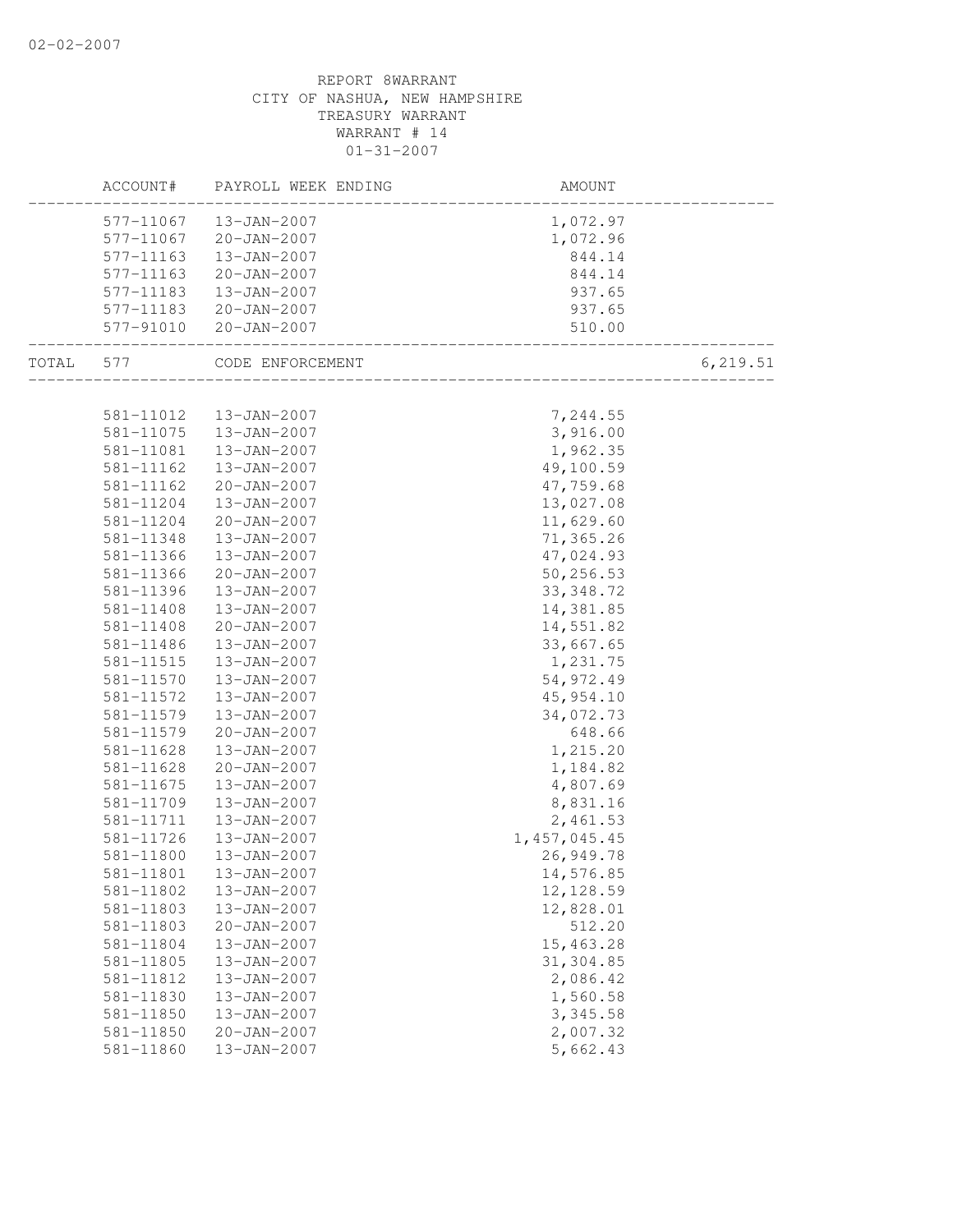| 581-19000              | 13-JAN-2007                      | 10,680.57<br>218.75 |  |
|------------------------|----------------------------------|---------------------|--|
| 581-13137<br>581-13137 | 13-JAN-2007<br>$20 - JAN - 2007$ | 975.00<br>122.50    |  |
| 581-13133              | 13-JAN-2007                      | 650.00              |  |
| 581-13120              | $20 - JAN - 2007$                | 4,749.47            |  |
| 581-13120              | 13-JAN-2007                      | 3,249.29            |  |
| 581-13032              | $20 - JAN - 2007$                | 659.53              |  |
| 581-13032              | 13-JAN-2007                      | 688.35              |  |
| 581-13021              | $20 - JAN - 2007$                | 1,687.85            |  |
| 581-13021              | 13-JAN-2007                      | 655.34              |  |
| 581-13004              | $20 - JAN - 2007$                | 700.00              |  |
| 581-13004              | 13-JAN-2007                      | 1,310.00            |  |
| 581-12201              | $20 - JAN - 2007$                | 15, 474.51          |  |
| 581-12201              | 13-JAN-2007                      | 17,671.82           |  |
| 581-12198              | 13-JAN-2007                      | 13,824.04           |  |
| 581-12153              | 13-JAN-2007                      | 152.25              |  |
| 581-12141              | $20 - JAN - 2007$                | 800.64              |  |
| 581-12141              | 13-JAN-2007                      | 950.80              |  |
| 581-12138              | $20 - JAN - 2007$                | 706.82              |  |
| 581-12138              | 13-JAN-2007                      | 425.29              |  |
| 581-12136              | $20 - JAN - 2007$                | 361.39              |  |
| 581-12136              | $13 - JAN - 2007$                | 385.03              |  |
| 581-12135              | $20 - JAN - 2007$                | 2,824.83            |  |
| 581-12135              | 13-JAN-2007                      | 3,435.65            |  |
| 581-12126              | $20 - JAN - 2007$                | 3,367.17            |  |
| 581-12126              | 13-JAN-2007                      | 4,165.00            |  |
| 581-12112              | $20 - JAN - 2007$                | 5,206.93            |  |
| 581-12112              | 13-JAN-2007                      | 6,648.52            |  |
| 581-12111              | $20 - JAN - 2007$                | 249,625.51          |  |
| 581-12111              | 13-JAN-2007                      | 110,976.28          |  |
| 581-12087              | $20 - JAN - 2007$                | 1,292.04            |  |
| 581-12087              | 13-JAN-2007                      | 1,625.04            |  |
| 581-12084              | $20 - JAN - 2007$                | 1,000.00            |  |
| 581-12084              | 13-JAN-2007                      | 2,162.50            |  |
| 581-12081              | 13-JAN-2007                      | 687.85              |  |
| 581-12078              | $20 - JAN - 2007$                | 187.50              |  |
| 581-12078              | 13-JAN-2007                      | 3,050.00            |  |
| 581-12060              | $20 - JAN - 2007$                | 2,346.64            |  |
| 581-12060              | 13-JAN-2007                      | 3,140.60            |  |
| 581-12021              | 13-JAN-2007                      | 3,587.61            |  |

590-23575 13-JAN-2007 986.80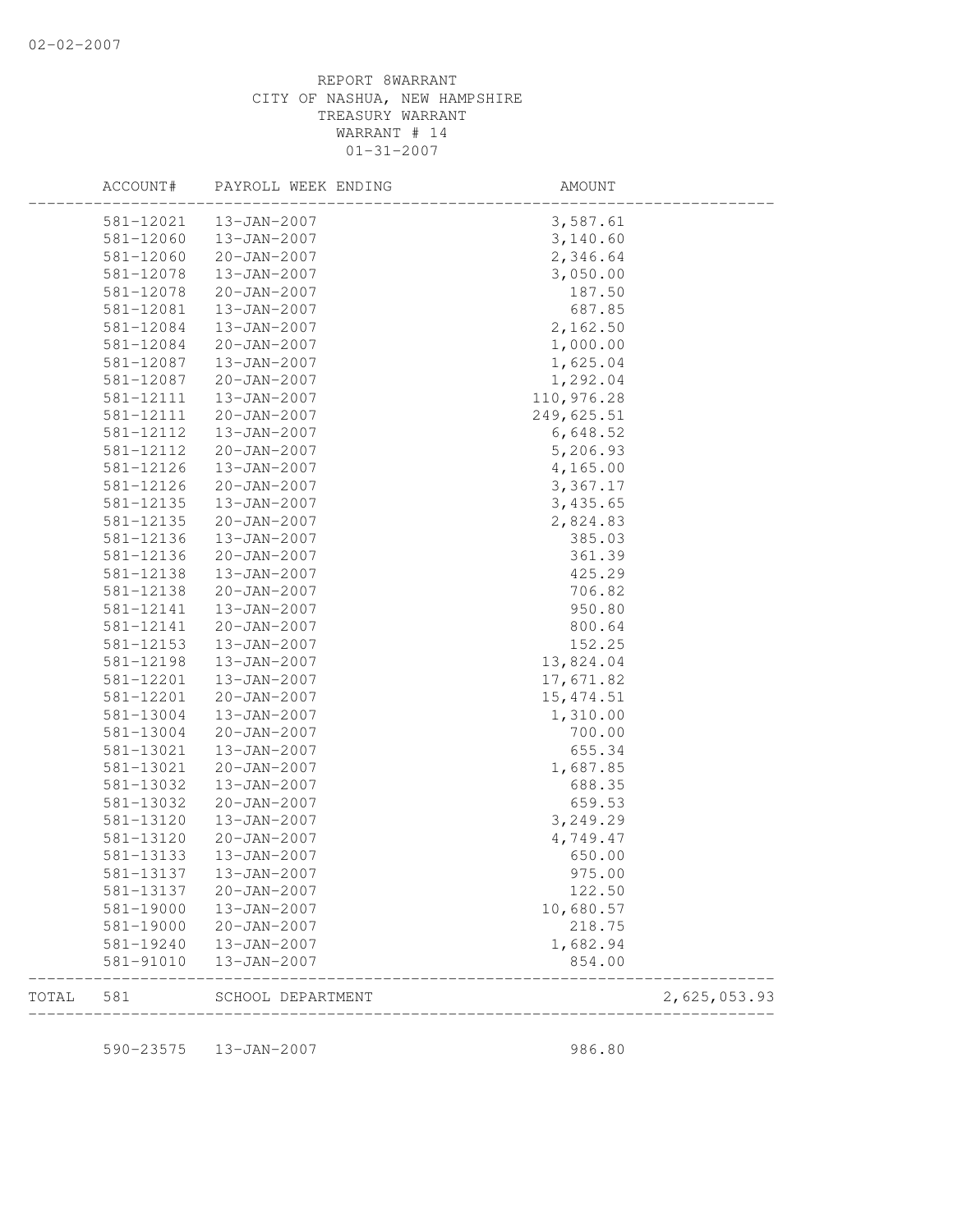|           |                                 | ACCOUNT# PAYROLL WEEK ENDING | AMOUNT |          |
|-----------|---------------------------------|------------------------------|--------|----------|
|           | $590 - 23575$ $20 - JAN - 2007$ |                              | 700.71 |          |
| TOTAL 590 |                                 | P/Y OBLIGATIONS              |        | 1,687.51 |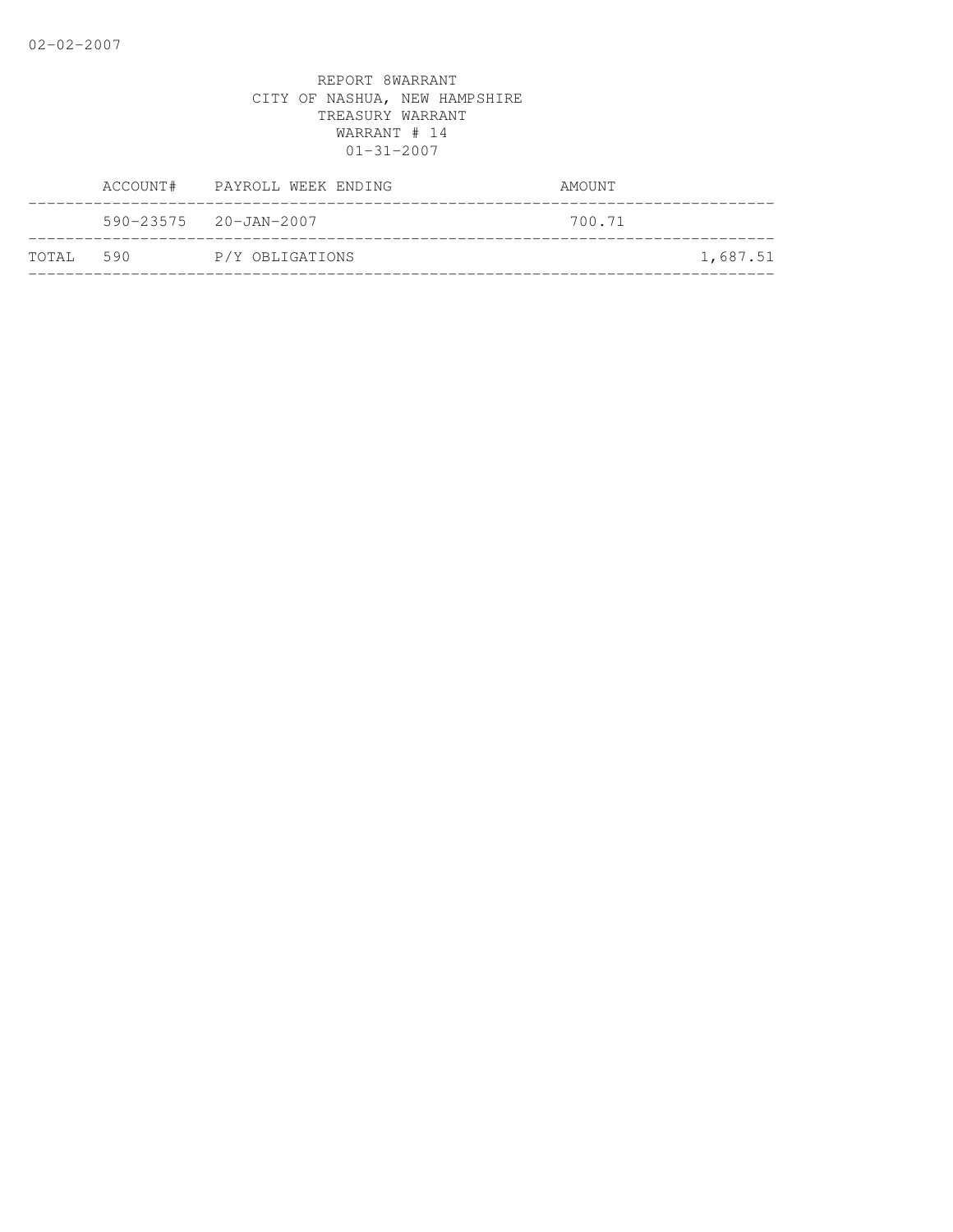|           | ACCOUNT# PAYROLL WEEK ENDING |  |  | AMOUNT |  |
|-----------|------------------------------|--|--|--------|--|
|           |                              |  |  |        |  |
| TOTAL 951 |                              |  |  |        |  |
|           |                              |  |  |        |  |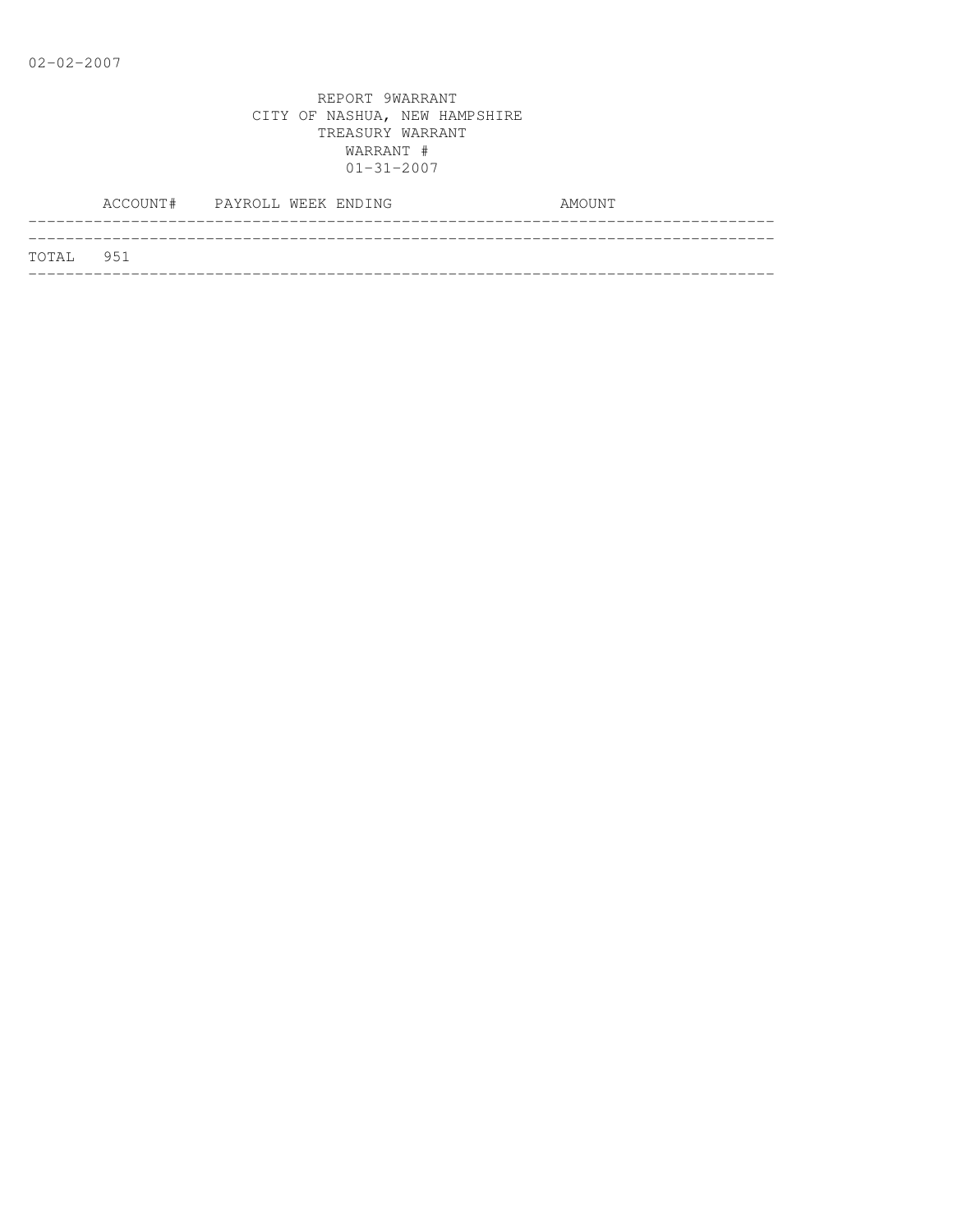| 801-11008<br>13-JAN-2007<br>509.14<br>801-11008<br>$20 - JAN - 2007$<br>509.14<br>801-11094<br>13-JAN-2007<br>88.91<br>801-11094<br>20-JAN-2007<br>88.91<br>801-11101<br>13-JAN-2007<br>1,732.80 |  |
|--------------------------------------------------------------------------------------------------------------------------------------------------------------------------------------------------|--|
|                                                                                                                                                                                                  |  |
|                                                                                                                                                                                                  |  |
|                                                                                                                                                                                                  |  |
|                                                                                                                                                                                                  |  |
|                                                                                                                                                                                                  |  |
| 1,602.84<br>801-11101<br>20-JAN-2007                                                                                                                                                             |  |
| 801-11193<br>13-JAN-2007<br>871.65                                                                                                                                                               |  |
| 801-11193<br>20-JAN-2007<br>871.65                                                                                                                                                               |  |
| 801-11208<br>13-JAN-2007<br>88.87                                                                                                                                                                |  |
| 801-11208<br>20-JAN-2007<br>88.87                                                                                                                                                                |  |
| 801-11222<br>13-JAN-2007<br>191.32                                                                                                                                                               |  |
| 20-JAN-2007<br>191.32<br>801-11222                                                                                                                                                               |  |
| 801-11249<br>13-JAN-2007<br>127.18                                                                                                                                                               |  |
| 127.18<br>801-11249<br>20-JAN-2007                                                                                                                                                               |  |
| 942.44<br>801-11271<br>13-JAN-2007                                                                                                                                                               |  |
| 942.44<br>801-11271<br>$20 - JAN - 2007$                                                                                                                                                         |  |
| 801-11276<br>1,568.00<br>13-JAN-2007                                                                                                                                                             |  |
| 801-11276<br>20-JAN-2007<br>1,568.00                                                                                                                                                             |  |
| 801-11321<br>13-JAN-2007<br>1,033.09                                                                                                                                                             |  |
| 801-11321<br>20-JAN-2007<br>1,033.09                                                                                                                                                             |  |
| 801-11334<br>13-JAN-2007<br>901.24                                                                                                                                                               |  |
| 801-11334<br>20-JAN-2007<br>901.23                                                                                                                                                               |  |
| 801-11435<br>13-JAN-2007<br>247.76                                                                                                                                                               |  |
| 247.76<br>801-11435<br>20-JAN-2007                                                                                                                                                               |  |
| 801-11595<br>13-JAN-2007<br>5,194.00                                                                                                                                                             |  |
| 2,968.00<br>801-11595<br>13-JAN-2007                                                                                                                                                             |  |
| 801-11595<br>$20 - JAN - 2007$<br>5,490.80                                                                                                                                                       |  |
| 801-11595<br>20-JAN-2007<br>2,968.00                                                                                                                                                             |  |
| 801-11596<br>13-JAN-2007<br>3,179.70                                                                                                                                                             |  |
| 801-11596<br>$20 - JAN - 2007$<br>3,157.85                                                                                                                                                       |  |
| 801-11598<br>13-JAN-2007<br>776.80                                                                                                                                                               |  |
| 801-11598<br>20-JAN-2007<br>782.38                                                                                                                                                               |  |
| 801-11606<br>13-JAN-2007<br>629.46                                                                                                                                                               |  |
| 629.46<br>801-11606<br>20-JAN-2007                                                                                                                                                               |  |
| 801-11618<br>320.67<br>13-JAN-2007                                                                                                                                                               |  |
| 801-11618<br>20-JAN-2007<br>427.56                                                                                                                                                               |  |
| 801-11647<br>13-JAN-2007<br>208.54                                                                                                                                                               |  |
| 801-11647<br>20-JAN-2007<br>208.54                                                                                                                                                               |  |
| 801-11765<br>13-JAN-2007<br>570.88                                                                                                                                                               |  |
| 801-11765<br>$20 - JAN - 2007$<br>713.60                                                                                                                                                         |  |
| 801-13004<br>13-JAN-2007<br>4,006.70                                                                                                                                                             |  |
| 801-13004<br>13-JAN-2007<br>1,222.60                                                                                                                                                             |  |
| 723.46<br>801-13004<br>$13 - JAN - 2007$                                                                                                                                                         |  |
| 3,678.32<br>801-13004<br>$20 - JAN - 2007$                                                                                                                                                       |  |
| 4,039.06<br>801-13004<br>$20 - JAN - 2007$                                                                                                                                                       |  |
| 801-13004<br>$20 - JAN - 2007$<br>24.58                                                                                                                                                          |  |
| 801-13004<br>$20 - JAN - 2007$<br>890.40                                                                                                                                                         |  |
| 801-59236<br>$13 - JAN - 2007$<br>350.34                                                                                                                                                         |  |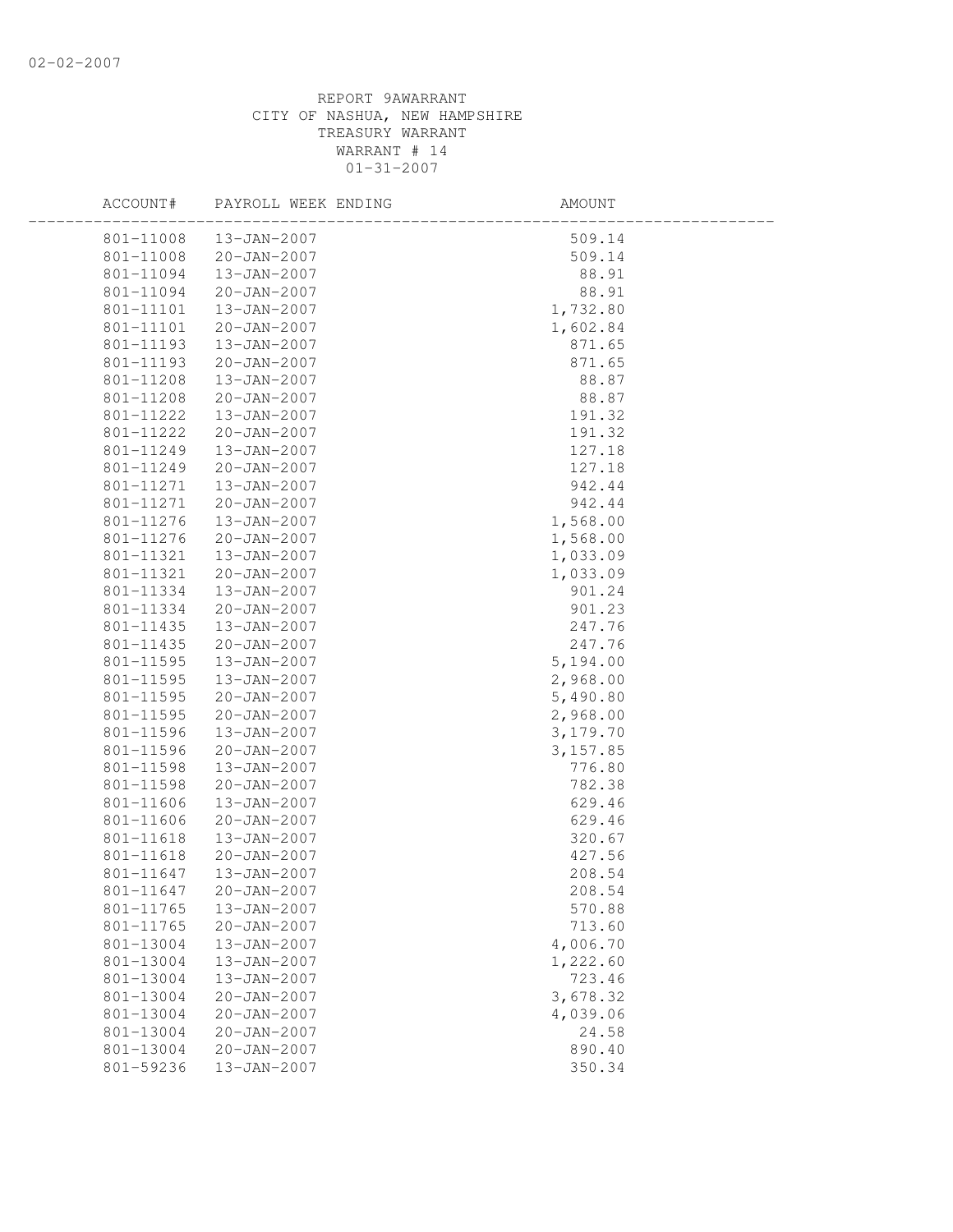|           |           | ACCOUNT# PAYROLL WEEK ENDING | AMOUNT   |           |
|-----------|-----------|------------------------------|----------|-----------|
|           |           | 801-59236 20-JAN-2007        | 350.34   |           |
|           |           | 801-59237  13-JAN-2007       | 337.45   |           |
|           |           | 801-59237 20-JAN-2007        | 337.45   |           |
|           | 801-59240 | $13 - JAN - 2007$            | 131.05   |           |
|           |           | 801-59240 20-JAN-2007        | 131.05   |           |
| TOTAL 801 |           |                              |          | 60,923.87 |
|           |           |                              |          |           |
|           |           | 802-11028  13-JAN-2007       | 358.26   |           |
|           |           | 802-11028  13-JAN-2007       | 168.59   |           |
|           | 802-11028 | 20-JAN-2007                  | 358.26   |           |
|           | 802-11028 | 20-JAN-2007                  | 168.59   |           |
|           | 802-11064 | 13-JAN-2007                  | 131.05   |           |
|           | 802-11064 | 13-JAN-2007                  | 131.05   |           |
|           | 802-11064 | 20-JAN-2007                  | 131.05   |           |
|           | 802-11064 | 20-JAN-2007                  | 131.05   |           |
|           | 802-11091 | 13-JAN-2007                  | 999.84   |           |
|           | 802-11091 | 20-JAN-2007                  | 999.84   |           |
|           | 802-11094 | 13-JAN-2007                  | 266.70   |           |
|           | 802-11094 | 13-JAN-2007                  | 266.72   |           |
|           | 802-11094 | 20-JAN-2007                  | 266.71   |           |
|           | 802-11094 | 20-JAN-2007                  | 266.72   |           |
|           | 802-11096 | 13-JAN-2007                  | 816.66   |           |
|           | 802-11096 | 20-JAN-2007                  | 816.65   |           |
|           | 802-11102 | 13-JAN-2007                  | 789.31   |           |
|           | 802-11102 | 20-JAN-2007                  | 789.31   |           |
|           | 802-11105 | 13-JAN-2007                  | 879.36   |           |
|           | 802-11105 | 20-JAN-2007                  | 879.36   |           |
|           | 802-11155 | 13-JAN-2007                  | 892.02   |           |
|           | 802-11155 | 20-JAN-2007                  | 914.57   |           |
|           | 802-11157 | 13-JAN-2007                  | 2,352.00 |           |
|           | 802-11157 | 20-JAN-2007                  | 2,352.00 |           |
|           | 802-11158 | 13-JAN-2007                  | 1,677.94 |           |
|           | 802-11158 | 20-JAN-2007                  | 1,683.20 |           |
|           | 802-11208 | 13-JAN-2007                  | 35.55    |           |
|           | 802-11208 | 13-JAN-2007                  | 35.55    |           |
|           | 802-11208 | $20 - JAN - 2007$            | 35.55    |           |
|           | 802-11208 | $20 - JAN - 2007$            | 35.55    |           |
|           | 802-11222 | 13-JAN-2007                  | 191.32   |           |
|           | 802-11222 | $20 - JAN - 2007$            | 191.32   |           |
|           | 802-11249 | 13-JAN-2007                  | 72.67    |           |
|           | 802-11249 | 13-JAN-2007                  | 72.67    |           |
|           | 802-11249 | $20 - JAN - 2007$            | 72.67    |           |
|           | 802-11249 | $20 - JAN - 2007$            | 72.67    |           |
|           | 802-11260 | 13-JAN-2007                  | 880.00   |           |
|           | 802-11260 | 20-JAN-2007                  | 880.00   |           |
|           | 802-11270 | 13-JAN-2007                  | 944.44   |           |